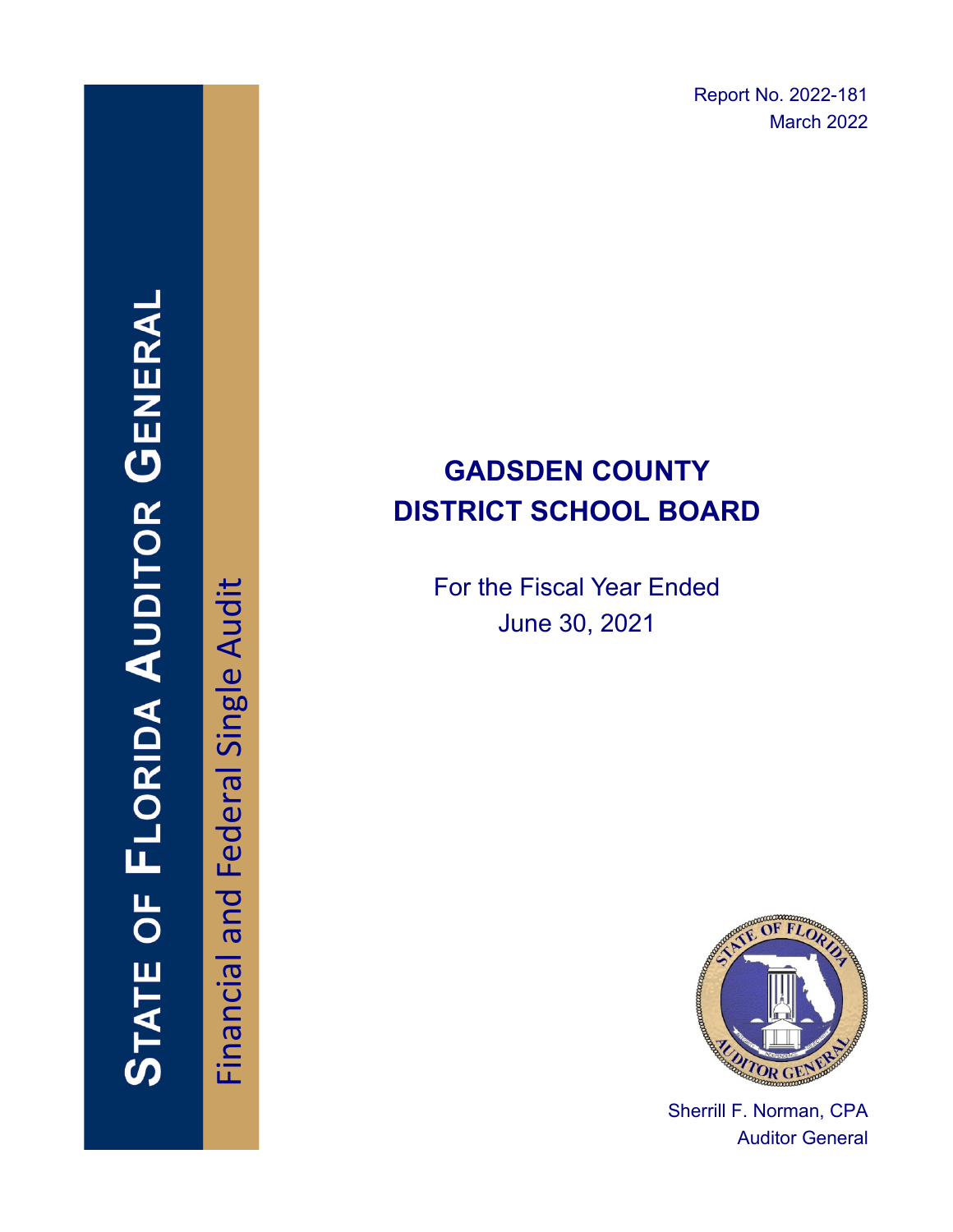#### **Board Members and Superintendent**

During the 2020-21 fiscal year, Elijah Key served as Superintendent of the Gadsden County Schools from November 17, 2020, Roger P. Milton served as Superintendent before that date, and the following individuals served as School Board Members:

|                                         | District No. |
|-----------------------------------------|--------------|
| Cathy S. Johnson from 11-17-20          |              |
| Audrey D. Lewis through 11-16-20, Chair | 1            |
| Steve Scott, Vice Chair from 11-17-20   | 2            |
| Leroy McMillan, Chair from 11-17-20,    | 3            |
| Vice Chair through 11-16-20             |              |
| Charlie D. Frost                        | 4            |
| Karema D. Dudley from 11-17-20          | 5            |
| Tyron D. Smith through 11-16-20         | 5            |

The Auditor General conducts audits of governmental entities to provide the Legislature, Florida's citizens, public entity management, and other stakeholders unbiased, timely, and relevant information for use in promoting government accountability and stewardship and improving government operations.

The team leader was Shirley Dong, CPA, and the audit was supervised by Anna A. McCormick, CPA.

Please address inquiries regarding this report to Edward A. Waller, CPA, Audit Manager, by e-mail at tedwaller@aud.state.fl.us or by telephone at (850) 412-2887.

This report and other reports prepared by the Auditor General are available at:

[FLAuditor.gov](http://flauditor.gov/)

Printed copies of our reports may be requested by contacting us at:

**State of Florida Auditor General** 

**Claude Pepper Building, Suite G74 · 111 West Madison Street · Tallahassee, FL 32399-1450 · (850) 412-2722**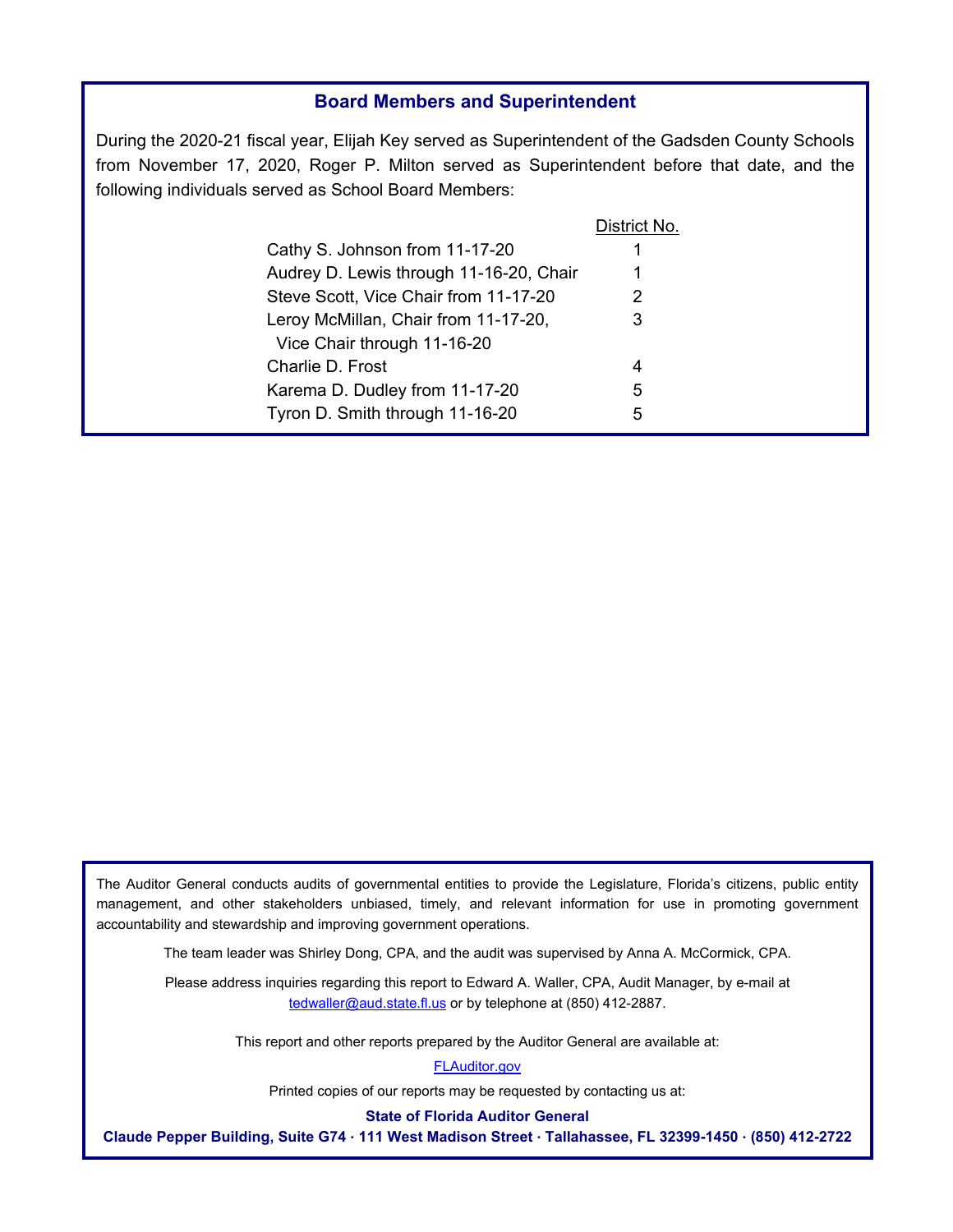## **GADSDEN COUNTY DISTRICT SCHOOL BOARD TABLE OF CONTENTS**

|                                                                                                                                                                         | Page<br>No.    |
|-------------------------------------------------------------------------------------------------------------------------------------------------------------------------|----------------|
|                                                                                                                                                                         | Ť              |
| <b>INDEPENDENT AUDITOR'S REPORT</b>                                                                                                                                     |                |
|                                                                                                                                                                         | 1              |
|                                                                                                                                                                         | 3              |
|                                                                                                                                                                         | $\overline{4}$ |
| <b>BASIC FINANCIAL STATEMENTS</b>                                                                                                                                       |                |
|                                                                                                                                                                         | 11             |
|                                                                                                                                                                         | 12             |
|                                                                                                                                                                         | 14             |
| Reconciliation of the Governmental Funds Balance Sheet                                                                                                                  | 16             |
| Statement of Revenues, Expenditures, and Changes in                                                                                                                     | 18             |
| Reconciliation of the Governmental Funds Statement of<br>Revenues, Expenditures, and Changes in Fund Balances                                                           | 20             |
|                                                                                                                                                                         | 21             |
|                                                                                                                                                                         | 22             |
|                                                                                                                                                                         | 23             |
| OTHER REQUIRED SUPPLEMENTARY INFORMATION                                                                                                                                |                |
| Budgetary Comparison Schedule – General and Major Special Revenue Funds                                                                                                 | 50             |
| Schedule of Changes in the District's Total OPEB Liability and Related Ratios                                                                                           | 52             |
| Schedule of the District's Proportionate Share of the Net Pension Liability - Florida                                                                                   | 53             |
| Schedule of District Contributions - Florida Retirement System Pension Plan                                                                                             | 53             |
| Schedule of the District's Proportionate Share of the Net Pension Liability - Health                                                                                    | 54             |
| Schedule of District Contributions - Health Insurance Subsidy Pension Plan                                                                                              | 54             |
|                                                                                                                                                                         | 55             |
|                                                                                                                                                                         | 58             |
| INDEPENDENT AUDITOR'S REPORT ON INTERNAL CONTROL OVER<br>FINANCIAL REPORTING AND ON COMPLIANCE AND OTHER MATTERS<br>BASED ON AN AUDIT OF FINANCIAL STATEMENTS PERFORMED | 60             |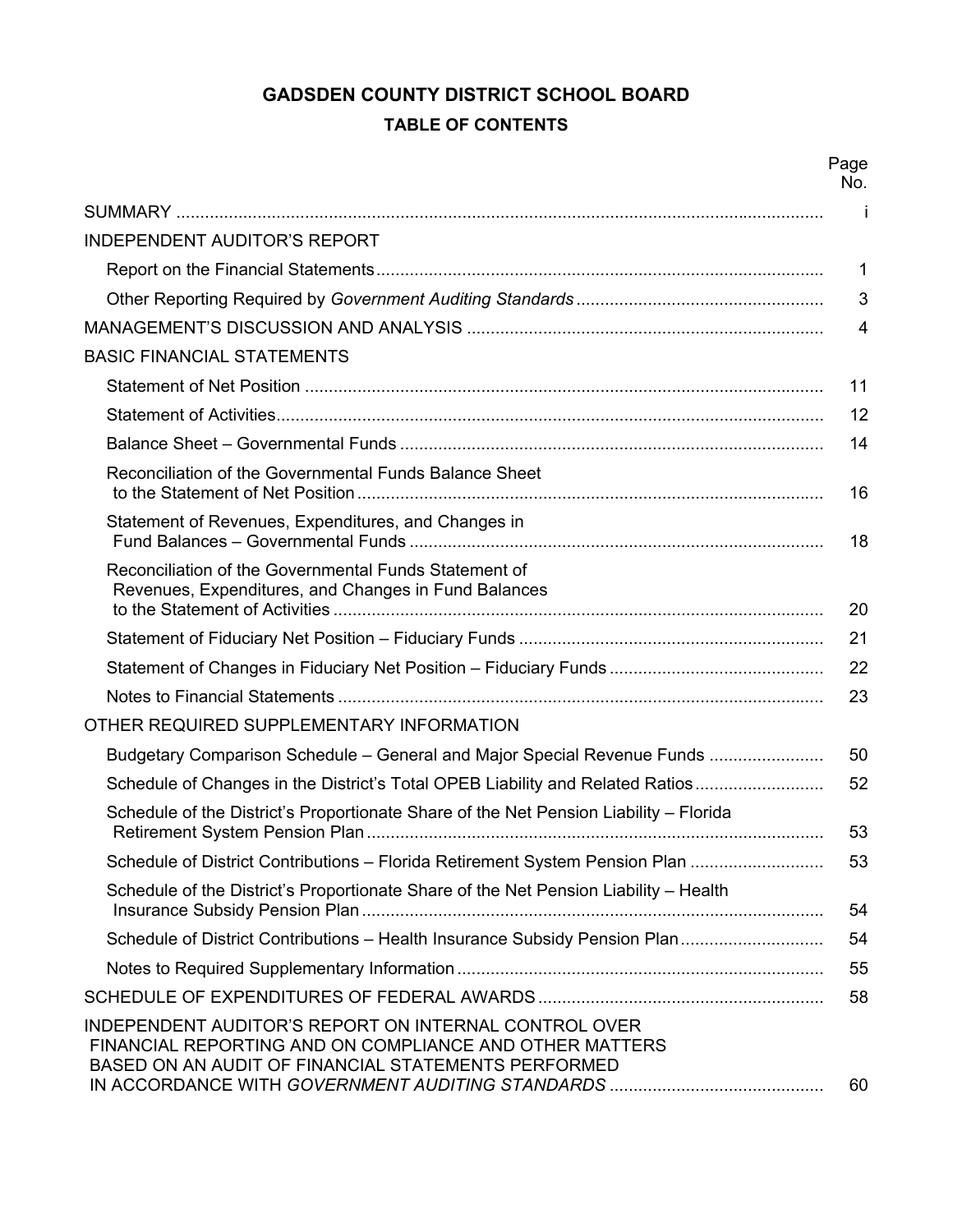## **GADSDEN COUNTY DISTRICT SCHOOL BOARD**

## **TABLE OF CONTENTS (CONTINUED)**

Page No.

| INDEPENDENT AUDITOR'S REPORT ON COMPLIANCE FOR EACH MAJOR<br>FEDERAL PROGRAM AND REPORT ON INTERNAL CONTROL OVER |  |
|------------------------------------------------------------------------------------------------------------------|--|
|                                                                                                                  |  |
|                                                                                                                  |  |
|                                                                                                                  |  |
|                                                                                                                  |  |
|                                                                                                                  |  |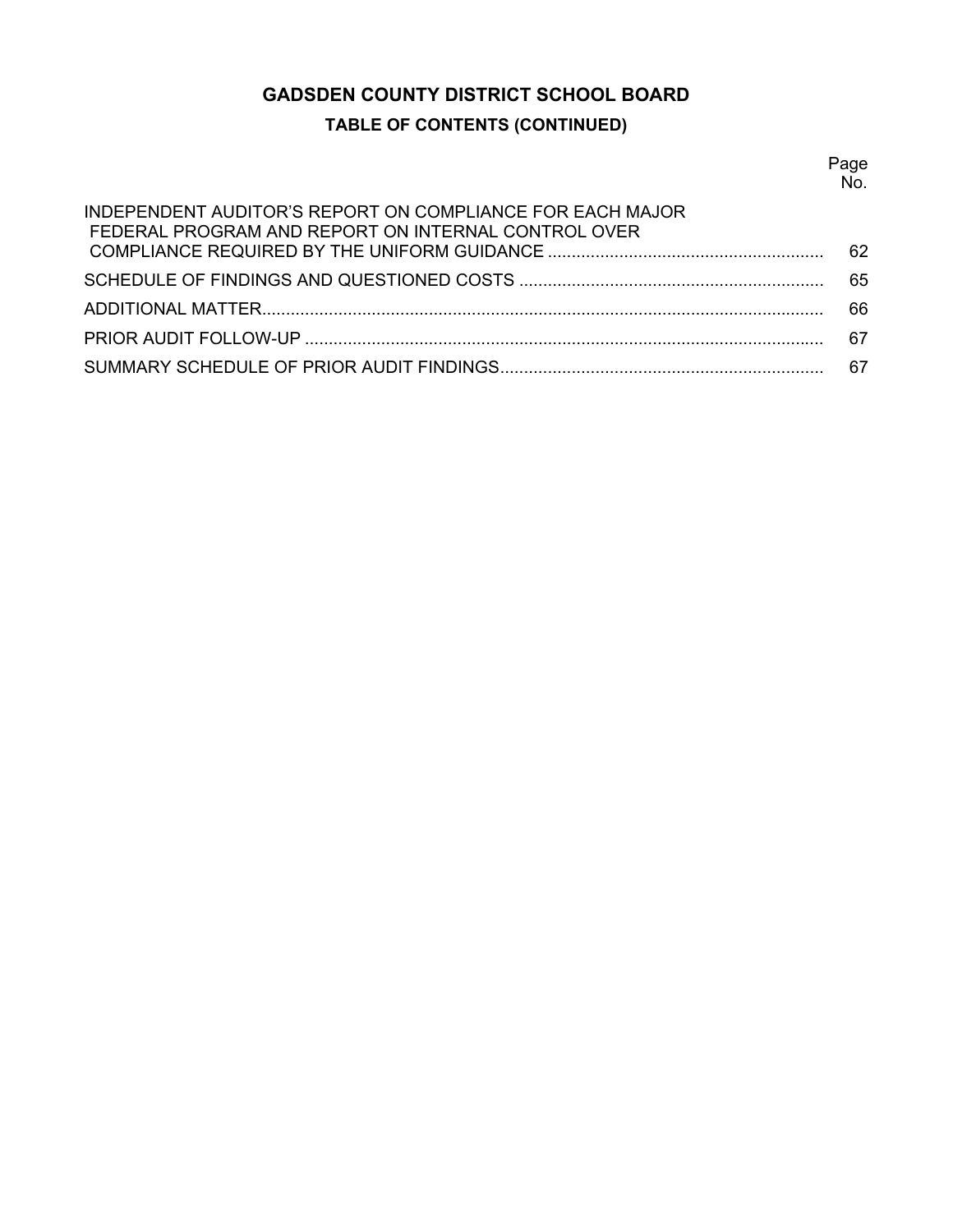#### SUMMARY OF REPORT ON FINANCIAL STATEMENTS

<span id="page-4-0"></span>Our audit disclosed that the basic financial statements of the Gadsden County District School Board (District) were presented fairly, in all material respects, in accordance with prescribed financial reporting standards.

SUMMARY OF REPORT ON INTERNAL CONTROL AND COMPLIANCE

Our audit did not identify any deficiencies in internal control over financial reporting that we consider to be material weaknesses.

The results of our tests disclosed no instances of noncompliance or other matters that are required to be reported under *Government Auditing Standards* issued by the Comptroller General of the United States; however, we noted a certain additional matter as summarized below.

## **Additional Matter**

**Finding AM 2021-001:** District procedures did not always limit expenditures to budgeted amounts, contrary to State law, State Board of Education rules, and Board policies.

SUMMARY OF REPORT ON FEDERAL AWARDS

We audited the District's compliance with applicable Federal awards requirements. The Child Nutrition Cluster, Special Education Cluster, and Education Stabilization Fund were audited as major Federal programs. The results of our audit indicated that the District materially complied with the requirements that could have a direct and material effect on each of its major Federal programs.

AUDIT OBJECTIVES AND SCOPE

Our audit objectives were to determine whether the School Board and its officers with administrative and stewardship responsibilities for District operations:

- Presented the District's basic financial statements in accordance with generally accepted accounting principles;
- Established and implemented internal control over financial reporting and compliance with requirements that could have a direct and material effect on the financial statements or on the District's major Federal programs; and
- Complied with the various provisions of laws, rules, regulations, contracts, and grant agreements that are material to the financial statements, and those applicable to the District's major Federal programs.

The scope of this audit included an examination of the District's basic financial statements and the accompanying Schedule of Expenditures of Federal Awards, as of and for the fiscal year ended June 30, 2021. We obtained an understanding of the District's environment, including its internal control, and assessed the risk of material misstatement necessary to plan the audit of the basic financial statements and Federal awards. We also examined various transactions to determine whether they were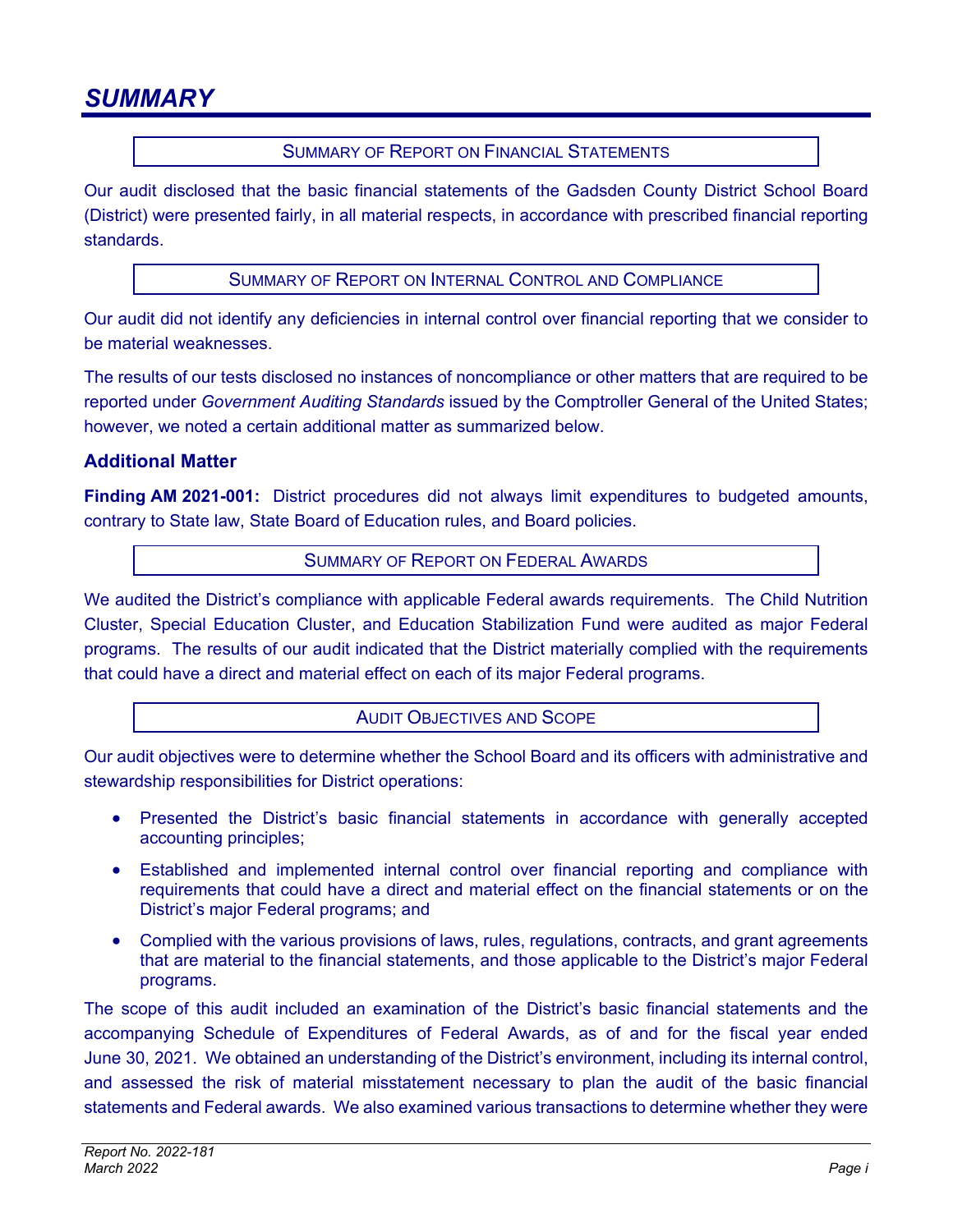executed, in both manner and substance, in accordance with governing provisions of laws, rules, regulations, contracts, and grant agreements.

### AUDIT METHODOLOGY

We conducted our audit in accordance with auditing standards generally accepted in the United States of America; applicable standards contained in *Government Auditing Standards*, issued by the Comptroller General of the United States; and Title 2 U.S. *Code of Federal Regulations* Part 200, *Uniform Administrative Requirements, Cost Principles, and Audit Requirements for Federal Awards*.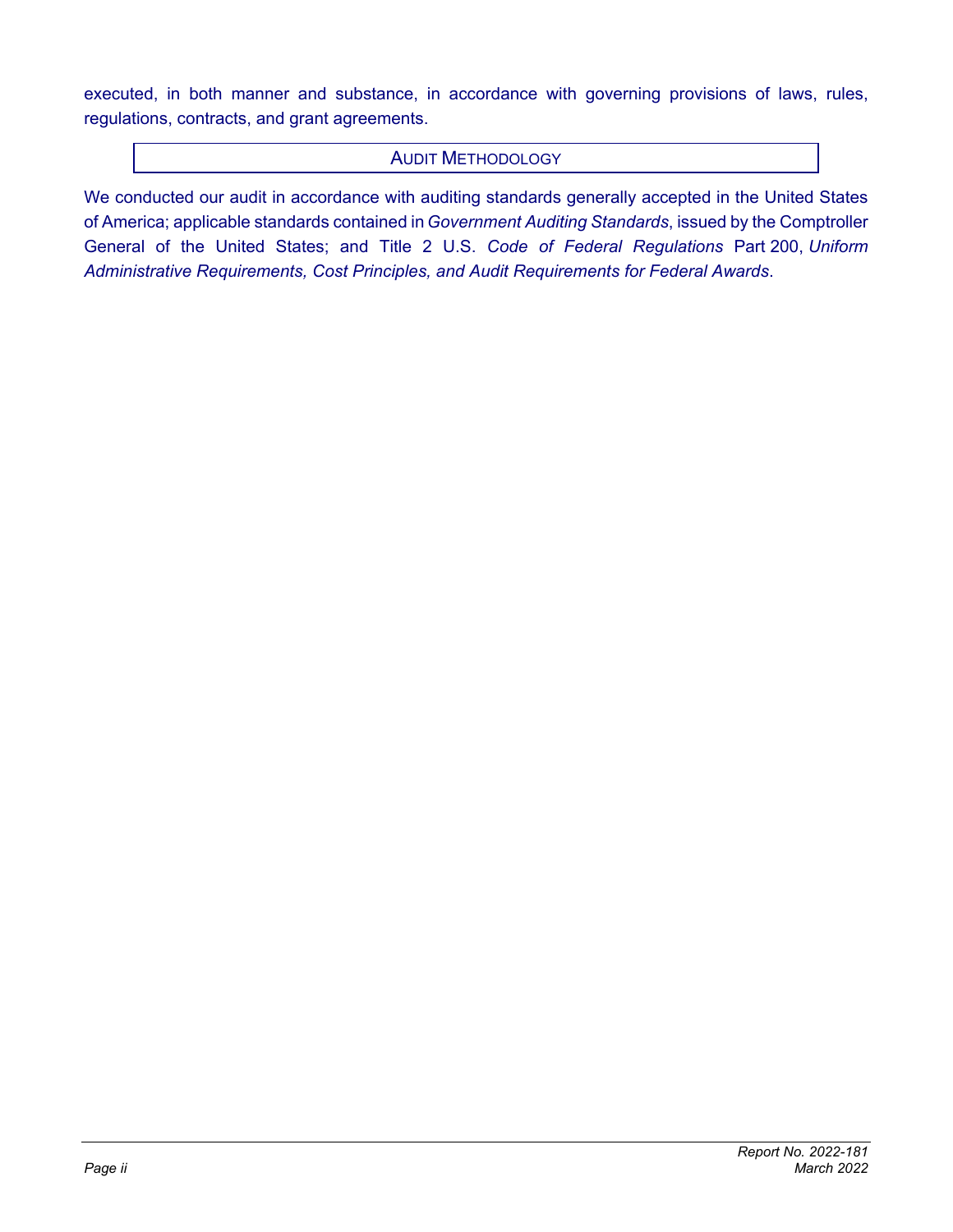<span id="page-6-0"></span>

Sherrill F. Norman, CPA Auditor General

# **AUDITOR GENERAL STATE OF FLORIDA**

Claude Denson Pepper Building, Suite G74 111 West Madison Street Tallahassee, Florida 32399-1450



Phone: (850) 412-2722 Fax: (850) 488-6975

The President of the Senate, the Speaker of the House of Representatives, and the Legislative Auditing Committee

## **INDEPENDENT AUDITOR'S REPORT**

## **Report on the Financial Statements**

We have audited the accompanying financial statements of the governmental activities, the discretely presented component unit, each major fund, and the aggregate remaining fund information of the Gadsden County District School Board, as of and for the fiscal year ended June 30, 2021, and the related notes to the financial statements, which collectively comprise the District's basic financial statements as listed in the table of contents.

## *Management's Responsibility for the Financial Statements*

Management is responsible for the preparation and fair presentation of these financial statements in accordance with accounting principles generally accepted in the United States of America; this includes the design, implementation, and maintenance of internal control relevant to the preparation and fair presentation of financial statements that are free from material misstatement, whether due to fraud or error.

## *Auditor's Responsibility*

Our responsibility is to express opinions on these financial statements based on our audit. We did not audit the financial statements of the school internal funds, which represent 5 percent, 0 percent, 5 percent, 5 percent, and 10 percent, respectively, of the assets, liabilities, net position and fund balance, additions and revenues, and deductions and expenditures of the aggregate remaining fund information. In addition, we did not audit the financial statements of the discretely presented component unit, which represent 100 percent of the transactions and account balances of the discretely presented component unit columns. The financial statements of the school internal funds and the discretely presented component unit were audited by other auditors whose reports have been furnished to us, and our opinions, insofar as they relate to the amounts included for those financial statements, are based solely on the reports of the other auditors. We conducted our audit in accordance with auditing standards generally accepted in the United States of America and the standards applicable to financial audits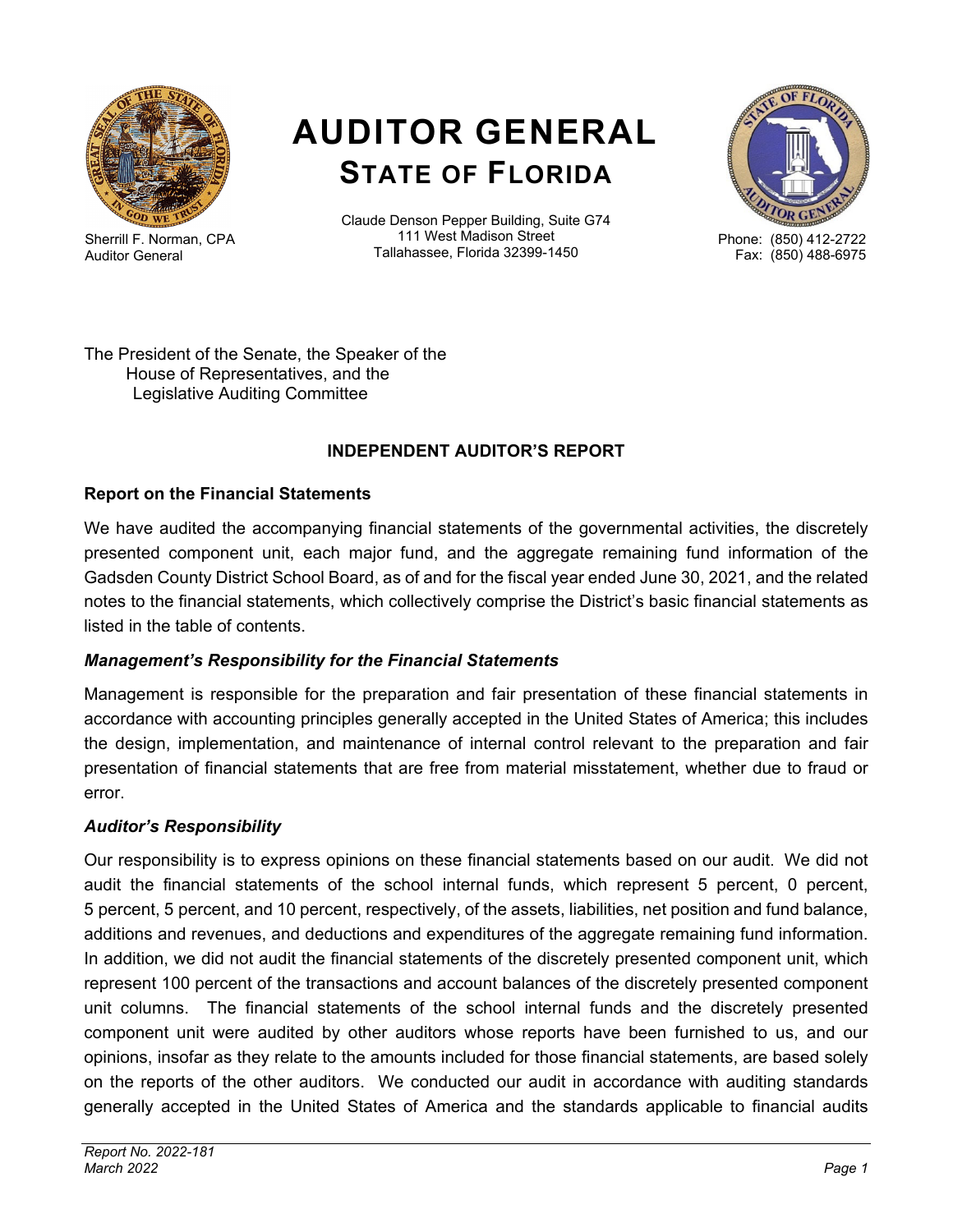contained in *Government Auditing Standards*, issued by the Comptroller General of the United States. Those standards require that we plan and perform the audit to obtain reasonable assurance about whether the financial statements are free from material misstatement.

An audit involves performing procedures to obtain audit evidence about the amounts and disclosures in the financial statements. The procedures selected depend on the auditor's judgment, including the assessment of the risks of material misstatement of the financial statements, whether due to fraud or error. In making those risk assessments, the auditor considers internal control relevant to the entity's preparation and fair presentation of the financial statements in order to design audit procedures that are appropriate in the circumstances, but not for the purpose of expressing an opinion on the effectiveness of the entity's internal control. Accordingly, we express no such opinion. An audit also includes evaluating the appropriateness of accounting policies used and the reasonableness of significant accounting estimates made by management, as well as evaluating the overall presentation of the financial statements.

We believe that the audit evidence we have obtained is sufficient and appropriate to provide a basis for our audit opinions.

## *Opinions*

In our opinion, based on our audit and the reports of other auditors, the financial statements referred to above present fairly, in all material respects, the respective financial position of the governmental activities, the discretely presented component unit, each major fund, and the aggregate remaining fund information of the Gadsden County District School Board, as of June 30, 2021, and the respective changes in financial position thereof for the fiscal year then ended in accordance with accounting principles generally accepted in the United States of America.

## *Other Matters*

## *Required Supplementary Information*

Accounting principles generally accepted in the United States of America require that **MANAGEMENT'S DISCUSSION AND ANALYSIS**, the **Budgetary Comparison Schedule – General and Major Special Revenue Funds**, **Schedule of Changes in the District's Total OPEB Liability and Related Ratios**, **Schedule of the District's Proportionate Share of the Net Pension Liability – Florida Retirement System Pension Plan**, **Schedule of District Contributions – Florida Retirement System Pension Plan**, **Schedule of the District's Proportionate Share of the Net Pension Liability – Health Insurance Subsidy Pension Plan**, **Schedule of District Contributions – Health Insurance Subsidy Pension Plan**, and **Notes to Required Supplementary Information**, as listed in the table of contents, be presented to supplement the basic financial statements. Such information, although not a part of the basic financial statements, is required by the Governmental Accounting Standards Board who considers it to be an essential part of financial reporting for placing the basic financial statements in an appropriate operational, economic, or historical context. We have applied certain limited procedures to the required supplementary information in accordance with auditing standards generally accepted in the United States of America, which consisted of inquiries of management about the methods of preparing the information and comparing the information for consistency with management's responses to our inquiries, the basic financial statements, and other knowledge we obtained during our audit of the basic financial statements.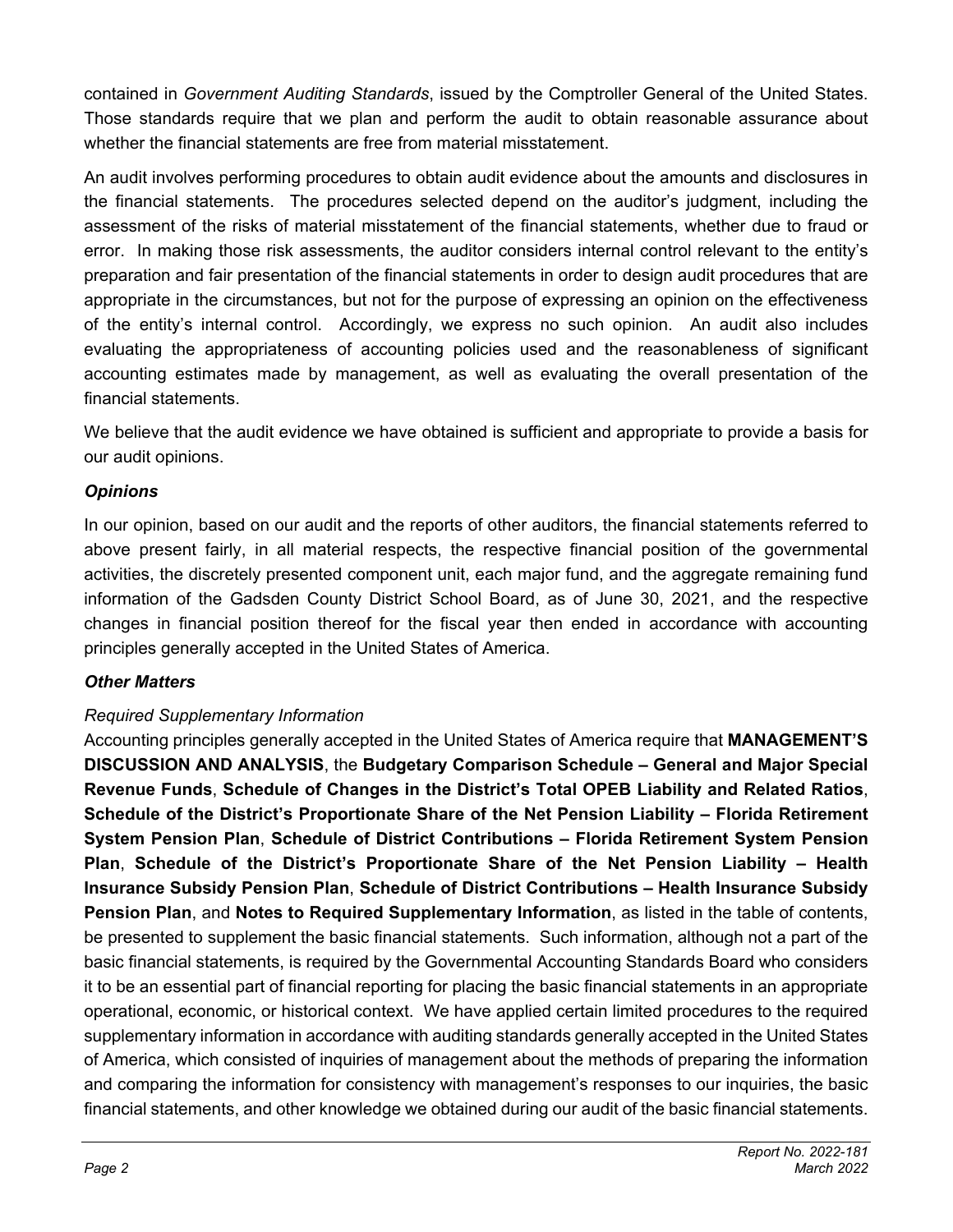<span id="page-8-0"></span>We do not express an opinion or provide any assurance on the information because the limited procedures do not provide us with sufficient evidence to express an opinion or provide any assurance.

## *Supplementary Information*

Our audit was conducted for the purpose of forming opinions on the financial statements that collectively comprise the District's basic financial statements. The accompanying **SCHEDULE OF EXPENDITURES OF FEDERAL AWARDS**, as required by Title 2 U.S. *Code of Federal Regulations* Part 200, *Uniform Administrative Requirements, Cost Principles, and Audit Requirements for Federal Awards*, is presented for purposes of additional analysis and is not a required part of the basic financial statements.

The accompanying **SCHEDULE OF EXPENDITURES OF FEDERAL AWARDS** is the responsibility of management and was derived from and relates directly to the underlying accounting and other records used to prepare the basic financial statements. Such information has been subjected to the auditing procedures applied in the audit of the basic financial statements and certain additional procedures, including comparing and reconciling such information directly to the underlying accounting and other records used to prepare the basic financial statements or to the basic financial statements themselves, and other additional procedures in accordance with auditing standards generally accepted in the United States of America. In our opinion, the accompanying **SCHEDULE OF EXPENDITURES OF FEDERAL AWARDS** is fairly stated, in all material respects, in relation to the basic financial statements as a whole.

## **Other Reporting Required by** *Government Auditing Standards*

In accordance with *Government Auditing Standards*, we have also issued our report dated March 28, 2022, on our consideration of the District's internal control over financial reporting and on our tests of its compliance with certain provisions of laws, rules, regulations, contracts, and grant agreements and other matters included under the heading **INDEPENDENT AUDITOR'S REPORT ON INTERNAL CONTROL OVER FINANCIAL REPORTING AND ON COMPLIANCE AND OTHER MATTERS BASED ON AN AUDIT OF FINANCIAL STATEMENTS PERFORMED IN ACCORDANCE WITH**  *GOVERNMENT AUDITING STANDARDS*. The purpose of that report is solely to describe the scope of our testing of internal control over financial reporting and compliance and the results of that testing, and not to provide an opinion on the effectiveness of the District's internal control over financial reporting or on compliance. That report is an integral part of an audit performed in accordance with *Government Auditing Standards* in considering the District's internal control over financial reporting and compliance.

Respectfully submitted,

Sherrill F. Norman, CPA Tallahassee, Florida March 28, 2022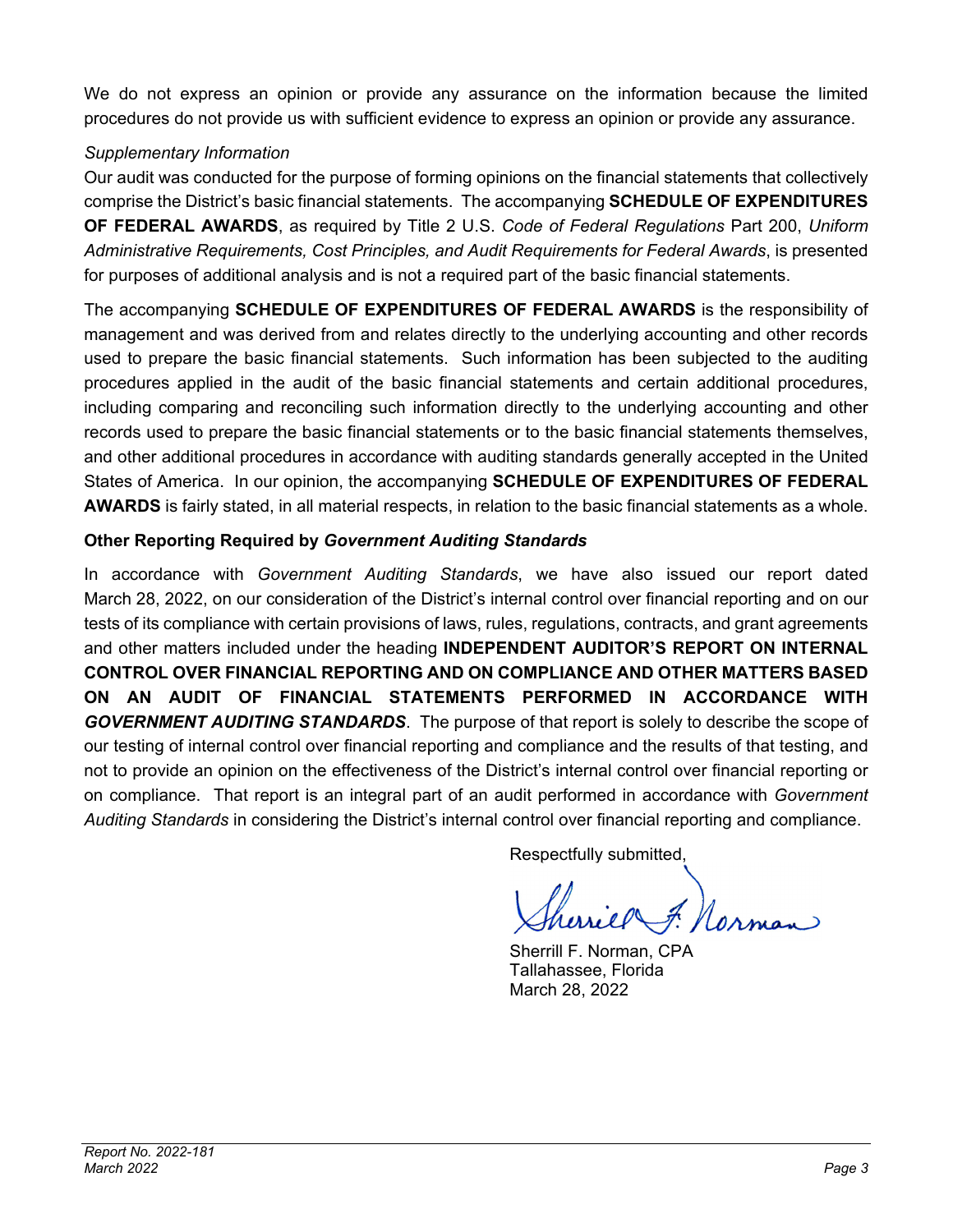## <span id="page-9-0"></span>*MANAGEMENT'S DISCUSSION AND ANALYSIS*

The management of the Gadsden County District School Board has prepared the following discussion and analysis to provide an overview of the District's financial activities for the fiscal year ended June 30, 2021. The information contained in the Management's Discussion and Analysis (MD&A) is intended to highlight significant transactions, events, and conditions and should be considered in conjunction with the District's financial statements and notes to financial statements found immediately following the MD&A.

## FINANCIAL HIGHLIGHTS

Key financial highlights for the 2020-21 fiscal year are as follows:

- The District's total net position increased by \$4.4 million, or 12 percent.
- General revenues total \$64.2 million, or 90.9 percent of all revenues in the 2020-21 fiscal year, as compared to \$59.3 million, or 89.9 percent for the 2019-20 fiscal year.
- The unassigned fund balance of the General Fund, representing the net current financial resources available for general appropriation by the Board, totals \$7.2 million at June 30, 2021, or 16.2 percent of General Fund expenditures as compared to an unassigned fund balance of \$8.1 million, or 17.8 percent of expenditures at June 30, 2020.
- During the current fiscal year, General Fund expenditures exceeded revenues by \$4.7 million. This may be compared to the 2019-20 fiscal year's result in which General Fund expenditures exceeded revenues by \$5.3 million and the 2018-19 fiscal year's result in which General Fund expenditures exceeded revenues by \$5.5 million.
- The total long-term liabilities increased by \$3.5 million, primarily because of an increase in the net pension liability.

## OVERVIEW OF FINANCIAL STATEMENTS

The basic financial statements consist of three components: (1) government-wide financial statements; (2) fund financial statements; and (3) notes to financial statements. This report also includes supplementary information intended to furnish additional details to support the basic financial statements.

#### **Government-Wide Financial Statements**

The government-wide financial statements provide both short-term and long-term information about the District's overall financial condition in a manner similar to those of a private-sector business. The statements include a statement of net position and a statement of activities that are designed to provide consolidated financial information about the governmental activities of the District presented on the accrual basis of accounting. The statement of net position provides information about the District's financial position, its assets, liabilities, and deferred inflows/outflows of resources, using an economic resources measurement focus. Assets plus deferred outflows of resources, less liabilities and deferred inflows of resources, equals net position, which is a measure of the District's financial health. The statement of activities presents information about the change in the District's net position, the results of operations, during the fiscal year. An increase or decrease in net position is an indication of whether the District's financial health is improving or deteriorating.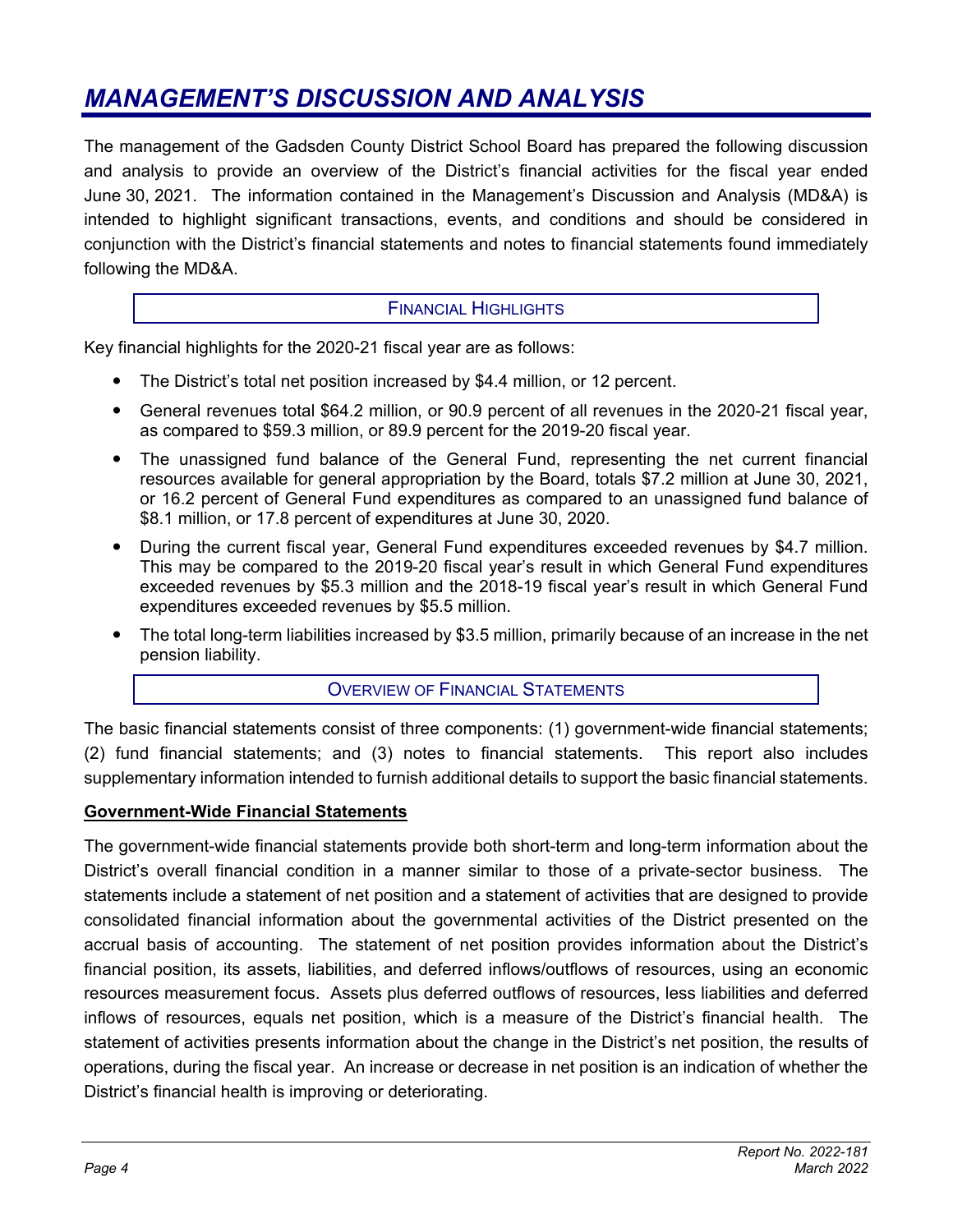The government-wide statements present the District's activities in the following categories:

- Governmental activities This represents most of the District's services, including its educational programs such as basic, vocational, adult, and exceptional education. Support functions such as transportation and administration are also included. Local property taxes and the State's education finance program provide most of the resources that support these activities.
- Component unit The District presents Crossroad Academy Charter School as a separate legal entity in this report. Although the school is a legally separate organization, it is considered a component unit for financial reporting purposes and is included in this report because the school meets the criteria for inclusion provided by generally accepted accounting principles. Financial information for this component unit is reported separately from the financial information presented for the primary government.

## **Fund Financial Statements**

Fund financial statements are one of the components of the basic financial statements. A fund is a grouping of related accounts that is used to maintain control over resources that have been segregated for specific activities or objectives. The District uses fund accounting to ensure and demonstrate compliance with finance-related legal requirements and prudent fiscal management. Certain funds are established by law while others are created by legal agreements, such as bond covenants. Fund financial statements provide more detailed information about the District's financial activities, focusing on its most significant or "major" funds rather than fund types. This is in contrast to the entitywide perspective contained in the government-wide statements. All of the District's funds may be classified within one of the broad categories discussed below.

**Governmental Funds**: Governmental funds are used to account for essentially the same functions reported as governmental activities in the government-wide financial statements. However, unlike the government-wide financial statements, governmental fund financial statements focus on near-term inflows and outflows of spendable resources, as well as on balances of spendable resources available at the end of the fiscal year. Such information may be useful in assessing a government's near-term financing requirements.

Because the focus of governmental funds is narrower than that of the government-wide financial statements, it is useful to compare the information presented for governmental funds with similar information presented for governmental activities in the government-wide financial statements. By doing so, readers may better understand the long-term impact of the government's near-term financing decisions. Both the governmental funds balance sheet and the governmental funds statement of revenues, expenditures, and changes in fund balances provide a reconciliation to facilitate this comparison between governmental funds and governmental activities.

The governmental funds balance sheet and statement of revenues, expenditures, and changes in fund balances provide detailed information about the District's most significant funds. The District's major funds are the General Fund, Special Revenue – Other Fund, Special Revenue – Federal Education Stabilization Fund, and Capital Projects – Other Fund. Data from the other governmental funds are combined into a single, aggregated presentation.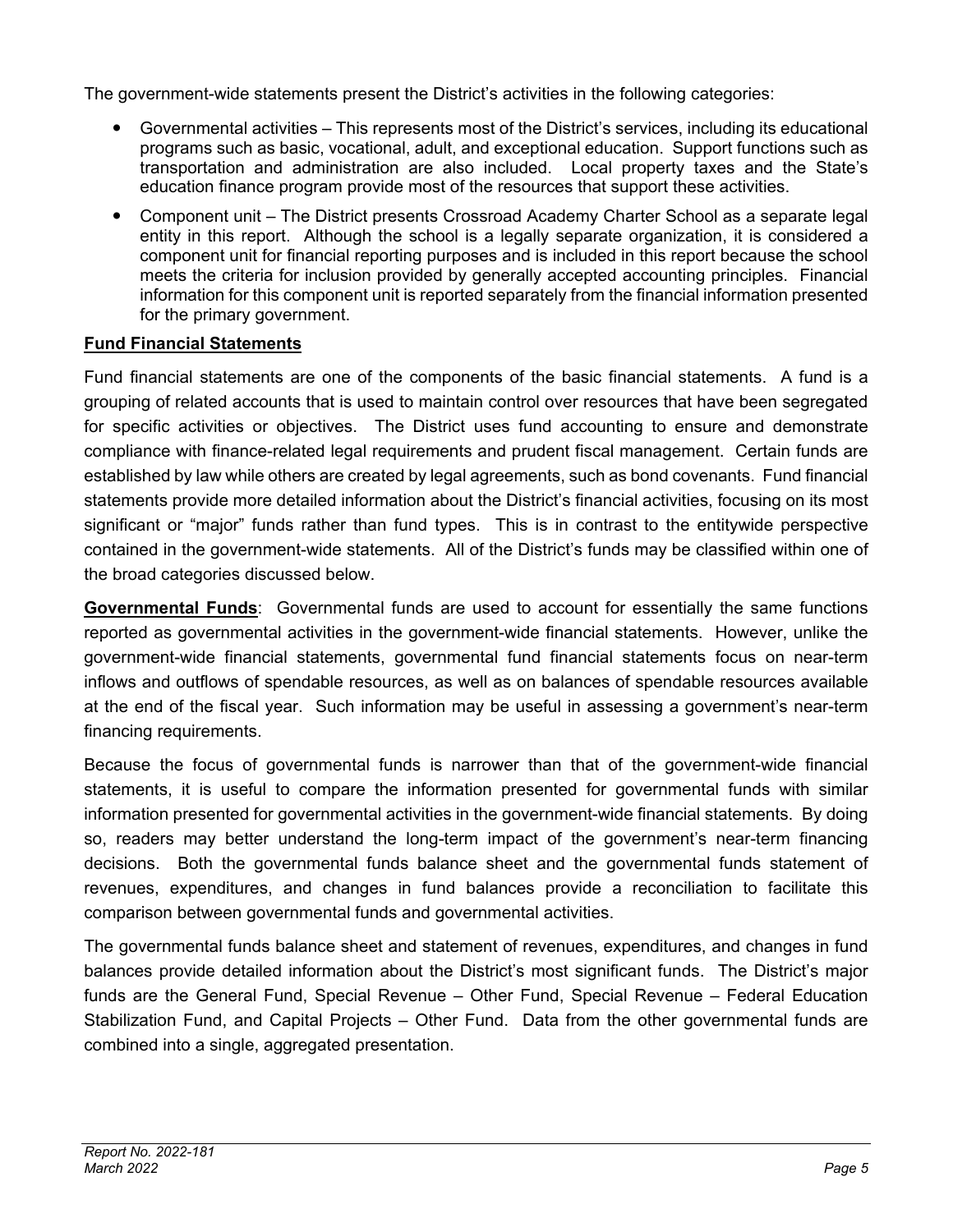The District adopts an annual appropriated budget for its governmental funds. A budgetary comparison schedule has been provided for the General and major Special Revenue Funds to demonstrate compliance with the budget.

**Fiduciary Funds**: Fiduciary funds are used to report assets held in a trustee or fiduciary capacity for the benefit of external parties, such as student activity funds. Fiduciary funds are not reflected in the government-wide statements because the resources are not available to support the District's own programs. In its fiduciary capacity, the District is responsible for ensuring that the assets reported in these funds are used only for their intended purposes.

The District uses custodial funds to account for resources held for student activities and groups.

## **Notes to Financial Statements**

The notes provide additional information that is essential for a full understanding of the data provided in the government-wide and fund financial statements.

## **Other Information**

In addition to the basic financial statements and accompanying notes, this report also presents required supplementary information concerning the District's total other postemployment benefits (OPEB) and net pension liabilities.

GOVERNMENT-WIDE FINANCIAL ANALYSIS

As noted earlier, net position over time may serve as a useful indicator of a government's financial health. The following is a summary of the District's net position as of June 30, 2021, compared to net position as of June 30, 2020:

| <b>Net Position, End of Year</b> |  |
|----------------------------------|--|
|----------------------------------|--|

|                                                                                           |    | Governmental                               | <b>Activities</b> |                                           |  |
|-------------------------------------------------------------------------------------------|----|--------------------------------------------|-------------------|-------------------------------------------|--|
|                                                                                           |    | $6 - 30 - 20$                              |                   |                                           |  |
| Current and Other Assets<br><b>Capital Assets</b>                                         | \$ | 20,939,349<br>58,036,600                   | \$                | 12,469,906<br>58,384,671                  |  |
| <b>Total Assets</b>                                                                       |    | 78,975,949                                 | 70,854,577        |                                           |  |
| <b>Deferred Outflows of Resources</b>                                                     |    | 11,903,473                                 |                   | 11,270,825                                |  |
| Long-Term Liabilities<br><b>Other Liabilities</b>                                         |    | 42,722,047<br>1,852,892                    |                   | 39,196,371<br>670,640                     |  |
| <b>Total Liabilities</b>                                                                  |    | 44,574,939                                 |                   | 39,867,011                                |  |
| <b>Deferred Inflows of Resources</b>                                                      |    | 5,152,623                                  |                   | 5,524,948                                 |  |
| Net Position:<br>Net Investment in Capital Assets<br>Restricted<br>Unrestricted (Deficit) |    | 56,707,359<br>11,458,221<br>(27, 013, 720) |                   | 56,901,461<br>3,162,217<br>(23, 330, 235) |  |
| <b>Total Net Position</b>                                                                 | \$ | 41,151,860                                 | \$                | 36,733,443                                |  |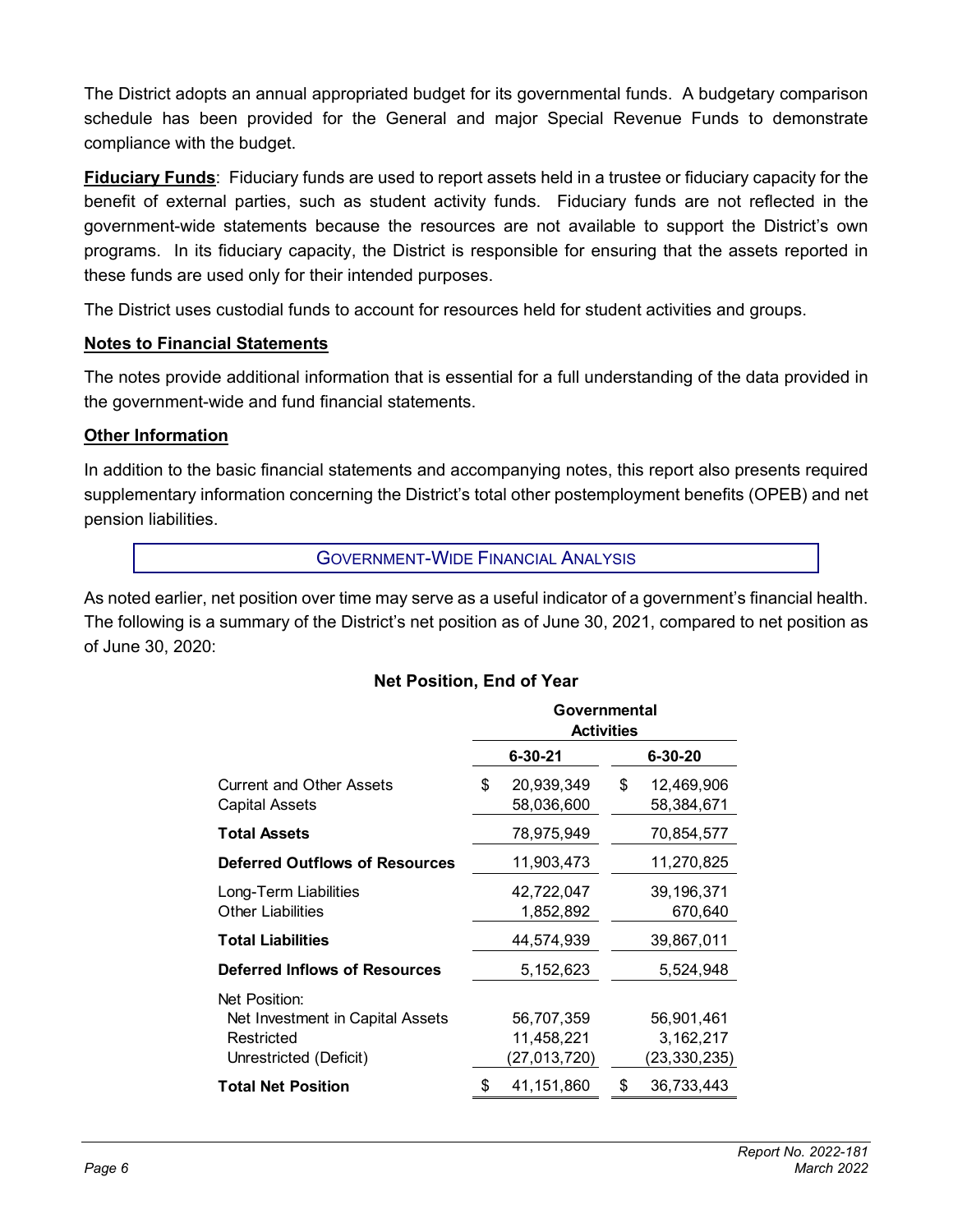The largest portion of the District's net position is investment in capital assets (e.g., land; buildings; furniture, fixtures, and equipment), less any related debt still outstanding. The District uses these capital assets to provide services to students; consequently, these assets are not available for future spending. Although the investment in capital assets is reported net of related debt, the resources used to repay the debt must be provided from other sources, since the capital assets cannot be used to liquidate these liabilities.

The current and other assets increased by \$8.5 million primarily due to additional insurance loss recoveries recognized for damage caused by Hurricane Michael and the decrease in expenses during the COVID-19 pandemic.

The restricted portion of the District's net position represents resources that are subject to external restrictions on how they may be used. The deficit unrestricted net position was the result, in part, of accruing \$3.3 million in compensated absences payable, \$2.3 million in other postemployment benefit obligations, and \$35.8 million in net pension liability.

The key elements of the changes in the District's net position for the fiscal years ended June 30, 2021, and June 30, 2020, are as follows: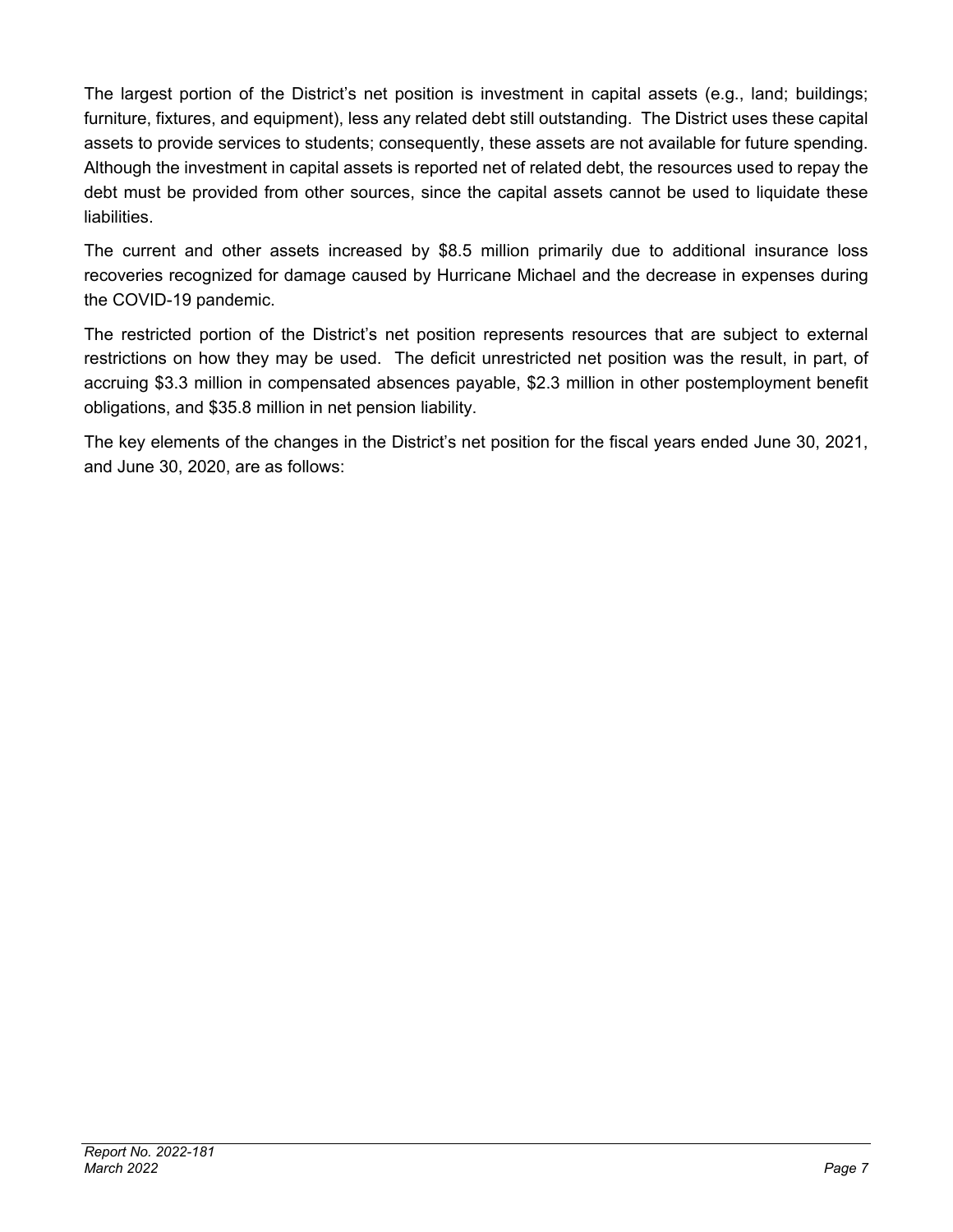## **Operating Results for the Fiscal Year Ended**

|                                                 | Governmental      |               |    |               |
|-------------------------------------------------|-------------------|---------------|----|---------------|
|                                                 | <b>Activities</b> |               |    |               |
|                                                 |                   | $6 - 30 - 21$ |    | $6 - 30 - 20$ |
| Program Revenues:                               |                   |               |    |               |
| <b>Charges for Services</b>                     | \$                | 101,092       | \$ | 237,654       |
| <b>Operating Grants and Contributions</b>       |                   | 6,000,499     |    | 5,947,873     |
| <b>Capital Grants and Contributions</b>         |                   | 296,258       |    | 476,329       |
| <b>General Revenues:</b>                        |                   |               |    |               |
| Property Taxes, Levied for Operational Purposes |                   | 7,279,819     |    | 7,401,625     |
| Property Taxes, Levied for Capital Projects     |                   | 2,509,760     |    | 2,346,718     |
| <b>Grants and Contributions Not Restricted</b>  |                   |               |    |               |
| to Specific Programs                            |                   | 44,393,151    |    | 41,571,609    |
| <b>Unrestricted Investment Earnings</b>         |                   | 23,059        |    | 39,648        |
| Miscellaneous                                   |                   | 10,006,664    |    | 7,947,063     |
| <b>Total Revenues</b>                           |                   | 70,610,302    |    | 65,968,519    |
| Functions/Program Expenses:                     |                   |               |    |               |
| Instruction                                     |                   | 27,903,649    |    | 31,093,623    |
| <b>Student Support Services</b>                 |                   | 3,400,118     |    | 3,329,444     |
| <b>Instructional Media Services</b>             |                   | 422,449       |    | 416,558       |
| Instruction and Curriculum Development Services |                   | 2,275,142     |    | 2,515,192     |
| <b>Instructional Staff Training Services</b>    |                   | 1,771,735     |    | 1,519,178     |
| Instruction-Related Technology                  |                   | 1,077,251     |    | 682,362       |
| <b>Board</b>                                    |                   | 679,905       |    | 375,963       |
| <b>General Administration</b>                   |                   | 946,185       |    | 874,115       |
| <b>School Administration</b>                    |                   | 3,348,588     |    | 3,474,346     |
| <b>Facilities Acquisition and Construction</b>  |                   | 717,095       |    | 437,519       |
| <b>Fiscal Services</b>                          |                   | 689,735       |    | 684,574       |
| <b>Food Services</b>                            |                   | 3,731,914     |    | 4,460,162     |
| <b>Central Services</b>                         |                   | 439,046       |    | 513,432       |
| <b>Student Transportation Services</b>          |                   | 4,191,194     |    | 4,255,803     |
| Operation of Plant                              |                   | 6,068,386     |    | 6,002,456     |
| Maintenance of Plant                            |                   | 4,912,043     |    | 2,546,363     |
| Administrative Technology Services              |                   | 890,139       |    | 971,058       |
| Unallocated Interest on Long-Term Debt          |                   | 57,926        |    | 64,425        |
| <b>Unallocated Depreciation Expense</b>         |                   | 2,663,150     |    | 2,747,990     |
| Loss on Disposal of Capital Assets              |                   | 6,235         |    |               |
| <b>Total Functions/Program Expenses</b>         |                   | 66,191,885    |    | 66,964,563    |
| <b>Change in Net Position</b>                   |                   | 4,418,417     |    | (996, 044)    |
| Net Position - Beginning                        |                   | 36,733,443    |    | 37,729,487    |
| <b>Net Position - Ending</b>                    | \$                | 41,151,860    | \$ | 36,733,443    |

The largest revenue source is the State of Florida (44.9 percent). Revenues from State sources for current operations are primarily received through the Florida Education Finance Program (FEFP) funding formula. The FEFP funding formula utilizes student enrollment data and is designed to maintain equity in funding across all Florida school districts, taking into consideration the District's funding ability based on the local property tax base. Other State revenues are primarily for meeting the requirements of the class size amendment.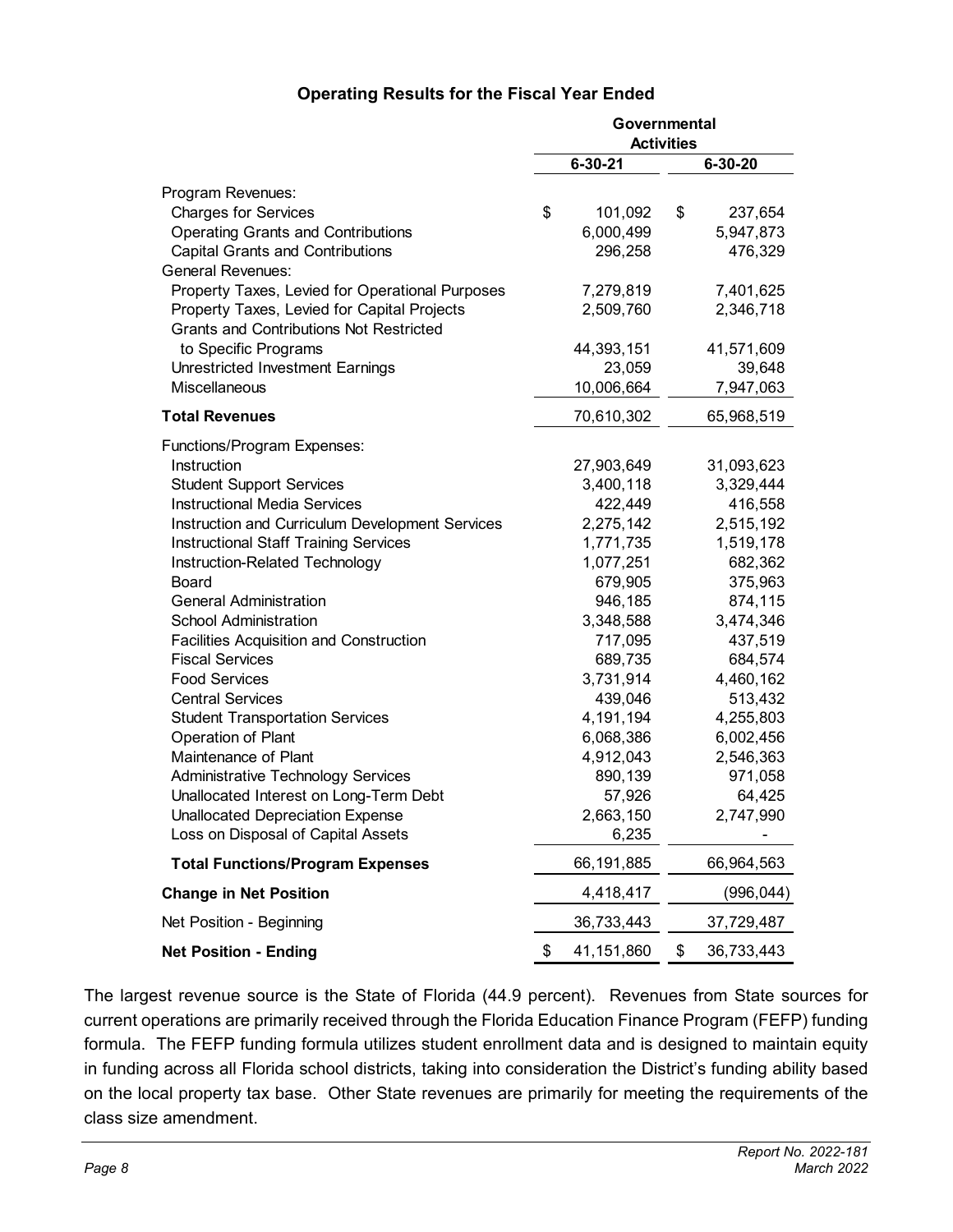Grants and contributions not restricted to specific programs increased by \$2.8 million, or 6.8 percent, primarily due to increases in the Education Stabilization Fund and Hurricane Education Recovery program funding offset by decreases in Title I and Twenty-First Century program funding.

Miscellaneous revenues increased by \$2.1 million, or 25.9 percent mainly due to the recognition of additional insurance loss recoveries related to Hurricane Michael in the 2020-21 fiscal year.

Instruction expenses represent 42.2 percent of total governmental expenses in the 2020-21 fiscal year. Overall expenses decreased by \$0.8 million, or 1.2 percent since the prior fiscal year. Instruction expenses decreased by \$3.2 million, or 10.3 percent, mainly due to the phaseout of several State grants, a decrease in the FEFP categorical programs, and decreases in Title I and Twenty-First Century Federal program expenses in the current year. Maintenance of plant expenses increased by \$2.4 million, or 92.9 percent, primarily due to the continuous efforts on repair and maintenance for the damages caused by Hurricane Michael.

## FINANCIAL ANALYSIS OF THE DISTRICT'S FUNDS

## **Governmental Funds**

The focus of the District's governmental funds is to provide information on near-term inflows, outflows, and balances of spendable resources. Such information is useful in assessing the District's financing requirements. Specifically, unassigned fund balance may serve as a useful measure of a government's net resources available for discretionary use as it represents the portion of fund balance that has not been limited to a particular purpose by an external party, the District, or a group or individual delegated authority by the Board to assign resources for particular purposes.

The total fund balances of governmental funds increased by \$7.5 million during the fiscal year to \$18.7 million at June 30, 2021. Of the total fund balance, \$7.2 million, or 38.5 percent, is unassigned fund balance, which is available for spending at the District's discretion; \$0.1 million is nonspendable; and \$11.4 million is restricted.

## **Major Governmental Funds**

The General Fund is the District's chief operating fund. At the end of the current fiscal year, unassigned fund balance is \$7.2 million, while the total fund balance is \$8.7 million. As a measure of the General Fund's liquidity, it may be useful to compare the total assigned and unassigned fund balances to General Fund total revenues. The total unassigned fund balance is 18.1 percent of the total General Fund revenues, while total fund balance represents 21.8 percent of total General Fund revenues. Total fund balance decreased by \$0.3 million during the fiscal year.

The Special Revenue – Other Fund is used by the District to account for resources of certain Federal grant programs and, for the 2020-21 fiscal year, had revenues and expenditures totaling \$12.9 million each, a \$1.7 million increase from the 2019-20 fiscal year, primarily due to an increase in the Hurricane Education Recovery grant. Because grant revenues attributed to the Federal grants accounted for in this fund are not recognized until expenditures are incurred, this fund generally does not accumulate a fund balance.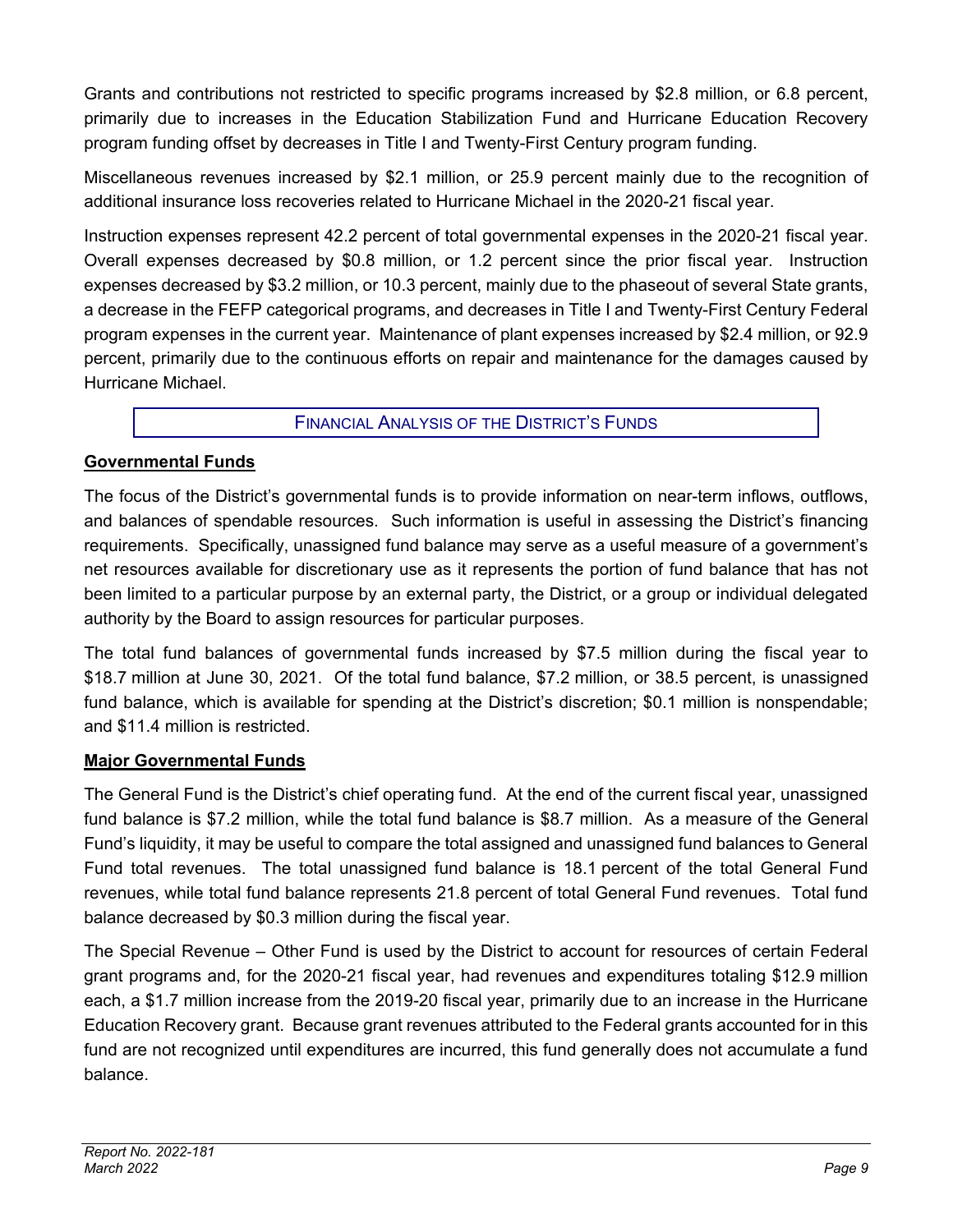The Special Revenue – Federal Education Stabilization Fund accounts for certain Federal funds provided in response to the COVID-19 pandemic and has total revenues and expenditures of \$1.6 million each. Because grant revenues are not recognized until expenditures are incurred, this fund generally does not accumulate a fund balance.

The Capital Projects – Other Fund is used to account for the Educational Facilities Security Grant to be used for improving the physical security of school buildings and the insurance loss recoveries to be used for repair and renovation of school buildings. Total fund balance increased by \$6.7 million during the fiscal year primarily due to the insurance loss recoveries recognized for damage caused by Hurricane Michael.

## GENERAL FUND BUDGETARY HIGHLIGHTS

Over the course of the year, the District revises its budget and brings amendments to the Board when needed. These amendments are needed to adjust to actual revenues received and direct resources where needed. However, certain budget amounts were not increased during preparation of the budget schedule for the 2020-21 fiscal year annual financial report, and separate budget amendments to cover the over-expended amounts, were not presented to the Board for approval. The District will implement new procedures, including a detailed monthly review of budget-to-actual expenditures, to detect and prevent budgetary overexpenditures going forward.

## CAPITAL ASSETS AND LONG-TERM DEBT

## **Capital Assets**

The District's investment in capital assets for its governmental activities as of June 30, 2021, amounts to \$58 million (net of accumulated depreciation). This investment in capital assets includes land; improvements other than buildings; buildings and fixed equipment; furniture, fixtures, and equipment; motor vehicles; and audio visual materials and computer software.

Additional information on the District's capital assets can be found in Notes I.F.4. and II.D. to the financial statements.

## **Long-Term Debt**

At June 30, 2021, the District had total long-term debt outstanding of \$1.3 million related to bonds payable.

Additional information on the District's long-term debt can be found in Notes I.F.6. and II.H. to the financial statements.

## REQUESTS FOR INFORMATION

This report is designed to provide a general overview of the District's finances for all those with an interest in the District's finances. Questions concerning information provided in the MD&A or other required supplementary information, and financial statements and notes thereto, or requests for additional financial information should be addressed to the Interim Chief Financial Officer, Gadsden County District School Board, 35 Martin Luther King, Jr. Boulevard, Quincy, Florida 32351.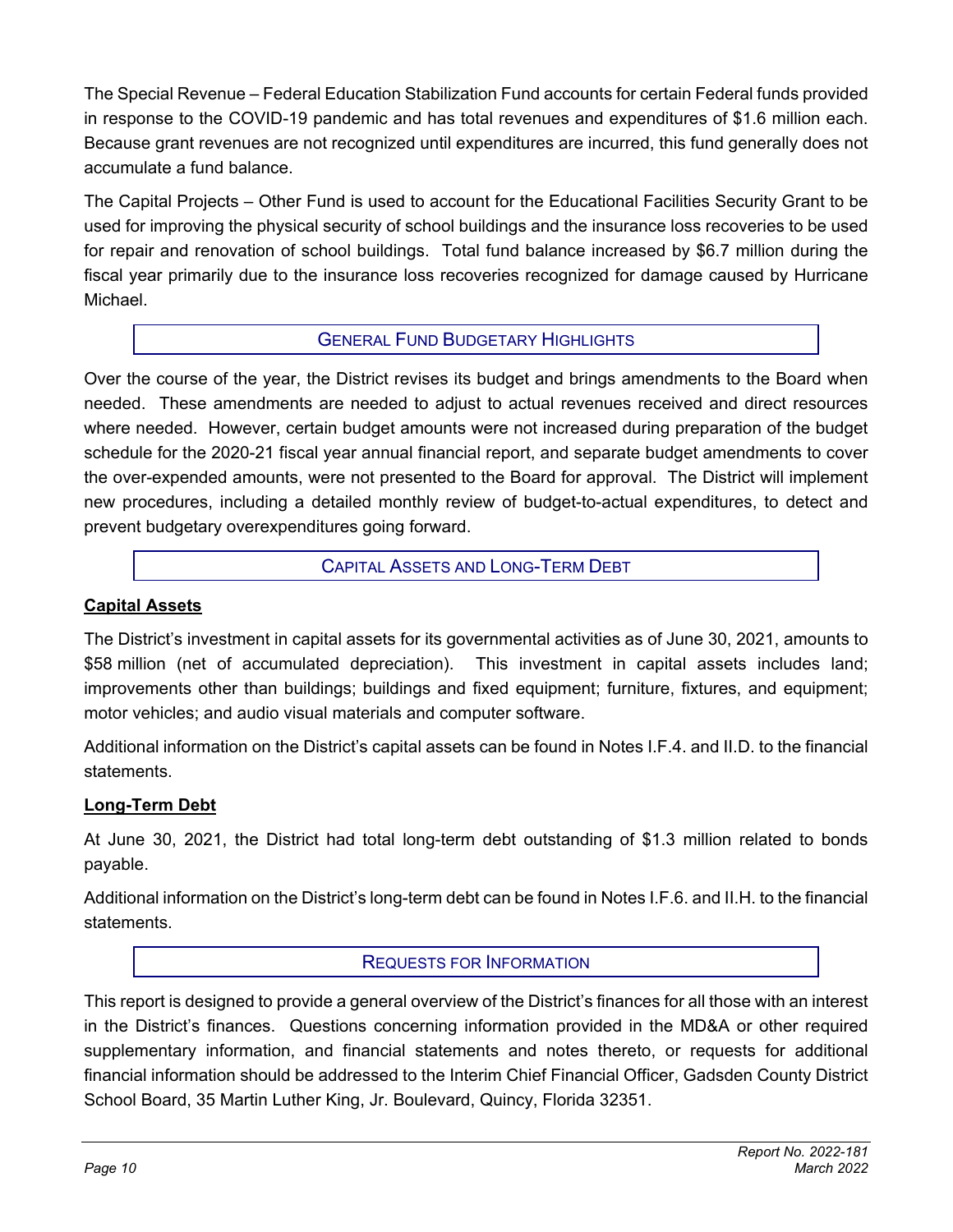## <span id="page-16-0"></span>*BASIC FINANCIAL STATEMENTS*

#### **Gadsden County District School Board Statement of Net Position June 30, 2021**

|                                             | <b>Primary</b><br>Government |                    |  |  |
|---------------------------------------------|------------------------------|--------------------|--|--|
|                                             | <b>Governmental</b>          | Component          |  |  |
|                                             | <b>Activities</b>            | Unit               |  |  |
| <b>ASSETS</b>                               |                              |                    |  |  |
| Cash and Cash Equivalents                   | \$<br>17,753,536.53          | \$<br>5,303,782.00 |  |  |
| Investments                                 |                              | 266,367.00         |  |  |
| <b>Accounts Receivable</b>                  | 37,450.94                    | 334,472.00         |  |  |
| Due from Other Agencies                     | 2,643,183.30                 | 26,416.00          |  |  |
| Notes Receivable                            | 368,467.68                   |                    |  |  |
| Prepaid Items                               |                              | 20,359.00          |  |  |
| Inventories                                 | 136,711.78                   |                    |  |  |
| Capital Assets:                             |                              |                    |  |  |
| Nondepreciable Capital Assets               | 1,702,113.29                 | 980,722.00         |  |  |
| Depreciable Capital Assets, Net             | 56,334,486.28                | 3,390,944.00       |  |  |
| <b>TOTAL ASSETS</b>                         | 78,975,949.80                | 10,323,062.00      |  |  |
| DEFERRED OUTFLOWS OF RESOURCES              |                              |                    |  |  |
| Other Postemployment Benefits               | 257,024.00                   |                    |  |  |
| Pensions                                    | 11,646,449.00                |                    |  |  |
| <b>TOTAL DEFERRED OUTFLOWS OF RESOURCES</b> | 11,903,473.00                |                    |  |  |
| <b>LIABILITIES</b>                          |                              |                    |  |  |
| <b>Accrued Salaries and Benefits</b>        | 662,877.70                   |                    |  |  |
| Payroll Deductions and Withholdings         | 152,567.57                   |                    |  |  |
| <b>Accounts Payable</b>                     | 878,749.59                   | 496,386.00         |  |  |
| Accrued Interest Payable                    |                              | 37,206.00          |  |  |
| <b>Unearned Revenue</b>                     | 158,697.00                   |                    |  |  |
| Long-Term Liabilities:                      |                              |                    |  |  |
| Portion Due Within 1 Year                   | 655,042.23                   | 82,581.00          |  |  |
| Portion Due After 1 Year                    | 42,067,005.25                | 1,453,625.00       |  |  |
| <b>TOTAL LIABILITIES</b>                    | 44,574,939.34                | 2,069,798.00       |  |  |
| DEFERRED INFLOWS OF RESOURCES               |                              |                    |  |  |
| Other Postemployment Benefits               | 1,507,301.00                 |                    |  |  |
| Pensions                                    | 3,645,322.00                 |                    |  |  |
| <b>TOTAL DEFERRED INFLOWS OF RESOURCES</b>  | 5, 152, 623.00               |                    |  |  |
| <b>NET POSITION</b>                         |                              |                    |  |  |
| Net Investment in Capital Assets            | 56,707,359.09                |                    |  |  |
| Restricted for:                             |                              |                    |  |  |
| <b>State Required Carryover Programs</b>    | 1,452,962.43                 |                    |  |  |
| <b>Capital Projects</b>                     | 8,398,945.36                 |                    |  |  |
| Food Service                                | 1,606,313.59                 |                    |  |  |
| Unrestricted                                | (27,013,720.01)              | 8,253,264.00       |  |  |
| <b>TOTAL NET POSITION</b>                   | 41,151,860.46<br>\$          | \$<br>8,253,264.00 |  |  |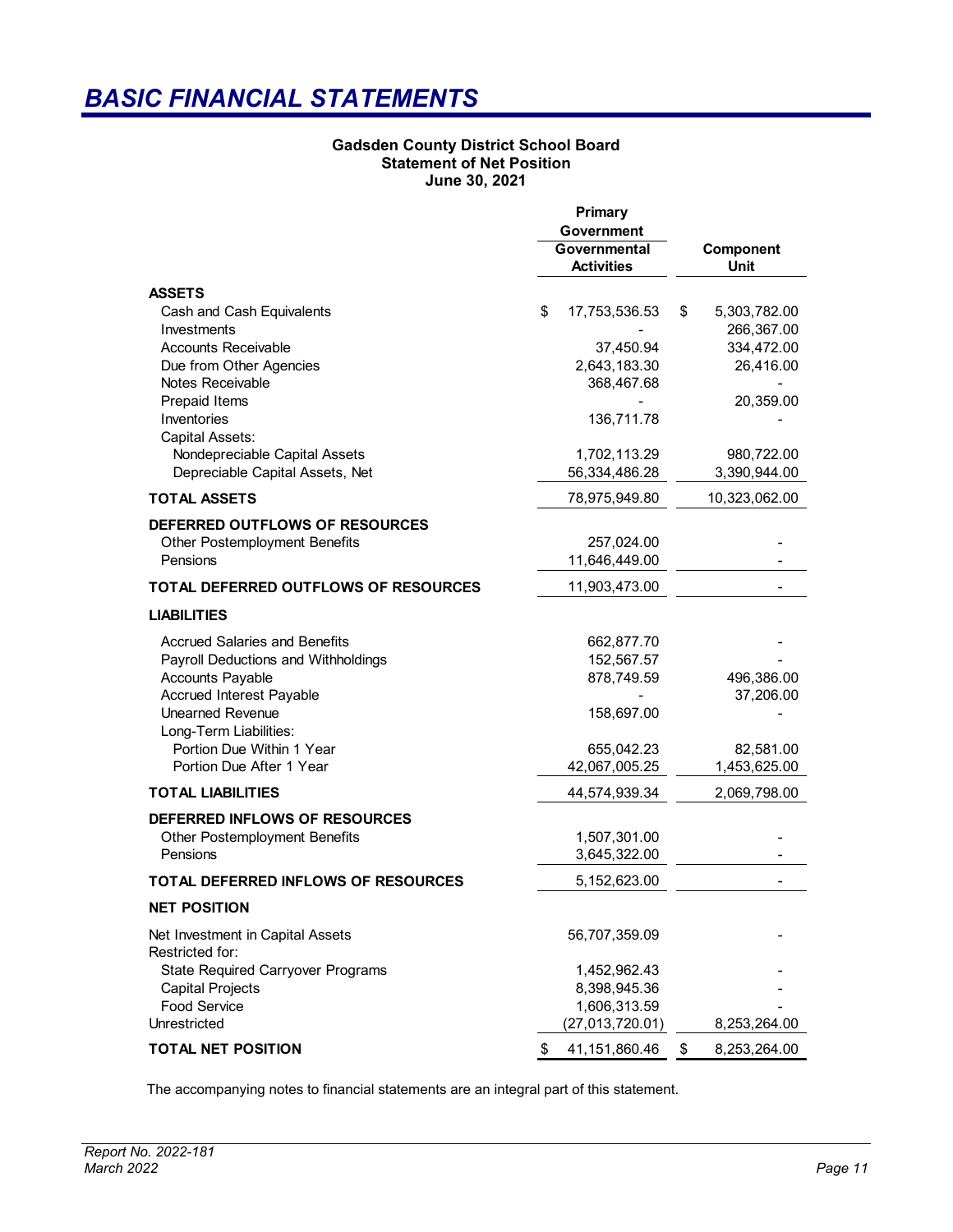#### **Gadsden County District School Board Statement of Activities For the Fiscal Year Ended June 30, 2021**

<span id="page-17-0"></span>

|                                                 |                                                              | <b>Program Revenues</b> |                                                 |    |                                                        |    |                                                      |  |
|-------------------------------------------------|--------------------------------------------------------------|-------------------------|-------------------------------------------------|----|--------------------------------------------------------|----|------------------------------------------------------|--|
|                                                 | <b>Expenses</b>                                              |                         | Charges<br>for<br><b>Services</b>               |    | Operating<br><b>Grants and</b><br><b>Contributions</b> |    | Capital<br><b>Grants and</b><br><b>Contributions</b> |  |
| <b>Functions/Programs</b>                       |                                                              |                         |                                                 |    |                                                        |    |                                                      |  |
| <b>Primary Government</b>                       |                                                              |                         |                                                 |    |                                                        |    |                                                      |  |
| <b>Governmental Activities:</b>                 |                                                              |                         |                                                 |    |                                                        |    |                                                      |  |
| Instruction                                     | \$27,903,648.93                                              | \$                      | 71,439.36                                       | \$ |                                                        | \$ |                                                      |  |
| <b>Student Support Services</b>                 | 3,400,117.81                                                 |                         |                                                 |    |                                                        |    |                                                      |  |
| <b>Instructional Media Services</b>             | 422,448.91                                                   |                         |                                                 |    |                                                        |    |                                                      |  |
| Instruction and Curriculum Development Services | 2,275,141.57                                                 |                         |                                                 |    |                                                        |    |                                                      |  |
| <b>Instructional Staff Training Services</b>    | 1,771,734.77                                                 |                         |                                                 |    |                                                        |    |                                                      |  |
| Instruction-Related Technology                  | 1,077,250.42                                                 |                         |                                                 |    |                                                        |    |                                                      |  |
| Board                                           | 679,905.39                                                   |                         |                                                 |    |                                                        |    |                                                      |  |
| <b>General Administration</b>                   | 946, 185.32                                                  |                         |                                                 |    |                                                        |    |                                                      |  |
| <b>School Administration</b>                    | 3,348,587.60                                                 |                         |                                                 |    |                                                        |    |                                                      |  |
| <b>Facilities Acquisition and Construction</b>  | 717,095.26                                                   |                         |                                                 |    |                                                        |    | 296,258.34                                           |  |
| <b>Fiscal Services</b>                          | 689,734.82                                                   |                         |                                                 |    |                                                        |    |                                                      |  |
| <b>Food Services</b>                            | 3,731,914.25                                                 |                         | 28,470.15                                       |    | 4,216,058.43                                           |    |                                                      |  |
| <b>Central Services</b>                         | 439.046.29                                                   |                         |                                                 |    |                                                        |    |                                                      |  |
| <b>Student Transportation Services</b>          | 4,191,193.94                                                 |                         | 1,182.75                                        |    | 1,448,318.00                                           |    |                                                      |  |
| Operation of Plant                              | 6,068,385.90                                                 |                         |                                                 |    |                                                        |    |                                                      |  |
| Maintenance of Plant                            | 4,912,042.90                                                 |                         |                                                 |    | 336,122.00                                             |    |                                                      |  |
| <b>Administrative Technology Services</b>       | 890, 139.27                                                  |                         |                                                 |    |                                                        |    |                                                      |  |
| Unallocated Interest on Long-Term Debt          | 57,926.44                                                    |                         |                                                 |    |                                                        |    |                                                      |  |
| Unallocated Depreciation Expense*               | 2,663,150.33                                                 |                         |                                                 |    |                                                        |    |                                                      |  |
| Loss on Disposal of Capital Assets              | 6,235.24                                                     |                         |                                                 |    |                                                        |    |                                                      |  |
| <b>Total Primary Government</b>                 | \$66,191,885.36                                              | \$                      | 101,092.26                                      | \$ | 6,000,498.43                                           | \$ | 296,258.34                                           |  |
| <b>Component Unit</b>                           |                                                              |                         |                                                 |    |                                                        |    |                                                      |  |
| Crossroad Academy Charter School                | 4,021,485.00                                                 | \$                      | 0.00                                            | \$ | 0.00                                                   | \$ | 0.00                                                 |  |
|                                                 | <b>General Revenues:</b>                                     |                         |                                                 |    |                                                        |    |                                                      |  |
|                                                 | Taxes:                                                       |                         |                                                 |    |                                                        |    |                                                      |  |
|                                                 |                                                              |                         | Property Taxes, Levied for Operational Purposes |    |                                                        |    |                                                      |  |
|                                                 |                                                              |                         | Property Taxes, Levied for Capital Projects     |    |                                                        |    |                                                      |  |
|                                                 | Grants and Contributions Not Restricted to Specific Programs |                         |                                                 |    |                                                        |    |                                                      |  |
|                                                 | <b>Unrestricted Investment Earnings</b>                      |                         |                                                 |    |                                                        |    |                                                      |  |

Miscellaneous

#### **Total General Revenues**

**Change in Net Position**

Net Position - Beginning

**Net Position - Ending**

\* This amount excludes the depreciation that is included in the direct expenses of the various functions.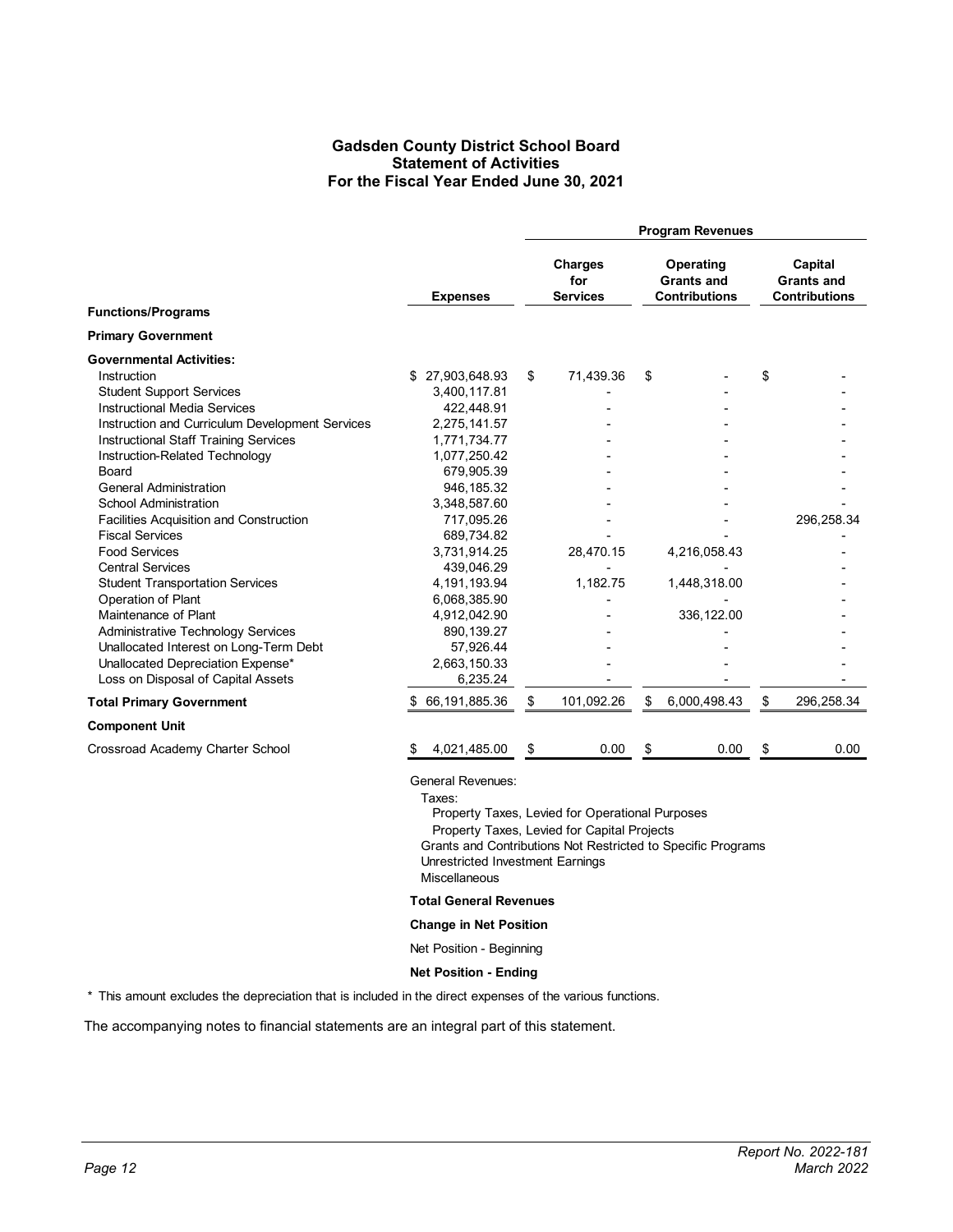| Net (Expense) Revenue and<br><b>Changes in Net Position</b> |                                |    |                |  |  |
|-------------------------------------------------------------|--------------------------------|----|----------------|--|--|
|                                                             | Primary                        |    |                |  |  |
|                                                             | Government                     |    |                |  |  |
|                                                             | Governmental                   |    | Component      |  |  |
|                                                             | <b>Activities</b>              |    | Unit           |  |  |
|                                                             |                                |    |                |  |  |
| \$                                                          | (27,832,209.57)                | \$ |                |  |  |
|                                                             | (3,400,117.81)                 |    |                |  |  |
|                                                             | (422, 448.91)                  |    |                |  |  |
|                                                             | (2, 275, 141.57)               |    |                |  |  |
|                                                             | (1,771,734.77)                 |    |                |  |  |
|                                                             | (1,077,250.42)                 |    |                |  |  |
|                                                             | (679,905.39)                   |    |                |  |  |
|                                                             | (946, 185.32)                  |    |                |  |  |
|                                                             | (3,348,587.60)                 |    |                |  |  |
|                                                             | (420, 836.92)<br>(689, 734.82) |    |                |  |  |
|                                                             | 512,614.33                     |    |                |  |  |
|                                                             | (439, 046.29)                  |    |                |  |  |
|                                                             | (2,741,693.19)                 |    |                |  |  |
|                                                             | (6,068,385.90)                 |    |                |  |  |
|                                                             | (4,575,920.90)                 |    |                |  |  |
|                                                             | (890, 139.27)                  |    |                |  |  |
|                                                             | (57, 926.44)                   |    |                |  |  |
|                                                             | (2,663,150.33)                 |    |                |  |  |
|                                                             | (6, 235.24)                    |    |                |  |  |
|                                                             | (59, 794, 036.33)              |    |                |  |  |
|                                                             |                                |    | (4,021,485.00) |  |  |
|                                                             |                                |    |                |  |  |
|                                                             | 7,279,819.26<br>2,509,760.18   |    |                |  |  |
|                                                             | 44, 393, 151.34                |    | 5,250,580.00   |  |  |
|                                                             | 23,059.03                      |    |                |  |  |
|                                                             | 10,006,664.22                  |    |                |  |  |
|                                                             | 64,212,454.03                  |    | 5,250,580.00   |  |  |
|                                                             | 4,418,417.70                   |    | 1,229,095.00   |  |  |
|                                                             | 36,733,442.76                  |    | 7,024,169.00   |  |  |
| \$                                                          | 41,151,860.46                  | \$ | 8,253,264.00   |  |  |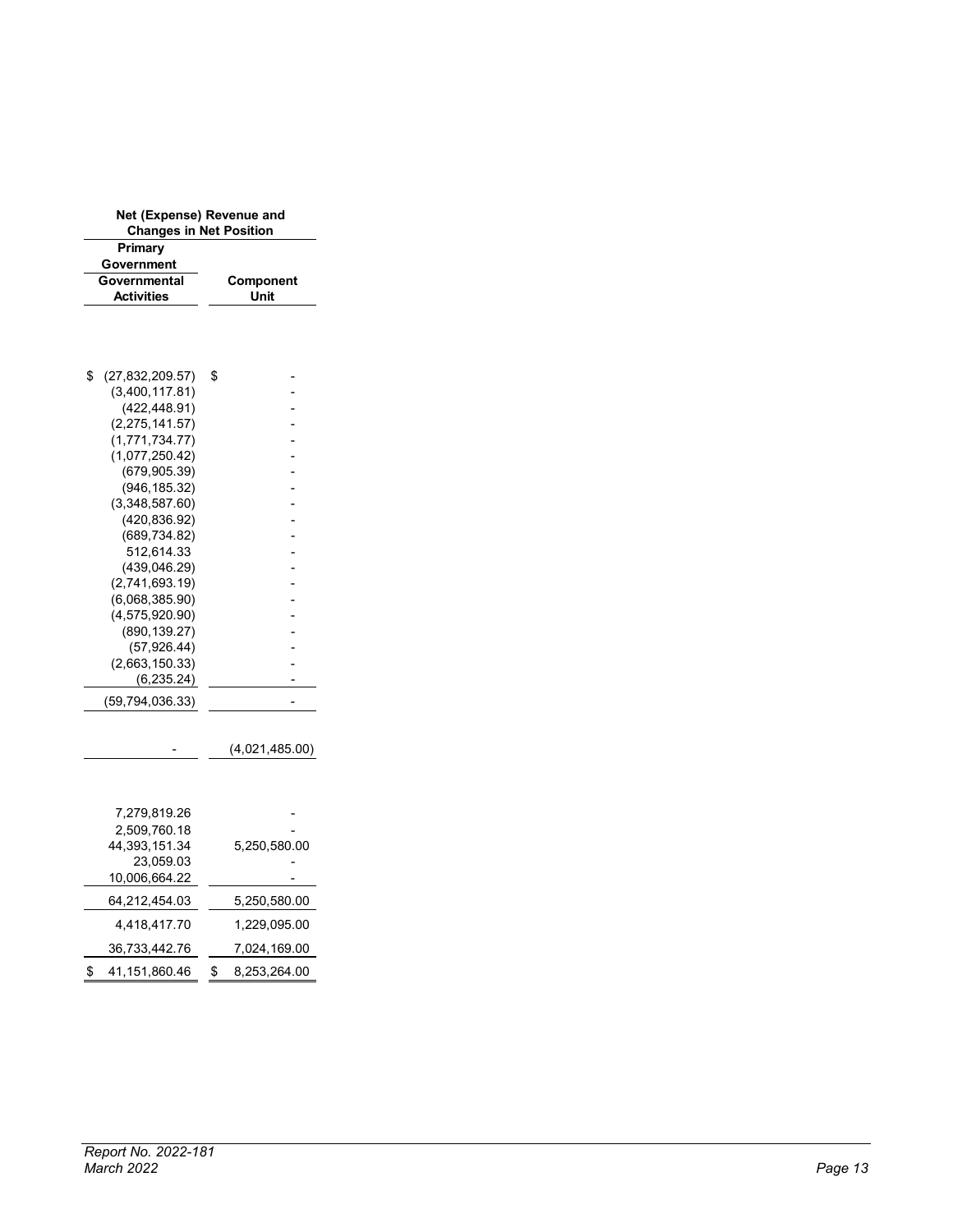#### **Gadsden County District School Board Balance Sheet – Governmental Funds June 30, 2021**

<span id="page-19-0"></span>

|                                                                                                                                                                                                                                                    |    | General<br><b>Fund</b>                                                             | <b>Special Revenue -</b><br><b>Other Fund</b> |                                                               |    | <b>Special Revenue -</b><br><b>Federal Education</b><br><b>Stabilization Fund</b> |  |  |
|----------------------------------------------------------------------------------------------------------------------------------------------------------------------------------------------------------------------------------------------------|----|------------------------------------------------------------------------------------|-----------------------------------------------|---------------------------------------------------------------|----|-----------------------------------------------------------------------------------|--|--|
| <b>ASSETS</b><br>Cash and Cash Equivalents<br><b>Accounts Receivable</b><br>Due from Other Funds<br>Due from Other Agencies<br>Notes Receivable<br>Inventories                                                                                     | \$ | 8,034,451.91<br>36.591.08<br>1,347,544.82<br>147,494.38<br>368,467.68<br>44,300.44 | \$                                            | 1,534,889.09                                                  | \$ | 182,179.90                                                                        |  |  |
| <b>TOTAL ASSETS</b>                                                                                                                                                                                                                                | \$ | 9,978,850.31                                                                       | \$                                            | 1,534,889.09                                                  | \$ | 182.179.90                                                                        |  |  |
| LIABILITIES, DEFERRED INFLOWS OF RESOURCES, AND<br><b>FUND BALANCES</b><br>Liabilities:<br><b>Accrued Salaries and Benefits</b><br>Payroll Deductions and Withholdings<br><b>Accounts Payable</b><br>Due to Other Funds<br><b>Unearned Revenue</b> | \$ | 497,963.77<br>129,662.45<br>270,024.67                                             | \$                                            | 138,618.60<br>14,761.43<br>538,586.80<br>842,538.26<br>384.00 | \$ | 7,545.13<br>3,738.72<br>19,356.90<br>151,539.15                                   |  |  |
| <b>Total Liabilities</b>                                                                                                                                                                                                                           |    | 897,650.89                                                                         |                                               | 1,534,889.09                                                  |    | 182,179.90                                                                        |  |  |
| Deferred Inflows of Resources:<br>Unavailable Revenue - Notes Receivable                                                                                                                                                                           |    | 368,467.68                                                                         |                                               |                                                               |    |                                                                                   |  |  |
| <b>Fund Balances:</b><br>Nonspendable:<br>Inventories<br>Restricted for:<br><b>State Required Carryover Programs</b><br><b>Capital Projects</b><br>Food Service<br><b>Total Restricted Fund Balance</b><br>Unassigned Fund Balance                 |    | 44,300.44<br>1,452,962.43<br>1,452,962.43<br>7,215,468.87                          |                                               | ä,                                                            |    |                                                                                   |  |  |
| <b>Total Fund Balances</b>                                                                                                                                                                                                                         |    | 8,712,731.74                                                                       |                                               |                                                               |    |                                                                                   |  |  |
| TOTAL LIABILITIES, DEFERRED INFLOWS OF RESOURCES,<br><b>AND FUND BALANCES</b>                                                                                                                                                                      | \$ | 9.978.850.31                                                                       | \$                                            | 1,534,889.09                                                  | \$ | 182,179.90                                                                        |  |  |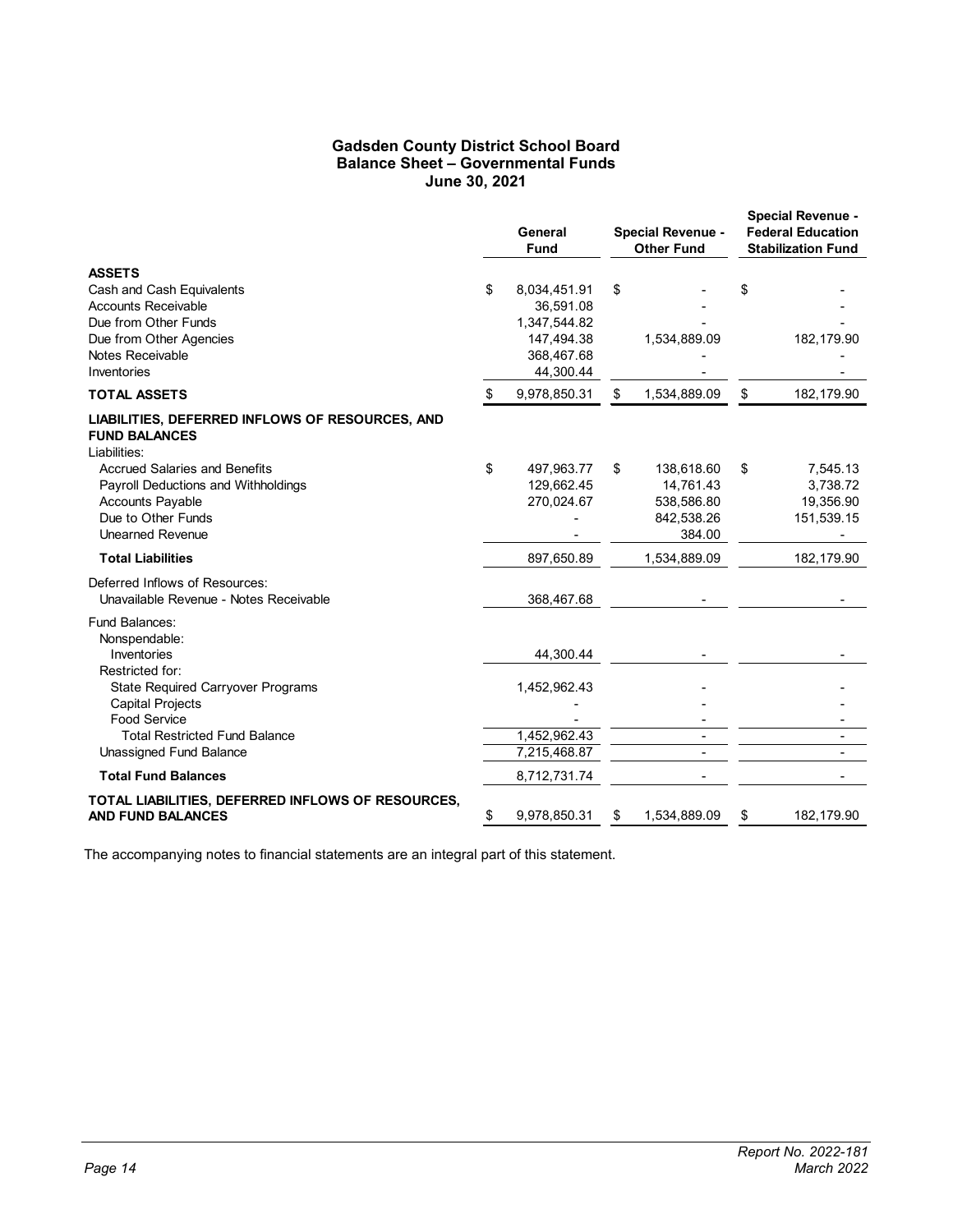| <b>Capital Projects -</b><br><b>Other Fund</b> |                         | Other<br>Governmental<br><b>Funds</b> |    | Total<br>Governmental<br><b>Funds</b>      |
|------------------------------------------------|-------------------------|---------------------------------------|----|--------------------------------------------|
| \$                                             | 6,601,508.15            | \$<br>3,117,576.47<br>859.86          | \$ | 17,753,536.53<br>37,450.94                 |
|                                                | 334,640.00              | 443,979.93                            |    | 1,347,544.82<br>2,643,183.30<br>368,467.68 |
|                                                |                         | 92,411.34                             |    | 136,711.78                                 |
| \$                                             | 6,936,148.15            | \$<br>3,654,827.60                    | \$ | 22,286,895.05                              |
|                                                |                         |                                       |    |                                            |
| \$                                             |                         | \$<br>18,750.20                       | \$ | 662,877.70                                 |
|                                                |                         | 4,404.97                              |    | 152,567.57                                 |
|                                                | 43,950.00<br>195,016.41 | 6,831.22                              |    | 878,749.59                                 |
|                                                | 158,313.00              | 158,451.00                            |    | 1,347,544.82<br>158,697.00                 |
|                                                | 397,279.41              | 188,437.39                            |    | 3,200,436.68                               |
|                                                |                         |                                       |    |                                            |
|                                                |                         |                                       |    | 368,467.68                                 |
|                                                |                         |                                       |    |                                            |
|                                                |                         | 92,411.34                             |    | 136,711.78                                 |
|                                                |                         |                                       |    | 1,452,962.43                               |
|                                                | 6,538,868.74            | 1,860,076.62                          |    | 8,398,945.36                               |
|                                                |                         | 1,513,902.25                          |    | 1,513,902.25                               |
|                                                | 6,538,868.74            | 3,373,978.87                          |    | 11,365,810.04<br>7,215,468.87              |
|                                                |                         |                                       |    |                                            |
|                                                | 6,538,868.74            | 3,466,390.21                          |    | 18,717,990.69                              |
| \$                                             | 6,936,148.15            | \$<br>3,654,827.60                    | \$ | 22,286,895.05                              |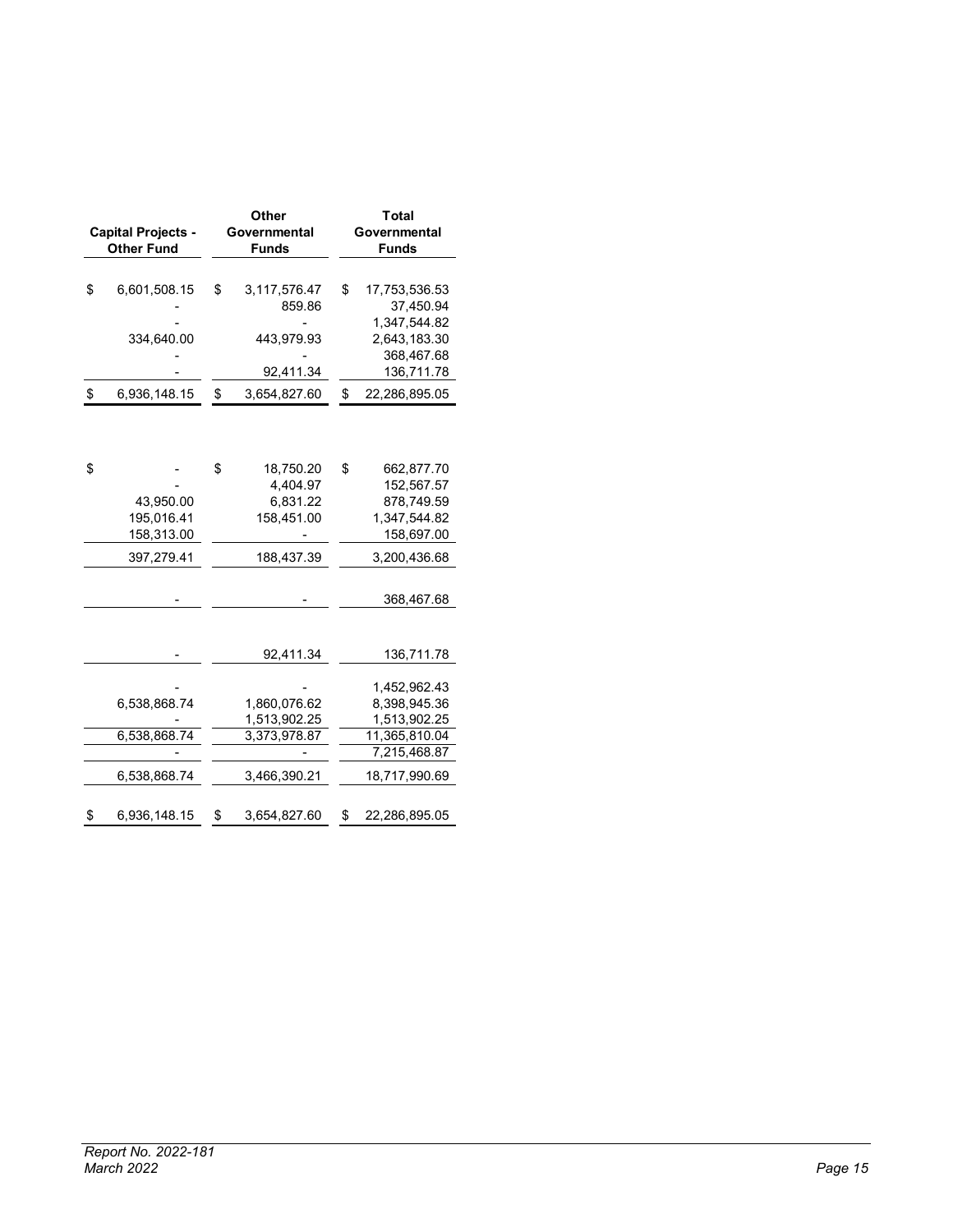#### **Gadsden County District School Board Reconciliation of the Governmental Funds Balance Sheet to the Statement of Net Position June 30, 2021**

<span id="page-21-0"></span>

| <b>Total Fund Balances - Governmental Funds</b>                                                                                                                                                                                      | \$<br>18,717,990.69 |
|--------------------------------------------------------------------------------------------------------------------------------------------------------------------------------------------------------------------------------------|---------------------|
| Amounts reported for governmental activities in the statement of net position are different because:                                                                                                                                 |                     |
| Capital assets, net of accumulated depreciation, used in governmental activities are not financial<br>resources and, therefore, are not reported as assets in the governmental funds.                                                | 58,036,599.57       |
| Long-term notes receivable are not available to pay for current period expenditures and,<br>therefore, are reported as unavailable revenue on the governmental fund statements.                                                      | 368,467.68          |
| The deferred outflows of resources and deferred inflows of resources related to pensions and<br>other postemployment benefits (OPEB) are applicable to future periods and, therefore, are not<br>reported in the governmental funds. |                     |
| Deferred Outflows Related to OPEB<br>\$<br>257,024.00<br>11,646,449.00<br>Deferred Outflows Related to Pensions<br>(1,507,301.00)<br>Deferred Inflows Related to OPEB<br>(3,645,322.00)<br>Deferred Inflows Related to Pensions      | 6,750,850.00        |
| Long-term liabilities are not due and payable in the fiscal year and, therefore, are not reported<br>as liabilities in the governmental funds. Long-term liabilities at year-end consist of:                                         |                     |
| <b>Bonds Payable</b><br>\$<br>(1,329,240.48)<br>(3,330,804.00)<br><b>Compensated Absences Payable</b><br>(35,792,266.00)<br>Net Pension Liability<br><b>Total OPEB Liability</b><br>(2,269,737.00)                                   | (42, 722, 047.48)   |
| <b>Net Position - Governmental Activities</b>                                                                                                                                                                                        | 41,151,860.46       |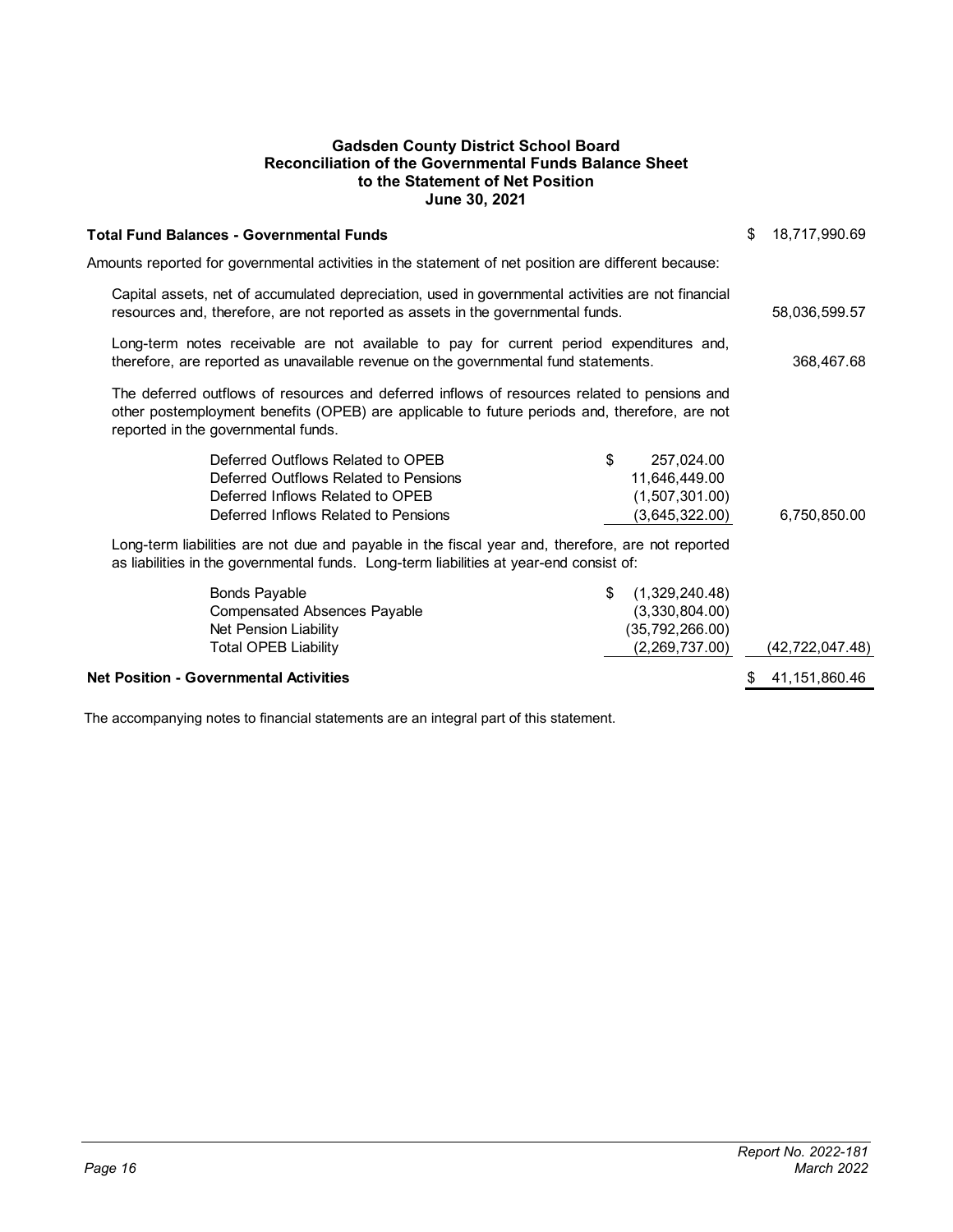THIS PAGE INTENTIONALLY LEFT BLANK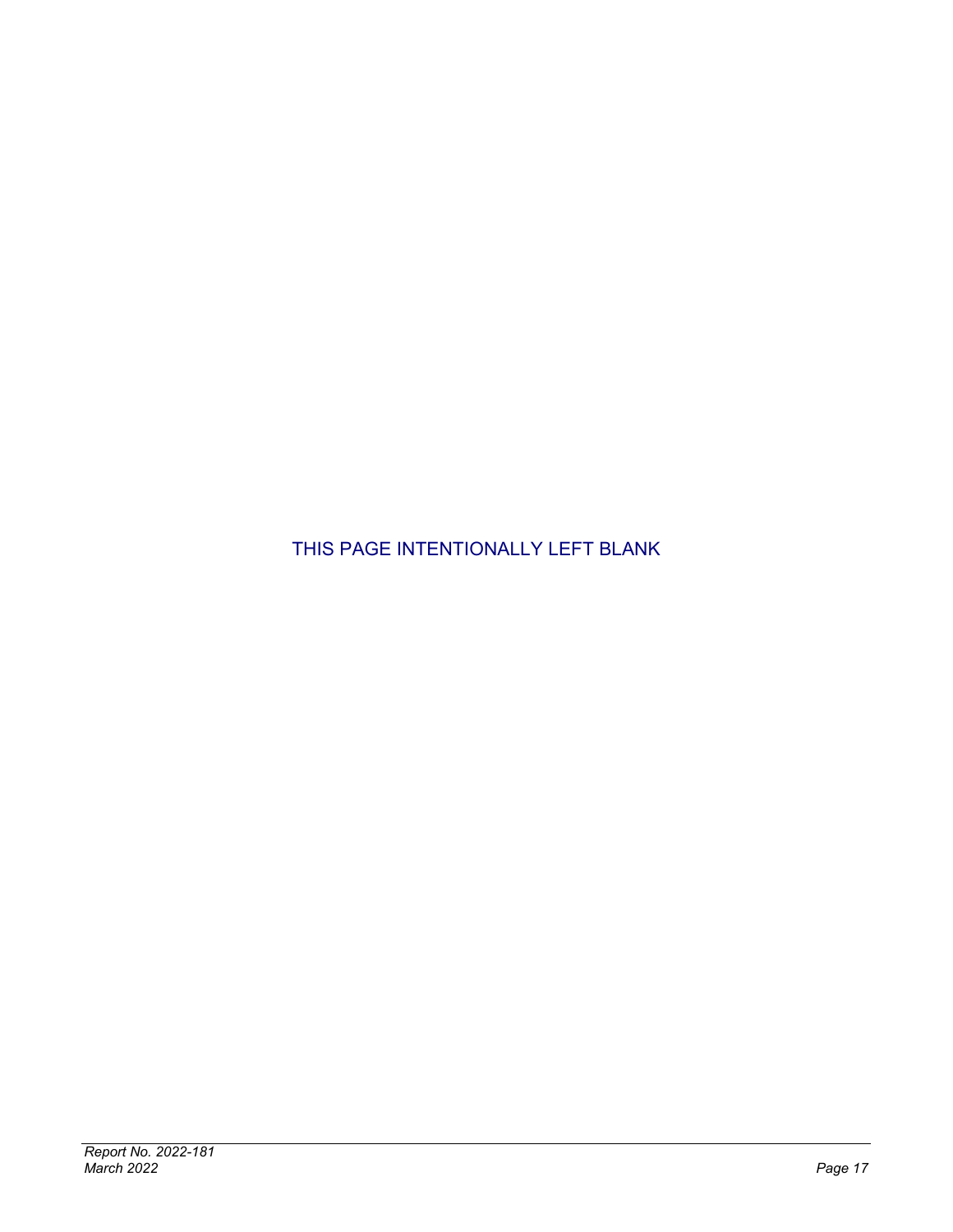#### **Gadsden County District School Board Statement of Revenues, Expenditures, and Changes in Fund Balances – Governmental Funds For the Fiscal Year Ended June 30, 2021**

<span id="page-23-0"></span>

|                                                          | General<br><b>Fund</b> |                | <b>Special Revenue -</b><br><b>Other Fund</b> |    | <b>Special Revenue -</b><br><b>Federal Education</b><br><b>Stabilization Fund</b> |  |
|----------------------------------------------------------|------------------------|----------------|-----------------------------------------------|----|-----------------------------------------------------------------------------------|--|
| <b>Revenues</b>                                          |                        |                |                                               |    |                                                                                   |  |
| Intergovernmental:                                       |                        |                |                                               |    |                                                                                   |  |
| <b>Federal Direct</b>                                    | \$                     | 57,183.90      | \$<br>3,291,451.44                            | \$ |                                                                                   |  |
| Federal Through State and Local                          |                        | 520,859.09     | 9,576,610.85                                  |    | 1,596,876.62                                                                      |  |
| State                                                    |                        | 30,802,858.74  |                                               |    |                                                                                   |  |
| Local:                                                   |                        |                |                                               |    |                                                                                   |  |
| <b>Property Taxes</b>                                    |                        | 7,279,819.26   |                                               |    |                                                                                   |  |
| Charges for Services - Food Service                      |                        |                |                                               |    |                                                                                   |  |
| <b>Miscellaneous</b>                                     |                        | 1,244,241.63   |                                               |    |                                                                                   |  |
| <b>Total Local Revenues</b>                              |                        | 8,524,060.89   |                                               |    |                                                                                   |  |
| <b>Total Revenues</b>                                    |                        | 39,904,962.62  | 12,868,062.29                                 |    | 1,596,876.62                                                                      |  |
| <b>Expenditures</b>                                      |                        |                |                                               |    |                                                                                   |  |
| Current - Education:                                     |                        |                |                                               |    |                                                                                   |  |
| Instruction                                              |                        | 21,775,318.86  | 4,453,702.50                                  |    | 578,248.88                                                                        |  |
| <b>Student Support Services</b>                          |                        | 1,634,425.52   | 1,626,687.69                                  |    | 1,488.77                                                                          |  |
| <b>Instructional Media Services</b>                      |                        | 369,427.26     | 27,602.11                                     |    |                                                                                   |  |
| Instruction and Curriculum Development Services          |                        | 1,059,577.02   | 1,161,368.07                                  |    | 439.98                                                                            |  |
| <b>Instructional Staff Training Services</b>             |                        | 267,417.69     | 1,290,608.41                                  |    | 193,498.55                                                                        |  |
| Instruction-Related Technology                           |                        | 252,017.14     | 602,530.96                                    |    | 148,110.28                                                                        |  |
| Board                                                    |                        | 631,150.08     |                                               |    |                                                                                   |  |
| <b>General Administration</b>                            |                        | 473,305.95     | 399,412.83                                    |    | 55,547.71                                                                         |  |
| School Administration                                    |                        | 3,168,824.71   | 575.27                                        |    |                                                                                   |  |
| Facilities Acquisition and Construction                  |                        | 427,422.29     |                                               |    |                                                                                   |  |
| <b>Fiscal Services</b>                                   |                        | 641,314.01     | 20,917.50                                     |    |                                                                                   |  |
| <b>Food Services</b>                                     |                        | 36,462.21      |                                               |    |                                                                                   |  |
| <b>Central Services</b>                                  |                        | 355,732.22     | 63,937.00                                     |    | 1,250.00                                                                          |  |
| <b>Student Transportation Services</b>                   |                        | 3,231,557.48   | 29,385.95                                     |    | 31,658.63                                                                         |  |
| Operation of Plant                                       |                        | 5,485,187.07   | 40,564.99                                     |    | 438,662.96                                                                        |  |
| Maintenance of Plant                                     |                        | 3,274,264.85   | 1,548,527.05                                  |    | 59,247.46                                                                         |  |
| Administrative Technology Services                       |                        | 867,428.20     |                                               |    |                                                                                   |  |
| Fixed Capital Outlay:                                    |                        |                |                                               |    |                                                                                   |  |
| <b>Facilities Acquisition and Construction</b>           |                        | 312,282.19     | 1,307,066.65                                  |    |                                                                                   |  |
| Other Capital Outlay                                     |                        | 299,886.68     | 295, 175.31                                   |    | 88,723.40                                                                         |  |
| Debt Service:                                            |                        |                |                                               |    |                                                                                   |  |
| Principal                                                |                        |                |                                               |    |                                                                                   |  |
| Interest and Fiscal Charges                              |                        |                |                                               |    |                                                                                   |  |
| <b>Total Expenditures</b>                                |                        | 44,563,001.43  | 12,868,062.29                                 |    | 1,596,876.62                                                                      |  |
| <b>Excess (Deficiency) of Revenues Over Expenditures</b> |                        | (4,658,038.81) |                                               |    |                                                                                   |  |
| <b>Other Financing Sources (Uses)</b>                    |                        |                |                                               |    |                                                                                   |  |
| Transfers In                                             |                        | 4,584,178.91   |                                               |    |                                                                                   |  |
| Sale of Capital Assets                                   |                        | 25,104.00      |                                               |    |                                                                                   |  |
| Loss Recoveries                                          |                        | 8,868,288.82   |                                               |    |                                                                                   |  |
| <b>Transfers Out</b>                                     |                        | (9,079,114.21) |                                               |    |                                                                                   |  |
| <b>Total Other Financing Sources (Uses)</b>              |                        | 4,398,457.52   | $\blacksquare$                                |    | $\overline{\phantom{a}}$                                                          |  |
| <b>Net Change in Fund Balances</b>                       |                        | (259, 581.29)  |                                               |    |                                                                                   |  |
| Fund Balances, Beginning                                 |                        | 8,972,313.03   |                                               |    |                                                                                   |  |
| <b>Fund Balances, Ending</b>                             | \$                     | 8,712,731.74   | \$<br>0.00                                    | \$ | 0.00                                                                              |  |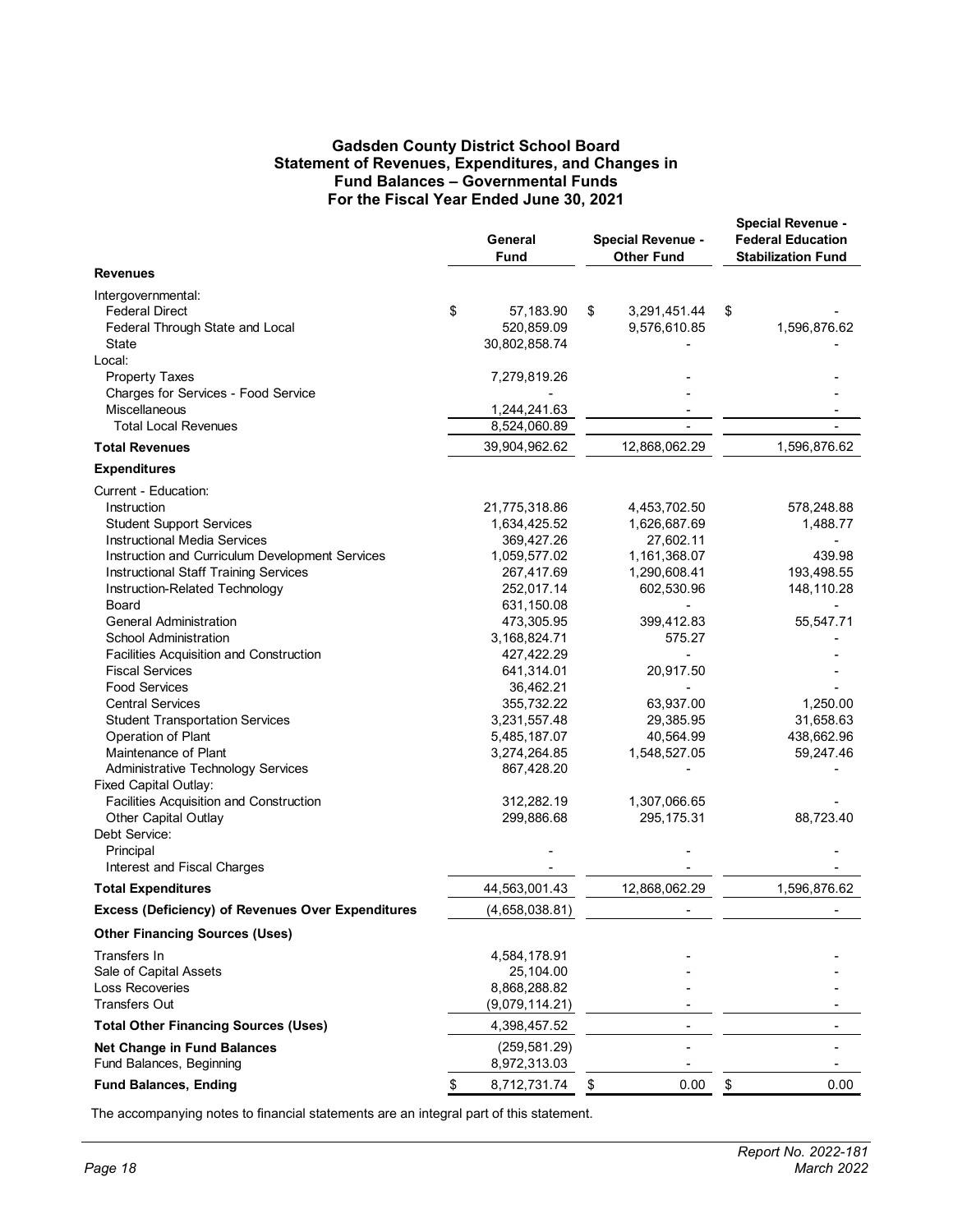| \$<br>\$<br>\$<br>3,348,635.34<br>4, 146, 964. 43<br>15,841,310.99<br>697,103.04<br>176,327.00<br>31,676,288.78<br>2,509,760.18<br>9,789,579.44<br>28,470.15<br>28,470.15<br>2,892.91<br>1,247,134.54<br>2,541,123.24<br>11,065,184.13<br>176,327.00<br>7,385,190.71<br>61,931,419.24<br>26,807,270.24<br>3,262,601.98<br>397,029.37<br>2,221,385.07<br>1,751,524.65<br>1,002,658.38<br>631,150.08<br>928,266.49<br>3,169,399.98<br>427,422.29<br>662,231.51<br>3,607,316.94<br>3,643,779.15<br>420,919.22<br>3,292,602.06<br>5,964,415.02<br>4,882,039.36<br>867,428.20<br>312,629.46<br>80,947.50<br>2,012,925.80<br>82,380.01<br>766,165.40<br>153,969.62<br>153,969.62<br>57,926.44<br>57,926.44<br>3,982,540.51<br>312,629.46<br>63,323,110.31<br>(136, 302.46)<br>3,402,650.20<br>(1,391,691.07)<br>8,867,540.50<br>211,573.71<br>13,663,293.12<br>25,104.00<br>8,868,288.82<br>(2,066,319.35)<br>(2,517,859.56)<br>(13,663,293.12)<br>6,801,221.15<br>(2,306,285.85)<br>8,893,392.82<br>6,664,918.69<br>1,096,364.35<br>7,501,701.75<br>(126, 049.95)<br>2,370,025.86<br>11,216,288.94 | <b>Capital Projects -</b><br><b>Other Fund</b> |    | Other<br>Governmental<br><b>Funds</b> |    | Total<br>Governmental<br><b>Funds</b> |  |  |
|-----------------------------------------------------------------------------------------------------------------------------------------------------------------------------------------------------------------------------------------------------------------------------------------------------------------------------------------------------------------------------------------------------------------------------------------------------------------------------------------------------------------------------------------------------------------------------------------------------------------------------------------------------------------------------------------------------------------------------------------------------------------------------------------------------------------------------------------------------------------------------------------------------------------------------------------------------------------------------------------------------------------------------------------------------------------------------------------------|------------------------------------------------|----|---------------------------------------|----|---------------------------------------|--|--|
|                                                                                                                                                                                                                                                                                                                                                                                                                                                                                                                                                                                                                                                                                                                                                                                                                                                                                                                                                                                                                                                                                               |                                                |    |                                       |    |                                       |  |  |
|                                                                                                                                                                                                                                                                                                                                                                                                                                                                                                                                                                                                                                                                                                                                                                                                                                                                                                                                                                                                                                                                                               |                                                |    |                                       |    |                                       |  |  |
|                                                                                                                                                                                                                                                                                                                                                                                                                                                                                                                                                                                                                                                                                                                                                                                                                                                                                                                                                                                                                                                                                               |                                                |    |                                       |    |                                       |  |  |
|                                                                                                                                                                                                                                                                                                                                                                                                                                                                                                                                                                                                                                                                                                                                                                                                                                                                                                                                                                                                                                                                                               |                                                |    |                                       |    |                                       |  |  |
|                                                                                                                                                                                                                                                                                                                                                                                                                                                                                                                                                                                                                                                                                                                                                                                                                                                                                                                                                                                                                                                                                               |                                                |    |                                       |    |                                       |  |  |
|                                                                                                                                                                                                                                                                                                                                                                                                                                                                                                                                                                                                                                                                                                                                                                                                                                                                                                                                                                                                                                                                                               |                                                |    |                                       |    |                                       |  |  |
|                                                                                                                                                                                                                                                                                                                                                                                                                                                                                                                                                                                                                                                                                                                                                                                                                                                                                                                                                                                                                                                                                               |                                                |    |                                       |    |                                       |  |  |
|                                                                                                                                                                                                                                                                                                                                                                                                                                                                                                                                                                                                                                                                                                                                                                                                                                                                                                                                                                                                                                                                                               |                                                |    |                                       |    |                                       |  |  |
|                                                                                                                                                                                                                                                                                                                                                                                                                                                                                                                                                                                                                                                                                                                                                                                                                                                                                                                                                                                                                                                                                               |                                                |    |                                       |    |                                       |  |  |
|                                                                                                                                                                                                                                                                                                                                                                                                                                                                                                                                                                                                                                                                                                                                                                                                                                                                                                                                                                                                                                                                                               |                                                |    |                                       |    |                                       |  |  |
|                                                                                                                                                                                                                                                                                                                                                                                                                                                                                                                                                                                                                                                                                                                                                                                                                                                                                                                                                                                                                                                                                               |                                                |    |                                       |    |                                       |  |  |
|                                                                                                                                                                                                                                                                                                                                                                                                                                                                                                                                                                                                                                                                                                                                                                                                                                                                                                                                                                                                                                                                                               |                                                |    |                                       |    |                                       |  |  |
|                                                                                                                                                                                                                                                                                                                                                                                                                                                                                                                                                                                                                                                                                                                                                                                                                                                                                                                                                                                                                                                                                               |                                                |    |                                       |    |                                       |  |  |
|                                                                                                                                                                                                                                                                                                                                                                                                                                                                                                                                                                                                                                                                                                                                                                                                                                                                                                                                                                                                                                                                                               |                                                |    |                                       |    |                                       |  |  |
|                                                                                                                                                                                                                                                                                                                                                                                                                                                                                                                                                                                                                                                                                                                                                                                                                                                                                                                                                                                                                                                                                               |                                                |    |                                       |    |                                       |  |  |
|                                                                                                                                                                                                                                                                                                                                                                                                                                                                                                                                                                                                                                                                                                                                                                                                                                                                                                                                                                                                                                                                                               |                                                |    |                                       |    |                                       |  |  |
|                                                                                                                                                                                                                                                                                                                                                                                                                                                                                                                                                                                                                                                                                                                                                                                                                                                                                                                                                                                                                                                                                               |                                                |    |                                       |    |                                       |  |  |
|                                                                                                                                                                                                                                                                                                                                                                                                                                                                                                                                                                                                                                                                                                                                                                                                                                                                                                                                                                                                                                                                                               |                                                |    |                                       |    |                                       |  |  |
|                                                                                                                                                                                                                                                                                                                                                                                                                                                                                                                                                                                                                                                                                                                                                                                                                                                                                                                                                                                                                                                                                               |                                                |    |                                       |    |                                       |  |  |
|                                                                                                                                                                                                                                                                                                                                                                                                                                                                                                                                                                                                                                                                                                                                                                                                                                                                                                                                                                                                                                                                                               |                                                |    |                                       |    |                                       |  |  |
|                                                                                                                                                                                                                                                                                                                                                                                                                                                                                                                                                                                                                                                                                                                                                                                                                                                                                                                                                                                                                                                                                               |                                                |    |                                       |    |                                       |  |  |
|                                                                                                                                                                                                                                                                                                                                                                                                                                                                                                                                                                                                                                                                                                                                                                                                                                                                                                                                                                                                                                                                                               |                                                |    |                                       |    |                                       |  |  |
|                                                                                                                                                                                                                                                                                                                                                                                                                                                                                                                                                                                                                                                                                                                                                                                                                                                                                                                                                                                                                                                                                               |                                                |    |                                       |    |                                       |  |  |
|                                                                                                                                                                                                                                                                                                                                                                                                                                                                                                                                                                                                                                                                                                                                                                                                                                                                                                                                                                                                                                                                                               |                                                |    |                                       |    |                                       |  |  |
|                                                                                                                                                                                                                                                                                                                                                                                                                                                                                                                                                                                                                                                                                                                                                                                                                                                                                                                                                                                                                                                                                               |                                                |    |                                       |    |                                       |  |  |
|                                                                                                                                                                                                                                                                                                                                                                                                                                                                                                                                                                                                                                                                                                                                                                                                                                                                                                                                                                                                                                                                                               |                                                |    |                                       |    |                                       |  |  |
|                                                                                                                                                                                                                                                                                                                                                                                                                                                                                                                                                                                                                                                                                                                                                                                                                                                                                                                                                                                                                                                                                               |                                                |    |                                       |    |                                       |  |  |
|                                                                                                                                                                                                                                                                                                                                                                                                                                                                                                                                                                                                                                                                                                                                                                                                                                                                                                                                                                                                                                                                                               |                                                |    |                                       |    |                                       |  |  |
|                                                                                                                                                                                                                                                                                                                                                                                                                                                                                                                                                                                                                                                                                                                                                                                                                                                                                                                                                                                                                                                                                               |                                                |    |                                       |    |                                       |  |  |
|                                                                                                                                                                                                                                                                                                                                                                                                                                                                                                                                                                                                                                                                                                                                                                                                                                                                                                                                                                                                                                                                                               |                                                |    |                                       |    |                                       |  |  |
|                                                                                                                                                                                                                                                                                                                                                                                                                                                                                                                                                                                                                                                                                                                                                                                                                                                                                                                                                                                                                                                                                               |                                                |    |                                       |    |                                       |  |  |
|                                                                                                                                                                                                                                                                                                                                                                                                                                                                                                                                                                                                                                                                                                                                                                                                                                                                                                                                                                                                                                                                                               |                                                |    |                                       |    |                                       |  |  |
|                                                                                                                                                                                                                                                                                                                                                                                                                                                                                                                                                                                                                                                                                                                                                                                                                                                                                                                                                                                                                                                                                               |                                                |    |                                       |    |                                       |  |  |
|                                                                                                                                                                                                                                                                                                                                                                                                                                                                                                                                                                                                                                                                                                                                                                                                                                                                                                                                                                                                                                                                                               |                                                |    |                                       |    |                                       |  |  |
|                                                                                                                                                                                                                                                                                                                                                                                                                                                                                                                                                                                                                                                                                                                                                                                                                                                                                                                                                                                                                                                                                               |                                                |    |                                       |    |                                       |  |  |
|                                                                                                                                                                                                                                                                                                                                                                                                                                                                                                                                                                                                                                                                                                                                                                                                                                                                                                                                                                                                                                                                                               |                                                |    |                                       |    |                                       |  |  |
|                                                                                                                                                                                                                                                                                                                                                                                                                                                                                                                                                                                                                                                                                                                                                                                                                                                                                                                                                                                                                                                                                               |                                                |    |                                       |    |                                       |  |  |
|                                                                                                                                                                                                                                                                                                                                                                                                                                                                                                                                                                                                                                                                                                                                                                                                                                                                                                                                                                                                                                                                                               | \$<br>6,538,868.74                             | \$ | 3,466,390.21                          | \$ | 18,717,990.69                         |  |  |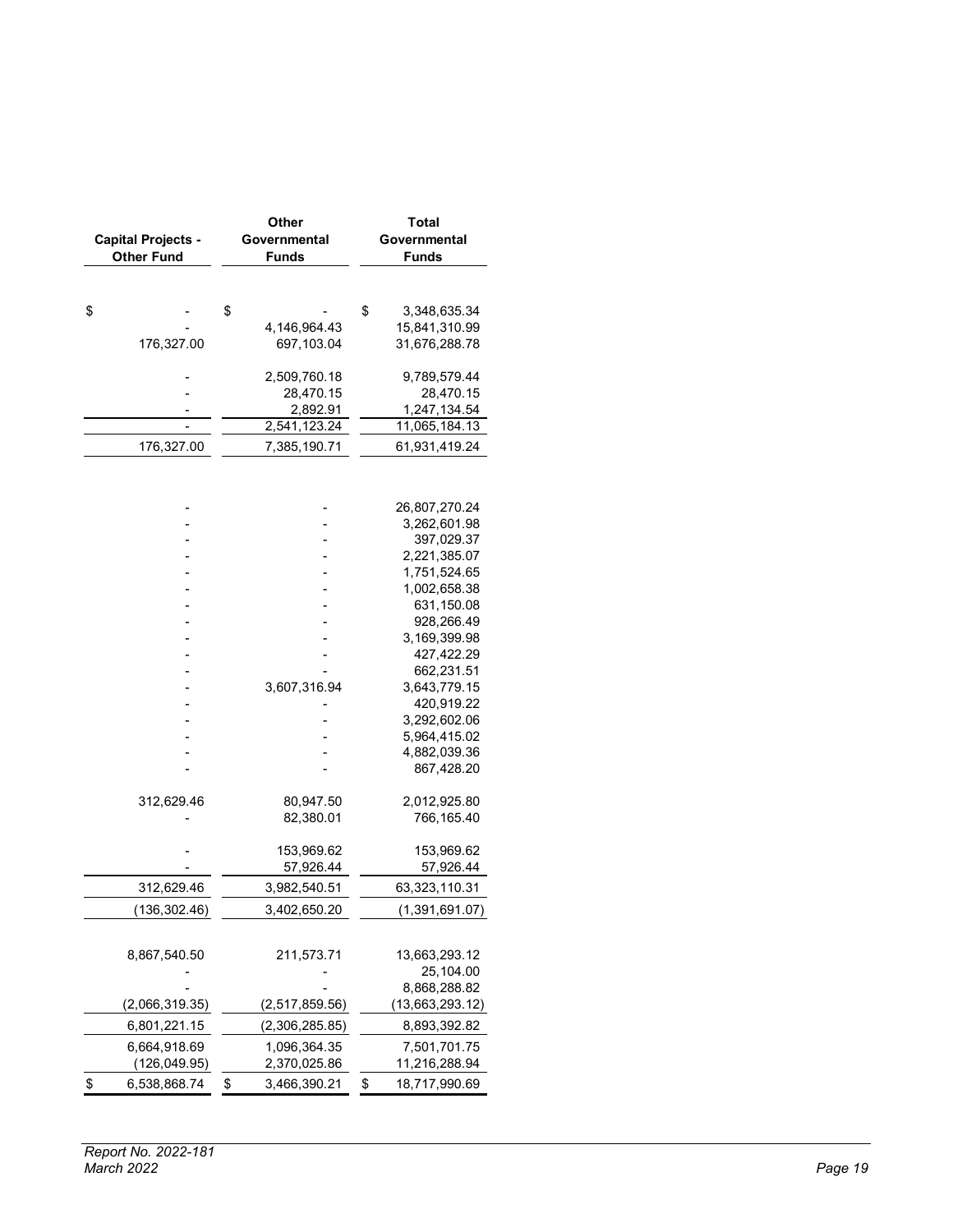#### <span id="page-25-0"></span>**Gadsden County District School Board Reconciliation of the Governmental Funds Statement of Revenues, Expenditures, and Changes in Fund Balances to the Statement of Activities For the Fiscal Year Ended June 30, 2021**

| Net Change in Fund Balances - Governmental Funds        |                                                                                                                                                                                                                                                                                                                                                                       |                                                    | \$<br>7,501,701.75 |
|---------------------------------------------------------|-----------------------------------------------------------------------------------------------------------------------------------------------------------------------------------------------------------------------------------------------------------------------------------------------------------------------------------------------------------------------|----------------------------------------------------|--------------------|
|                                                         | Amounts reported for governmental activities in the statement of activities are different because:                                                                                                                                                                                                                                                                    |                                                    |                    |
|                                                         | Capital outlays are reported in the governmental funds as expenditures. However, in the statement of<br>activities, the cost of those assets is allocated over their estimated useful lives as depreciation expense.<br>This is the amount of depreciation expense in excess of capital outlays in the current fiscal year.                                           |                                                    | (341, 836.04)      |
| undepreciated cost of the disposed assets.              | The loss on the disposal of capital assets during the current fiscal year is reported in the statement of<br>activities. In the governmental funds, the cost of these assets was recognized as an expenditure in the<br>fiscal year purchased. Thus, the change in net position differs from the change in fund balance by the                                        |                                                    | (6, 235.24)        |
| year.                                                   | Repayment of long-term debt is an expenditure in the governmental funds, but the repayment reduces<br>long-term liabilities in the statement of net position. This is the amount of repayments in the current fiscal                                                                                                                                                  |                                                    | 153,969.62         |
| activities in the year the note was issued.             | Payments received as notes receivable are reported as revenues in the fiscal year received in the fund<br>statements. However, under full accrual, these revenues were recognized as revenue in the statement of                                                                                                                                                      |                                                    | (38, 182.00)       |
| governmental funds in the current fiscal year.          | The amount reported as deferred inflows of resources related to unavailable Educational Facilities<br>Security Grant revenue by the governmental funds was accrued and reported as revenue on the<br>statement of activities in the prior fiscal year. This is the amount of revenue recognized by the                                                                |                                                    | (176, 327.00)      |
|                                                         | In the statement of activities, the cost of compensated absences is measured by the amounts earned<br>during the year, while in the governmental funds, expenditures are recognized based on the amounts<br>actually paid for compensated absences. This is the net amount of compensated absences earned in<br>excess of the amount paid in the current fiscal year. |                                                    | (443, 862.39)      |
|                                                         | Governmental funds report District OPEB contributions as expenditures. However, in the statement of<br>activities, the cost of OPEB benefits earned net of employee contributions, as determined through an<br>actuarial valuation, is reported as an OPEB expense.                                                                                                   |                                                    |                    |
|                                                         | Decrease in OPEB Liability<br>Decrease in Deferred Outflows of Resources - OPEB<br>Increase in Deferred Inflows of Resources - OPEB                                                                                                                                                                                                                                   | \$<br>894,105.00<br>(92, 637.00)<br>(584, 408.00)  | 217,060.00         |
| expense.                                                | Governmental funds report District pension contributions as expenditures. However, in the statement of<br>activities, the cost of pension benefits earned net of employee contributions is reported as a pension                                                                                                                                                      |                                                    |                    |
|                                                         | <b>FRS Pension Contribution</b><br><b>HIS Pension Contribution</b><br><b>FRS Pension Expense</b>                                                                                                                                                                                                                                                                      | 2,305,254.00<br>\$<br>456,426.00<br>(4,774,706.00) |                    |
|                                                         | <b>HIS Pension Expense</b>                                                                                                                                                                                                                                                                                                                                            | (434, 845.00)                                      | (2,447,871.00)     |
| <b>Change in Net Position - Governmental Activities</b> |                                                                                                                                                                                                                                                                                                                                                                       |                                                    | \$<br>4,418,417.70 |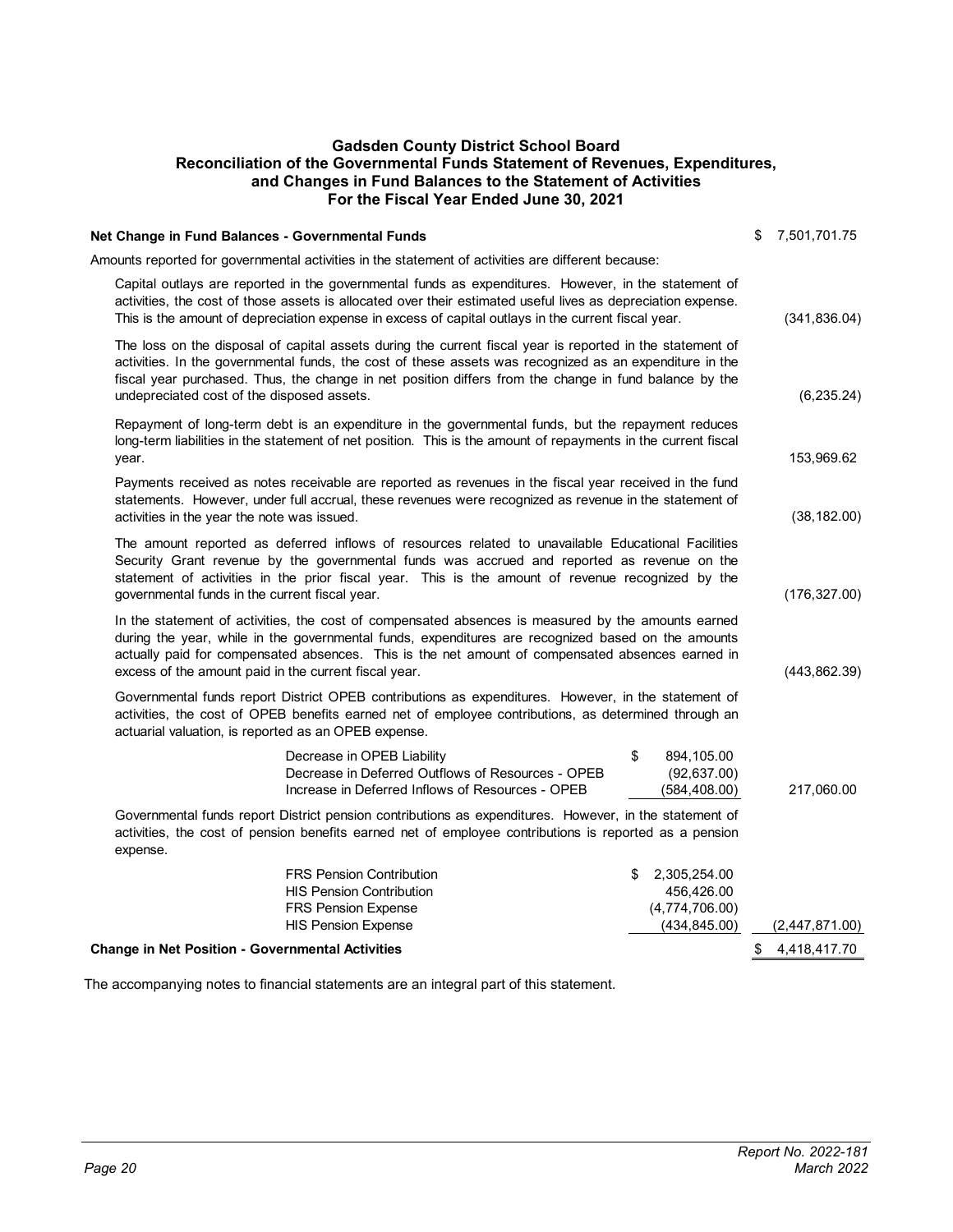#### <span id="page-26-0"></span>**Gadsden County District School Board Statement of Fiduciary Net Position – Fiduciary Funds June 30, 2021**

|                                  | Custodial<br><b>Funds</b> |         |  |
|----------------------------------|---------------------------|---------|--|
| <b>ASSETS</b>                    |                           |         |  |
| Cash and Cash Equivalents        | \$.                       | 193,721 |  |
| <b>NET POSITION</b>              |                           |         |  |
| Restricted for Internal Accounts | S                         | 193,721 |  |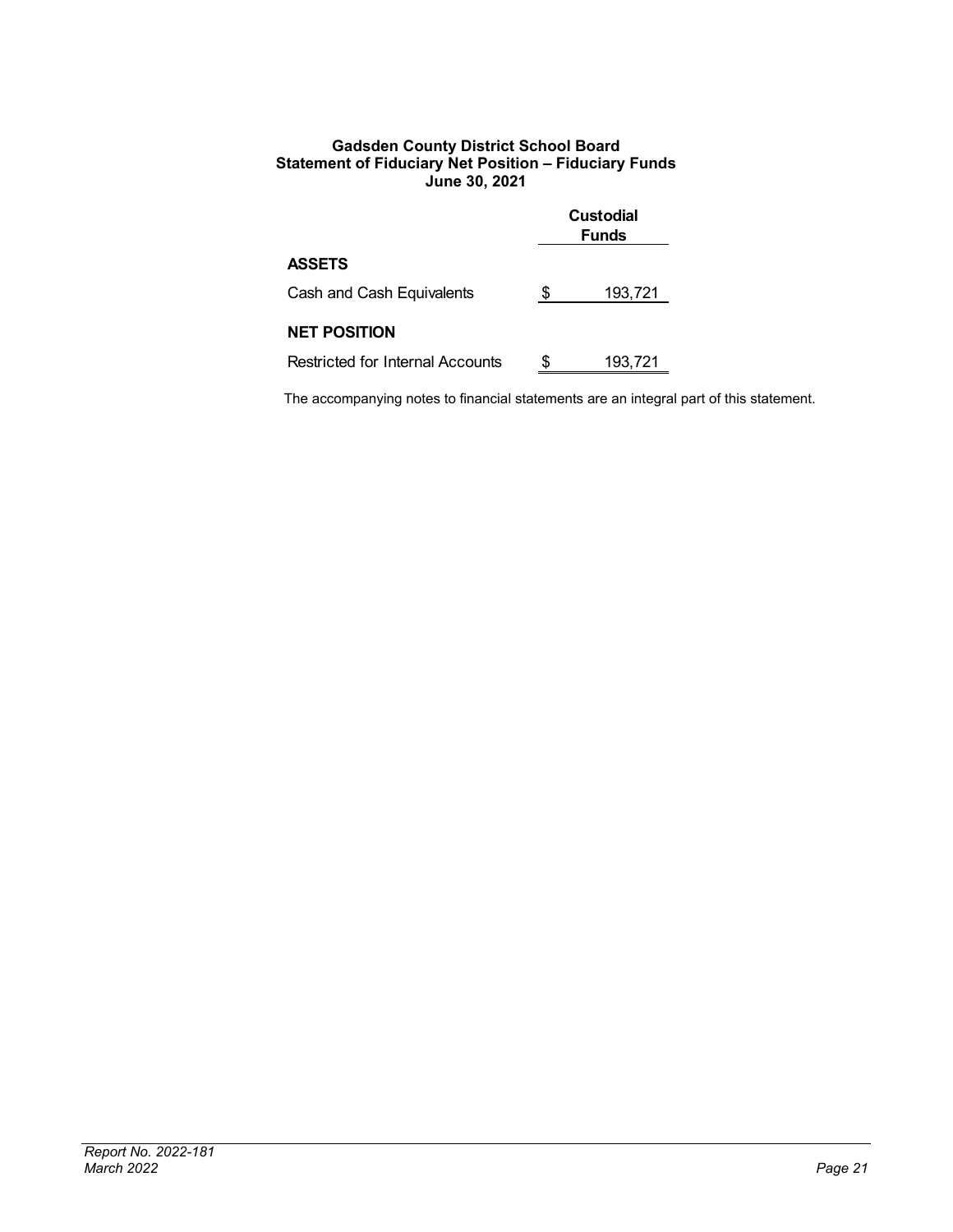#### <span id="page-27-0"></span>**Gadsden County District School Board Statement of Changes in Fiduciary Net Position – Fiduciary Funds For the Fiscal Year Ended June 30, 2021**

|                                                                        | <b>Custodial</b><br><b>Funds</b>                          |
|------------------------------------------------------------------------|-----------------------------------------------------------|
| <b>ADDITIONS</b>                                                       |                                                           |
| <b>Athletics</b><br>Clubs<br>Departments<br>Trusts<br>General          | \$<br>110,643<br>79,397<br>2,553<br>88,338<br>123,127     |
| <b>Total Additions</b>                                                 | 404,058                                                   |
| <b>DEDUCTIONS</b>                                                      |                                                           |
| <b>Athletics</b><br>Music<br>Clubs<br>Departments<br>Trusts<br>General | 104,619<br>734<br>112,648<br>12,188<br>106,148<br>129,316 |
| <b>Total Deductions</b>                                                | 465,653                                                   |
| <b>Change in Net Position</b>                                          | (61, 595)                                                 |
| Net Position - Beginning                                               | 255,316                                                   |
| <b>Net Position - Ending</b>                                           | \$<br>193,721                                             |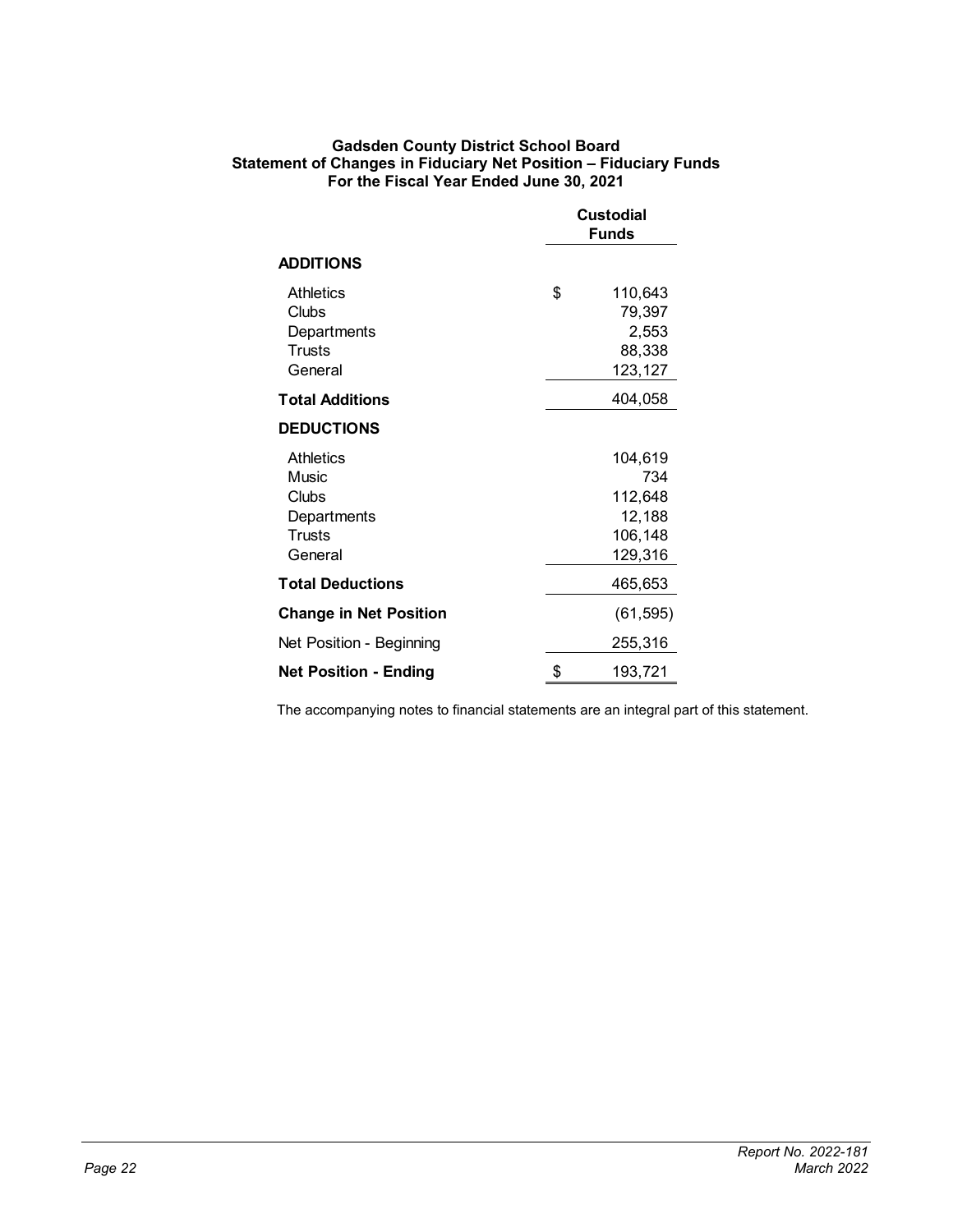## <span id="page-28-0"></span> **SUMMARY OF SIGNIFICANT ACCOUNTING POLICIES**

## **A. Description of Government-Wide Financial Statements**

The government-wide financial statements (i.e., the statement of net position and the statement of activities) report information on all of the nonfiduciary activities of the primary government and its component unit. All fiduciary activities are reported only in the fund financial statements. Governmental activities are normally supported by taxes, intergovernmental revenues, and other nonexchange transactions. Likewise, the primary government is reported separately from the legally separate component unit for which the primary government is financially accountable.

The statement of activities presents a comparison between direct expenses and program revenues for each function or program of the Gadsden County School District's (District) governmental activities. Direct expenses are those that are specifically associated with a service, program, or department and are thereby clearly identifiable to a particular function. Depreciation expense associated with the District's transportation department is allocated to the student transportation services function, while remaining depreciation expense is not readily associated with a particular function and is reported as unallocated.

## **B. Reporting Entity**

The Gadsden County District School Board (Board) has direct responsibility for operation, control, and supervision of District schools and is considered a primary government for financial reporting. The District is considered part of the Florida system of public education, operates under the general direction of the Florida Department of Education (FDOE), and is governed by State law and State Board of Education (SBE) rules. The governing body of the District is the Board, which is composed of five elected members. The elected Superintendent of Schools is the executive officer of the Board. Geographic boundaries of the District correspond with those of Gadsden County.

Criteria for determining if other entities are potential component units that should be reported within the District's basic financial statements are identified and described in the Governmental Accounting Standards Board's (GASB) *Codification of Governmental Accounting and Financial Reporting Standards*, Sections 2100 and 2600. The application of these criteria provides for identification of any legally separate entities for which the Board is financially accountable and other organizations for which the nature and significance of their relationship with the Board are such that exclusion would cause the District's basic financial statements to be misleading. Based on the application of these criteria, the following component unit is included within the District's reporting entity:

**Discretely Presented Component Unit**. The component unit columns in the government-wide financial statements include the financial data of the District's component unit. A separate column is used to emphasize that it is legally separate from the District.

The District's charter school, Crossroad Academy Charter School, a division of Community and Economic Development Organization of Gadsden County, Inc. is a not-for-profit corporation organized pursuant to Chapter 617, Florida Statutes, the Florida Not For Profit Corporation Act, and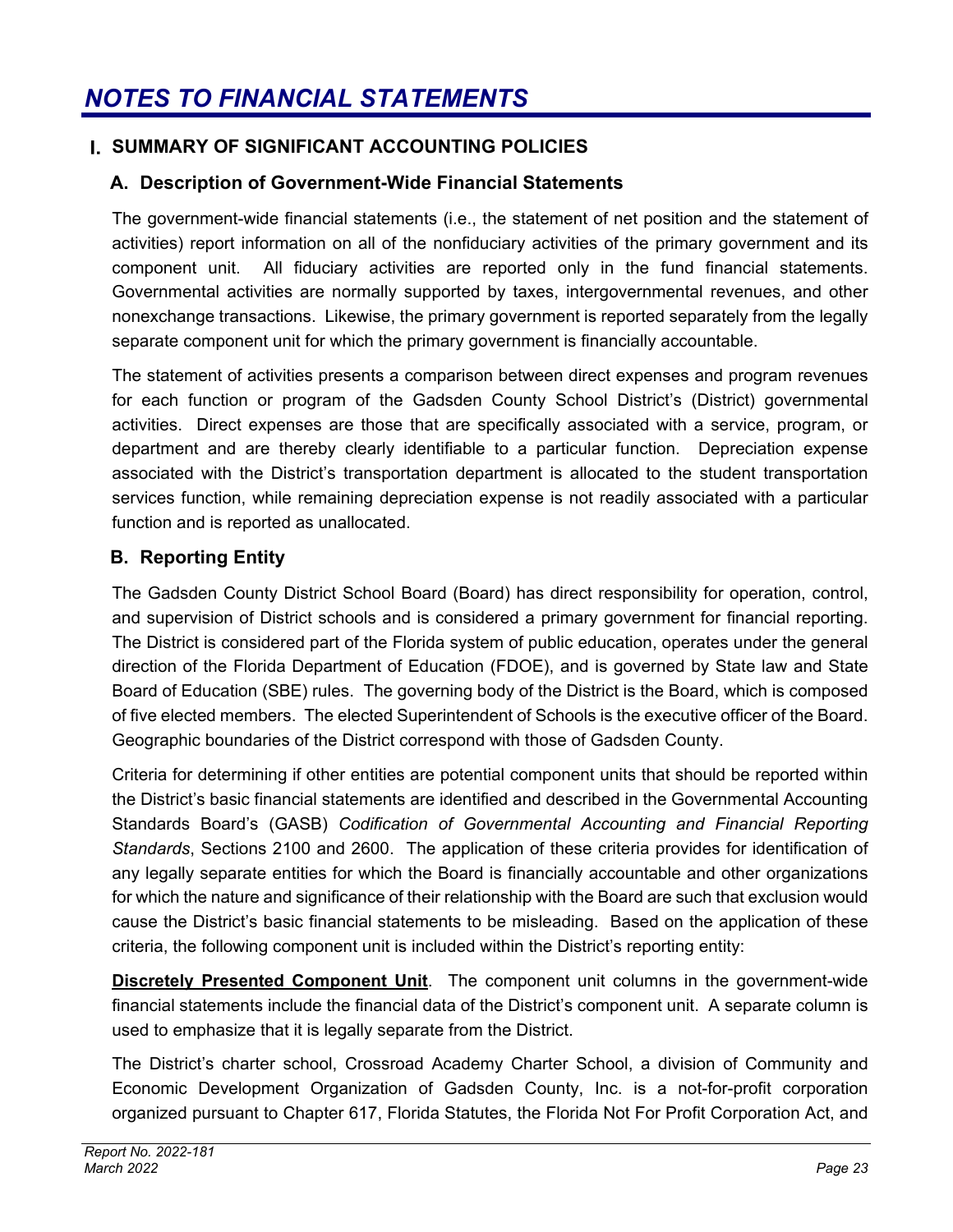Section 1002.33, Florida Statutes. The charter school operates under a charter approved by its sponsor, the Gadsden County District School Board. The charter school is considered to be a component unit of the District because the District is financially accountable for the charter school as the District established the charter school by approval of the charter, which is tantamount to the initial appointment of the charter school, and there is the potential for the charter school to impose specific financial burdens on the District. In addition, pursuant to the Florida Constitution, the charter school is a public school and the District is responsible for the operation, control, and supervision of public schools within the District.

The financial data reported on the accompanying statements was derived from the charter school's audited financial statements for the fiscal year ended June 30, 2021. The audit report is filed in the District's administrative offices at 35 Martin Luther King, Jr. Boulevard, Quincy, Florida 32351.

## **C. Basis of Presentation: Government-Wide Financial Statements**

While separate government-wide and fund financial statements are presented, they are interrelated. The governmental activities column incorporates data from governmental funds. Separate financial statements are provided for governmental funds and fiduciary funds, even though the latter are excluded from the government-wide financial statements.

The effects of interfund activity have been eliminated from the government-wide financial statements except for interfund services provided and used.

## **D. Basis of Presentation: Fund Financial Statements**

The fund financial statements provide information about the District's funds, including the fiduciary funds. Separate statements for each fund category – governmental and fiduciary – are presented. The emphasis of fund financial statements is on major governmental funds, each displayed in a separate column. All remaining governmental funds are aggregated and reported as nonmajor funds.

The District reports the following major governmental funds:

- General Fund to account for all financial resources not required to be accounted for in another fund and for certain revenues from the State that are legally restricted to be expended for specific current operating purposes.
- Special Revenue Other Fund to account for certain Federal grant program resources.
- Special Revenue Federal Education Stabilization Fund to account for Federal Coronavirus Aid, Relief, and Economic Security (CARES) Act funding provided as emergency relief to address the impact of COVID-19 on elementary and secondary schools.
- Capital Projects Other Fund to account for various financial resources (e.g., insurance proceeds and the Educational Facilities Security Grant) to be used for educational capital outlay needs and improving the physical security of school buildings.

Additionally, the District reports the following fiduciary fund type:

 Custodial Funds – to account for resources of the school internal funds, which are used to administer moneys collected at several schools in connection with school, student athletic, class, and club activities.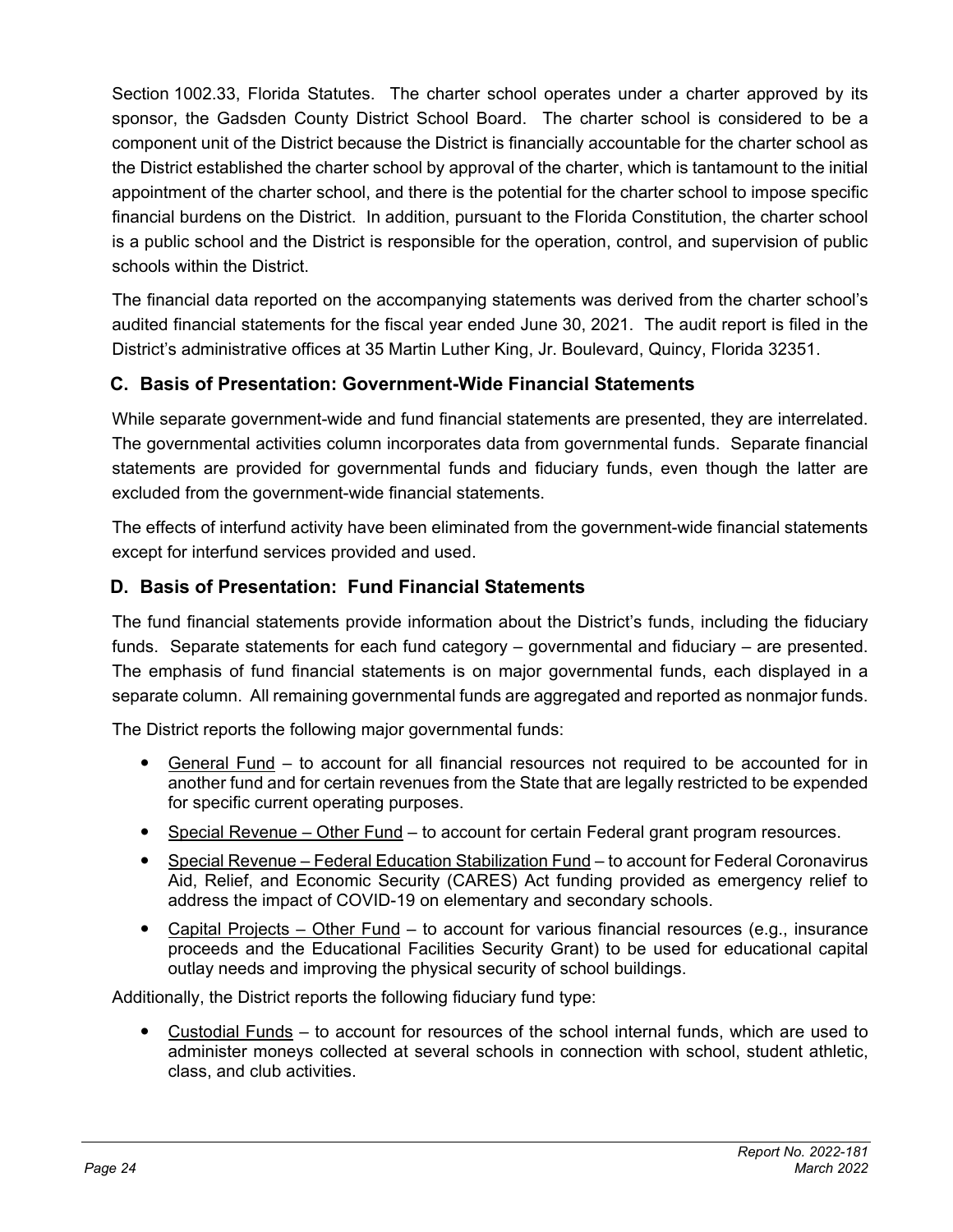During the course of operations, the District has activity between funds for various purposes. Any residual balances outstanding at fiscal year end are reported as due from/to other funds. While these balances are reported in fund financial statements, certain eliminations are made in the preparation of the government-wide financial statements. Further, certain activity occurs during the year involving transfers of resources between funds. In fund financial statements, these amounts are reported at gross amounts as transfers in and out. While reported in fund financial statements, transfers between the funds included in governmental activities are eliminated in the preparation of the government-wide statements.

## **E. Measurement Focus and Basis of Accounting**

The accounting and financial reporting treatment is determined by the applicable measurement focus and basis of accounting. Measurement focus indicates the type of resources being measured such as current financial resources or economic resources. The basis of accounting indicates the timing of transactions or events for recognition in the financial statements.

The government-wide financial statements are reported using the economic resources measurement focus and the accrual basis of accounting. Revenues are recognized when earned and expenses are recognized when a liability is incurred, regardless of the timing of the related cash flows. Property taxes are recognized in the year for which they are levied. Revenues from grants, entitlements, and donations are recognized as soon as all eligibility requirements imposed by the provider have been met.

The governmental fund financial statements are reported using the current financial resources measurement focus and the modified accrual basis of accounting. Revenues, except for certain grant revenues, are recognized as soon as they are both measurable and available. Revenues are considered to be available when they are collectible within the current period or soon enough thereafter to pay liabilities of the current period. For this purpose, the District considers revenues to be available if they are collected within 60 days of the end of the current fiscal year. When grant terms provide that the expenditure of resources is the prime factor for determining eligibility for Federal, State, and other grant resources, revenue is recognized at the time the expenditure is made. Entitlements are recorded as revenues when all eligibility requirements are met, including any time requirements, and the amount is received during the period or within the availability period for this revenue source (within 60 days of year end). Property taxes associated with the current fiscal period are all considered to be susceptible to accrual and so have been recognized as revenues of the current fiscal period. Expenditures are generally recognized when the related fund liability is incurred, as under accrual accounting. However, debt service expenditures, claims and judgments, pension benefits, other postemployment benefits, and compensated absences, are only recorded when payment is due. General capital asset acquisitions are reported as expenditures in governmental funds. Issuance of long-term debt and acquisitions under capital leases are reported as other financing sources. Allocations of cost, such as depreciation, are not recognized in governmental funds.

The fiduciary funds are reported using the economic resources measurement focus and the accrual basis of accounting.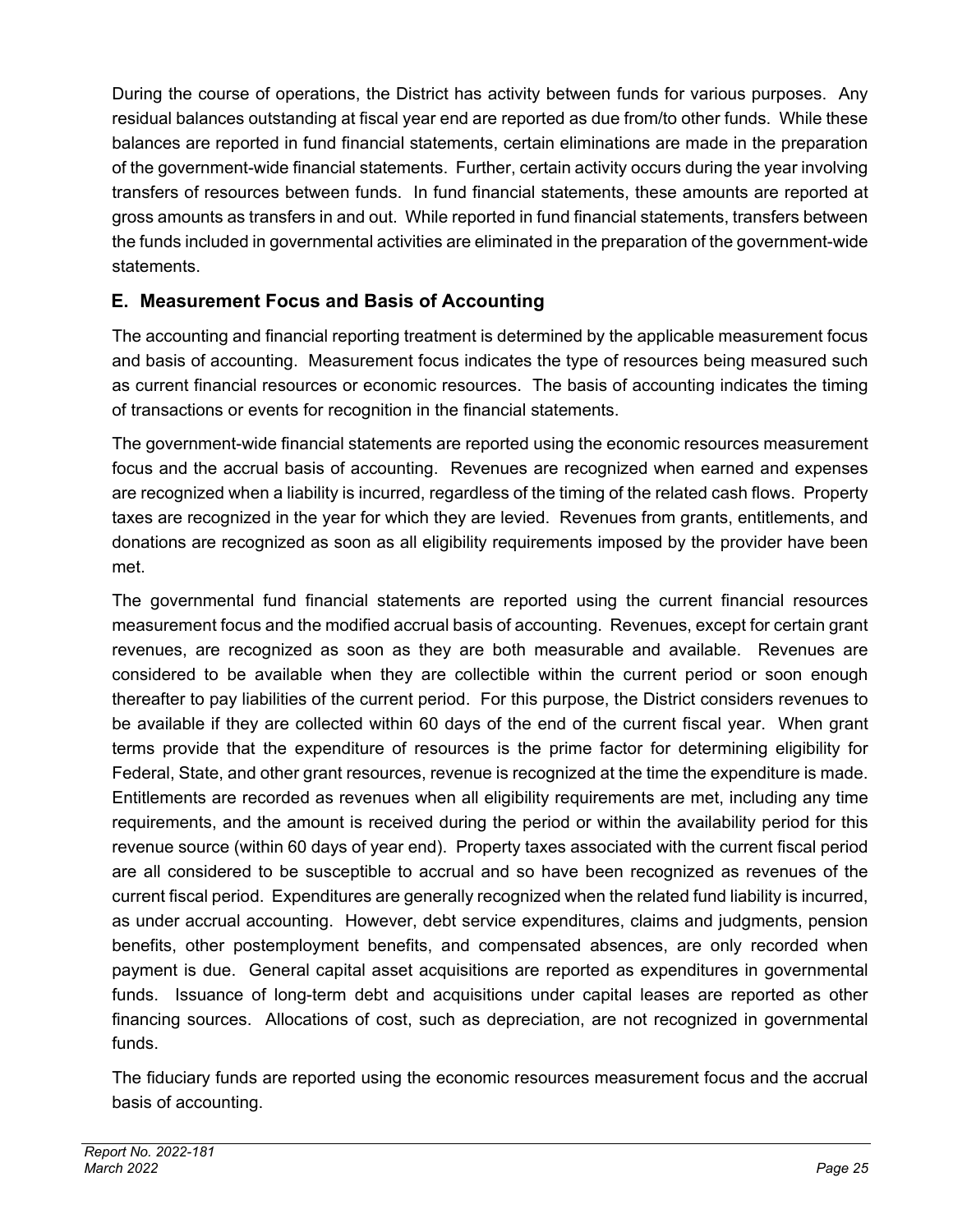The charter school is accounted for under the not-for-profit basis of accounting and uses the accrual basis of accounting whereby revenues are recognized when earned and expenses are recognized when incurred.

## **F. Assets, Liabilities, Deferred Outflows/Inflows of Resources, and Net Position/Fund Balance**

## **Cash and Cash Equivalents**

The District's cash and cash equivalents are considered to be cash on hand, demand deposits, and short-term liquid investments with original maturities of 3 months or less from the date of acquisition. Investments classified as cash equivalents include amounts placed with the State Board of Administration (SBA) in Florida PRIME.

Cash deposits are held by banks qualified as public depositories under Florida law. All deposits are insured by Federal depository insurance, up to specified limits, or collateralized with securities held in Florida's multiple financial institution collateral pool as required by Chapter 280, Florida Statutes.

## **Investments**

Investments consist of amounts placed with the SBA for participation in the Florida PRIME investment pool created by Section 218.405, Florida Statutes. The investment pool operates under investment guidelines established by Section 215.47, Florida Statutes.

The District's investment in Florida PRIME, which the SBA indicates is a Securities and Exchange Commission Rule 2a7-like external investment pool, are similar to money market funds in which shares are owned in the fund rather than the underlying investments. This investment is reported at fair value, which is amortized cost.

Types and amounts of investments held at fiscal year end are described in a subsequent note.

## **Inventories**

Inventories consist of expendable supplies held for consumption in the course of District operations. Inventories are stated at moving weighted-average for transportation inventories; and last invoice cost, which approximated the first-in, first-out basis for purchased foods and nonfood inventories, except that United States Department of Agriculture donated foods are stated at their fair value as determined at the time of donation to the District's food service program by the Florida Department of Agriculture and Consumer Services, Bureau of Food Distribution. The costs of inventories are recorded as expenditures when used rather than purchased.

## **Capital Assets**

Expenditures for capital assets acquired or constructed for general District purposes are reported in the governmental fund that financed the acquisition or construction. The capital assets so acquired are reported at cost in the government-wide statement of net position but are not reported in the governmental fund financial statements. Capital assets are defined by the District as those costing more than \$1,000. Such assets are recorded at historical cost or estimated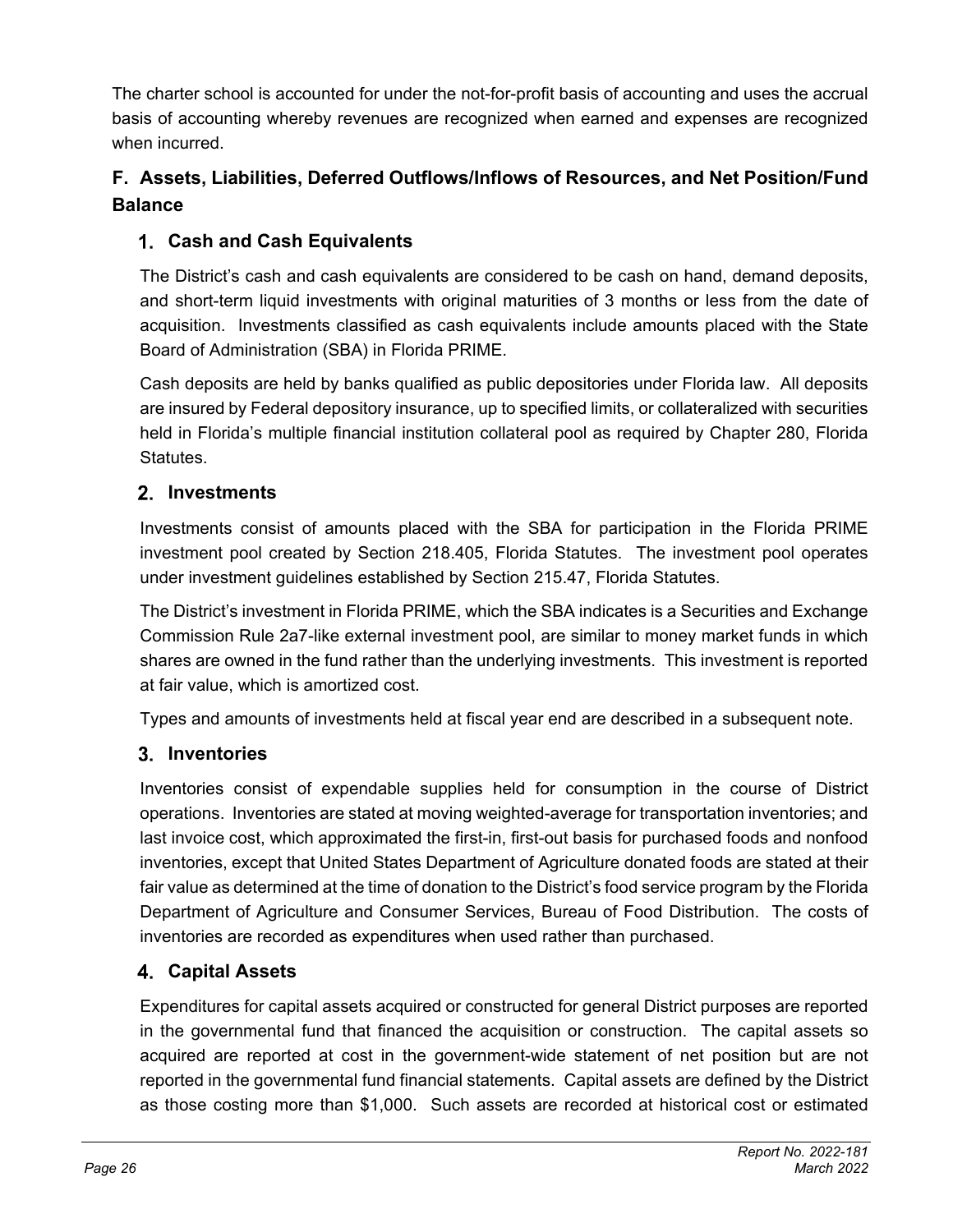historical cost if purchased or constructed. Donated assets are recorded at acquisition value at the date of donation.

Capital assets are depreciated using the straight-line method over the following estimated useful lives:

| <b>Description</b>                           | <b>Estimated Useful Lives</b> |
|----------------------------------------------|-------------------------------|
| Improvements Other Than Buildings            | 10 - 35 years                 |
| <b>Buildings and Fixed Equipment</b>         | 15 - 50 years                 |
| Furniture, Fixtures, and Equipment           | $5 - 7$ years                 |
| <b>Motor Vehicles</b>                        | 5 - 10 years                  |
| Audio Visual Materials and Computer Software | $3 - 5$ years                 |

Current year information relative to changes in capital assets is described in a subsequent note.

## **Pensions**

In the government-wide statement of net position, liabilities are recognized for the District's proportionate share of each pension plan's net pension liability. For purposes of measuring the net pension liability, deferred outflows of resources and deferred inflows of resources related to pensions, and pension expense, information about the fiduciary net position of the Florida Retirement System (FRS) defined benefit plan and the Health Insurance Subsidy (HIS) defined benefit plan and additions to/deductions from the FRS and the HIS fiduciary net position have been determined on the same basis as they are reported by the FRS and the HIS plans. For this purpose, benefit payments (including refunds of employee contributions) are recognized when due and payable in accordance with benefit terms. Investments are reported at fair value.

The District's retirement plans and related amounts are described in a subsequent note.

## **Long-Term Liabilities**

Long-term obligations that will be financed from resources to be received in the future by governmental funds are reported as liabilities in the government-wide statement of net position.

In the governmental fund financial statements, bonds and other long-term obligations are not recognized as liabilities until due.

Changes in long-term liabilities for the current year are reported in a subsequent note.

## **Deferred Outflows/Inflows of Resources**

In addition to assets, the statement of net position reports a separate section for deferred outflows of resources. This separate financial statement element, deferred outflows of resources, represents a consumption of net position that applies to future periods and so will not be recognized as an outflow of resources (expense) until then. The District has two items that qualify for reporting in this category. The deferred outflows of resources related to pensions and OPEB are discussed in subsequent notes.

In addition to liabilities, the statement of net position and the governmental funds balance sheet report a separate section for deferred inflows of resources. This separate financial statement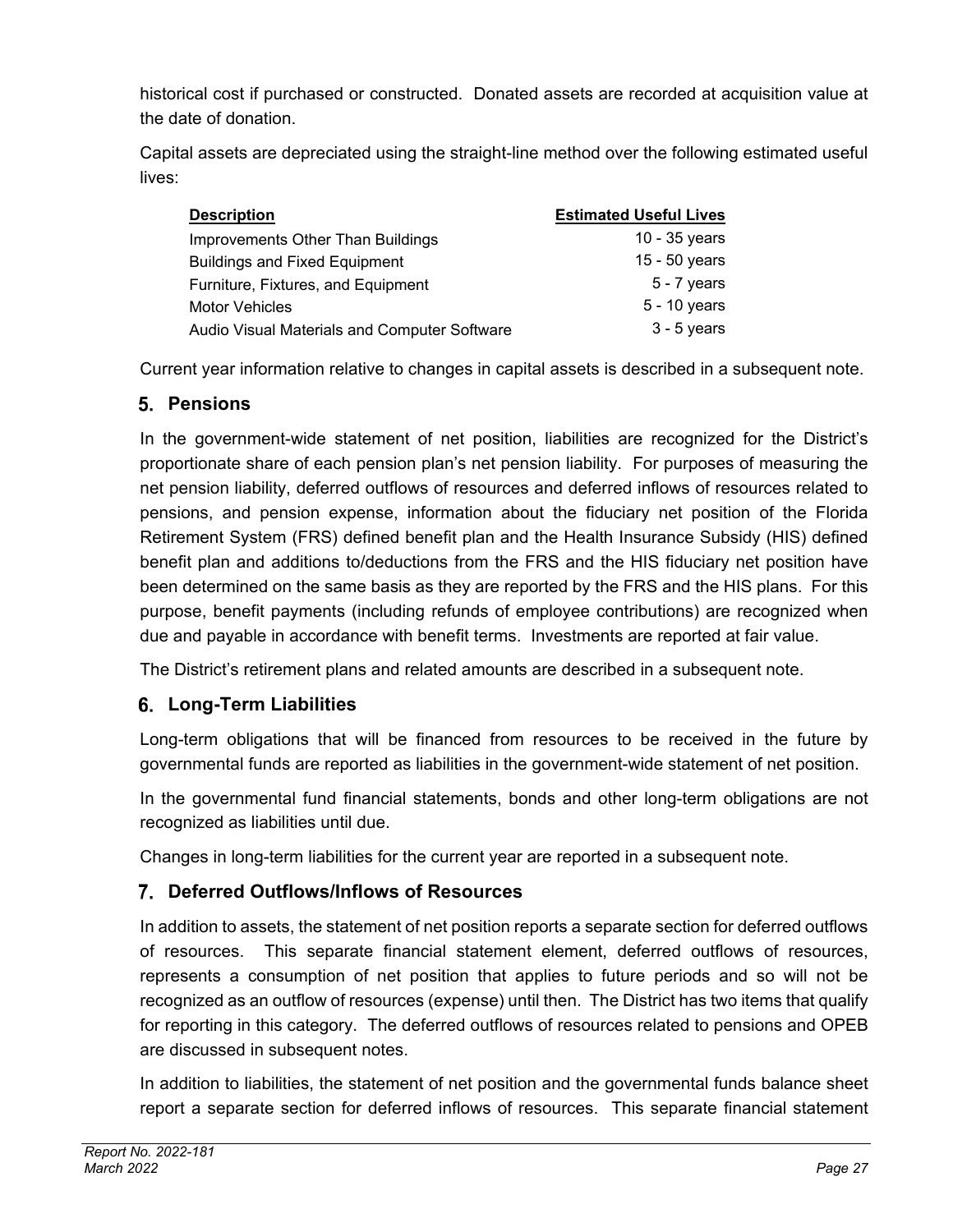element, *deferred inflows of resources*, represents an acquisition of net position that applies to future periods and so will not be recognized as an inflow of resources (revenue) until that time. On the statement of net position, the District has two items that qualify for reporting in this category. The deferred inflows of resources related to pensions and OPEB are discussed in subsequent notes. On the governmental funds balance sheet, the District has one item, unavailable revenue, which arises only under the modified accrual basis of accounting. The amount reported as unavailable revenue from Notes Receivable is deferred and recognized as an inflow of resources in the period that the amount becomes available.

## **Net Position Flow Assumption**

The District occasionally funds outlays for a particular purpose from both restricted (e.g., restricted bond or grant proceeds) and unrestricted resources. To calculate the amounts to report as restricted net position and unrestricted net position in the government-wide financial statements, a flow assumption must be made about the order in which the resources are considered to be applied. Consequently, it is the District's policy to consider restricted net position to have been depleted before unrestricted net position is applied.

## **Fund Balance Flow Assumptions**

The District may fund outlays for a particular purpose from both restricted and unrestricted resources (the total of committed, assigned, and unassigned fund balance). To calculate the amounts to report as restricted, committed, assigned, and unassigned fund balance in the governmental fund financial statements, a flow assumption must be made about the order in which the resources are considered to be applied. It is the District's policy to consider restricted fund balance to have been depleted before using any of the components of unrestricted fund balance. Further, when components of unrestricted fund balance can be used for the same purpose, committed fund balance is depleted first, followed by assigned fund balance. Unassigned fund balance is applied last.

## **Fund Balance Policies**

Fund balance of governmental funds is reported in various categories based on the nature of any limitations requiring the use of resources for specific purposes. The District itself can establish limitations on the use of resources through either a commitment (committed fund balance) or an assignment (assigned fund balance).

The committed fund balance classification includes amounts that can be used only for the specific purposes determined by a formal action of the District's highest level of decision-making authority. The Board is the highest level of decision-making authority for the District that can, by adoption of a resolution prior to the end of the fiscal year, commit fund balance. Once adopted, the limitation imposed by the resolution remains in place until a similar action is taken (the adoption of another resolution) to remove or revise the limitation. The District reported no committed fund balances at June 30, 2021.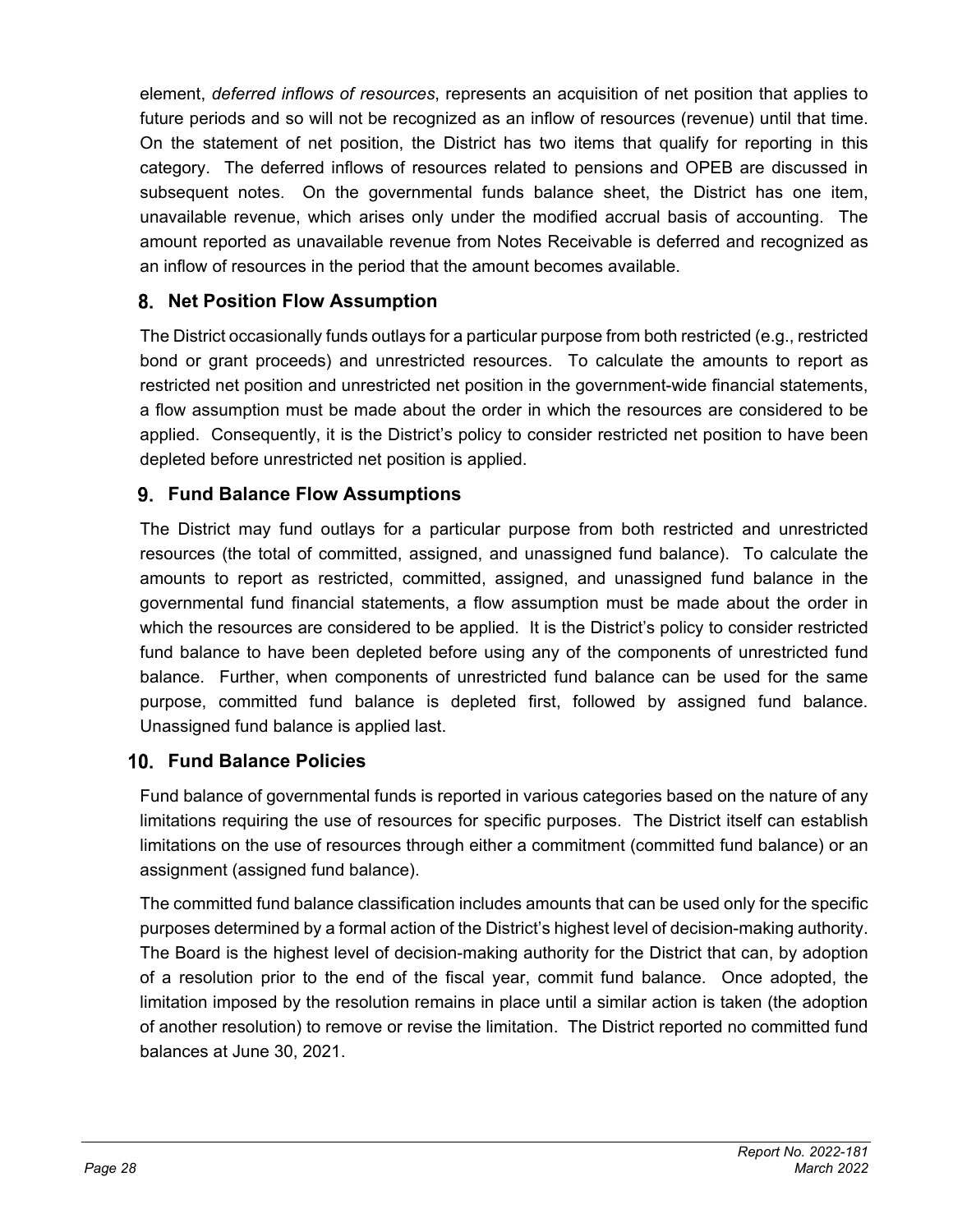Amounts in the assigned fund balance classification are intended to be used by the District for specific purposes but do not meet the criteria to be classified as committed. The Board has, by approval of the annual financial report, authorized the assignment of fund balance. The Board may also assign fund balance as it does when appropriating fund balance to cover a gap between estimated revenue and appropriations in the subsequent year's appropriated budget. Unlike commitments, assignments generally only exist temporarily. In other words, an additional action does not normally have to be taken for the removal of an assignment. Conversely, as discussed above, an additional action is essential to either remove or revise a commitment. The District reported no assigned fund balances at June 30, 2021.

## **G. Revenues and Expenditures/Expenses**

## **Program Revenues**

Amounts reported as program revenues include charges paid by the recipient of the goods or services offered by the program and grants and contributions that are restricted to meeting the operational or capital requirements of a particular program. All taxes, including those dedicated for specific purposes, and other internally dedicated resources are reported as general revenues rather than program revenues. Revenues that are not classified as program revenues are presented as general revenues. The comparison of direct expenses with program revenues identifies the extent to which each governmental function is self-financing or draws from the general revenues of the District.

## **State Revenue Sources**

Significant revenues from State sources for current operations include the Florida Education Finance Program administered by the FDOE under the provisions of Section 1011.62, Florida Statutes. In accordance with this law, the District determines and reports the number of full-time equivalent (FTE) students and related data to the FDOE. The FDOE performs certain edit checks on the reported number of FTE and related data and calculates the allocation of funds to the District. The District is permitted to amend its original reporting during specified time periods following the date of the original reporting. The FDOE may also adjust subsequent fiscal period allocations based upon an audit of the District's compliance in determining and reporting FTE and related data. Normally, such adjustments are treated as reductions or additions of revenue in the fiscal year when the adjustments are made.

The State provides financial assistance to administer certain educational programs. SBE rules require that revenue earmarked for certain programs be expended only for the program for which the money is provided, and require that the money not expended as of the close of the fiscal year be carried forward into the following fiscal year to be expended for the same educational programs. The FDOE generally requires that these educational program revenues be accounted for in the General Fund. A portion of the fund balance of the General Fund is restricted in the governmental fund financial statements for the balance of categorical and earmarked educational program resources.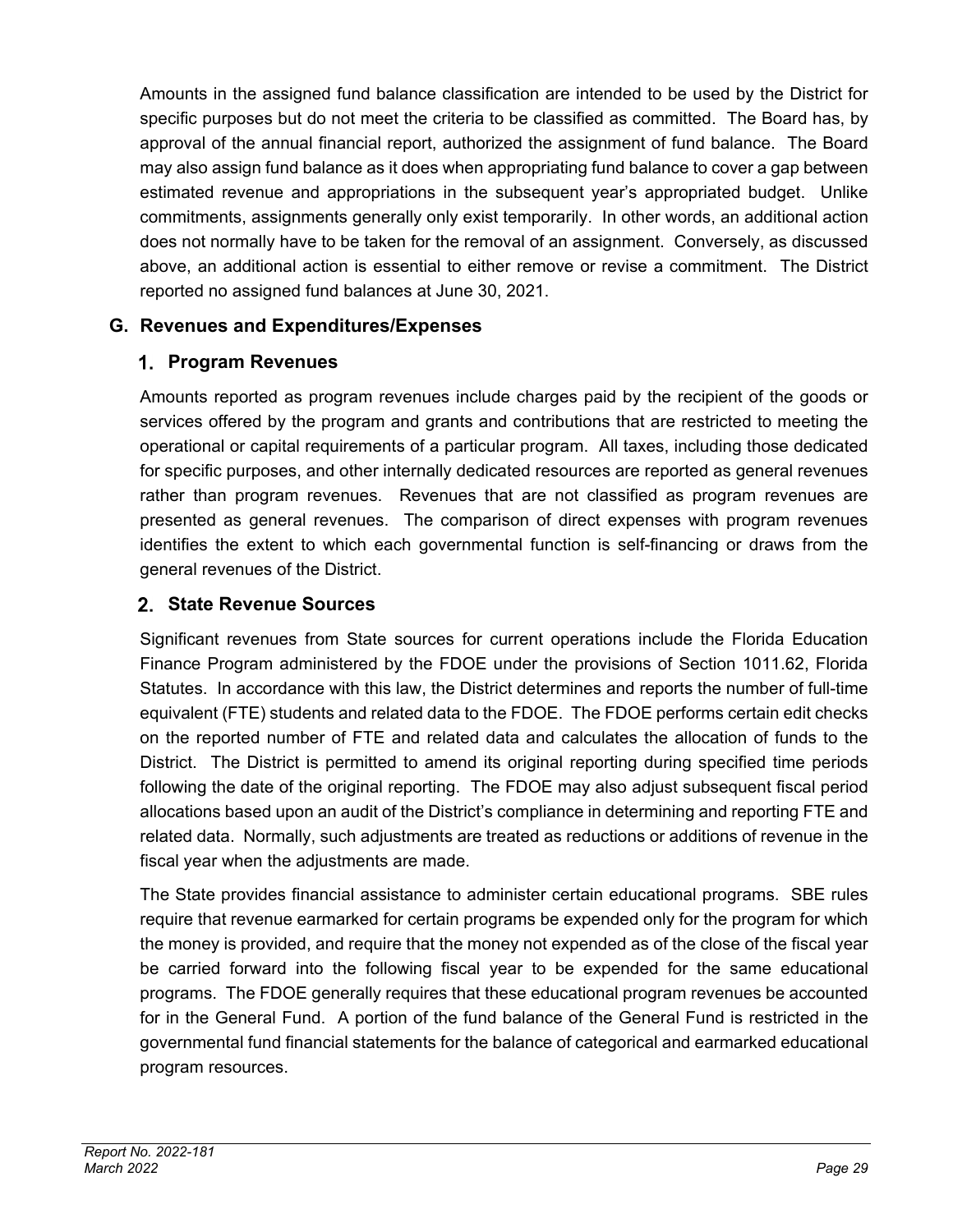The State allocates gross receipts taxes, generally known as Public Education Capital Outlay money, to the District on an annual basis. The District also received an allocation under the Educational Facilities Security Grant. The District is authorized to expend these funds only upon applying for and receiving an encumbrance authorization from the FDOE. Accordingly, the District recognizes its allocation of the Educational Facilities Security Grant as unearned revenue until such time as an encumbrance authorization is received.

A schedule of revenue from State sources for the current year is presented in a subsequent note.

## **District Property Taxes**

The Board is authorized by State law to levy property taxes for district school operations, capital improvements, and debt service.

Property taxes consist of ad valorem taxes on real and personal property within the District. Property values are determined by the Gadsden County Property Appraiser, and property taxes are collected by the Gadsden County Tax Collector.

The Board adopted the 2020 tax levy on September 8, 2020. Tax bills are mailed in October and taxes are payable between November 1 of the year assessed and March 31 of the following year at discounts of up to 4 percent for early payment.

Taxes become a lien on the property on January 1 and are delinquent on April 1 of the year following the year of assessment. State law provides for enforcement of collection of personal property taxes by seizure of the property to satisfy unpaid taxes and for enforcement of collection of real property taxes by the sale of interest-bearing tax certificates to satisfy unpaid taxes. The procedures result in the collection of essentially all taxes prior to June 30 of the year following the year of assessment.

Property tax revenues are recognized in the government-wide financial statements when the Board adopts the tax levy. Property tax revenues are recognized in the governmental fund financial statements when taxes are received by the District, except that revenue is accrued for taxes collected by the Gadsden County Tax Collector at fiscal year end but not yet remitted to the District.

Millages and taxes levied for the current year are presented in a subsequent note.

## **Federal Revenue Sources**

The District receives Federal awards for the enhancement of various educational programs. Federal awards are generally received based on applications submitted to, and approved by, various granting agencies. For Federal awards in which a claim to these grant proceeds is based on incurring eligible expenditures, revenue is recognized to the extent that eligible expenditures have been incurred. The FDOE may require adjustments to subsequent fiscal period expenditures and related revenues based upon an audit of the District's compliance with applicable Federal awards requirements. Normally, such adjustments are treated as reductions of expenditures and related revenues in the fiscal year when the adjustments are made.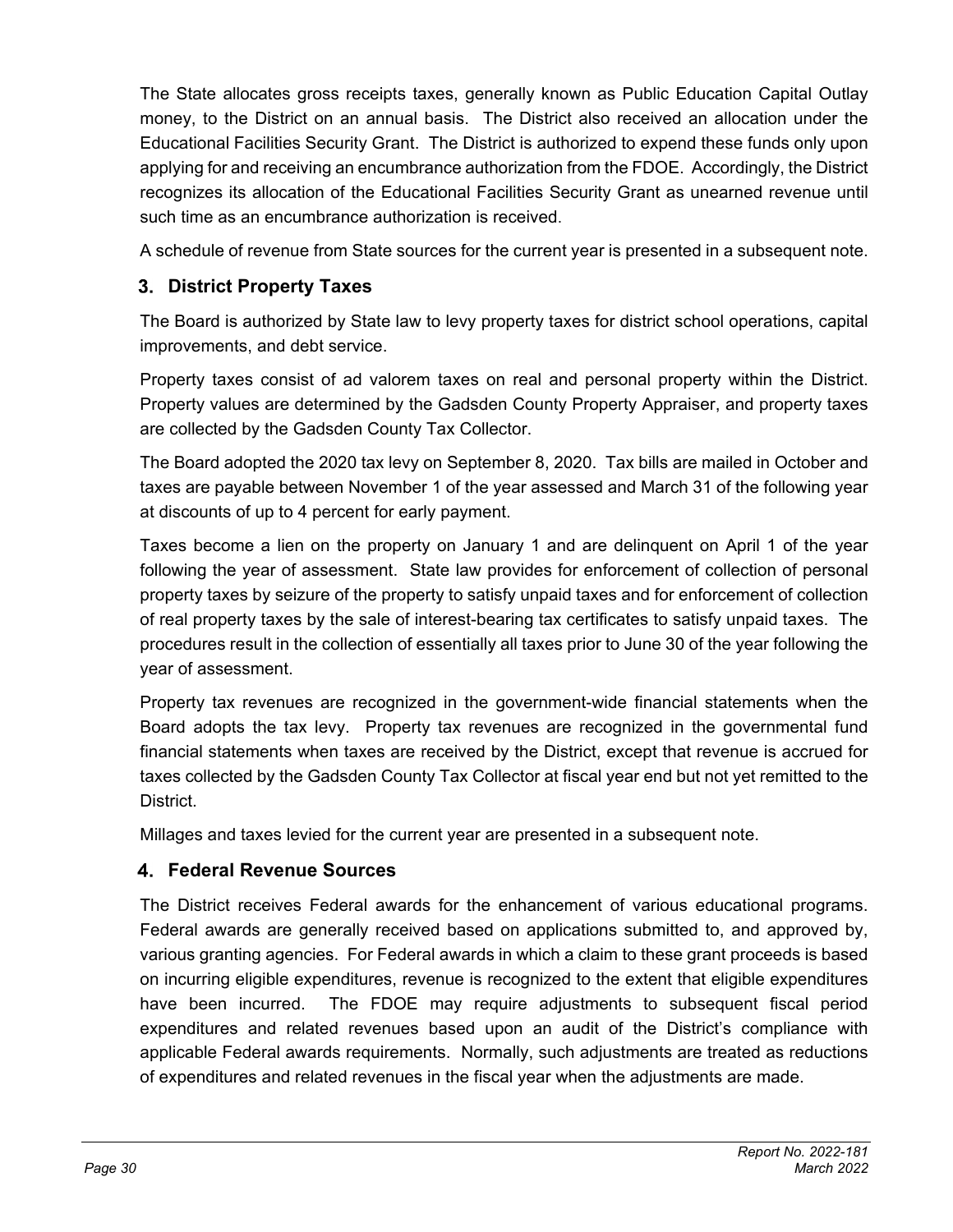# **Compensated Absences**

In the government-wide financial statements, compensated absences (i.e., paid absences for employee vacation leave and sick leave) are accrued as liabilities to the extent that it is probable that the benefits will result in termination payments. A liability for these amounts is reported in the governmental fund financial statements only if it has matured, such as for occurrences of employee resignations and retirements. The liability for compensated absences includes salary-related benefits, where applicable.

# **DETAILED NOTES ON ALL ACTIVITIES AND FUNDS**

# **A. Cash Deposits with Financial Institutions**

**Custodial Credit Risk**. In the case of deposits, this is the risk that, in the event of the failure of a depository financial institution, the District will not be able to recover deposits or will not be able to recover collateral securities that are in the possession of an outside party. The District does not have a policy for custodial credit risk. All bank balances of the District are fully insured or collateralized as required by Chapter 280, Florida Statutes.

# **B. Investments**

The District's investments at June 30, 2021, are reported as follows:

| <b>Investments</b> | <b>Maturities</b> | <b>Fair Value</b> |
|--------------------|-------------------|-------------------|
| SBA:               |                   |                   |
| Florida PRIME (1)  | 50 Day Average    | \$15,774,688.07   |

(1) This investment is reported as a cash equivalent for financial statement reporting purposes.

# **Interest Rate Risk**

Interest rate risk is the risk that changes in interest rates will adversely affect the fair value of an investment. The District's investment policy does not limit investment maturities as a means of managing its exposure to fair value losses from increasing interest rates.

Florida PRIME uses a weighted average days to maturity (WAM). A portfolio's WAM reflects the average maturity in days based on final maturity or reset date, in the case of floating rate instruments. WAM measures the sensitivity of the portfolio to interest rate changes.

For Florida PRIME, with regard to redemption gates, Section 218.409(8)(a), Florida Statutes, states, "The principal, and any part thereof, of each account constituting the trust fund is subject to payment at any time from the moneys in the trust fund. However, the executive director may, in good faith, on the occurrence of an event that has a material impact on liquidity or operations of the trust fund, for 48 hours limit contributions to or withdrawals from the trust fund to ensure that the board [State Board of Administration] can invest moneys entrusted to it in exercising its fiduciary responsibility. Such action must be immediately disclosed to all participants, the trustees, the Joint Legislative Auditing Committee, and the Investment Advisory Council. The trustees shall convene an emergency meeting as soon as practicable from the time the executive director has instituted such measures and review the necessity of those measures. If the trustees are unable to convene an emergency meeting before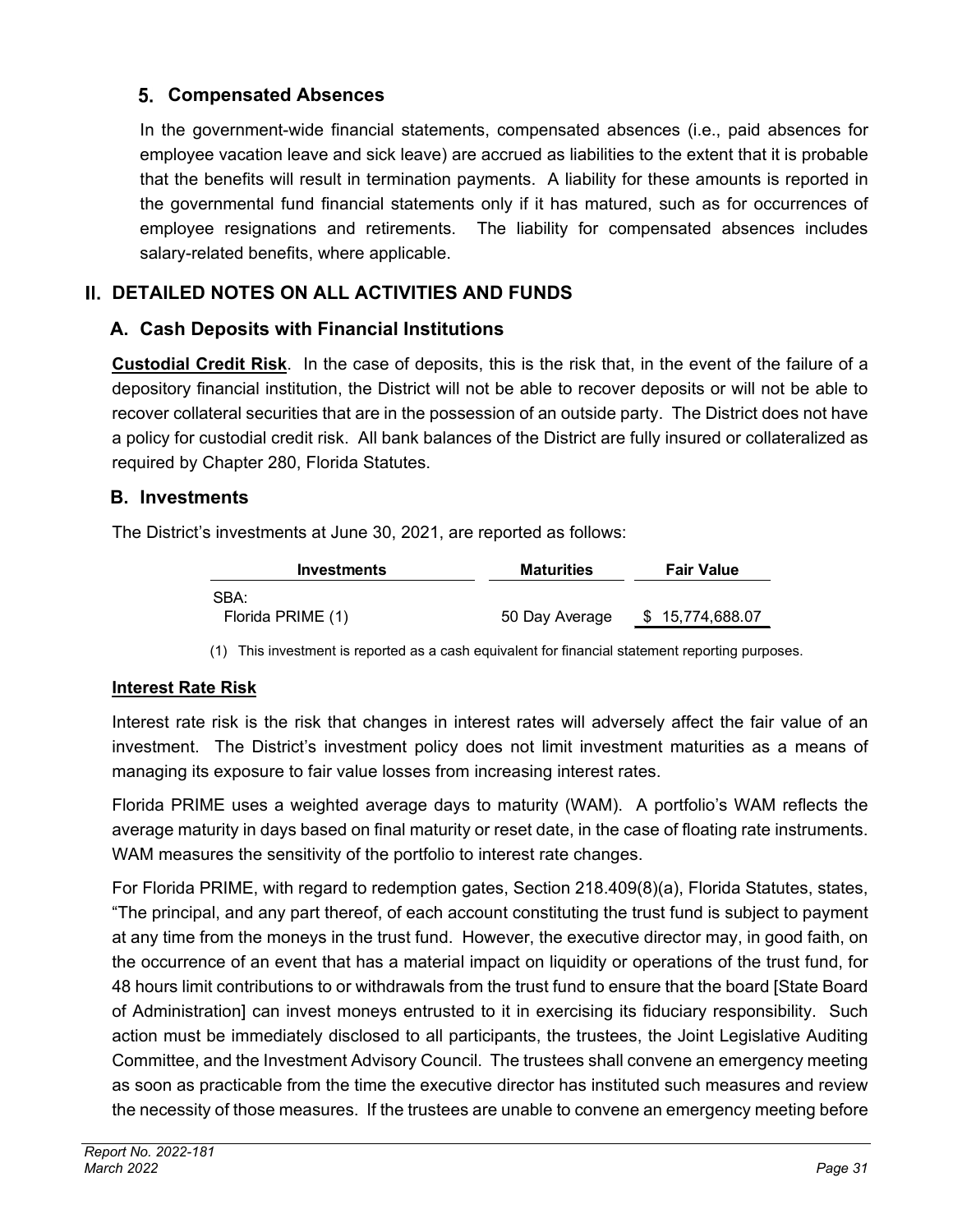the expiration of the 48-hour moratorium on contributions and withdrawals, the moratorium may be extended by the executive director until the trustees are able to meet to review the necessity for the moratorium. If the trustees agree with such measures, the trustees shall vote to continue the measures for up to an additional 15 days. The trustees must convene and vote to continue any such measures before the expiration of the time limit set, but in no case may the time limit set by the trustees exceed 15 days." As of June 30, 2021, there were no redemption fees, maximum transaction amounts, or any other requirements that serve to limit a participant's daily access to 100 percent of their account value.

# **Credit Risk**

Credit risk is the risk that an issuer or other counterparty to an investment will not fulfill its obligations. Section 218.415(17), Florida Statutes, limits investments to the Local Government Surplus Funds Trust Fund [Florida PRIME], or any intergovernmental investment pool authorized pursuant to the Florida Interlocal Cooperation Act as provided in Section 163.01, Florida Statutes; Securities and Exchange Commission registered money market funds with the highest credit quality rating from a nationally recognized rating agency; interest-bearing time deposits or savings accounts in qualified public depositories, as defined in Section 280.02, Florida Statutes; and direct obligations of the United States Treasury. The District's investment policy does not further limits its investment choices.

The District's investment in Florida PRIME is rated AAAm by Standard & Poor's.

# **C. Notes Receivables**

The District sold Chattahoochee High School and Greensboro Elementary School each to a separate not-for-profit corporation, and as part of the sales agreement, the District issued and held interest bearing notes receivable in the amount of the sales price. The first note was for \$500,000, bearing interest at 1 percent per annum, payable in monthly installments of \$2,299.47 until paid-in-full with the first installment received February 1, 2011. The second note was for \$220,000, bearing interest at 1 percent per annum, payable in monthly installments of \$1,011.77 until paid-in-full with the first installment due January 1, 2013. At June 30, 2021, the District's remaining notes receivable balance was \$368,467.68.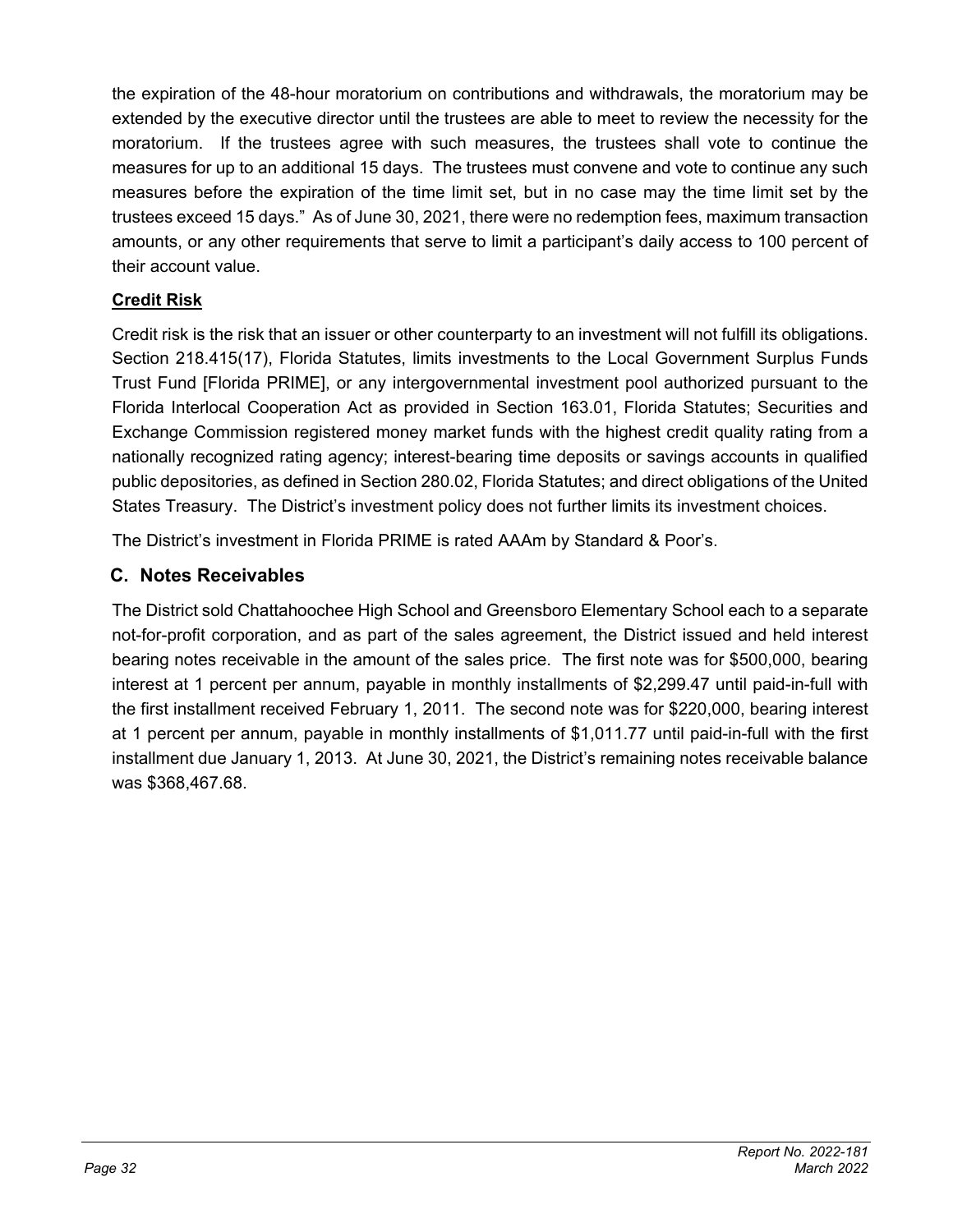# **D. Changes in Capital Assets**

Changes in capital assets are presented in the following table:

|                                                                                                                                                                                                                                          | <b>Beginning</b><br><b>Balance</b>                                          |    | <b>Additions</b>                                                   | <b>Deletions</b>         |   | Ending<br><b>Balance</b>                                                      |
|------------------------------------------------------------------------------------------------------------------------------------------------------------------------------------------------------------------------------------------|-----------------------------------------------------------------------------|----|--------------------------------------------------------------------|--------------------------|---|-------------------------------------------------------------------------------|
| <b>GOVERNMENTAL ACTIVITIES</b>                                                                                                                                                                                                           |                                                                             |    |                                                                    |                          |   |                                                                               |
| Capital Assets Not Being Depreciated:<br>Land                                                                                                                                                                                            | \$<br>1,702,113.29                                                          | \$ |                                                                    | \$                       | S | 1,702,113.29                                                                  |
| Capital Assets Being Depreciated:<br>Improvements Other Than Buildings<br><b>Buildings and Fixed Equipment</b><br>Furniture, Fixtures, and Equipment<br><b>Motor Vehicles</b><br>Audio Visual Materials and<br><b>Computer Software</b>  | 6,304,710.44<br>97.133.543.12<br>4,935,547.97<br>7,296,731.65<br>162,729.95 |    | 74,247.00<br>1,938,678.80<br>444,052.14<br>322,113.26              | 1,037.00<br>1,040,674.85 |   | 6,378,957.44<br>99,072,221.92<br>5,378,563.11<br>6,578,170.06<br>162,729.95   |
| <b>Total Capital Assets Being Depreciated</b>                                                                                                                                                                                            | 115,833,263.13                                                              |    | 2,779,091.20                                                       | 1,041,711.85             |   | 117,570,642.48                                                                |
| Less Accumulated Depreciation for:<br>Improvements Other Than Buildings<br><b>Buildings and Fixed Equipment</b><br>Furniture, Fixtures, and Equipment<br><b>Motor Vehicles</b><br>Audio Visual Materials and<br><b>Computer Software</b> | 4,111,060.52<br>43,923,870.12<br>4,753,789.89<br>6,264,347.07<br>97,637.97  |    | 137,044.89<br>2,134,713.05<br>382.317.17<br>457,776.91<br>9,075.22 | 207.40<br>1,035,269.21   |   | 4,248,105.41<br>46,058,583.17<br>5, 135, 899.66<br>5,686,854.77<br>106,713.19 |
| <b>Total Accumulated Depreciation</b>                                                                                                                                                                                                    | 59, 150, 705.57                                                             |    | 3,120,927.24                                                       | 1,035,476.61             |   | 61,236,156.20                                                                 |
| Total Capital Assets Being Depreciated, Net                                                                                                                                                                                              | 56,682,557.56                                                               |    | (341,836.04)                                                       | 6,235.24                 |   | 56,334,486.28                                                                 |
| Governmental Activities Capital Assets, Net                                                                                                                                                                                              | \$<br>58,384,670.85                                                         | S  | (341, 836.04)                                                      | \$<br>6,235.24           | S | 58,036,599.57                                                                 |

Depreciation expense was charged to functions as follows:

| <b>Function</b>                                      |    | <b>Amount</b>   |
|------------------------------------------------------|----|-----------------|
| <b>GOVERNMENTAL ACTIVITIES</b>                       |    |                 |
| <b>Student Transportation Services</b>               | £. | 457,776.91      |
| Unallocated                                          |    | 2,663,150.33    |
| Total Depreciation Expense – Governmental Activities |    | \$ 3,120,927.24 |

# **E. Retirement Plans**

# **FRS – Defined Benefit Pension Plans**

#### **General Information about the FRS**

The FRS was created in Chapter 121, Florida Statutes, to provide a defined benefit pension plan for participating public employees. The FRS was amended in 1998 to add the Deferred Retirement Option Program (DROP) under the defined benefit plan and amended in 2000 to provide a defined contribution plan alternative to the defined benefit plan for FRS members effective July 1, 2002. This integrated defined contribution pension plan is the FRS Investment Plan. Chapter 112, Florida Statutes, established the Retiree HIS Program, a cost-sharing multiple-employer defined benefit pension plan, to assist retired members of any State-administered retirement system in paying the costs of health insurance.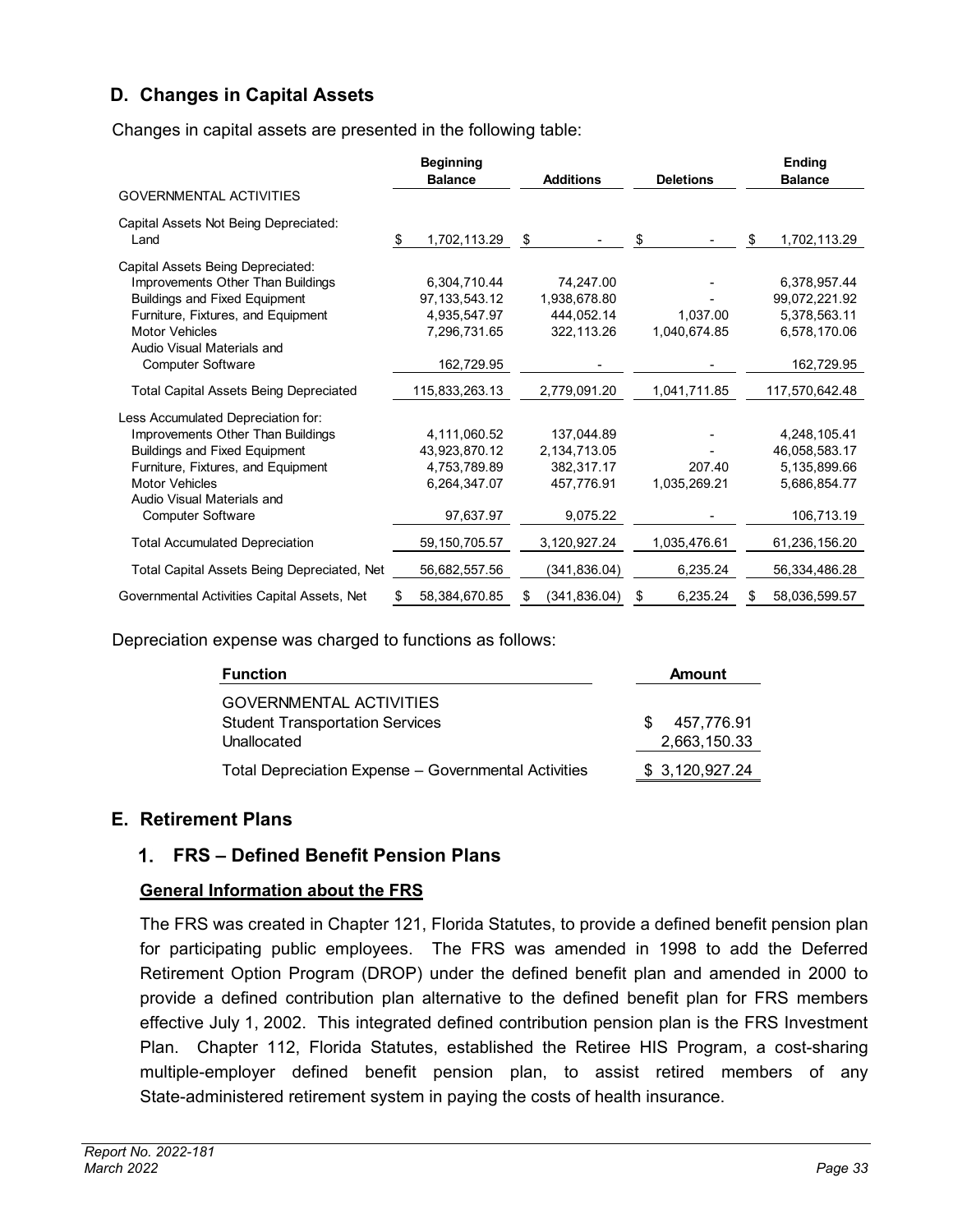Essentially all regular employees of the District are eligible to enroll as members of the State-administered FRS. Provisions relating to the FRS are established by Chapters 121 and 122, Florida Statutes; Chapter 112, Part IV, Florida Statutes; Chapter 238, Florida Statutes; and FRS Rules, Chapter 60S, Florida Administrative Code; wherein eligibility, contributions, and benefits are defined and described in detail. Such provisions may be amended at any time by further action from the Florida Legislature. The FRS is a single retirement system administered by the Florida Department of Management Services, Division of Retirement, and consists of the two cost-sharing multiple-employer defined benefit plans and other nonintegrated programs. A comprehensive annual financial report of the FRS, which includes its financial statements, required supplementary information, actuarial report, and other relevant information, is available from the Florida Department of Management Services Web site (www.dms.myflorida.com).

The District's FRS and HIS pension expense totaled \$5,209,551 for the fiscal year ended June 30, 2021.

# **FRS Pension Plan**

*Plan Description*. The FRS Pension Plan (Plan) is a cost-sharing multiple-employer defined benefit pension plan, with a DROP for eligible employees. The general classes of membership are:

- *Regular* Members of the FRS who do not qualify for membership in the other classes.
- *Elected County Officers* Members who hold specified elective offices in local government.

Employees enrolled in the Plan prior to July 1, 2011, vest at 6 years of creditable service and employees enrolled in the Plan on or after July 1, 2011, vest at 8 years of creditable service. All vested members, enrolled prior to July 1, 2011, are eligible for normal retirement benefits at age 62 or at any age after 30 years of service. All members enrolled in the Plan on or after July 1, 2011, once vested, are eligible for normal retirement benefits at age 65 or any time after 33 years of creditable service. Employees enrolled in the Plan may include up to 4 years of credit for military service toward creditable service. The Plan also includes an early retirement provision; however, there is a benefit reduction for each year a member retires before his or her normal retirement date. The Plan provides retirement, disability, death benefits, and annual cost-of-living adjustments to eligible participants.

The DROP, subject to provisions of Section 121.091, Florida Statutes, permits employees eligible for normal retirement under the Plan to defer receipt of monthly benefit payments while continuing employment with an FRS participating employer. An employee may participate in DROP for a period not to exceed 60 months after electing to participate, except that certain instructional personnel may participate for up to 96 months. During the period of DROP participation, deferred monthly benefits are held in the FRS Trust Fund and accrue interest. The net pension liability does not include amounts for DROP participants, as these members are considered retired and are not accruing additional pension benefits.

*Benefits Provided*. Benefits under the Plan are computed on the basis of age and/or years of service, average final compensation, and service credit. Credit for each year of service is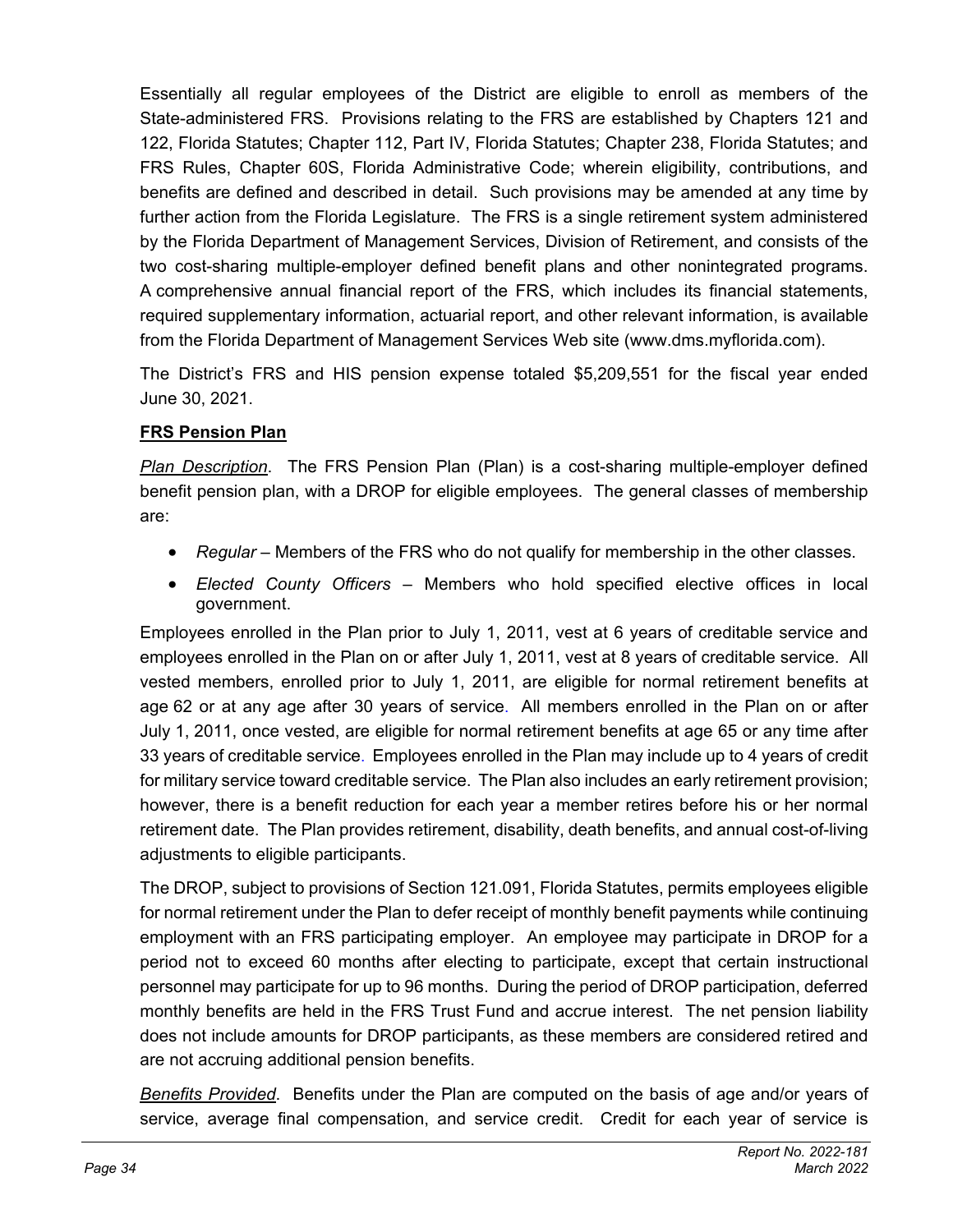expressed as a percentage of the average final compensation. For members initially enrolled before July 1, 2011, the average final compensation is the average of the 5 highest fiscal years' earnings; for members initially enrolled on or after July 1, 2011, the average final compensation is the average of the 8 highest fiscal years' earnings. The total percentage value of the benefit received is determined by calculating the total value of all service, which is based on the retirement class to which the member belonged when the service credit was earned. Members are eligible for in-line-of-duty or regular disability and survivors' benefits. The following table shows the percentage value for each year of service credit earned:

| <b>Class, Initial Enrollment, and Retirement Age/Years of Service</b> | <b>Percent Value</b> |
|-----------------------------------------------------------------------|----------------------|
| Regular Members Initially Enrolled Before July 1, 2011                |                      |
| Retirement up to age 62 or up to 30 years of service                  | 1.60                 |
| Retirement at age 63 or with 31 years of service                      | 1.63                 |
| Retirement at age 64 or with 32 years of service                      | 1.65                 |
| Retirement at age 65 or with 33 or more years of service              | 1.68                 |
| Regular Members Initially Enrolled On or After July 1, 2011           |                      |
| Retirement up to age 65 or up to 33 years of service                  | 1.60                 |
| Retirement at age 66 or with 34 years of service                      | 1.63                 |
| Retirement at age 67 or with 35 years of service                      | 1.65                 |
| Retirement at age 68 or with 36 or more years of service              | 1.68                 |
| <b>Elected County Officers</b>                                        | 3.00                 |

As provided in Section 121.101, Florida Statutes, if the member was initially enrolled in the Plan before July 1, 2011, and all service credit was accrued before July 1, 2011, the annual cost-of-living adjustment is 3 percent per year. If the member was initially enrolled before July 1, 2011, and has service credit on or after July 1, 2011, there is an individually calculated cost-of-living adjustment. The annual cost-of-living adjustment is a proportion of 3 percent determined by dividing the sum of the pre-July 2011 service credit by the total service credit at retirement multiplied by 3 percent. Plan members initially enrolled on or after July 1, 2011, will not have a cost-of-living adjustment after retirement.

*Contributions*. The Florida Legislature establishes contribution rates for participating employers and employees. Contribution rates during the 2020-21 fiscal year were as follows:

|                                                               | <b>Percent of Gross Salary</b> |             |  |  |
|---------------------------------------------------------------|--------------------------------|-------------|--|--|
| <b>Class</b>                                                  | <b>Employee</b>                | Emplayer(1) |  |  |
| FRS, Regular                                                  | 3.00                           | 10.00       |  |  |
| FRS, Elected County Officers                                  | 3.00                           | 49.18       |  |  |
| DROP - Applicable to<br>Members from All of the Above Classes | 0.00                           | 16.98       |  |  |
| FRS, Reemployed Retiree                                       | (2)                            | (2)         |  |  |

(1) Employer rates include 1.66 percent for the postemployment health insurance subsidy. Also, employer rates, other than for DROP participants, include 0.06 percent for administrative costs of the Investment Plan.

(2) Contribution rates are dependent upon retirement class in which reemployed.

The District's contributions to the Plan totaled \$2,305,254 for the fiscal year ended June 30, 2021.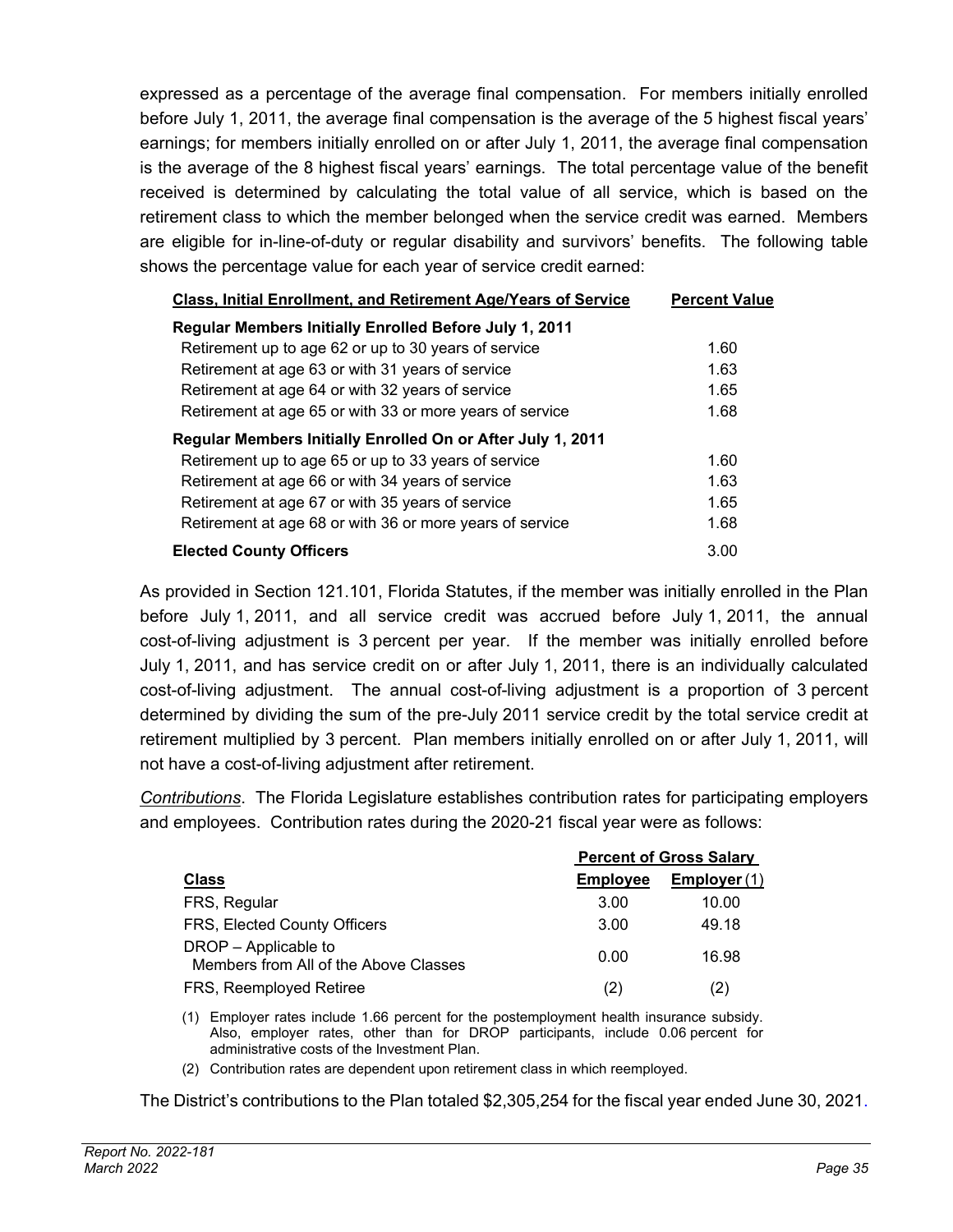*Pension Liabilities, Pension Expense, and Deferred Outflows of Resources and Deferred Inflows of Resources Related to Pensions*. At June 30, 2021, the District reported a liability of \$25,907,365 for its proportionate share of the Plan's net pension liability. The net pension liability was measured as of June 30, 2020, and the total pension liability used to calculate the net pension liability was determined by an actuarial valuation as of July 1, 2020. The District's proportionate share of the net pension liability was based on the District's 2019-20 fiscal year contributions relative to the total 2019-20 fiscal year contributions of all participating members. At June 30, 2020, the District's proportionate share was 0.059774998 percent, which was a decrease of 0.004412086 from its proportionate share measured as of June 30, 2019.

For the fiscal year ended June 30, 2021, the District recognized the Plan pension expense of \$4,774,706. In addition, the District reported deferred outflows of resources and deferred inflows of resources related to pensions from the following sources:

| <b>Description</b>                            | <b>Deferred Outflows</b><br>of Resources |           | <b>Deferred Inflows</b><br>of Resources |           |
|-----------------------------------------------|------------------------------------------|-----------|-----------------------------------------|-----------|
| Differences Between Expected and              |                                          |           |                                         |           |
| <b>Actual Experience</b>                      | \$                                       | 991,528   | \$                                      |           |
| <b>Change of Assumptions</b>                  |                                          | 4,690,057 |                                         |           |
| Net Difference Between Projected and Actual   |                                          |           |                                         |           |
| Earnings on FRS Pension Plan Investments      |                                          | 1,542,549 |                                         |           |
| Changes in Proportion and Differences Between |                                          |           |                                         |           |
| District FRS Contributions and Proportionate  |                                          |           |                                         |           |
| <b>Share of Contributions</b>                 |                                          | 72.729    |                                         | 1.858.920 |
| District FRS Contributions Subsequent to      |                                          |           |                                         |           |
| the Measurement Date                          |                                          | 2,305,254 |                                         |           |
| Total                                         |                                          | 9,602,117 |                                         | 1,858,920 |

The deferred outflows of resources related to pensions resulting from District contributions to the Plan subsequent to the measurement date, totaling \$2,305,254, will be recognized as a reduction of the net pension liability in the fiscal year ending June 30, 2022. Other amounts reported as deferred outflows of resources and deferred inflows of resources related to pensions will be recognized in pension expense as follows:

| <b>Fiscal Year Ending June 30</b><br>Amount |   |           |
|---------------------------------------------|---|-----------|
| 2022                                        | S | 946.790   |
| 2023                                        |   | 1,926,318 |
| 2024                                        |   | 1,635,223 |
| 2025                                        |   | 869,823   |
| 2026                                        |   | 59,789    |
| Total                                       |   | 5,437,943 |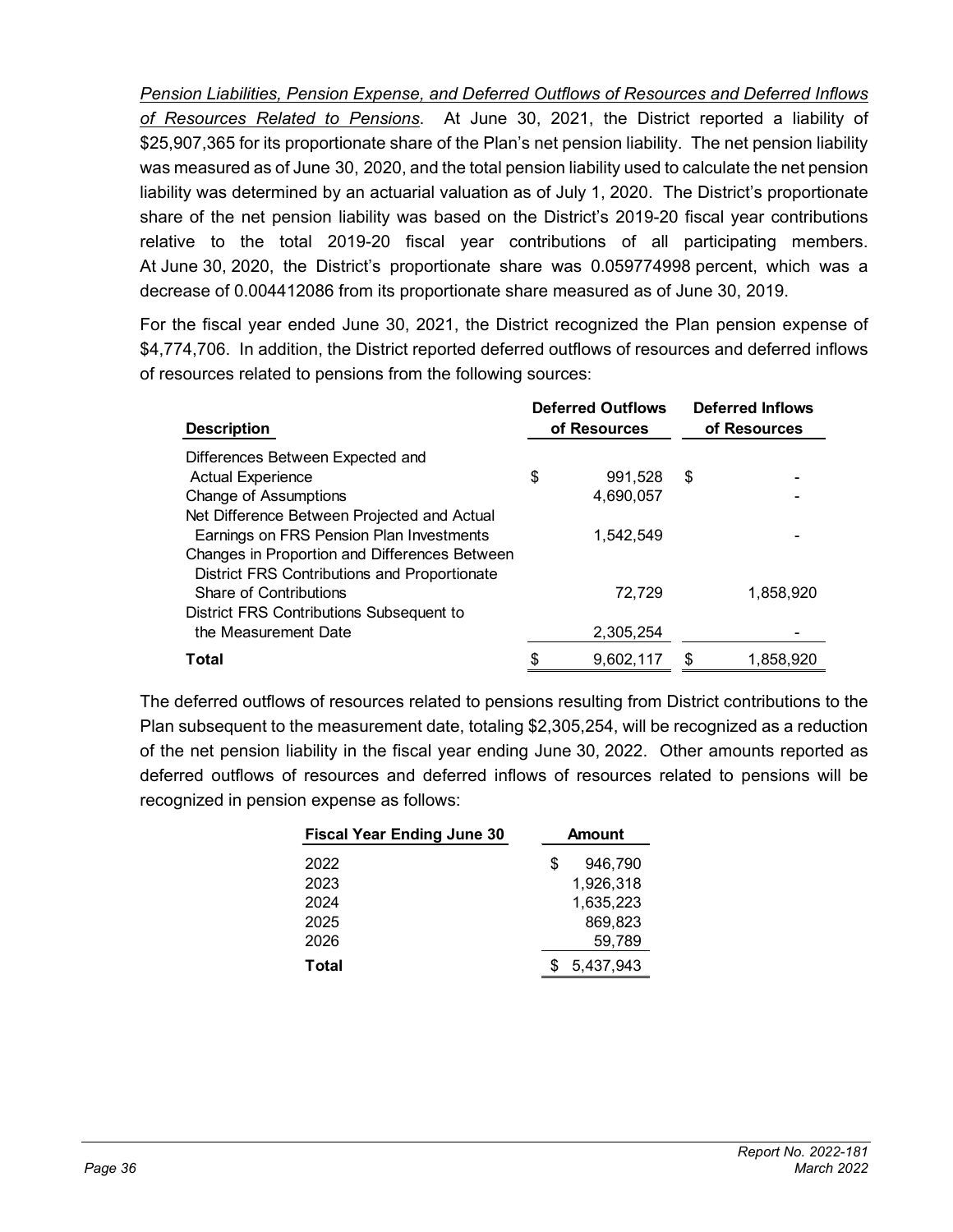*Actuarial Assumptions*. The total pension liability in the July 1, 2020, actuarial valuation was determined using the following actuarial assumptions, applied to all periods included in the measurement:

| Inflation        | 2.40 percent                                                           |
|------------------|------------------------------------------------------------------------|
| Salary Increases | 3.25 percent, average, including inflation                             |
|                  | Investment Rate of Return 6.80 percent, net of pension plan investment |
|                  | expense, including inflation                                           |

Mortality rates were based on the PUB-2010 base table, projected generationally with Scale MP-2018.

The actuarial assumptions used in the July 1, 2020, valuation were based on the results of an actuarial experience study for the period July 1, 2013, through June 30, 2018.

The long-term expected rate of return on pension plan investments was not based on historical returns, but instead is based on a forward-looking capital market economic model. The allocation policy's description of each asset class was used to map the target allocation to the asset classes shown below. Each asset class assumption is based on a consistent set of underlying assumptions and includes an adjustment for the inflation assumption. The target allocation and best estimates of arithmetic and geometric real rates of return for each major asset class are summarized in the following table:

| <b>Asset Class</b>       | <b>Target</b><br>Allocation (1) | Annual<br><b>Arithmetic</b><br>Return | Compound<br>Annual<br>(Geometric)<br>Return | <b>Standard</b><br><b>Deviation</b> |
|--------------------------|---------------------------------|---------------------------------------|---------------------------------------------|-------------------------------------|
| Cash                     | 1.0%                            | $2.2\%$                               | $2.2\%$                                     | $1.2\%$                             |
| Fixed Income             | 19.0%                           | 3.0%                                  | 2.9%                                        | 3.5%                                |
| <b>Global Equity</b>     | 54.2%                           | 8.0%                                  | 6.7%                                        | 17.1%                               |
| Real Estate (Property)   | 10.3%                           | 6.4%                                  | 5.8%                                        | 11.7%                               |
| <b>Private Equity</b>    | 11.1%                           | 10.8%                                 | 8.1%                                        | 25.7%                               |
| Strategic Investments    | 4.4%                            | 5.5%                                  | 5.3%                                        | 6.9%                                |
| <b>Total</b>             | 100%                            |                                       |                                             |                                     |
| Assumed inflation - Mean |                                 |                                       | 2.4%                                        | 1.7%                                |

(1) As outlined in the Plan's investment policy.

*Discount Rate*. The discount rate used to measure the total pension liability was 6.8 percent. The Plan's fiduciary net position was projected to be available to make all projected future benefit payments of current active and inactive employees. Therefore, the discount rate for calculating the total pension liability is equal to the long-term expected rate of return. The discount rate used in the 2020 valuation was updated from 6.9 percent to 6.8 percent.

*Sensitivity of the District's Proportionate Share of the Net Pension Liability to Changes in the Discount Rate*. The following presents the District's proportionate share of the net pension liability calculated using the discount rate of 6.8 percent, as well as what the District's proportionate share of the net pension liability would be if it were calculated using a discount rate that is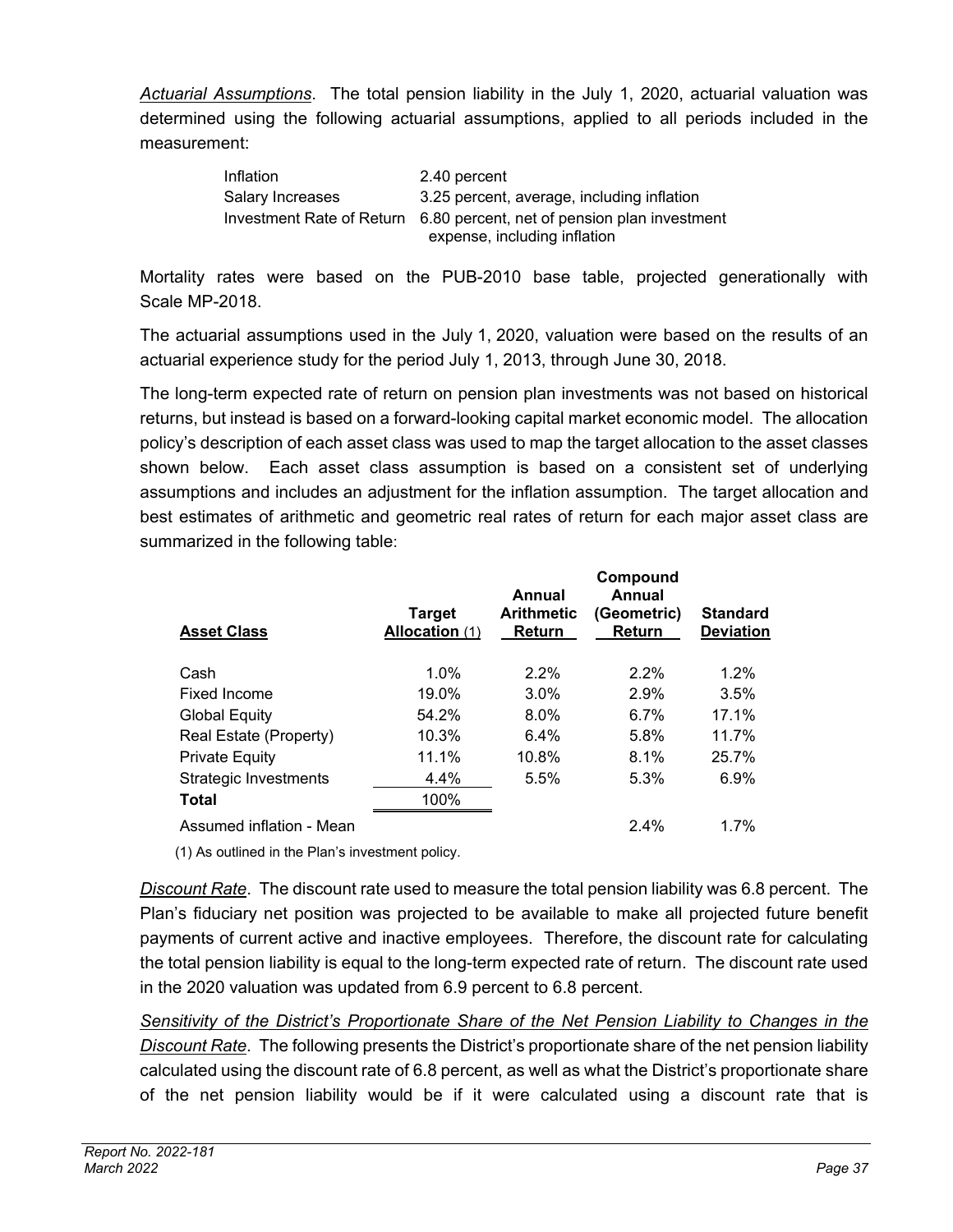1 percentage point lower (5.8 percent) or 1 percentage point higher (7.8 percent) than the current rate:

|                                   | $1\%$                     | <b>Current</b>                 | $1\%$                        |
|-----------------------------------|---------------------------|--------------------------------|------------------------------|
|                                   | <b>Decrease</b><br>(5.8%) | <b>Discount Rate</b><br>(6.8%) | <b>Increase</b><br>$(7.8\%)$ |
| District's Proportionate Share of |                           |                                |                              |
| the Net Pension Liability         | \$41.369.708              | \$25,907,365                   | \$12,993,149                 |

*Pension Plan Fiduciary Net Position*. Detailed information about the Plan's fiduciary net position is available in the separately issued FRS Pension Plan and Other State Administered Systems Comprehensive Annual Financial Report.

# **HIS Pension Plan**

*Plan Description*. The HIS Pension Plan (HIS Plan) is a cost-sharing multiple-employer defined benefit pension plan established under Section 112.363, Florida Statutes, and may be amended by the Florida Legislature at any time. The benefit is a monthly payment to assist retirees of State-administered retirement systems in paying their health insurance costs and is administered by the Florida Department of Management Services, Division of Retirement.

*Benefits Provided*. For the fiscal year ended June 30, 2021, eligible retirees and beneficiaries received a monthly HIS payment of \$5 for each year of creditable service completed at the time of retirement, with a minimum HIS payment of \$30 and a maximum HIS payment of \$150 per month, pursuant to Section 112.363, Florida Statutes. To be eligible to receive a HIS Plan benefit, a retiree under a State-administered retirement system must provide proof of health insurance coverage, which may include Federal Medicare.

*Contributions*. The HIS Plan is funded by required contributions from FRS participating employers as set by the Florida Legislature. Employer contributions are a percentage of gross compensation for all active FRS members. For the fiscal year ended June 30, 2021, the contribution rate was 1.66 percent of payroll pursuant to Section 112.363, Florida Statutes. The District contributed 100 percent of its statutorily required contributions for the current and preceding 3 years. HIS Plan contributions are deposited in a separate trust fund from which payments are authorized. HIS Plan benefits are not guaranteed and are subject to annual legislative appropriation. In the event the legislative appropriation or available funds fail to provide full subsidy benefits to all participants, benefits may be reduced or canceled.

The District's contributions to the HIS Plan totaled \$456,426 for the fiscal year ended June 30, 2021.

*Pension Liabilities, Pension Expense, and Deferred Outflows of Resources and Deferred Inflows of Resources Related to Pensions*. At June 30, 2021, the District reported a net pension liability of \$9,884,901 for its proportionate share of the HIS Plan's net pension liability. The current portion of the net pension liability is the District's proportionate share of benefit payments expected to be paid within 1 year, net of the District's proportionate share of the HIS Plan's fiduciary net position available to pay that amount. The net pension liability was measured as of June 30, 2020, and the total pension liability used to calculate the net pension liability was determined by an actuarial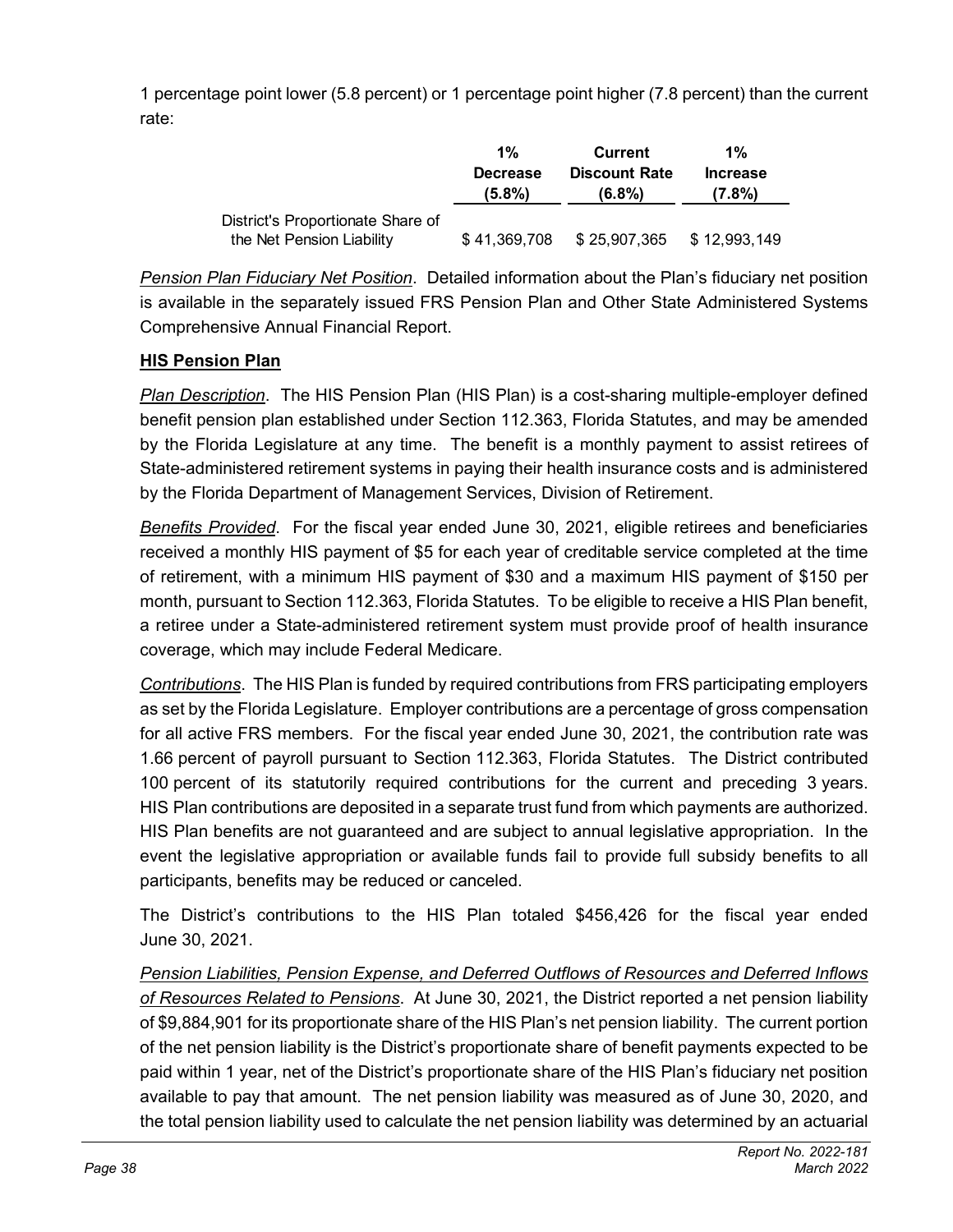valuation as of July 1, 2020. The District's proportionate share of the net pension liability was based on the District's 2019-20 fiscal year contributions relative to the total 2019-20 fiscal year contributions of all participating members. At June 30, 2020, the District's proportionate share was 0.080958502 percent, which was a decrease of 0.004457882 from its proportionate share measured as of June 30, 2019.

For the fiscal year ended June 30, 2021, the District recognized the HIS Plan pension expense of \$434,845. In addition, the District reported deferred outflows of resources and deferred inflows of resources related to pensions from the following sources:

| <b>Description</b>                            | <b>Deferred Outflows</b><br>of Resources |           |    | <b>Deferred Inflows</b><br>of Resources |
|-----------------------------------------------|------------------------------------------|-----------|----|-----------------------------------------|
| Differences Between Expected and              |                                          |           |    |                                         |
| <b>Actual Experience</b>                      | \$                                       | 404,352   | \$ | 7,626                                   |
| <b>Change of Assumptions</b>                  |                                          | 1,062,908 |    | 574,768                                 |
| Net Difference Between Projected and Actual   |                                          |           |    |                                         |
| Earnings on HIS Pension Plan Investments      |                                          | 7,892     |    |                                         |
| Changes in Proportion and Differences Between |                                          |           |    |                                         |
| District HIS Contributions and Proportionate  |                                          |           |    |                                         |
| <b>Share of Contributions</b>                 |                                          | 112,754   |    | 1,204,008                               |
| District HIS Contributions Subsequent to      |                                          |           |    |                                         |
| the Measurement Date                          |                                          | 456,426   |    |                                         |
| Total                                         | \$                                       | 2.044.332 | S  | 1,786,402                               |

The deferred outflows of resources related to pensions resulting from District contributions to the HIS Plan subsequent to the measurement date, totaling \$456,426, will be recognized as a reduction of the net pension liability in the fiscal year ending June 30, 2022. Other amounts reported as deferred outflows of resources and deferred inflows of resources related to pensions will be recognized in pension expense as follows:

| <b>Fiscal Year Ending June 30</b> | Amount |            |  |
|-----------------------------------|--------|------------|--|
| 2022                              | \$     | (56, 560)  |  |
| 2023                              |        | (43, 813)  |  |
| 2024                              |        | (117, 244) |  |
| 2025                              |        | (67, 892)  |  |
| 2026                              |        | 36,379     |  |
| Thereafter                        |        | 50,634     |  |
| Total                             |        | (198.496)  |  |

*Actuarial Assumptions*. The total pension liability in the July 1, 2020, actuarial valuation was determined using the following actuarial assumptions, applied to all periods included in the measurement:

| Inflation                  | 2.40 percent                               |
|----------------------------|--------------------------------------------|
| Salary Increases           | 3.25 percent, average, including inflation |
| <b>Municipal Bond Rate</b> | 2.21 percent                               |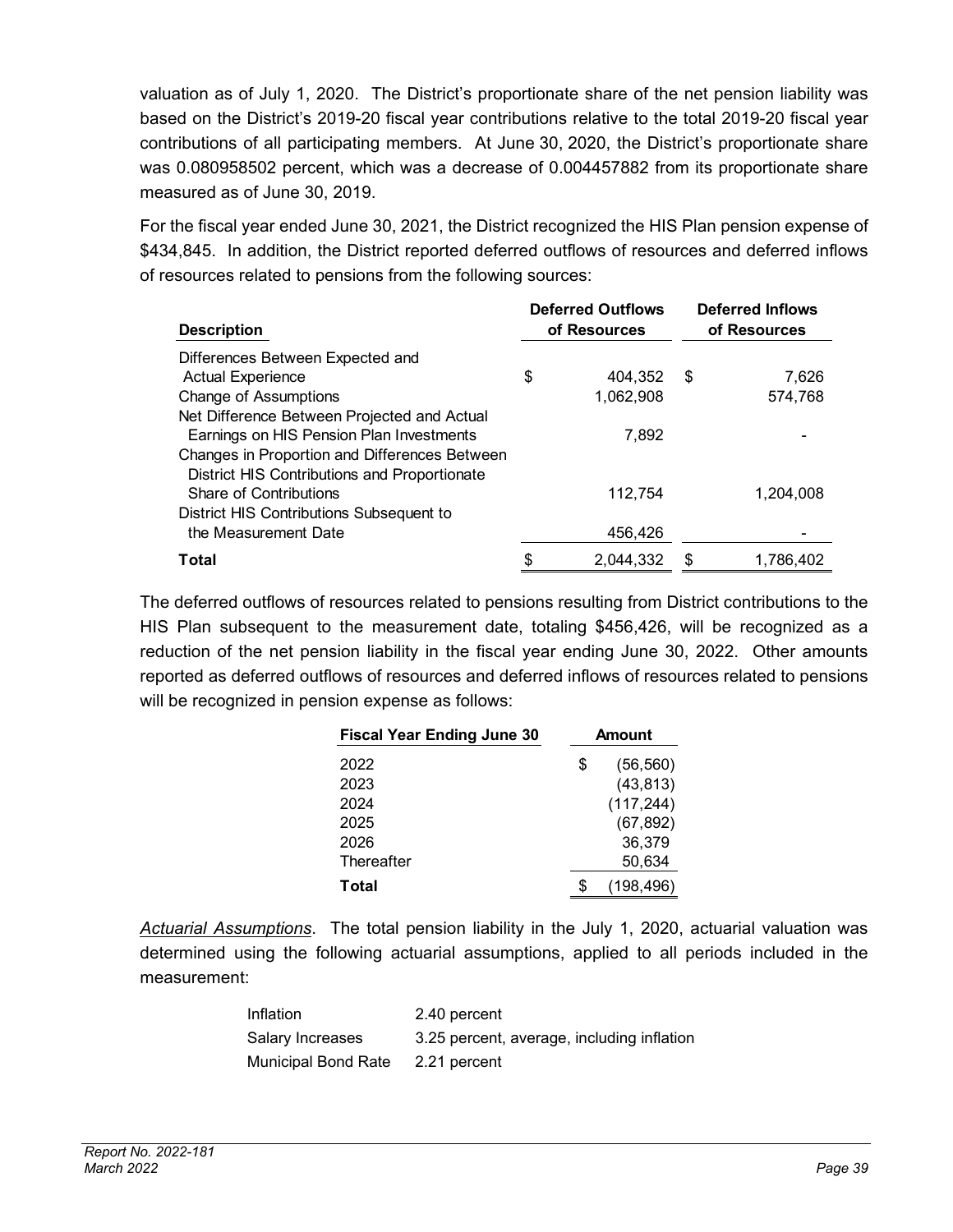Mortality rates were based on the PUB-2010 base table, projected generationally with Scale MP-2018. This is a change from the prior year mortality assumption which was based on the Generational RP-2000 with Projection Scale BB tables.

While an experience study had not been completed for the HIS Plan, the actuarial assumptions that determined the total pension liability for the HIS Plan were based on certain results of the most recent experience study for the FRS Plan.

*Discount Rate*. The discount rate used to measure the total pension liability was 2.21 percent. In general, the discount rate for calculating the total pension liability is equal to the single rate equivalent to discounting at the long-term expected rate of return for benefit payments prior to the projected depletion date. Because the HIS benefit is essentially funded on a pay-as-you-go basis, the depletion date is considered to be immediate, and the single equivalent discount rate is equal to the municipal bond rate selected by the HIS Plan sponsor. The Bond Buyer General Obligation 20-Bond Municipal Bond Index was adopted as the applicable municipal bond index. The discount rate changed from 3.5 percent to 2.21 percent.

*Sensitivity of the District's Proportionate Share of the Net Pension Liability to Changes in the Discount Rate*. The following presents the District's proportionate share of the net pension liability calculated using the discount rate of 2.21 percent, as well as what the District's proportionate share of the net pension liability would be if it were calculated using a discount rate that is 1 percentage point lower (1.21 percent) or 1 percentage point higher (3.21 percent) than the current rate:

|                                   | 1%              | <b>Current</b>       | $1\%$           |  |
|-----------------------------------|-----------------|----------------------|-----------------|--|
|                                   | <b>Decrease</b> | <b>Discount Rate</b> | <b>Increase</b> |  |
|                                   | $(1.21\%)$      | $(2.21\%)$           | $(3.21\%)$      |  |
| District's Proportionate Share of | \$11,426,505    | 9,884,901            | 8,623,103       |  |
| the Net Pension Liability         |                 | \$.                  | \$              |  |

*Pension Plan Fiduciary Net Position*. Detailed information about the HIS Plan's fiduciary net position is available in the separately issued FRS Pension Plan and Other State Administered Systems Comprehensive Annual Financial Report.

# **FRS – Defined Contribution Pension Plan**

The SBA administers the defined contribution plan officially titled the FRS Investment Plan (Investment Plan). The Investment Plan is reported in the SBA's annual financial statements and in the State's Comprehensive Annual Financial Report.

As provided in Section 121.4501, Florida Statutes, eligible FRS members may elect to participate in the Investment Plan in lieu of the FRS defined benefit plan. District employees participating in DROP are not eligible to participate in the Investment Plan. Employer and employee contributions, including amounts contributed to individual member's accounts, are defined by law, but the ultimate benefit depends in part on the performance of investment funds. Retirement benefits are based upon the value of the member's account upon retirement. Benefit terms, including contribution requirements, for the Investment Plan are established and may be amended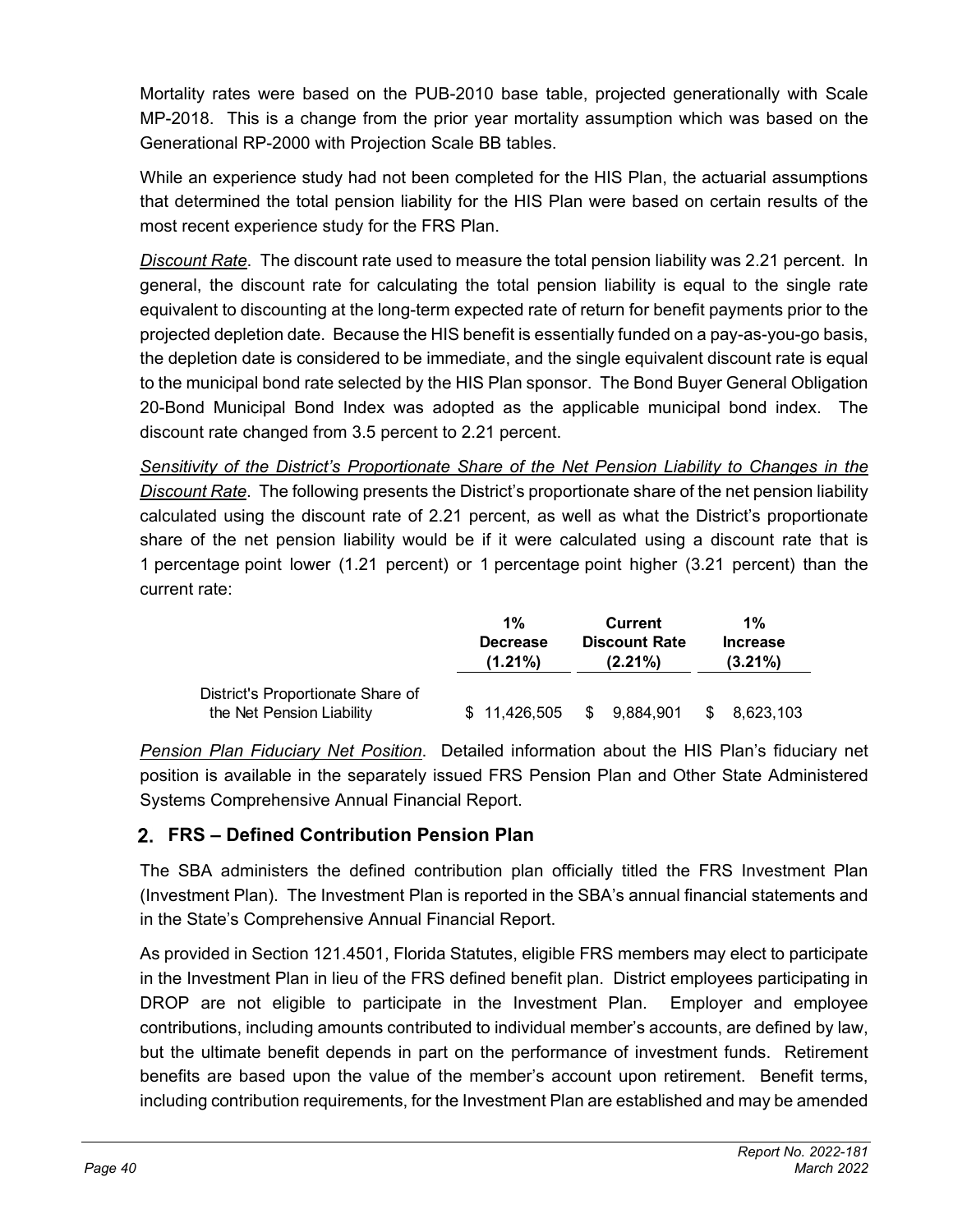by the Florida Legislature. The Investment Plan is funded with the same employer and employee contribution rates that are based on salary and membership class (Regular, Elected County Officers, etc.), as the FRS defined benefit plan. Contributions are directed to individual member accounts and the individual members allocate contributions and account balances among various approved investment choices. Costs of administering the Investment Plan, including the FRS Financial Guidance Program, are funded through an employer contribution of 0.06 percent of payroll and by forfeited benefits of Investment Plan members. Allocations to the Investment Plan member accounts during the 2020-21 fiscal year were as follows:

|                              | Percent of            |
|------------------------------|-----------------------|
| <b>Class</b>                 | Gross<br>Compensation |
| FRS, Regular                 | 6.30                  |
| FRS, Elected County Officers | 11.34                 |

For all membership classes, employees are immediately vested in their own contributions and are vested after 1 year of service for employer contributions and investment earnings, regardless of membership class. If an accumulated benefit obligation for service credit originally earned under the FRS Pension Plan is transferred to the Investment Plan, the member must have the years of service required for FRS Pension Plan vesting (including the service credit represented by the transferred funds) to be vested for these funds and the earnings on the funds. Nonvested employer contributions are placed in a suspense account for up to 5 years. If the employee returns to FRS-covered employment within the 5-year period, the employee will regain control over their account. If the employee does not return within the 5-year period, the employee will forfeit the accumulated account balance. For the fiscal year ended June 30, 2021, the information for the amount of forfeitures was unavailable from the SBA; however, management believes that these amounts, if any, would be immaterial to the District.

After termination and applying to receive benefits, the member may rollover vested funds to another qualified plan, structure a periodic payment under the Investment Plan, receive a lump-sum distribution, leave the funds invested for future distribution, or any combination of these options. Disability coverage is provided in which the member may either transfer the account balance to the FRS Pension Plan when approved for disability retirement to receive guaranteed lifetime monthly benefits under the FRS Pension Plan or remain in the Investment Plan and rely upon that account balance for retirement income.

The District's Investment Plan pension expense totaled \$498,835 for the fiscal year ended June 30, 2021.

# **F. Other Postemployment Benefit Obligations**

*Plan Description*. The Other Postemployment Benefits Plan (OPEB Plan) is a single-employer defined benefit plan administered by the District that provides OPEB for all employees who satisfy the District's retirement eligibility provisions. Pursuant to Section 112.0801, Florida Statutes, former employees who retire from the District are eligible to participate in the District's health and hospitalization plan for medical and prescription drug coverage. Retirees and their eligible dependents shall be offered the same health and hospitalization insurance coverage as is offered to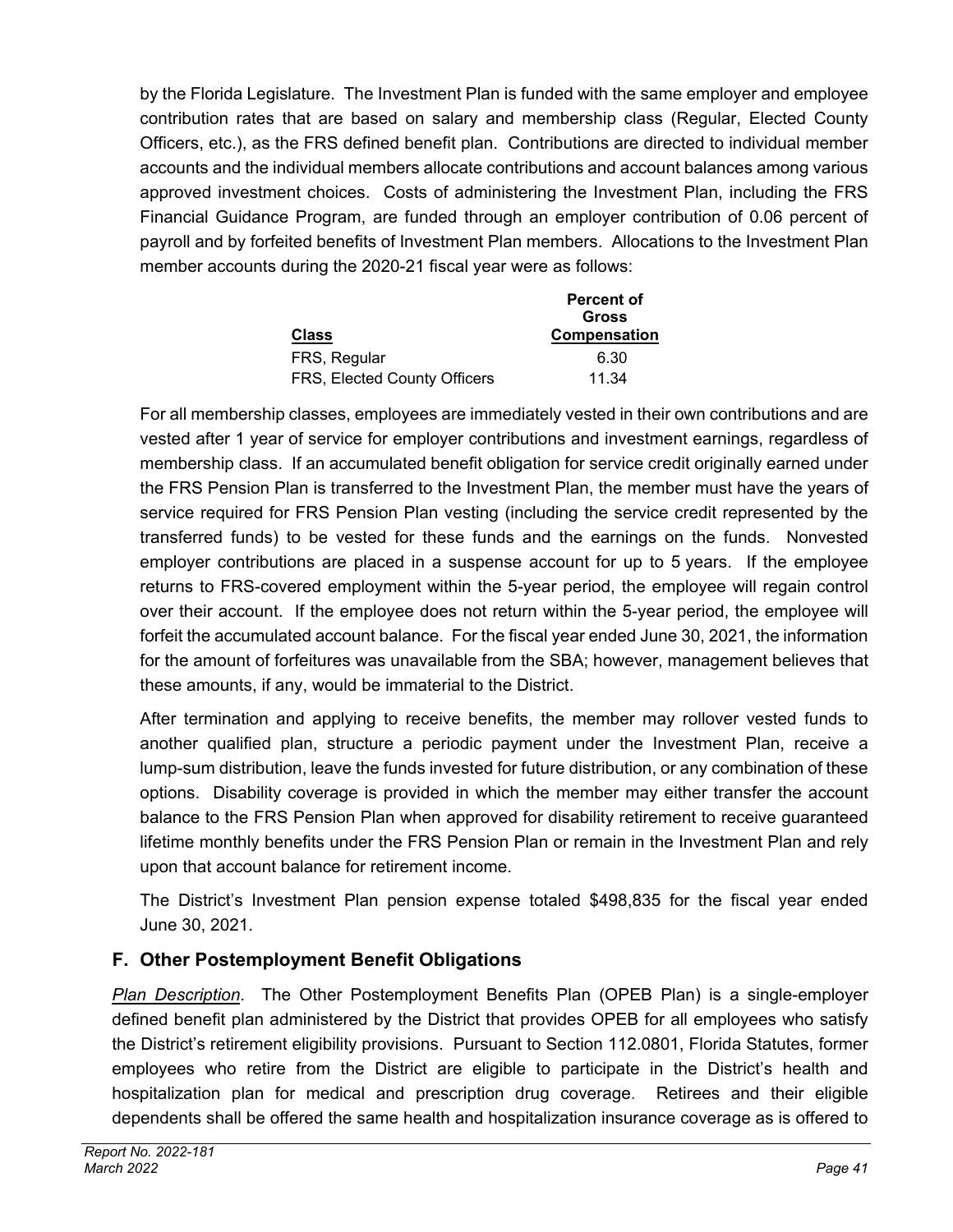active employees at a premium cost of no more than the premium cost applicable to active employees. The District subsidizes the premium rates paid by retirees by allowing them to participate in the OPEB Plan at reduced or blended group (implicitly subsidized) premium rates for both active and retired employees. These rates provide an implicit subsidy for retirees because retiree healthcare costs are generally greater than active employee healthcare costs. The OPEB Plan contribution requirements and benefit terms of the District and the OPEB Plan members are established and may be amended through action from the Board. No assets are accumulated in a trust that meet the criteria in paragraph 4 of GASB Statement No. 75.

*Benefits Provided*.The OPEB Plan provides healthcare insurance benefits for retirees and their dependents. In addition to the implicit subsidy described above, pursuant to Section 112.0801, Florida Statutes, the District contributes \$30 per month toward single health insurance coverage for former employees who retired prior to May 2, 2001. The benefits provided under this defined plan are provided for a fixed number of years determined at the time of retirement based on the number of years worked for the District and may be amended by Board action.

*Employees Covered by Benefit Terms*. At June 30, 2020, the following employees were covered by the benefit terms:

| Inactive Employees or Beneficiaries Currently Receiving Benefits | 108 |
|------------------------------------------------------------------|-----|
| <b>Active Employees</b>                                          | 598 |
| Total                                                            | 706 |

*Total OPEB Liability*. The District's total OPEB liability of \$2,269,737 was measured as of June 30, 2020, and was determined by an actuarial valuation as of June 30, 2020.

*Actuarial Assumptions and Other Inputs*. The total OPEB liability was determined using the following actuarial assumptions and other inputs, applied to all periods included in the measurement, unless otherwise specified:

| Inflation                   | 2.25 percent                                                                                                                                                                                            |
|-----------------------------|---------------------------------------------------------------------------------------------------------------------------------------------------------------------------------------------------------|
| Salary Increases            | 3.4 percent – 7.8 percent, including inflation                                                                                                                                                          |
| Discount Rate               | 2.45 percent                                                                                                                                                                                            |
| Healthcare Cost Trend Rates | Based on the Getzen Model, with trend rates starting<br>at 2 percent for 2020, followed by 6.25 percent for<br>2021 and then gradually decreasing to an ultimate<br>trend rate of 3.99 percent in 2040. |
| Aging Factors               | Based on the 2013 SOA Study "Health Care<br>Costs – From Birth to Death."                                                                                                                               |
| Expenses                    | Administrative expenses are included in the per<br>capita health costs.                                                                                                                                 |

For plans that do not have formal assets, the discount rate should equal the tax-exempt municipal bond rate based on an index of 20-year general obligation bonds with an average AA rating as of the measurement date. For the purpose of the OPEB Plan valuation, the municipal bond rate of 2.45 percent was based on the daily rate of Fidelity's 20-Year Municipal General Obligation AA Index closest to but not later than the measurement date.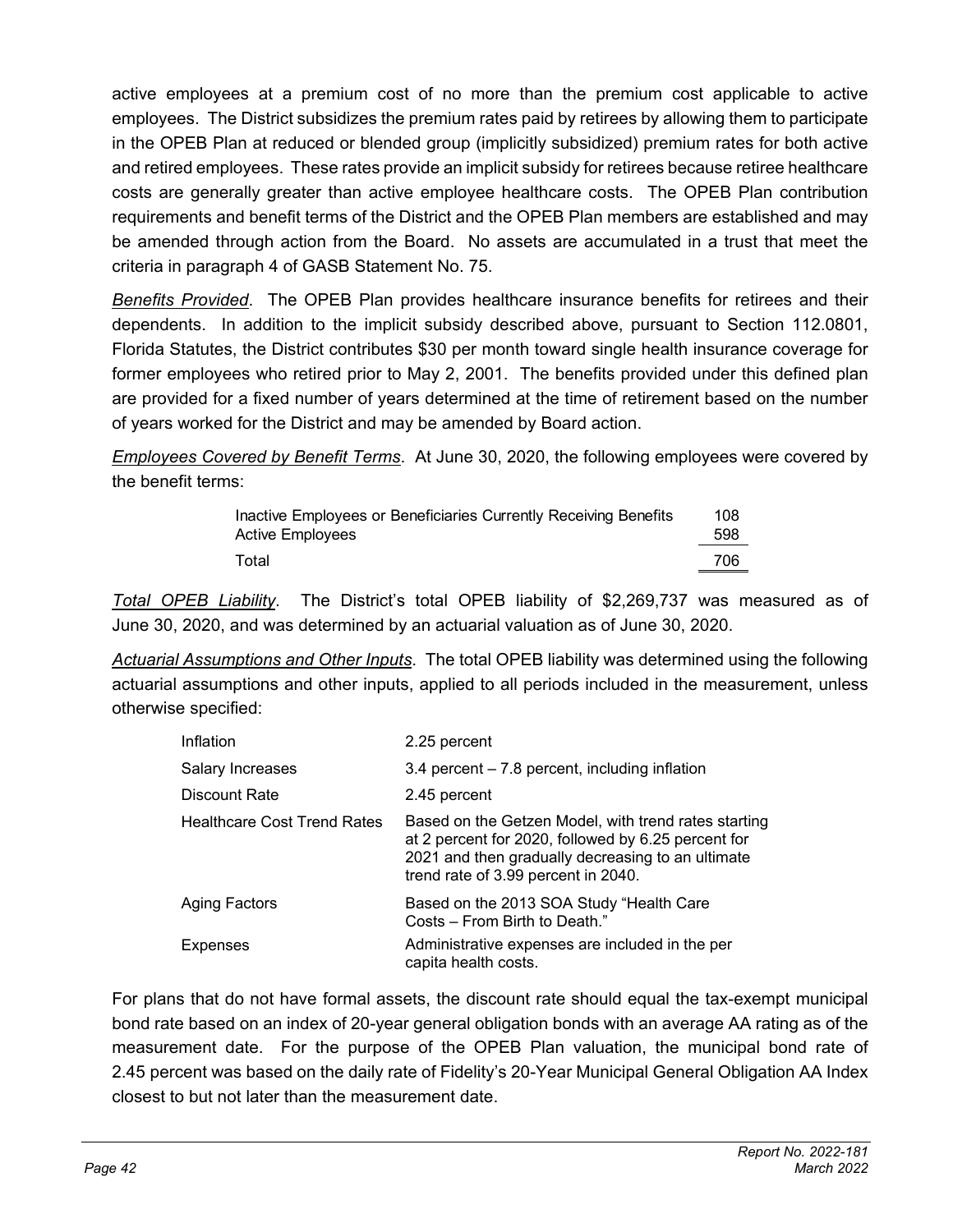Demographic assumptions employed in the actuarial valuation were the same as those employed in the July 1, 2020, actuarial valuation of the FRS Defined Benefit Pension Plan. These demographic assumptions were developed by FRS from an actuarial experience study, and therefore are appropriate for use in the OPEB Plan actuarial valuation. These include assumed rates of future termination, mortality, disability, and retirement. In addition, salary increase assumptions (for development of the pattern of the normal cost increases) were the same as those used in the July 1, 2020, actuarial valuation of the FRS Defined Benefit Pension Plan. Assumptions used in valuation of benefits for participants of the FRS Investment Plan are the same as for similarly situated participants of the FRS Defined Benefit Pension Plan.

### *Changes in the Total OPEB Liability*.

|                                                    |   | <b>Amount</b> |
|----------------------------------------------------|---|---------------|
| Balance at June 30, 2020                           | S | 3,163,842     |
| Changes for the year:                              |   |               |
| Service Cost                                       |   | 99,518        |
| Interest                                           |   | 97,778        |
| Differences Between Expected and Actual Experience |   | (581,001)     |
| Changes of Assumptions or Other Inputs             |   | (231, 460)    |
| <b>Benefit Payments</b>                            |   | (278,940)     |
| Net Changes                                        |   | (894,105)     |
| Balance at June 30, 2021                           |   | 2,269,737     |

The changes of assumptions or other inputs was based on the following:

- The discount rate was changed from 3.13 percent as of the beginning of the measurement period to 2.45 percent as of June 30, 2020.
- The medical claims costs and premiums were updated based on actual premium information provided for the valuation.
- The healthcare cost trend assumption was revised to reflect a lower inflation assumption (from 2.5 percent to 2.25 percent) and the assumed load to model the excise tax was removed, as it was repealed in December 2019.
- Rate of salary increases were changed to be based on revised inflation and individual member pay increases used in the July 1, 2020, FRS Actuarial Valuation.
- Retirement and mortality rates have been separated between instructional and noninstructional employees.

*Sensitivity of the Total OPEB Liability to Changes in the Discount Rate*. The following table presents the total OPEB liability of the District, as well as what the District's total OPEB liability would be if it were calculated using a discount rate that is 1 percentage point lower (1.45 percent) or 1 percentage point higher (3.45 percent) than the current rate:

|                             | 1%<br><b>Decrease</b><br>$(1.45\%)$ | <b>Current</b><br><b>Discount Rate</b><br>$(2.45\%)$ |  | 1%<br><b>Increase</b><br>(3.45%) |  |
|-----------------------------|-------------------------------------|------------------------------------------------------|--|----------------------------------|--|
| <b>Total OPEB Liability</b> | \$2.376.484                         | \$ 2.269.737                                         |  | \$ 2.161.922                     |  |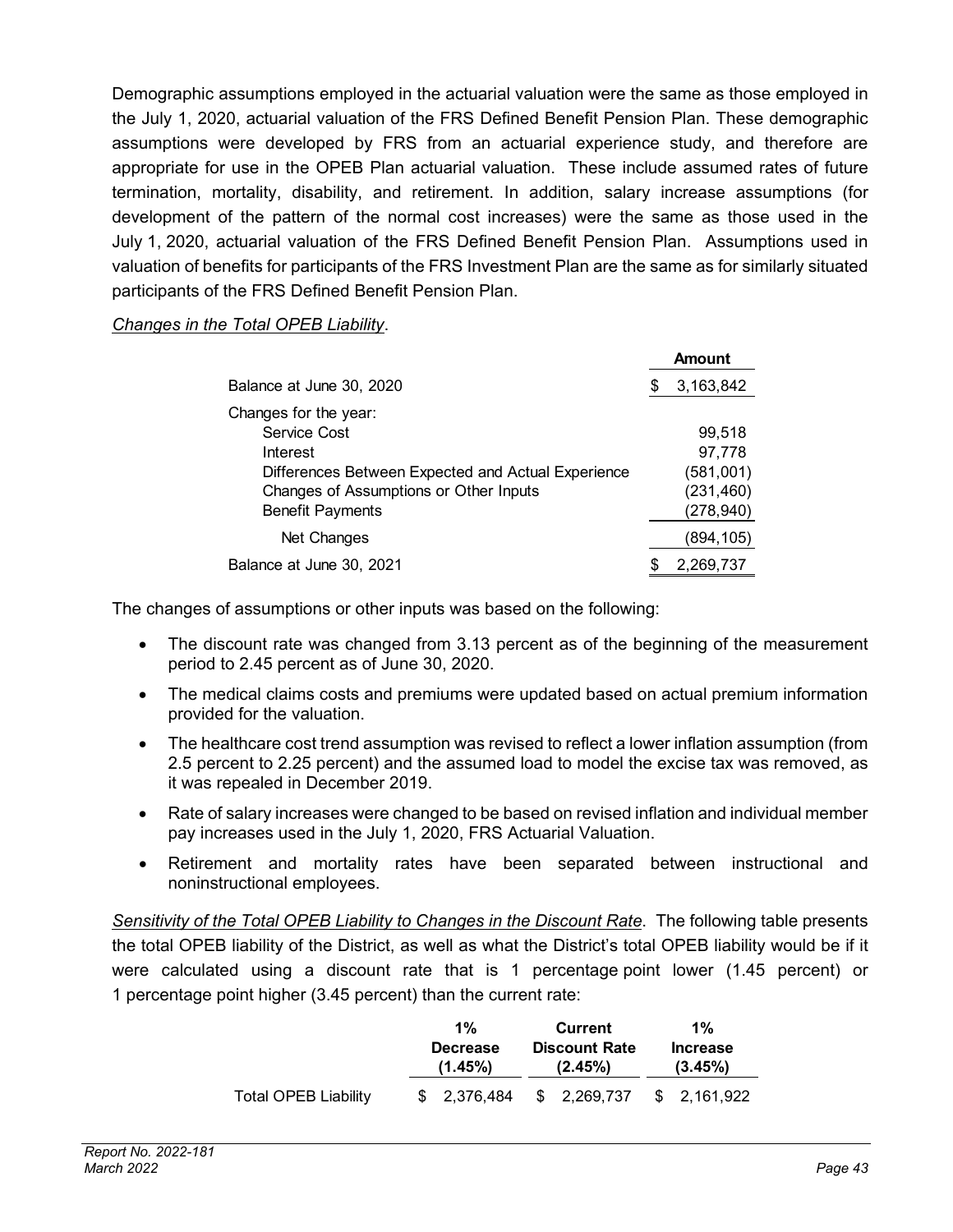*Sensitivity of the Total OPEB Liability to Changes in the Healthcare Cost Trend Rates*. The following table presents the total OPEB liability of the District, as well as what the District's total OPEB liability would be if it were calculated using healthcare cost trend rates that are 1 percentage point lower (1 percent increasing to 2.99 percent) or 1 percentage point higher (3 percent increasing to 4.99 percent) than the current healthcare cost trend rates:

|                             | <b>Healthcare</b><br><b>Cost Trend</b> |  |                                        |  |             |  |
|-----------------------------|----------------------------------------|--|----------------------------------------|--|-------------|--|
|                             | 1% Decrease                            |  | <b>Rates</b>                           |  | 1% Increase |  |
| <b>Total OPEB Liability</b> |                                        |  | $$2,083,531$ $$2,269,737$ $$2,486,672$ |  |             |  |

*OPEB Expense and Deferred Outflows of Resources and Deferred Inflows of Resources Related to OPEB*. For the fiscal year ended June 30, 2021, the District recognized negative OPEB expense of \$21,452. At June 30, 2021, the District reported deferred outflows of resources and deferred inflows of resources related to OPEB from the following sources:

| <b>Description</b>                                                        |   | <b>Deferred Outflows</b><br>of Resources | <b>Deferred Inflows</b><br>of Resources |           |  |
|---------------------------------------------------------------------------|---|------------------------------------------|-----------------------------------------|-----------|--|
| Differences Between Expected and<br><b>Actual Experience</b>              | S |                                          | S                                       | 771,619   |  |
| Changes of Assumptions or Other Inputs<br>Benefits Paid Subsequent to the |   | 61,416                                   |                                         | 735,682   |  |
| <b>Measurement Date</b>                                                   |   | 195,608                                  |                                         |           |  |
| Total                                                                     | S | 257,024                                  | \$.                                     | 1,507,301 |  |

The deferred outflows of resources related to OPEB resulting from benefits paid subsequent to the measurement date, totaling \$195,608, will be recognized as a reduction of the total OPEB liability in the fiscal year ending June 30, 2022. Other amounts reported as deferred outflows of resources and deferred inflows of resources related to OPEB will be recognized in OPEB expense as follows:

| <b>Fiscal Year Ending June 30</b> |   | Amount      |  |  |  |
|-----------------------------------|---|-------------|--|--|--|
| 2022                              | S | (218, 748)  |  |  |  |
| 2023                              |   | (218, 748)  |  |  |  |
| 2024                              |   | (218, 748)  |  |  |  |
| 2025                              |   | (218, 748)  |  |  |  |
| 2026                              |   | (212, 809)  |  |  |  |
| <b>Thereafter</b>                 |   | (358, 084)  |  |  |  |
| Total                             |   | (1,445,885) |  |  |  |

# **G. Risk Management Programs**

The District is exposed to various risks of loss related to torts; theft of, damage to, and destruction of assets; errors and omissions; injuries to employees; and natural disasters. Workers' compensation, automobile liability, general liability, building and contents, boiler and machinery, errors and omissions, and employee health and hospitalization, life and dental coverage are being provided through purchased commercial insurance with minimum deductibles for each line of coverage.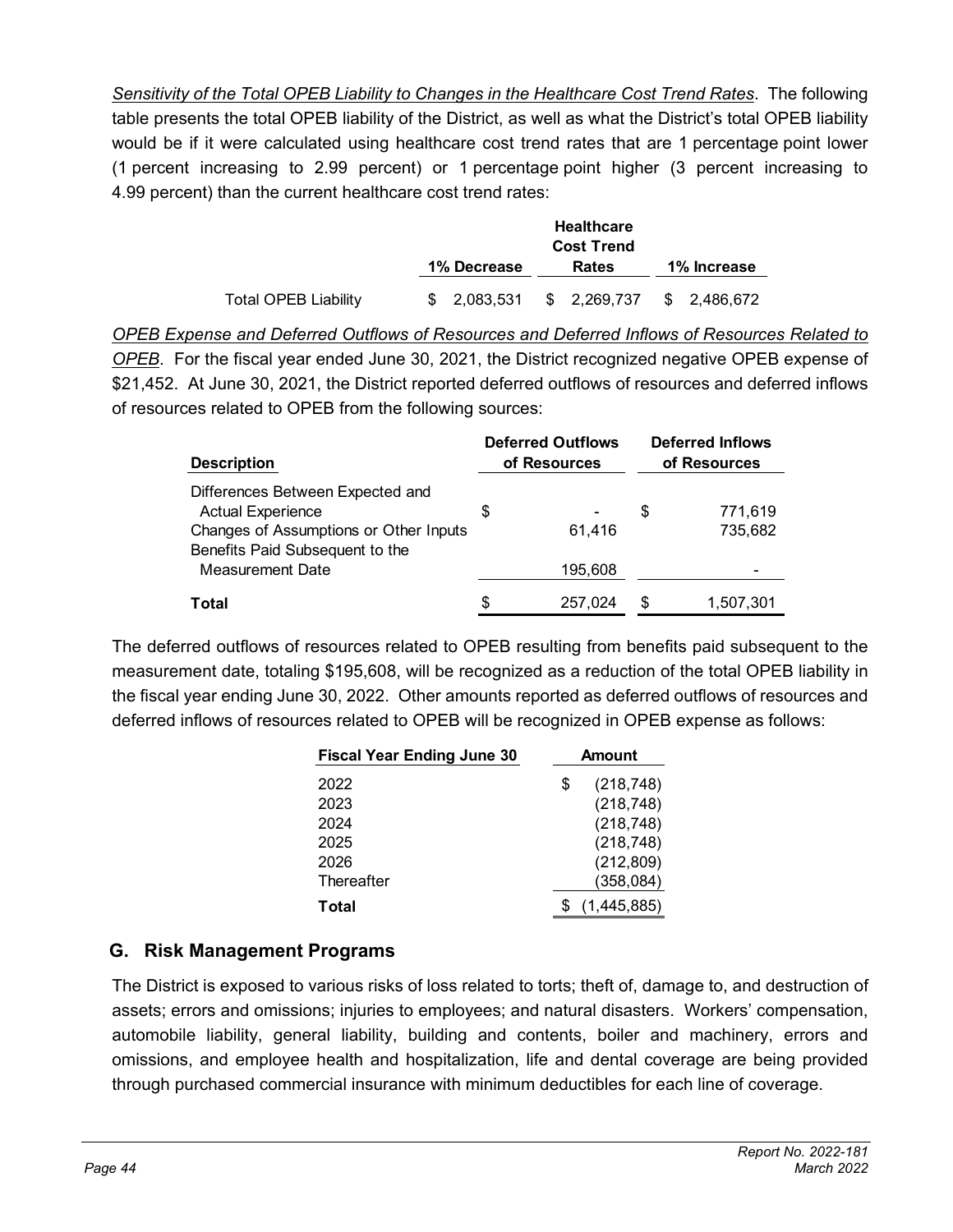Settled claims resulting from the risks described above have not exceeded commercial insurance coverage in any of the past three fiscal years.

# **H. Long-Term Liabilities**

# **Bonds Payable**

Bonds payable at June 30, 2021, are as follows:

|                          |              | <b>Interest</b> | Annual   |
|--------------------------|--------------|-----------------|----------|
|                          | Amount       | Rate            | Maturity |
| <b>Bond Type</b>         | Outstanding  | (Percent)       | То       |
| Sales Tax Revenue Bonds: |              |                 |          |
| Series 2013              | 1.329.240.48 | 3.28            | 2029     |

These bonds were issued to finance capital outlay projects of the District. The following is a description of the bonded debt issue:

# **Sales Tax Revenue Bonds, Series 2013 (Pari-Mutuel Revenue Replacement Program)**

These bonds are authorized by Chapters 57-665 and 70-693, Laws of Florida, and Section 212.20, Florida Statutes, and a resolution adopted by the Gadsden County District School Board on October 22, 2013. These bonds are secured by pari-mutuel replacement revenues distributed annually to Gadsden County from the State pursuant to Section 212.20(6)(d)6.a., Florida Statutes, as a replacement for moneys distributed under Section 550.135, Florida Statutes, prior to July 1, 2000.

The District has pledged a total of \$1,510,249.65 of sales tax revenues in connection with the District Sales Tax Revenue Bonds, Series 2013, described above. During the 2020-21 fiscal year, the District recognized sales tax revenues totaling \$223,250 and expended \$201,366.63 (90.2 percent) of these revenues for debt service directly collateralized by these revenues. The pledged sales tax revenues are committed until final maturity of the debt on July 1, 2028. Approximately 84.6 percent of this revenue stream has been pledged in connection with debt service on the revenue bonds.

Annual requirements to amortize all bonded debt outstanding as of June 30, 2021, are as follows:

| <b>Fiscal Year Ending June 30</b>    | Total |                | <b>Principal</b> |                | <b>Interest</b> |            |
|--------------------------------------|-------|----------------|------------------|----------------|-----------------|------------|
| Sales Tax Revenue Bonds:             |       |                |                  |                |                 |            |
| 2022                                 | S     | 201,366.62     | S                | 159,061.23     | \$              | 42,305.39  |
| 2023                                 |       | 201,366.62     |                  | 164,321.22     |                 | 37,045.40  |
| 2024                                 |       | 201,366.62     |                  | 169,755.15     |                 | 31,611.47  |
| 2025                                 |       | 201,366.62     |                  | 175,368.77     |                 | 25,997.85  |
| 2026                                 |       | 201,366.62     |                  | 181,168.04     |                 | 20,198.58  |
| 2027-2029                            |       | 503,416.55     |                  | 479,566.07     |                 | 23,850.48  |
| <b>Total Sales Tax Revenue Bonds</b> |       | \$1,510,249.65 |                  | \$1,329,240.48 | \$.             | 181,009.17 |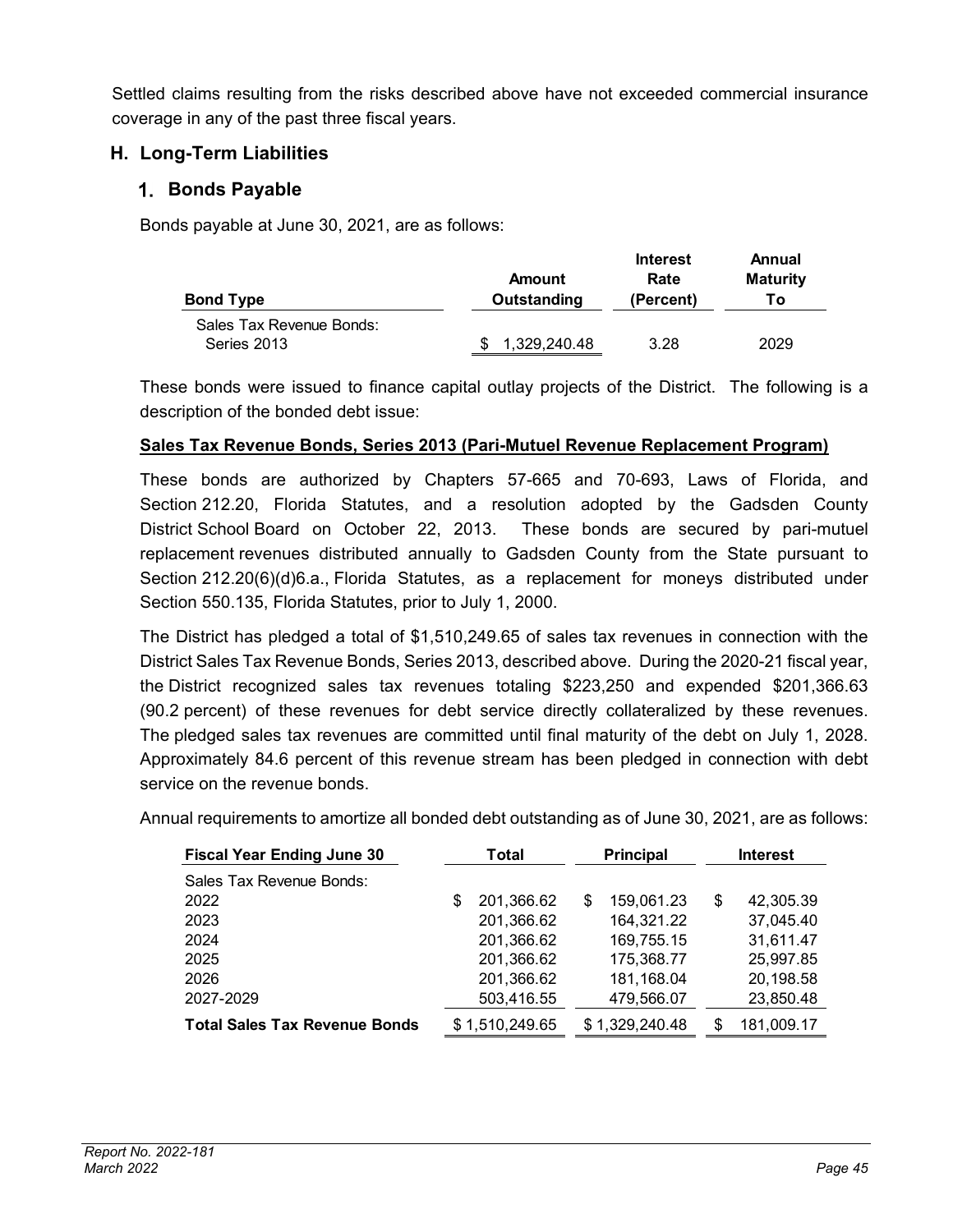# **Changes in Long-Term Liabilities**

|                                      | <b>Beginning</b>   |                                       |                 | <b>Ending</b>      | Due In       |
|--------------------------------------|--------------------|---------------------------------------|-----------------|--------------------|--------------|
| <b>Description</b>                   | <b>Balance</b>     | <b>Deductions</b><br><b>Additions</b> |                 | <b>Balance</b>     | One Year     |
| <b>GOVERNMENTAL ACTIVITIES</b>       |                    |                                       |                 |                    |              |
| <b>Bonds Payable</b>                 | 1,483,210.10<br>S. | S<br>٠                                | 153.969.62<br>S | 1.329.240.48<br>S. | \$159,061.23 |
| <b>Compensated Absences Payable</b>  | 2,886,941.61       | 641,185.39                            | 197.323.00      | 3,330,804.00       | 197,323.00   |
| Net Pension Liability                | 31.662.377.00      | 18.445.353.00                         | 14.315.464.00   | 35.792.266.00      | 103.050.00   |
| <b>Total OPEB Liability</b>          | 3,163,842.00       | 197.296.00                            | 1.091.401.00    | 2,269,737.00       | 195,608.00   |
| <b>Total Governmental Activities</b> | \$39,196,370.71    | \$19,283,834.39                       | \$15,758,157.62 | \$42,722,047.48    | \$655.042.23 |

The following is a summary of changes in long-term liabilities:

For the governmental activities, compensated absences, other postemployment benefits, and pensions are generally liquidated with resources of the General Fund.

# **I. Fund Balance Reporting**

In addition to committed and assigned fund balance categories discussed in Note I.F.10., fund balances may be classified as follows:

- **Nonspendable Fund Balance**. Nonspendable fund balance is the net current financial resources that cannot be spent because they are either not in spendable form or are legally or contractually required to be maintained intact. Generally, not in spendable form means that an item is not expected to be converted to cash.
- **Restricted Fund Balance**. Restricted fund balance is the portion of fund balance on which constraints have been placed by creditors, grantors, contributors, laws or regulations of other governments, constitutional provisions, or enabling legislation. Restricted fund balance places the most binding level of constraint on the use of fund balance.
- **Unassigned Fund Balance**. The unassigned fund balance is the portion of fund balance that is the residual classification for the General Fund. This balance represents amounts that have not been assigned to other funds and that have not been restricted, committed, or assigned for specific purposes.

# **J. Interfund Receivables and Payables**

The following is a summary of interfund receivables and payables reported in the fund financial statements:

|                                        | <b>Interfund</b>   |                 |  |  |  |  |  |
|----------------------------------------|--------------------|-----------------|--|--|--|--|--|
| <b>Funds</b>                           | <b>Receivables</b> | <b>Payables</b> |  |  |  |  |  |
| Major:                                 |                    |                 |  |  |  |  |  |
| General                                | \$1,347,544.82     | S               |  |  |  |  |  |
| Special Revenue:                       |                    |                 |  |  |  |  |  |
| Other                                  |                    | 842,538.26      |  |  |  |  |  |
| <b>Federal Education Stabilization</b> |                    | 151,539.15      |  |  |  |  |  |
| Capital Projects:                      |                    |                 |  |  |  |  |  |
| Other                                  |                    | 195,016.41      |  |  |  |  |  |
| Nonmajor Governmental                  |                    | 158,451.00      |  |  |  |  |  |
| Total                                  | 1,347,544.82<br>\$ | \$1,347,544.82  |  |  |  |  |  |

The interfund balances represent temporary borrowing of cash to cover projects that are awaiting reimbursement from other agencies. All balances are expected to be repaid within 1 year.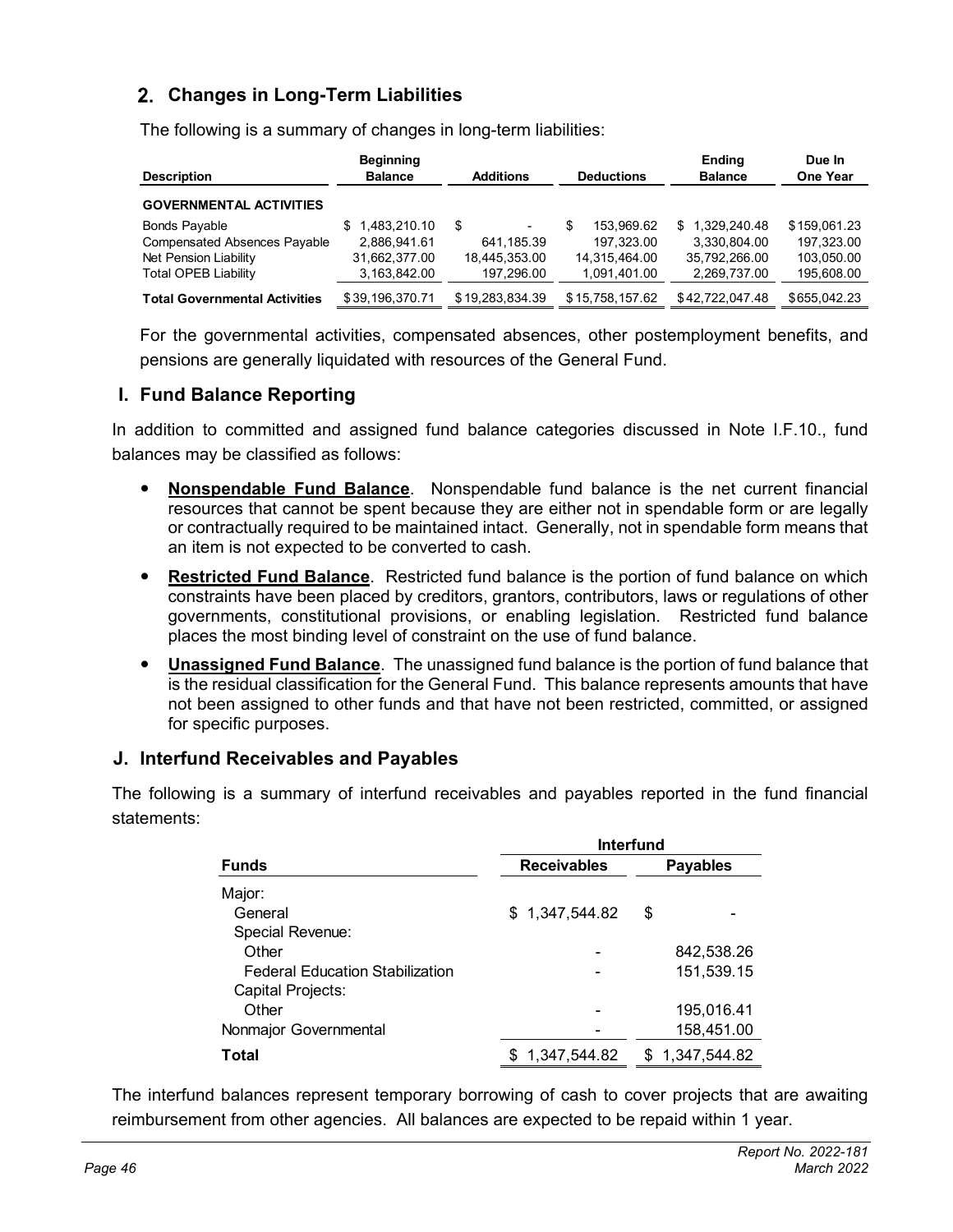# **K. Revenues**

# **Schedule of State Revenue Sources**

The following is a schedule of the District's State revenue sources for the 2020-21 fiscal year:

| <b>Source</b>                                               | Amount           |
|-------------------------------------------------------------|------------------|
| Florida Education Finance Program                           | \$24,124,585.00  |
| Categorical Educational Program - Class Size Reduction      | 5,095,876.00     |
| Voluntary Prekindergarten Program                           | 504,662.67       |
| Workforce Development Program                               | 407,392.00       |
| <b>Charter School Capital Outlay</b>                        | 336,122.00       |
| Motor Vehicle License Tax (Capital Outlay and Debt Service) | 296,258.34       |
| <b>Miscellaneous</b>                                        | 911,392.77       |
| Total                                                       | \$ 31,676,288.78 |

Accounting policies relating to certain State revenue sources are described in Note I.G.2.

# **Property Taxes**

The following is a summary of millages and taxes levied on the 2020 tax roll for the 2020-21 fiscal year:

|                                                          | <b>Millages</b> | <b>Taxes Levied</b> |
|----------------------------------------------------------|-----------------|---------------------|
| <b>General Fund</b>                                      |                 |                     |
| Nonvoted School Tax:                                     |                 |                     |
| <b>Required Local Effort</b>                             | 3.675           | \$6,202,389.06      |
| <b>Basic Discretionary Local Effort</b>                  | 0.748           | 1,262,418.24        |
| <b>Capital Projects - Local Capital Improvement Fund</b> |                 |                     |
| Nonvoted Tax:                                            |                 |                     |
| Local Capital Improvements                               | 1.500           | 2,531,587.37        |
| Total                                                    | 5.923           | 9,996,394.67<br>\$. |

# **L. Interfund Transfers**

The following is a summary of interfund transfers reported in the fund financial statements:

|                       | Interfund |                     |                      |               |  |  |  |  |
|-----------------------|-----------|---------------------|----------------------|---------------|--|--|--|--|
| <b>Funds</b>          |           | <b>Transfers In</b> | <b>Transfers Out</b> |               |  |  |  |  |
| Major:                |           |                     |                      |               |  |  |  |  |
| General               | S         | 4,584,178.91        | S                    | 9,079,114.21  |  |  |  |  |
| Capital Projects:     |           |                     |                      |               |  |  |  |  |
| Other                 |           | 8,867,540.50        |                      | 2,066,319.35  |  |  |  |  |
| Nonmajor Governmental |           | 211,573.71          |                      | 2,517,859.56  |  |  |  |  |
| Total                 |           | 13,663,293.12       |                      | 13,663,293.12 |  |  |  |  |

Transfers to the General Fund from nonmajor capital projects funds were to cover maintenance and property casualty insurance premiums and the charter school capital outlay distribution payment. Transfers to the General Fund from the Capital Projects – Other Fund were to cover disaster recovery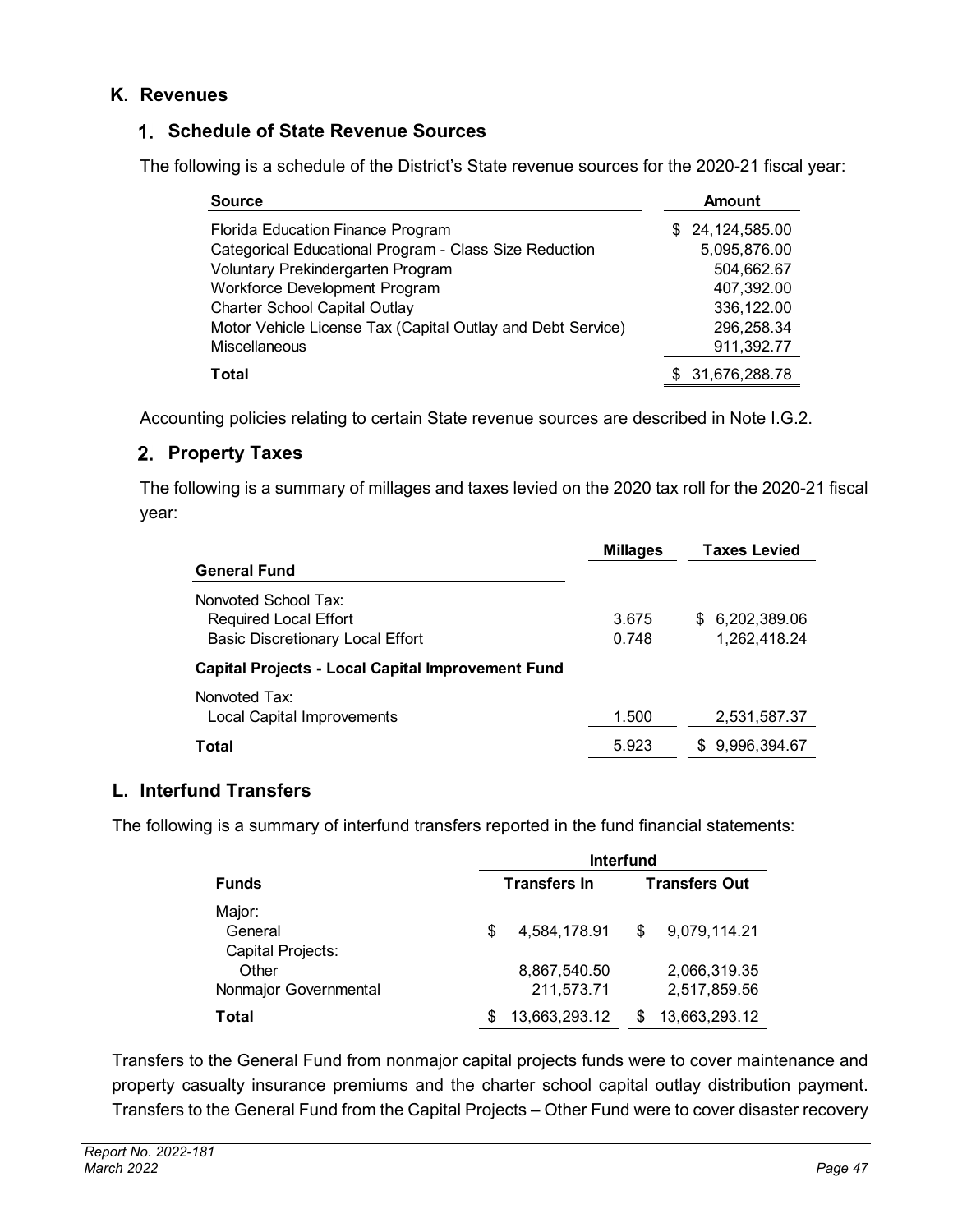and related professional services expenditures. Transfers to the Capital Projects – Other Fund from the General Fund were for insurance recoveries to be used for capital outlay needs, including repairs and renovation projects. Transfers to the nonmajor governmental funds were to pay the current year debt service payment on the sales tax revenue bonds payable.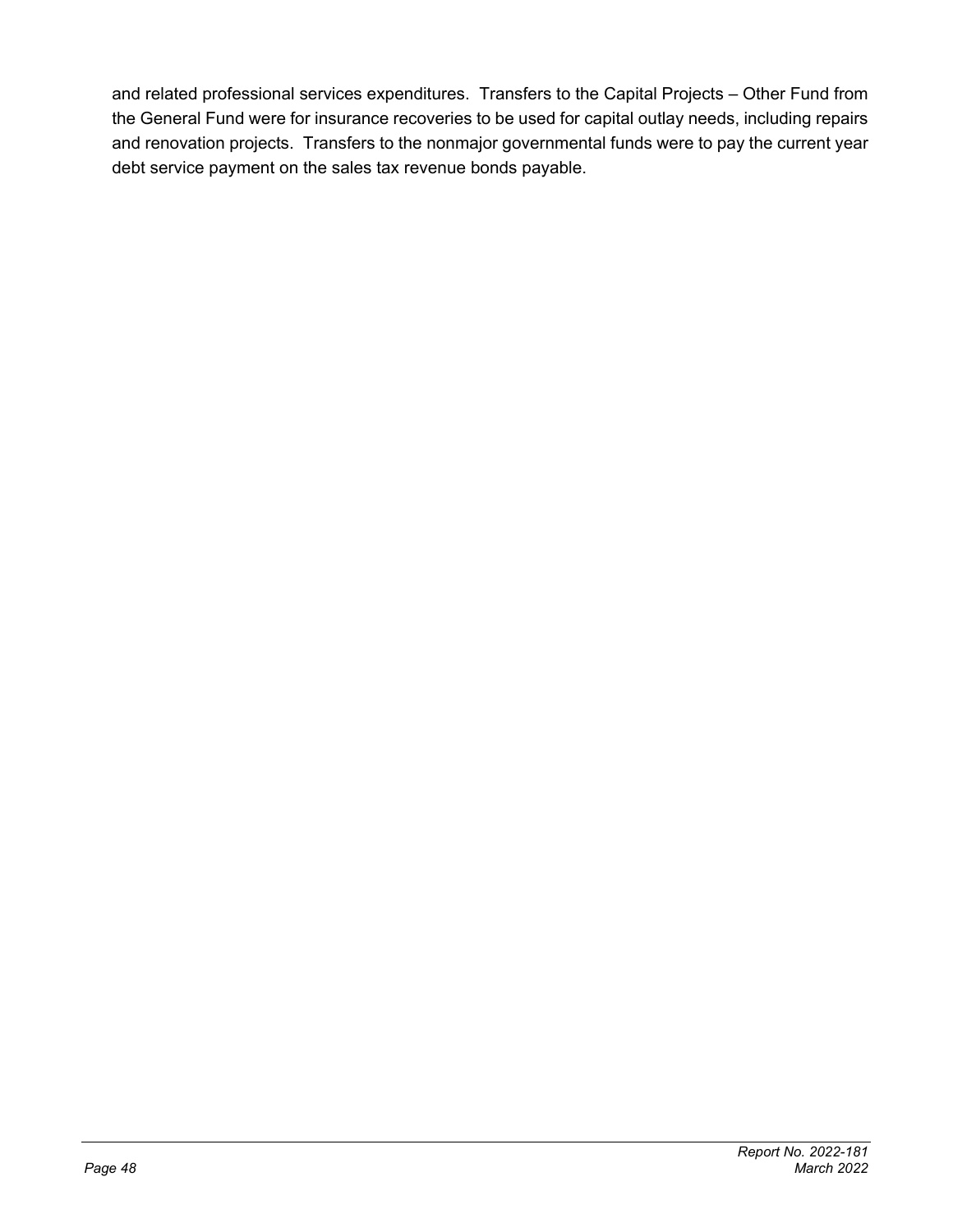THIS PAGE INTENTIONALLY LEFT BLANK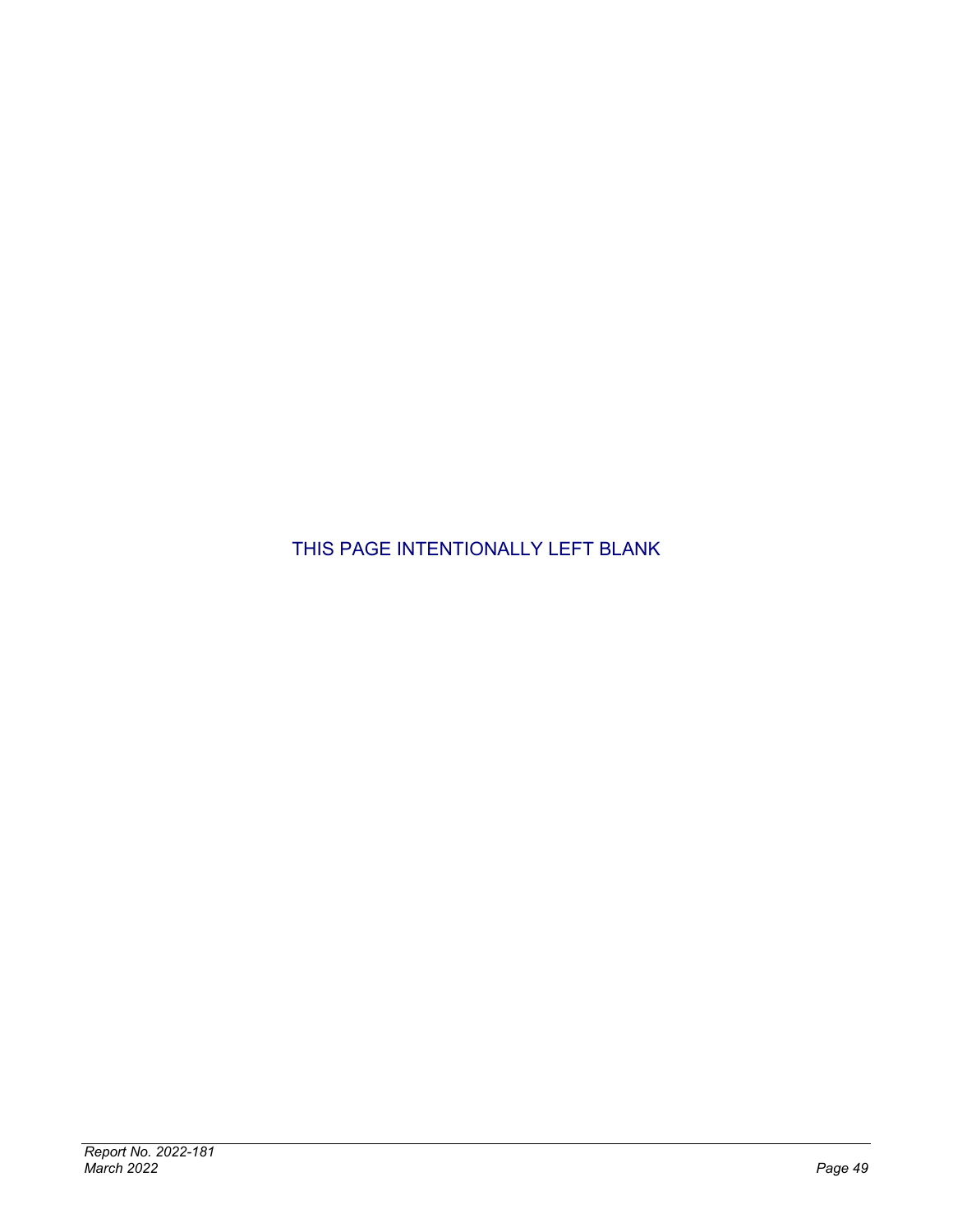# *OTHER REQUIRED SUPPLEMENTARY INFORMATION*

#### **Budgetary Comparison Schedule General and Major Special Revenue Funds For the Fiscal Year Ended June 30, 2021**

|                                                                                                                                                                                                                                                                                                                                                                                                                                                                                                                                                                                                                                                                                       | <b>General Fund</b>                                                                                                                                                                                                                                       |                                                                                                                                                                                                                                                                                     |                                                                                                                                                                                                                                                                                      |                                                                                                                                                                                                                                                                      |  |  |  |
|---------------------------------------------------------------------------------------------------------------------------------------------------------------------------------------------------------------------------------------------------------------------------------------------------------------------------------------------------------------------------------------------------------------------------------------------------------------------------------------------------------------------------------------------------------------------------------------------------------------------------------------------------------------------------------------|-----------------------------------------------------------------------------------------------------------------------------------------------------------------------------------------------------------------------------------------------------------|-------------------------------------------------------------------------------------------------------------------------------------------------------------------------------------------------------------------------------------------------------------------------------------|--------------------------------------------------------------------------------------------------------------------------------------------------------------------------------------------------------------------------------------------------------------------------------------|----------------------------------------------------------------------------------------------------------------------------------------------------------------------------------------------------------------------------------------------------------------------|--|--|--|
|                                                                                                                                                                                                                                                                                                                                                                                                                                                                                                                                                                                                                                                                                       | Original<br><b>Budget</b>                                                                                                                                                                                                                                 | <b>Final</b><br><b>Budget</b>                                                                                                                                                                                                                                                       | Actual                                                                                                                                                                                                                                                                               | <b>Variance with</b><br><b>Final Budget -</b><br><b>Positive</b><br>(Negative)                                                                                                                                                                                       |  |  |  |
| <b>Revenues</b>                                                                                                                                                                                                                                                                                                                                                                                                                                                                                                                                                                                                                                                                       |                                                                                                                                                                                                                                                           |                                                                                                                                                                                                                                                                                     |                                                                                                                                                                                                                                                                                      |                                                                                                                                                                                                                                                                      |  |  |  |
| Intergovernmental:<br><b>Federal Direct</b><br>Federal Through State and Local<br>State                                                                                                                                                                                                                                                                                                                                                                                                                                                                                                                                                                                               | \$<br>50,000.00<br>32, 179, 707.00                                                                                                                                                                                                                        | \$<br>50,000.00<br>161,868.74<br>32,517,760.72                                                                                                                                                                                                                                      | \$<br>57,183.90<br>520,859.09<br>30,802,858.74                                                                                                                                                                                                                                       | \$<br>7,183.90<br>358,990.35<br>(1,714,901.98)                                                                                                                                                                                                                       |  |  |  |
| Local:<br><b>Property Taxes</b><br>Miscellaneous<br><b>Total Local Revenues</b>                                                                                                                                                                                                                                                                                                                                                                                                                                                                                                                                                                                                       | 5,970,852.00<br>5,970,852.00                                                                                                                                                                                                                              | 6,046,051.53<br>757,058.48<br>6,803,110.01                                                                                                                                                                                                                                          | 7,279,819.26<br>1,244,241.63<br>8,524,060.89                                                                                                                                                                                                                                         | 1,233,767.73<br>487, 183. 15<br>1,720,950.88                                                                                                                                                                                                                         |  |  |  |
| <b>Total Revenues</b>                                                                                                                                                                                                                                                                                                                                                                                                                                                                                                                                                                                                                                                                 | 38,200,559.00                                                                                                                                                                                                                                             | 39,532,739.47                                                                                                                                                                                                                                                                       | 39,904,962.62                                                                                                                                                                                                                                                                        | 372,223.15                                                                                                                                                                                                                                                           |  |  |  |
| <b>Expenditures</b>                                                                                                                                                                                                                                                                                                                                                                                                                                                                                                                                                                                                                                                                   |                                                                                                                                                                                                                                                           |                                                                                                                                                                                                                                                                                     |                                                                                                                                                                                                                                                                                      |                                                                                                                                                                                                                                                                      |  |  |  |
| Current - Education:<br>Instruction<br><b>Student Support Services</b><br><b>Instructional Media Services</b><br>Instruction and Curriculum Development Services<br><b>Instructional Staff Training Services</b><br>Instruction-Related Technology<br>Board<br><b>General Administration</b><br>School Administration<br>Facilities Acquisition and Construction<br><b>Fiscal Services</b><br><b>Food Services</b><br><b>Central Services</b><br><b>Student Transportation Services</b><br>Operation of Plant<br>Maintenance of Plant<br><b>Administrative Technology Services</b><br>Fixed Capital Outlay:<br><b>Facilities Acquisition and Construction</b><br>Other Capital Outlay | 22,026,079.22<br>1,410,126.37<br>396,602.45<br>1,152,582.87<br>247,659.31<br>232,719.15<br>402,524.38<br>520, 193. 10<br>3,212,265.43<br>89,591.33<br>589,487.85<br>63,073.47<br>321,345.08<br>2,957,283.03<br>3,599,109.02<br>1,284,747.11<br>993,803.21 | 21,949,513.94<br>1,410,126.37<br>396,602.45<br>1,151,250.47<br>247,659.31<br>232,719.15<br>402,524.38<br>517,485.24<br>3,212,265.43<br>89,591.33<br>589,487.85<br>63,073.47<br>321,345.08<br>2,556,836.03<br>3,595,283.48<br>1,157,456.32<br>993,803.21<br>312,282.19<br>299,886.68 | 21,775,318.86<br>1,634,425.52<br>369,427.26<br>1,059,577.02<br>267,417.69<br>252,017.14<br>631,150.08<br>473,305.95<br>3,168,824.71<br>427,422.29<br>641,314.01<br>36,462.21<br>355,732.22<br>3,231,557.48<br>5,485,187.07<br>3,274,264.85<br>867,428.20<br>312,282.19<br>299,886.68 | 174,195.08<br>(224, 299.15)<br>27, 175. 19<br>91,673.45<br>(19, 758.38)<br>(19, 297.99)<br>(228, 625.70)<br>44,179.29<br>43,440.72<br>(337, 830.96)<br>(51,826.16)<br>26,611.26<br>(34, 387.14)<br>(674, 721.45)<br>(1,889,903.59)<br>(2, 116, 808.53)<br>126,375.01 |  |  |  |
| <b>Total Expenditures</b>                                                                                                                                                                                                                                                                                                                                                                                                                                                                                                                                                                                                                                                             | 39,499,192.38                                                                                                                                                                                                                                             | 39,499,192.38                                                                                                                                                                                                                                                                       | 44,563,001.43                                                                                                                                                                                                                                                                        | (5,063,809.05)                                                                                                                                                                                                                                                       |  |  |  |
| <b>Excess (Deficiency) of Revenues Over Expenditures</b>                                                                                                                                                                                                                                                                                                                                                                                                                                                                                                                                                                                                                              | (1, 298, 633.38)                                                                                                                                                                                                                                          | 33,547.09                                                                                                                                                                                                                                                                           | (4,658,038.81)                                                                                                                                                                                                                                                                       | (4,691,585.90)                                                                                                                                                                                                                                                       |  |  |  |
| <b>Other Financing Sources (Uses)</b>                                                                                                                                                                                                                                                                                                                                                                                                                                                                                                                                                                                                                                                 |                                                                                                                                                                                                                                                           |                                                                                                                                                                                                                                                                                     |                                                                                                                                                                                                                                                                                      |                                                                                                                                                                                                                                                                      |  |  |  |
| Transfers In<br>Sale of Capital Assets<br><b>Loss Recoveries</b><br>Transfers Out                                                                                                                                                                                                                                                                                                                                                                                                                                                                                                                                                                                                     | 2,000,000.00<br>(201, 366.62)                                                                                                                                                                                                                             | 2,253,596.00<br>13,078.00<br>444.54<br>(201, 366.62)                                                                                                                                                                                                                                | 4,584,178.91<br>25,104.00<br>8,868,288.82<br>(9,079,114.21)                                                                                                                                                                                                                          | 2,330,582.91<br>12,026.00<br>8,867,844.28<br>(8,877,747.59)                                                                                                                                                                                                          |  |  |  |
| <b>Total Other Financing Sources</b>                                                                                                                                                                                                                                                                                                                                                                                                                                                                                                                                                                                                                                                  | 1,798,633.38                                                                                                                                                                                                                                              | 2,065,751.92                                                                                                                                                                                                                                                                        | 4,398,457.52                                                                                                                                                                                                                                                                         | 2,332,705.60                                                                                                                                                                                                                                                         |  |  |  |
| <b>Net Change in Fund Balances</b><br>Fund Balances, Beginning                                                                                                                                                                                                                                                                                                                                                                                                                                                                                                                                                                                                                        | 500,000.00<br>1,500,000.00                                                                                                                                                                                                                                | 2,099,299.01<br>1,500,000.00                                                                                                                                                                                                                                                        | (259, 581.29)<br>8,972,313.03                                                                                                                                                                                                                                                        | (2,358,880.30)<br>7,472,313.03                                                                                                                                                                                                                                       |  |  |  |
| <b>Fund Balances, Ending</b>                                                                                                                                                                                                                                                                                                                                                                                                                                                                                                                                                                                                                                                          | 2,000,000.00                                                                                                                                                                                                                                              | \$<br>3,599,299.01                                                                                                                                                                                                                                                                  | \$<br>8,712,731.74                                                                                                                                                                                                                                                                   | \$<br>5, 113, 432. 73                                                                                                                                                                                                                                                |  |  |  |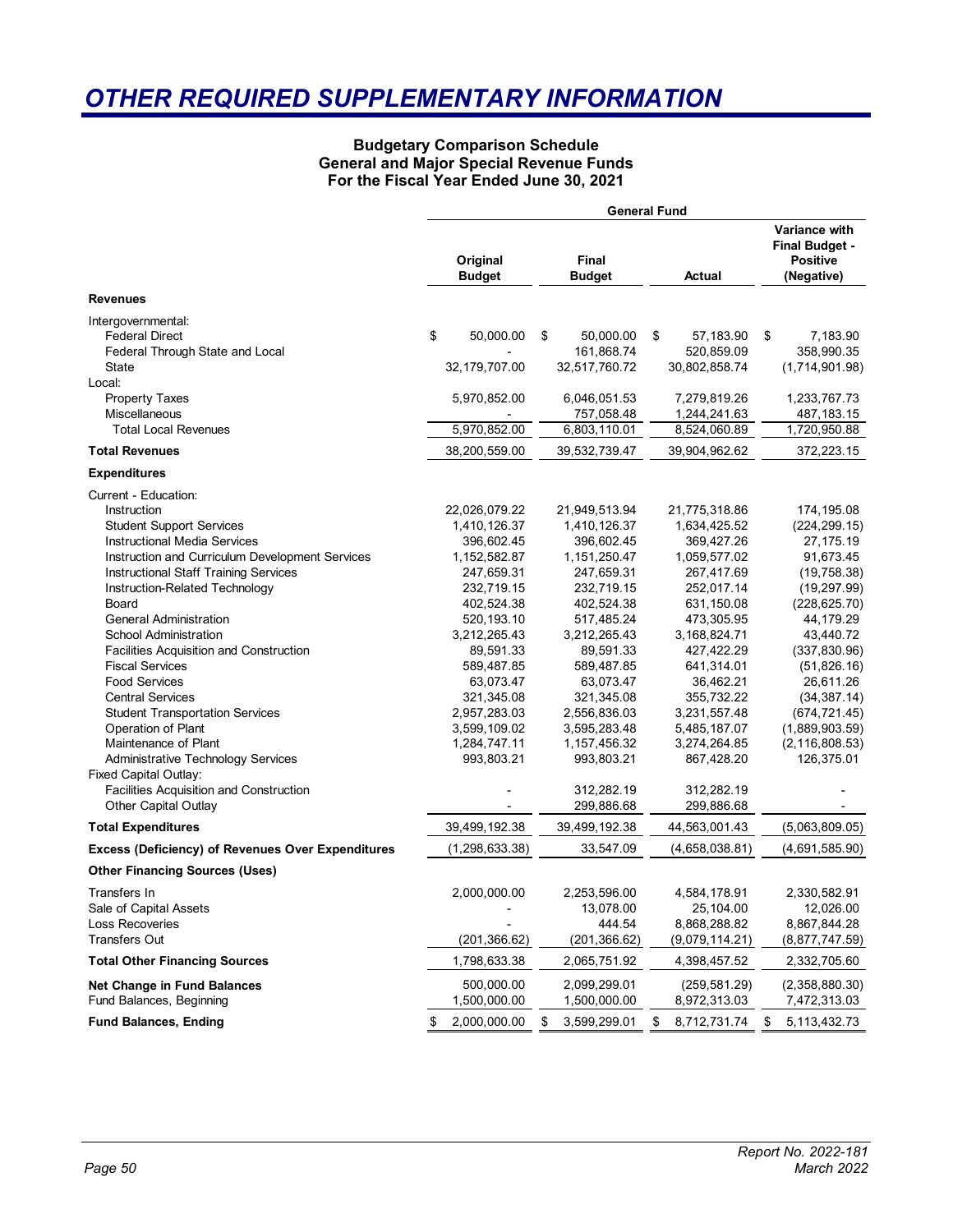|                           |                        | Special Revenue - Other Fund |                                                                  |                           | Special Revenue - Federal Education Stabilization Fund |                 |                                                                         |
|---------------------------|------------------------|------------------------------|------------------------------------------------------------------|---------------------------|--------------------------------------------------------|-----------------|-------------------------------------------------------------------------|
| Original<br><b>Budget</b> | Final<br><b>Budget</b> | Actual                       | Variance with<br>Final Budget -<br><b>Positive</b><br>(Negative) | Original<br><b>Budget</b> | Final<br><b>Budget</b>                                 | Actual          | Variance with<br><b>Final Budget -</b><br><b>Positive</b><br>(Negative) |
|                           |                        |                              |                                                                  |                           |                                                        |                 |                                                                         |
| \$1,100,000.00            | \$<br>3,291,451.44     | 3,291,451.44 \$<br>\$        |                                                                  | \$                        | \$                                                     | \$              | \$                                                                      |
| 5,650,000.00              | 9,576,610.85           | 9,576,610.85                 |                                                                  |                           | 1,596,876.62                                           | 1,596,876.62    |                                                                         |
|                           |                        |                              |                                                                  |                           |                                                        |                 |                                                                         |
|                           |                        |                              |                                                                  |                           |                                                        |                 |                                                                         |
|                           |                        |                              |                                                                  |                           |                                                        |                 |                                                                         |
|                           |                        |                              | $\blacksquare$                                                   | $\overline{\phantom{a}}$  |                                                        |                 |                                                                         |
| 6,750,000.00              | 12,868,062.29          | 12,868,062.29                |                                                                  |                           | 1,596,876.62                                           | 1,596,876.62    |                                                                         |
|                           |                        |                              |                                                                  |                           |                                                        |                 |                                                                         |
| 3,200,000.00              | 4,453,702.50           | 4,453,702.50                 |                                                                  |                           | 578,248.88                                             | 578,248.88      |                                                                         |
| 1,100,000.00              | 1,626,687.69           | 1,626,687.69                 |                                                                  |                           | 1,488.77                                               | 1,488.77        |                                                                         |
|                           | 27,602.11              | 27,602.11                    |                                                                  |                           | $\blacksquare$                                         | $\blacksquare$  |                                                                         |
| 1,227,050.00              | 1,161,368.07           | 1,161,368.07                 |                                                                  |                           | 439.98                                                 | 439.98          |                                                                         |
| 750,000.00                | 1,290,608.41           | 1,290,608.41                 |                                                                  |                           | 193,498.55                                             | 193,498.55      |                                                                         |
| 100,000.00                | 602,530.96             | 602,530.96                   |                                                                  |                           | 148,110.28                                             | 148,110.28      |                                                                         |
|                           |                        |                              |                                                                  |                           |                                                        |                 |                                                                         |
| 60,000.00                 | 399,412.83             | 399,412.83                   |                                                                  |                           | 55,547.71                                              | 55,547.71       |                                                                         |
| 40,000.00                 | 575.27                 | 575.27                       |                                                                  |                           |                                                        |                 |                                                                         |
|                           |                        |                              |                                                                  |                           |                                                        |                 |                                                                         |
|                           | 20,917.50              | 20,917.50                    |                                                                  |                           |                                                        |                 |                                                                         |
| 2,300.00                  |                        |                              |                                                                  |                           |                                                        |                 |                                                                         |
| 115,000.00                | 63,937.00              | 63,937.00                    |                                                                  |                           | 1,250.00                                               | 1,250.00        |                                                                         |
| 45,000.00                 | 29,385.95              | 29,385.95                    |                                                                  |                           | 31,658.63                                              | 31,658.63       |                                                                         |
| 110,000.00                | 40,564.99              | 40,564.99                    |                                                                  |                           | 438,662.96                                             | 438,662.96      |                                                                         |
| $\sim$                    | 1,548,527.05           | 1,548,527.05                 |                                                                  |                           | 59,247.46                                              | 59,247.46       |                                                                         |
| 650.00                    |                        |                              |                                                                  |                           |                                                        |                 |                                                                         |
|                           | 1,307,066.65           | 1,307,066.65                 |                                                                  |                           |                                                        |                 |                                                                         |
|                           | 295, 175.31            | 295,175.31                   |                                                                  |                           | 88,723.40                                              | 88,723.40       |                                                                         |
| 6,750,000.00              | 12,868,062.29          | 12,868,062.29                |                                                                  |                           | 1,596,876.62                                           | 1,596,876.62    |                                                                         |
|                           |                        |                              |                                                                  |                           |                                                        |                 |                                                                         |
|                           |                        |                              |                                                                  |                           |                                                        |                 |                                                                         |
|                           |                        |                              |                                                                  |                           |                                                        |                 |                                                                         |
|                           |                        |                              |                                                                  |                           |                                                        |                 |                                                                         |
|                           |                        |                              |                                                                  |                           |                                                        |                 |                                                                         |
|                           |                        |                              |                                                                  |                           |                                                        |                 |                                                                         |
|                           |                        |                              |                                                                  |                           |                                                        |                 |                                                                         |
|                           |                        |                              |                                                                  |                           |                                                        |                 |                                                                         |
| $0.00$ \$                 | $0.00$ \$              | 0.00                         | \$<br>0.00                                                       | $0.00$ \$<br>\$           | 0.00                                                   | \$<br>$0.00$ \$ | 0.00                                                                    |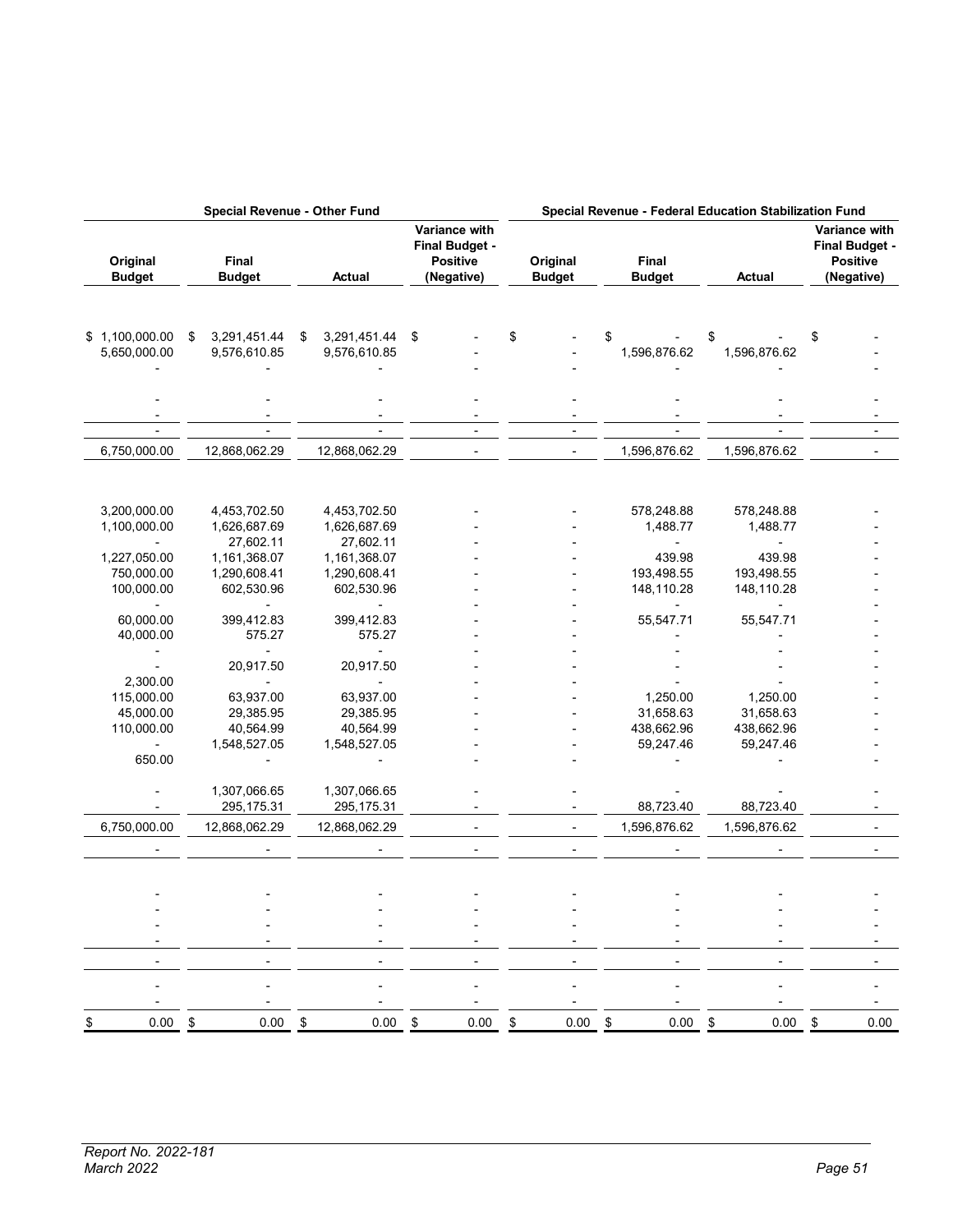#### **Schedule of Changes in the District's Total OPEB Liability and Related Ratios**

|                                                                            | 2021 |            | 2020 |             | 2019 |               | 2018             |
|----------------------------------------------------------------------------|------|------------|------|-------------|------|---------------|------------------|
| <b>Total OPEB Liability</b>                                                |      |            |      |             |      |               |                  |
| Service Cost                                                               | \$   | 99,518     | \$   | 88,228      | \$   | 116,577       | \$<br>126,381    |
| Interest                                                                   |      | 97,778     |      | 112,450     |      | 151,099       | 132,339          |
| Differences Between Expected and                                           |      |            |      |             |      |               |                  |
| <b>Actual Experience</b>                                                   |      | (581,001)  |      |             |      | (386, 656)    |                  |
| Changes of Assumptions or Other Inputs                                     |      | (231, 460) |      | 80,026      |      | (668, 894)    | (172, 198)       |
| <b>Benefit Payments</b>                                                    |      | (278, 940) |      | (269,992)   |      | (373,523)     | (355,575)        |
| <b>Net Change in Total OPEB Liability</b>                                  |      | (894,105)  |      | 10,712      |      | (1, 161, 397) | (269,053)        |
| Total OPEB Liability - Beginning                                           |      | 3,163,842  |      | 3, 153, 130 |      | 4,314,527     | 4,583,580        |
| <b>Total OPEB Liability - Ending</b>                                       |      | 2,269,737  | S    | 3,163,842   | S    | 3, 153, 130   | \$<br>4,314,527  |
| Covered-Employee Payroll                                                   | S    | 19,549,180 | \$.  | 23,296,209  | \$.  | 22,617,679    | \$<br>23,752,855 |
| <b>Total OPEB Liability as a Percentage</b><br>of Covered-Employee Payroll |      | 11.61%     |      | 13.58%      |      | 13.94%        | 18.16%           |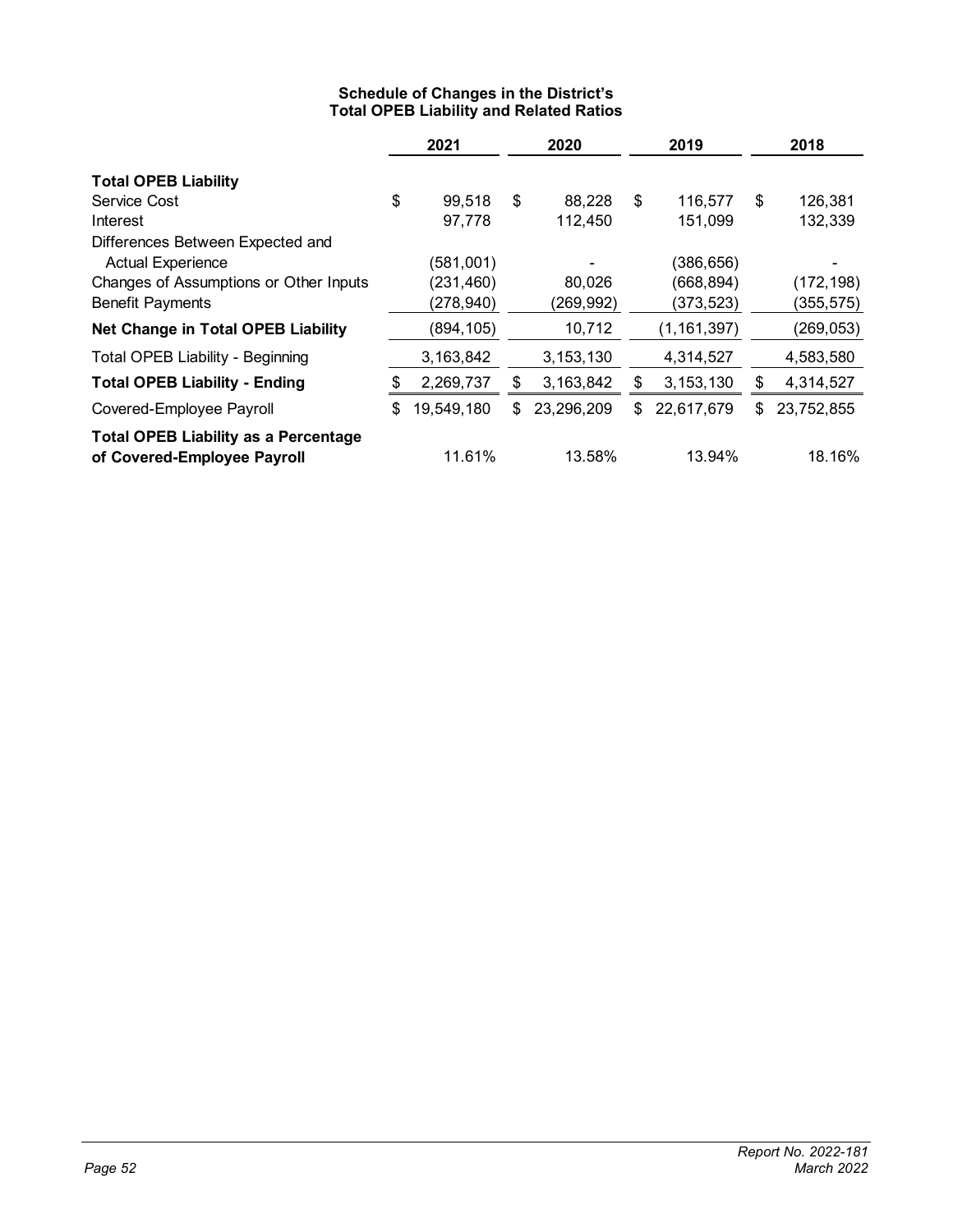#### **Schedule of the District's Proportionate Share of the Net Pension Liability – Florida Retirement System Pension Plan** (1)

| <b>Fiscal Year</b>       | District's<br><b>Proportion of the</b> | District's<br><b>Proportionate Share</b>   |                                      | District's<br><b>Proportionate Share</b><br>of the FRS Net<br>Pension Liability as a | <b>FRS Plan Fiduciary</b><br><b>Net Position as a</b><br>Percentage of the |
|--------------------------|----------------------------------------|--------------------------------------------|--------------------------------------|--------------------------------------------------------------------------------------|----------------------------------------------------------------------------|
| <b>Ending</b><br>June 30 | <b>FRS Net Pension</b><br>Liability    | of the FRS Net<br><b>Pension Liability</b> | District's<br><b>Covered Payroll</b> | Percentage of its<br><b>Covered Payroll</b>                                          | <b>Total Pension</b><br>Liability                                          |
| 2013                     | 0.086175321%                           | \$<br>14,834,608                           | \$<br>31,821,650                     | 46.62%                                                                               | 88.54%                                                                     |
| 2014                     | 0.081729998%                           | 4,986,732                                  | 30,277,610                           | 16.47%                                                                               | 96.09%                                                                     |
| 2015                     | 0.076705428%                           | 9,907,535                                  | 29,143,950                           | 34.00%                                                                               | 92.00%                                                                     |
| 2016                     | 0.068199373%                           | 17,220,397                                 | 28,331,182                           | 60.78%                                                                               | 84.88%                                                                     |
| 2017                     | 0.069450826%                           | 20,543,088                                 | 30,088,901                           | 68.27%                                                                               | 83.89%                                                                     |
| 2018                     | 0.067095864%                           | 20,209,622                                 | 28,887,377                           | 69.96%                                                                               | 84.26%                                                                     |
| 2019                     | 0.064187084%                           | 22, 105, 138                               | 28,591,014                           | 77.31%                                                                               | 82.61%                                                                     |
| 2020                     | 0.059774998%                           | 25,907,365                                 | 28,175,341                           | 91.95%                                                                               | 78.85%                                                                     |

(1) The amounts presented for each fiscal year were determined as of June 30.

#### **Schedule of District Contributions – Florida Retirement System Pension Plan** (1)

| <b>Fiscal</b><br><b>Year Ending</b><br>June 30 | <b>Contractually</b><br><b>Required</b><br><b>FRS Contribution</b> | <b>FRS Contributions</b><br>in Relation to the<br><b>Contractually</b><br><b>Required</b><br><b>Contribution</b> | <b>FRS</b><br><b>Contribution</b><br><b>Deficiency (Excess)</b> | District's<br><b>Covered Payroll</b> | <b>FRS</b><br><b>Contributions</b><br>as a Percentage of<br><b>Covered Payroll</b> |
|------------------------------------------------|--------------------------------------------------------------------|------------------------------------------------------------------------------------------------------------------|-----------------------------------------------------------------|--------------------------------------|------------------------------------------------------------------------------------|
| 2014                                           | \$<br>1,790,234                                                    | \$<br>(1,790,234)                                                                                                | \$<br>$\overline{\phantom{a}}$                                  | \$<br>30,277,610                     | 5.91%                                                                              |
| 2015                                           | 1,870,143                                                          | (1,870,143)                                                                                                      | $\overline{\phantom{a}}$                                        | 29,143,950                           | 6.42%                                                                              |
| 2016                                           | 1,663,150                                                          | (1,663,150)                                                                                                      | $\overline{\phantom{a}}$                                        | 28,331,182                           | 5.87%                                                                              |
| 2017                                           | 1,807,976                                                          | (1,807,976)                                                                                                      |                                                                 | 30,088,901                           | 6.01%                                                                              |
| 2018                                           | 1,912,178                                                          | (1,912,178)                                                                                                      | $\overline{\phantom{a}}$                                        | 28,887,377                           | 6.62%                                                                              |
| 2019                                           | 1,990,263                                                          | (1,990,263)                                                                                                      |                                                                 | 28,591,014                           | 6.96%                                                                              |
| 2020                                           | 1,986,058                                                          | (1,986,058)                                                                                                      | $\overline{\phantom{a}}$                                        | 28,175,341                           | 7.05%                                                                              |
| 2021                                           | 2,305,254                                                          | (2,305,254)                                                                                                      |                                                                 | 27,542,054                           | 8.37%                                                                              |
|                                                |                                                                    |                                                                                                                  |                                                                 |                                      |                                                                                    |

(1) The amounts presented for each fiscal year were determined as of June 30.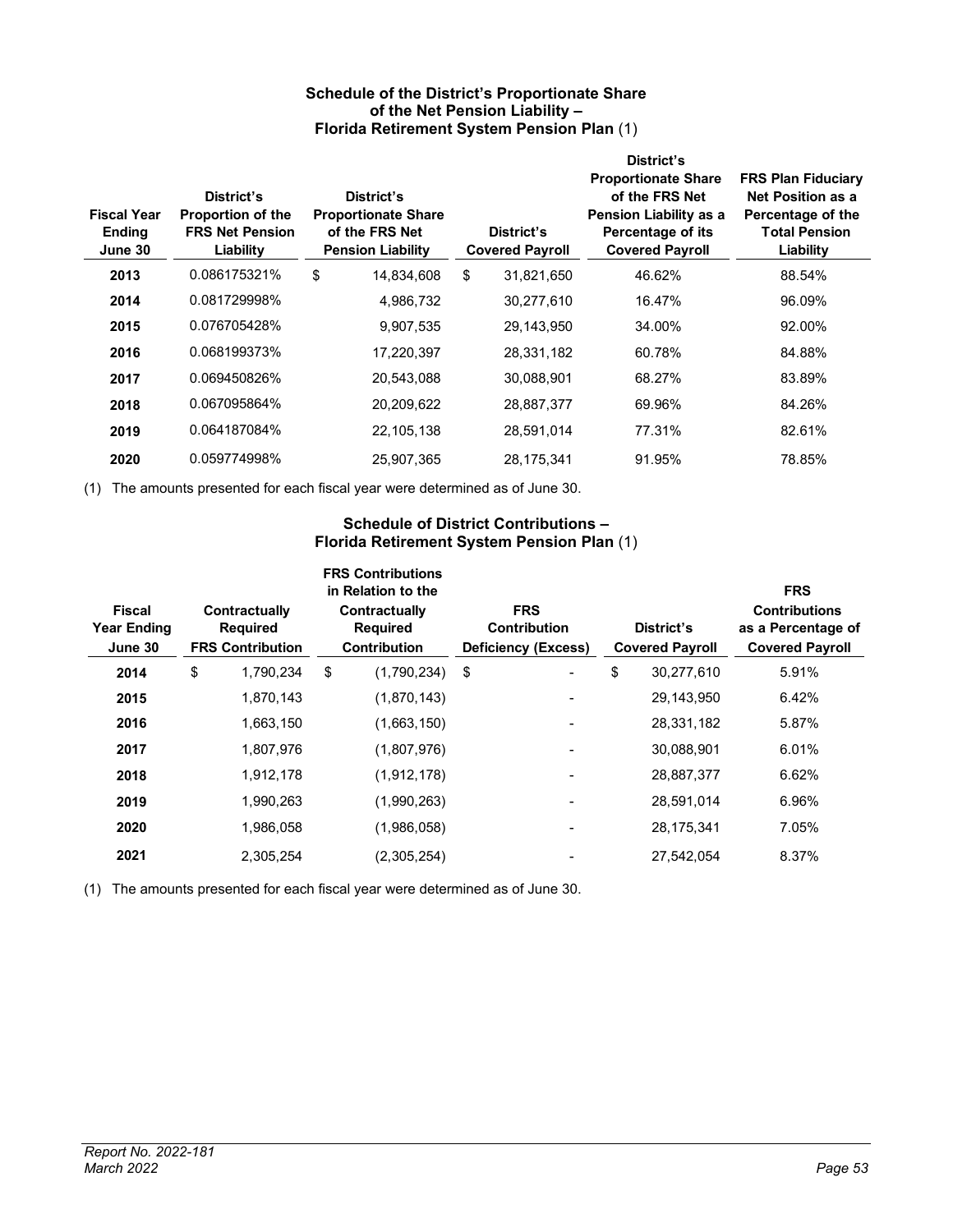#### **Schedule of the District's Proportionate Share of the Net Pension Liability – Health Insurance Subsidy Pension Plan** (1)

|                                                |                                                                 |                                                                          |                                      | District's                                                                   |                                                        |
|------------------------------------------------|-----------------------------------------------------------------|--------------------------------------------------------------------------|--------------------------------------|------------------------------------------------------------------------------|--------------------------------------------------------|
|                                                | District's                                                      | District's                                                               |                                      | <b>Proportionate Share</b><br>of the HIS Net                                 | <b>HIS Plan Fiduciary</b><br><b>Net Position as a</b>  |
| <b>Fiscal</b><br><b>Year Ending</b><br>June 30 | <b>Proportion of the</b><br><b>HIS Net Pension</b><br>Liability | <b>Proportionate Share</b><br>of the HIS Net<br><b>Pension Liability</b> | District's<br><b>Covered Payroll</b> | <b>Pension Liability as a</b><br>Percentage of its<br><b>Covered Payroll</b> | Percentage of the<br><b>Total Pension</b><br>Liability |
| 2013                                           | 0.109538012%                                                    | \$<br>9,536,724                                                          | 31,821,650<br>S                      | 29.97%                                                                       | 1.78%                                                  |
| 2014                                           | 0.101781025%                                                    | 9,516,774                                                                | 30,277,610                           | 31.43%                                                                       | 0.99%                                                  |
| 2015                                           | 0.096010715%                                                    | 9,791,583                                                                | 29,143,950                           | 33.60%                                                                       | 0.50%                                                  |
| 2016                                           | 0.091667405%                                                    | 10,683,456                                                               | 28,331,182                           | 37.71%                                                                       | 0.97%                                                  |
| 2017                                           | 0.094243971%                                                    | 10,077,001                                                               | 30,088,901                           | 33.49%                                                                       | 1.64%                                                  |
| 2018                                           | 0.088090966%                                                    | 9,323,648                                                                | 28,887,377                           | 32.28%                                                                       | 2.15%                                                  |
| 2019                                           | 0.085416384%                                                    | 9,557,239                                                                | 28,591,014                           | 33.43%                                                                       | 2.63%                                                  |
| 2020                                           | 0.080958502%                                                    | 9,884,901                                                                | 28.175.341                           | 35.08%                                                                       | 3.00%                                                  |

(1) The amounts presented for each fiscal year were determined as of June 30.

#### **Schedule of District Contributions – Health Insurance Subsidy Pension Plan** (1)

| <b>Fiscal</b><br><b>Year Ending</b><br>June 30 | <b>Contractually</b><br><b>Required</b><br><b>HIS Contribution</b> |         | <b>HIS Contributions</b><br>in Relation to the<br><b>HIS</b><br>Contractually<br><b>Required</b><br><b>Contribution</b><br><b>Contribution</b><br><b>Deficiency (Excess)</b> |            |     |                |                  | District's<br><b>Covered Payroll</b> | <b>HIS</b><br><b>Contributions</b><br>as a Percentage of<br><b>Covered Payroll</b> |  |
|------------------------------------------------|--------------------------------------------------------------------|---------|------------------------------------------------------------------------------------------------------------------------------------------------------------------------------|------------|-----|----------------|------------------|--------------------------------------|------------------------------------------------------------------------------------|--|
| 2014                                           | \$                                                                 | 348.668 | \$                                                                                                                                                                           | (348, 668) | -\$ | $\blacksquare$ | \$<br>30.277.610 | 1.15%                                |                                                                                    |  |
| 2015                                           |                                                                    | 367,013 |                                                                                                                                                                              | (367,013)  |     |                | 29,143,950       | 1.26%                                |                                                                                    |  |
| 2016                                           |                                                                    | 469,854 |                                                                                                                                                                              | (469,854)  |     |                | 28,331,182       | 1.66%                                |                                                                                    |  |
| 2017                                           |                                                                    | 498,766 |                                                                                                                                                                              | (498,766)  |     |                | 30,088,901       | 1.66%                                |                                                                                    |  |
| 2018                                           |                                                                    | 477,720 |                                                                                                                                                                              | (477,720)  |     |                | 28,887,377       | 1.65%                                |                                                                                    |  |
| 2019                                           |                                                                    | 474.309 |                                                                                                                                                                              | (474, 309) |     |                | 28.591.014       | 1.66%                                |                                                                                    |  |
| 2020                                           |                                                                    | 466,526 |                                                                                                                                                                              | (466,526)  |     | ۰              | 28,175,341       | 1.66%                                |                                                                                    |  |
| 2021                                           |                                                                    | 456,426 |                                                                                                                                                                              | (456,426)  |     |                | 27,542,054       | 1.66%                                |                                                                                    |  |

(1) The amounts presented for each fiscal year were determined as of June 30.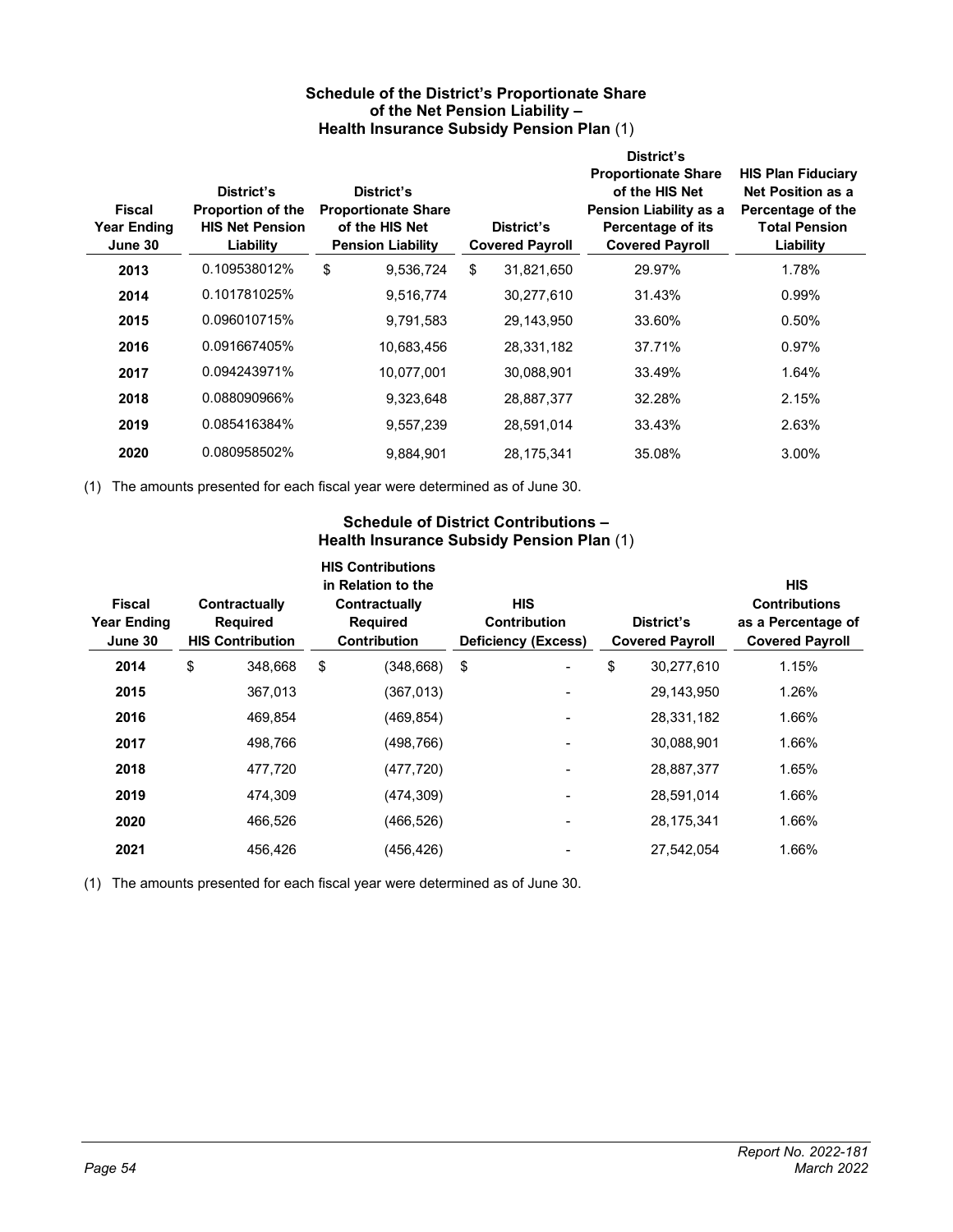### NOTES TO REQUIRED SUPPLEMENTARY INFORMATION

# **1. Budgetary Basis of Accounting**

The Board follows procedures established by State law and State Board of Education (SBE) rules in establishing budget balances for governmental funds, as described below:

- Budgets are prepared, public hearings are held, and original budgets are adopted annually for all governmental fund types in accordance with procedures and time intervals prescribed by State law and SBE rules.
- Appropriations are controlled at the object level (e.g., salaries, purchased services, and capital outlay) within each activity (e.g., instruction, student transportation services, and school administration) and may be amended by resolution at any Board meeting prior to the due date for the annual financial report.
- Budgets are prepared using the same modified accrual basis as is used to account for governmental funds.
- Budgetary information is integrated into the accounting system and, to facilitate budget control, budget balances are encumbered when purchase orders are issued. Appropriations lapse at fiscal year end and encumbrances outstanding are honored from the subsequent year's appropriations.

# **2. Excess of Expenditures Over Appropriations in the General Fund**

For the fiscal year ended June 30, 2021, expenditures exceeded appropriations by function for the General Fund as follows:

|                                                |    | <b>Expenditures</b> |    |               |    |                  |
|------------------------------------------------|----|---------------------|----|---------------|----|------------------|
| <b>Fund/Activity</b>                           |    | <b>Budget</b>       |    | <b>Actual</b> |    | <b>Variance</b>  |
| General:                                       |    |                     |    |               |    |                  |
| Current - Education:                           |    |                     |    |               |    |                  |
| <b>Student Support Services</b>                | \$ | 1,410,126.37        | \$ | 1,634,425.52  | \$ | (224, 299.15)    |
| <b>Instructional Staff Training Services</b>   |    | 247,659.31          |    | 267,417.69    |    | (19, 758.38)     |
| Instruction-Related Technology                 |    | 232,719.15          |    | 252,017.14    |    | (19,297.99)      |
| Board                                          |    | 402,524.38          |    | 631,150.08    |    | (228, 625.70)    |
| <b>Facilities Acquisition and Construction</b> |    | 89,591.33           |    | 427,422.29    |    | (337, 830.96)    |
| <b>Fiscal Services</b>                         |    | 589,487.85          |    | 641,314.01    |    | (51, 826.16)     |
| <b>Central Services</b>                        |    | 321,345.08          |    | 355,732.22    |    | (34, 387.14)     |
| <b>Student Transportation Services</b>         |    | 2,556,836.03        |    | 3,231,557.48  |    | (674, 721.45)    |
| Operation of Plant                             |    | 3,595,283.48        |    | 5,485,187.07  |    | (1,889,903.59)   |
| Maintenance of Plant                           |    | 1,157,456.32        |    | 3,274,264.85  |    | (2, 116, 808.53) |

The District will implement new procedures, including a detailed monthly review of budget-to-actual expenditures, to detect and prevent budgetary overexpenditures going forward.

# **3. Schedule of Changes in the District's Total Other Postemployment Benefits Liability and Related Ratios**

No assets are accumulated in a trust that meet the criteria in paragraph 4 of GASB Statement No. 75 to pay related benefits. The June 30, 2021, total OPEB liability decreased from the prior fiscal year as a result of changes to assumptions as discussed below: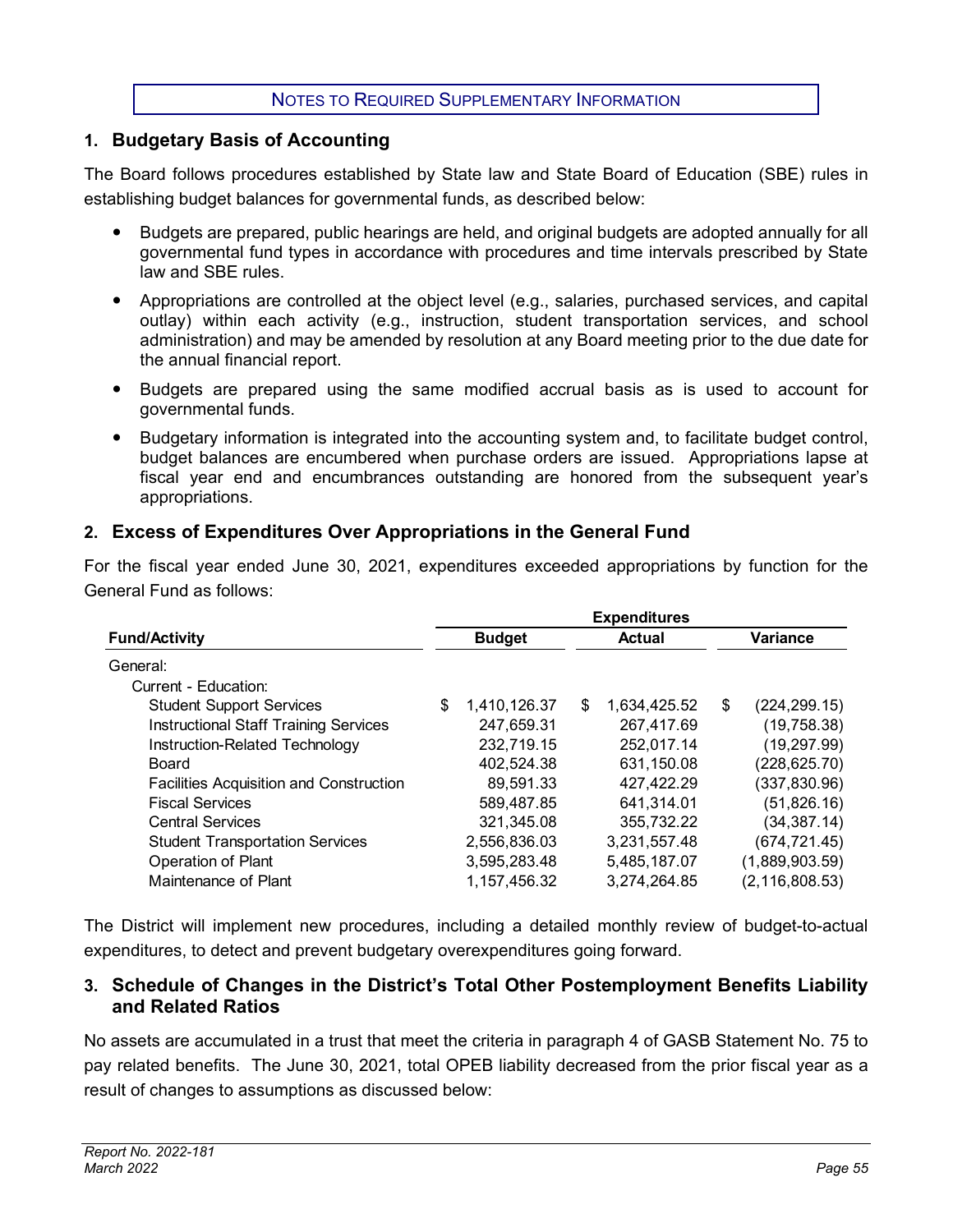- The discount rate was changed from 3.13 percent as of the beginning of the measurement period to 2.45 percent as of June 30, 2020.
- The medical claims costs and premiums were updated based on actual premium information provided for valuation.
- The healthcare cost trend assumption was revised to reflect a lower inflation assumption (from 2.5 percent to 2.25 percent) and the assumed load to model the excise tax was removed, as it was repealed in December 2019.
- Rates of salary increases were changed to be based on revised inflation and individual member pay increases used in the July 1, 2020, FRS Actuarial Valuation.
- Retirement and mortality rates have been separated between instructional and noninstructional employees.
- **4. Schedule of Net Pension Liability and Schedule of Contributions Florida Retirement System Pension Plan**

*Changes of Assumptions.* In 2020, the long-term expected rate of return was decreased from 6.9 percent to 6.8 percent.

**5. Schedule of Net Pension Liability and Schedule of Contributions – Health Insurance Subsidy Pension Plan** 

*Changes of Assumptions.* In 2020, the municipal bond rate used to determine total pension liability was decreased from 3.5 percent to 2.21 percent, and the mortality assumption was updated.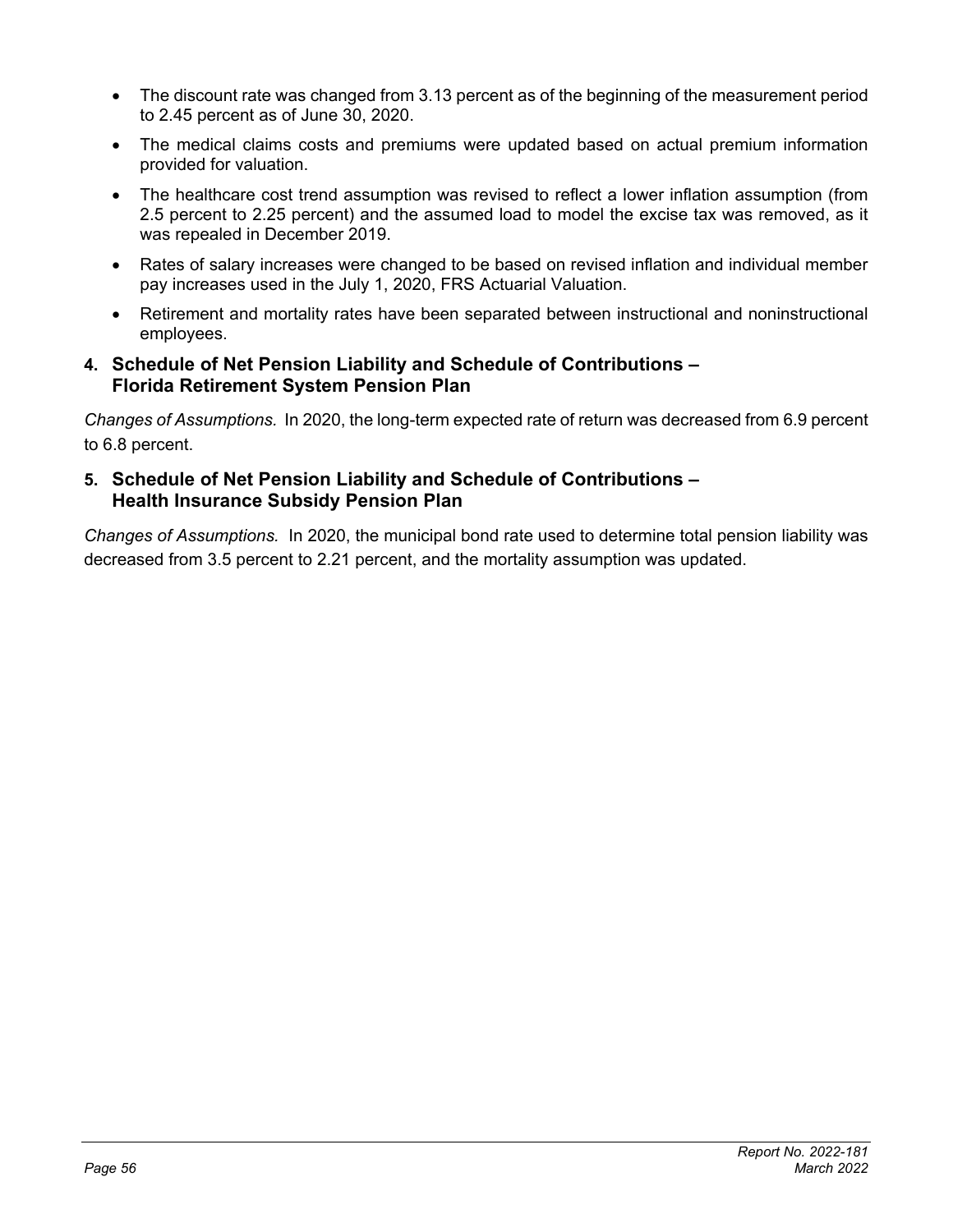THIS PAGE INTENTIONALLY LEFT BLANK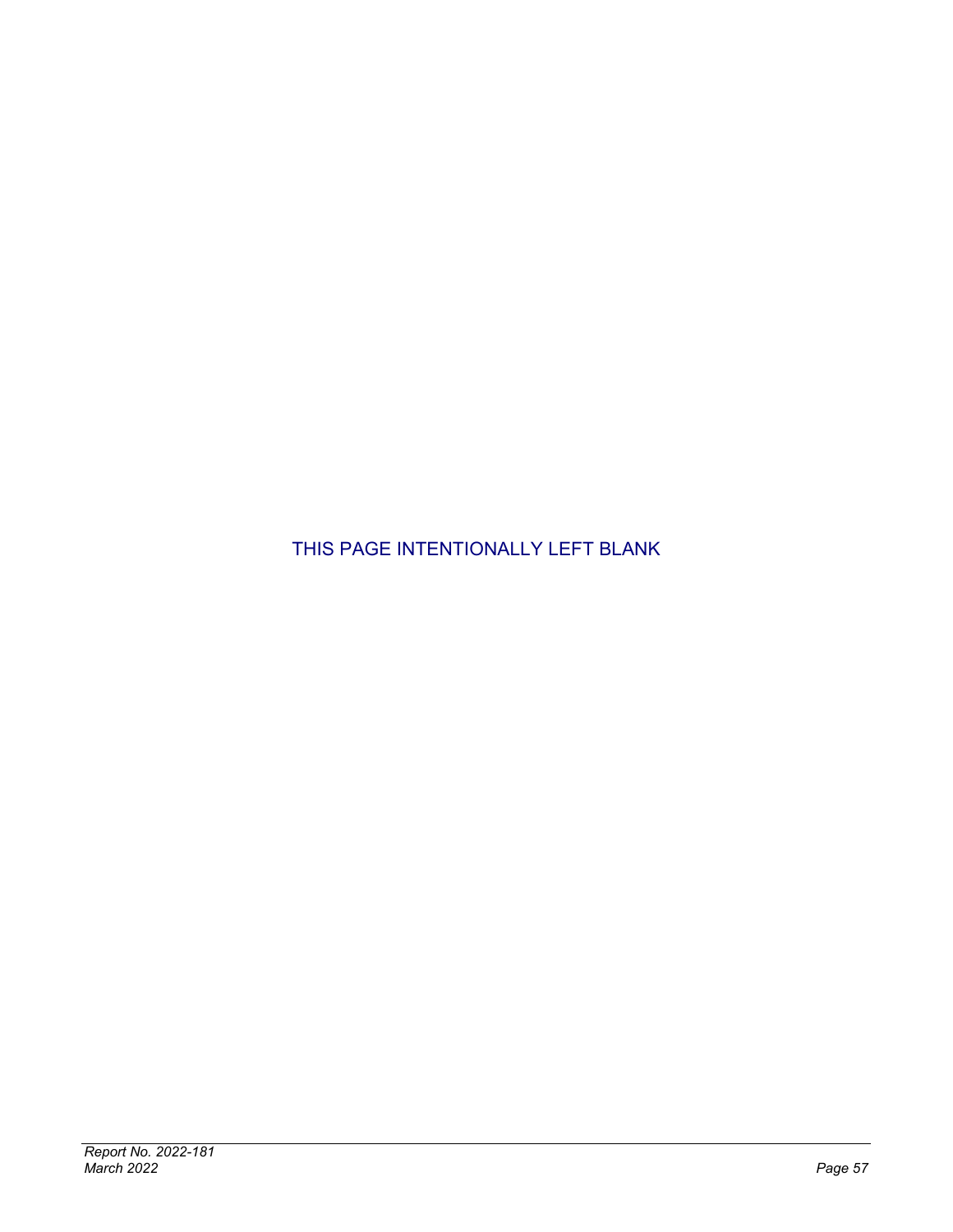# *SCHEDULE OF EXPENDITURES OF FEDERAL AWARDS*

#### **Gadsden County District School Board Schedule of Expenditures of Federal Awards For the Fiscal Year Ended June 30, 2021**

| Federal Grantor/Pass-Through Grantor/<br><b>Program or Cluster</b>                                                                                                | Federal<br><b>Assistance Listing</b><br><b>Number</b> | Pass - Through<br><b>Entity Identifying</b><br><b>Number</b> | Passed<br>Through to<br><b>Subrecipients</b> | Total<br><b>Expenditures</b>     |
|-------------------------------------------------------------------------------------------------------------------------------------------------------------------|-------------------------------------------------------|--------------------------------------------------------------|----------------------------------------------|----------------------------------|
| <b>Clustered</b>                                                                                                                                                  |                                                       |                                                              |                                              |                                  |
| <b>Child Nutrition Cluster</b>                                                                                                                                    |                                                       |                                                              |                                              |                                  |
| United States Department of Agriculture:<br>Florida Department of Agriculture and Consumer Services:<br>School Breakfast Program<br>National School Lunch Program | 10.553<br>10.555                                      | 21002<br>21001, 21003                                        |                                              | \$<br>911,131.64<br>2,145,882.31 |
| COVID-19 National School Lunch Program                                                                                                                            | COVID-19, 10.555                                      | 21001, 21003                                                 |                                              | 551,304.84                       |
| <b>Total National School Lunch Program</b><br>Summer Food Service Program for Children                                                                            | 10.555<br>10.559                                      | 20006, 20007, 21006, 21007                                   |                                              | 2,697,187.15<br>405,468.72       |
| <b>Total Child Nutrition Cluster</b>                                                                                                                              |                                                       |                                                              |                                              | 4,013,787.51                     |
| <b>Student Financial Assistance Cluster</b><br>United States Department of Education:                                                                             |                                                       |                                                              |                                              |                                  |
| Federal Pell Grant Program                                                                                                                                        | 84.063                                                | <b>N/A</b>                                                   |                                              | 15,863.00                        |
| <b>Special Education Cluster:</b><br>United States Department of Education:<br>Special Education - Grants to States:<br>Florida Department of Education           | 84.027                                                | 263                                                          |                                              | 1,411,238.12                     |
| Florida Gulf Coast University                                                                                                                                     |                                                       | None                                                         |                                              | 5,029.50                         |
| Leon County District School Board                                                                                                                                 |                                                       | None                                                         |                                              | 31,838.35                        |
| <b>Total Special Education - Grants to States</b>                                                                                                                 | 84.027                                                |                                                              |                                              | 1,448,105.97                     |
| Special Education - Preschool Grants:<br>Florida Department of Education                                                                                          | 84.173                                                | 267                                                          |                                              | 70,853.03                        |
| <b>Total Special Education Cluster</b>                                                                                                                            |                                                       |                                                              | $\blacksquare$                               | 1,518,959.00                     |
| <b>TRIO Cluster:</b><br>United States Department of Education:<br>Florida State University:<br><b>TRIO Upward Bound</b>                                           | 84.047                                                | None                                                         |                                              | 1,096.00                         |
| 477 Cluster:<br>United States Department Health and Human Services:<br>South Florida Workforce Investment Board:                                                  |                                                       |                                                              |                                              |                                  |
| Temporary Assistance for Needy Families                                                                                                                           | 93.558                                                | None                                                         |                                              | 170,595.48                       |
| <b>Head Start Cluster:</b><br>United States Department of Health and Human Services:<br><b>Head Start</b>                                                         | 93.600                                                | N/A                                                          |                                              | 2,610,322.75                     |
| <b>Not Clustered</b>                                                                                                                                              |                                                       |                                                              |                                              |                                  |
| United States Department of Agriculture<br>Florida Department of Agriculture and Consumer Services:                                                               |                                                       |                                                              |                                              |                                  |
| Fresh Fruit and Vegetable Program                                                                                                                                 | 10.582                                                | 21004                                                        |                                              | 133,176.92                       |
| United States Department of Defense<br>Army Junior Reserve Officers Training Corps                                                                                | <b>12.UNK</b>                                         | N/A                                                          |                                              | 57.183.90                        |
| United States Department of Education:<br>School Safety National Activities<br>Florida Department of Education:                                                   | 84.184                                                | N/A                                                          |                                              | 665,265.69                       |
| Title I Grants to Local Educational Agencies<br>Career and Technical Education - Basic Grants to States                                                           | 84.010<br>84.048                                      | 212, 226<br>161                                              |                                              | 3,324,681.31<br>196,774.11       |
| Education for Homeless Children and Youth                                                                                                                         | 84.196                                                | 127                                                          |                                              | 61,461.92                        |
| COVID-19 Charter Schools                                                                                                                                          | COVID-19, 84.282                                      | 298                                                          | 77, 191.53                                   | 77,191.53                        |
| Twenty-First Century Community Learning Centers                                                                                                                   | 84.287<br>84.358                                      | 244                                                          |                                              | 204,185.34                       |
| <b>Rural Education</b><br><b>English Language Acquisition State Grants</b>                                                                                        | 84.365                                                | 110<br>102                                                   |                                              | 111,133.23<br>61,586.89          |
| Supporting Effective Instruction State Grants                                                                                                                     | 84.367                                                | 224                                                          |                                              | 221,085.45                       |
| Student Support and Academic Enrichment Program                                                                                                                   | 84.424                                                | 241                                                          |                                              | 99,682.13                        |
|                                                                                                                                                                   |                                                       |                                                              |                                              | (Continued)                      |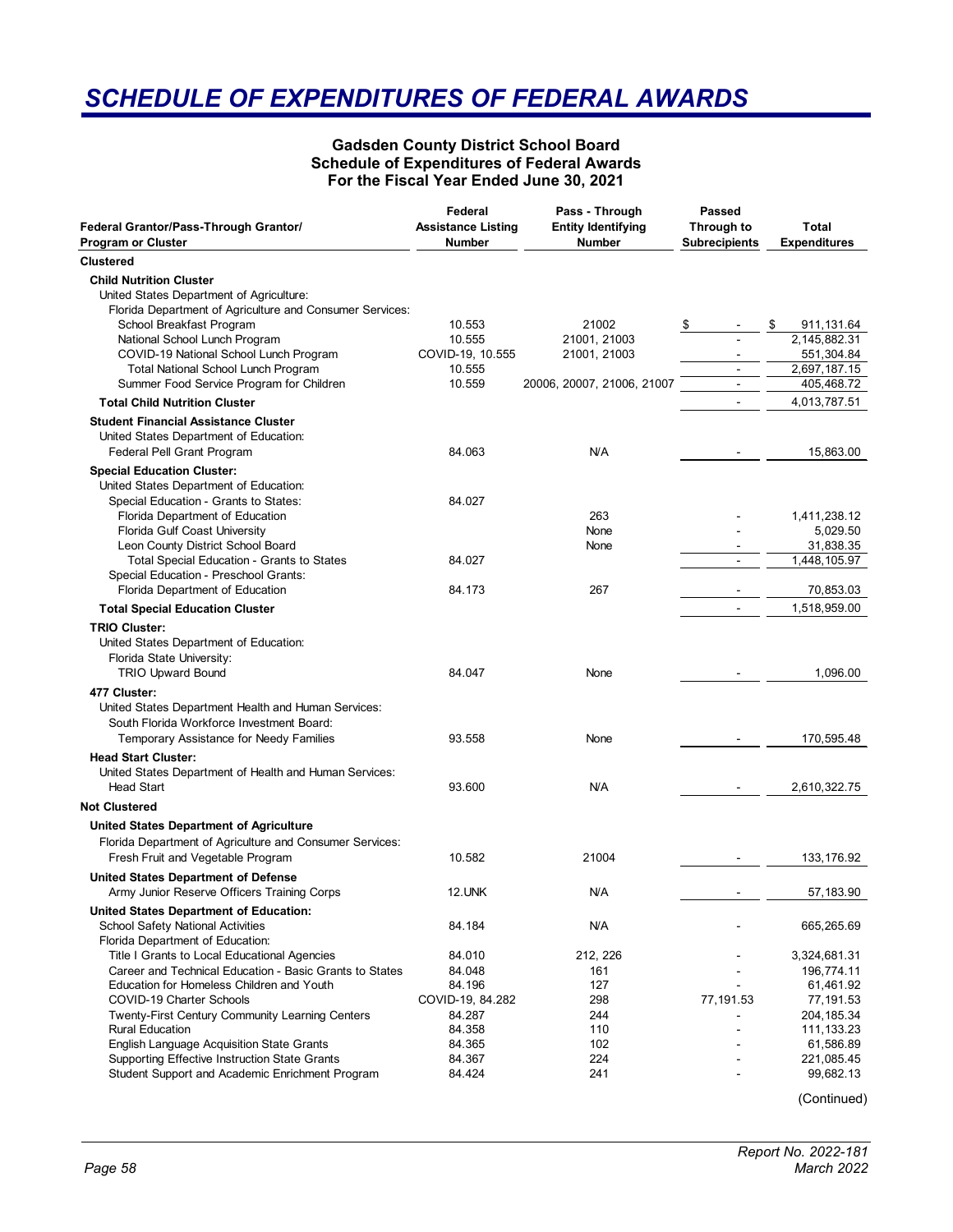#### **Gadsden County District School Board Schedule of Expenditures of Federal Awards (Continued) For the Fiscal Year Ended June 30, 2021**

| Federal Grantor/Pass-Through Grantor/<br><b>Program or Cluster</b>                                        | Federal<br><b>Assistance Listing</b><br><b>Number</b> | Pass - Through<br><b>Entity Identifying</b><br><b>Number</b> | Passed<br>Through to<br><b>Subrecipients</b> | Total<br><b>Expenditures</b> |
|-----------------------------------------------------------------------------------------------------------|-------------------------------------------------------|--------------------------------------------------------------|----------------------------------------------|------------------------------|
| <b>Not Clustered (Continued)</b>                                                                          |                                                       |                                                              |                                              |                              |
| United States Department of Education (Continued):<br>Florida Department of Education (Continued):        |                                                       |                                                              |                                              |                              |
| Education Stabilization Fund:                                                                             | 84.425                                                |                                                              |                                              |                              |
| Governor's Emergency Education Relief Fund                                                                | COVID-19, 84.425C                                     | 123                                                          | \$                                           | \$<br>430,374.70             |
| Elementary and Secondary School Emergency Relief Fund                                                     | COVID-19, 84.425D                                     | 124                                                          |                                              | 1,166,501.92                 |
| <b>Total Education Stabilization Fund</b>                                                                 | 84.425                                                |                                                              |                                              | 1,596,876.62                 |
| Hurricane Education Recovery                                                                              | 84.938                                                | 105                                                          |                                              | 3,566,142.31                 |
| Washington County District School Board:                                                                  |                                                       |                                                              |                                              |                              |
| Student Support and Academic Enrichment Program                                                           | 84.424                                                | None                                                         |                                              | 1,400.00                     |
| <b>Total United States Department of Education</b>                                                        |                                                       |                                                              | 77,191.53                                    | 10,187,466.53                |
| United States Department of Homeland Security:                                                            |                                                       |                                                              |                                              |                              |
| Florida Division of Emergency Management:<br>Disaster Grants - Public Assistance (Presidentially Declared |                                                       |                                                              |                                              |                              |
| Disasters)                                                                                                | 97.036                                                | Z <sub>1015</sub>                                            |                                              | 544,974.60                   |
| <b>Total Expenditures of Federal Awards</b>                                                               |                                                       |                                                              | \$77,191.53                                  | 19,253,425.69<br>S           |

The accompanying notes are an integral part of this Schedule.

- Notes: (1) Basis of Presentation. The accompanying Schedule of Expenditures of Federal Awards (Schedule) includes the Federal award activity of the Gadsden County District School Board under programs of the Federal Government for the fiscal year ended June 30, 2021. The information in this Schedule is presented in accordance with the requirements of Title 2 U.S. *Code of Federal Regulations* Part 200, *Uniform Administrative Requirements, Cost Principles, and Audit Requirements for Federal Awards* (Uniform Guidance). Because the Schedule presents only a selected portion of the operations of the District, it is not intended to and does not present the financial position, changes in net position of the District.
	- (2) Summary of Significant Accounting Policies. Expenditures reported on the Schedule are reported on the modified accrual basis of accounting. Such expenditures are recognized following the cost principles contained in the Uniform Guidance, wherein certain types of expenditures are not allowable or are limited as to reimbursement.
	- (3) Indirect Cost Rate. The District has not elected to use the 10 percent de minimis cost rate allowed under the Uniform Guidance.
	- (4) Noncash Assistance National School Lunch Program. Includes \$179,101.03 of donated food received during the fiscal year. Donated foods are valued at fair value as determined at the time of donation.
	- (5) Head Start. Expenditures include \$1,107,369.30 for grant number/program year 04CH01109602 and \$1,502,953.45 for grant number/program year 04CH01109603.
	- (6) COVID-19 National School Lunch Program. The District incurred \$551,304.84 in expenditures for the National School Lunch Program grant in the 2019-20 fiscal year.
	- (7) Disaster Grants Public Assistance (Presidentially Declared Disaster). The District incurred \$544,974.60 in expenditures for the Disaster Grants – Public Assistance (Presidentially Declared Disaster) grant in the 2019-20 fiscal year.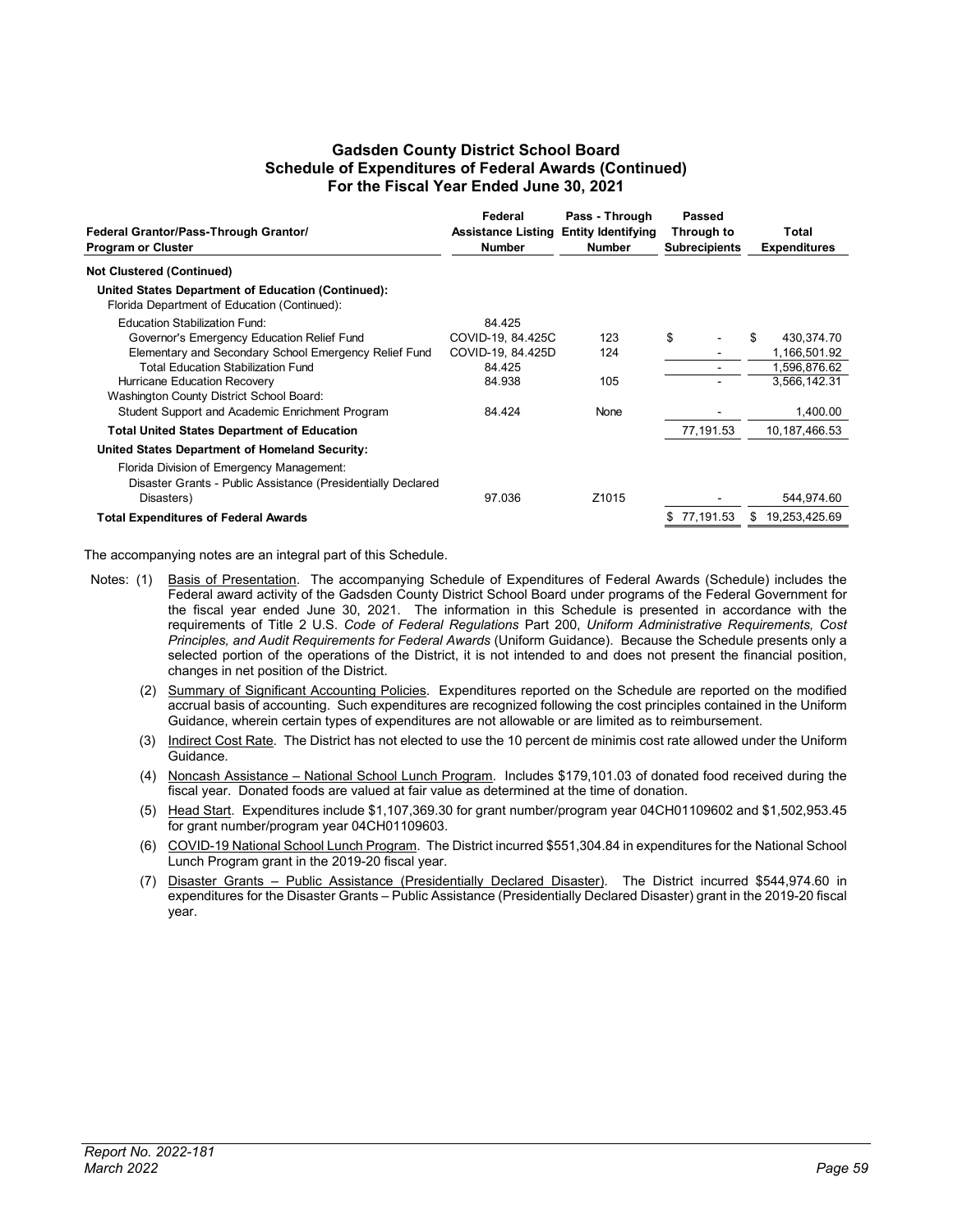

Sherrill F. Norman, CPA Auditor General

# **AUDITOR GENERAL STATE OF FLORIDA**

Claude Denson Pepper Building, Suite G74 111 West Madison Street Tallahassee, Florida 32399-1450



Phone: (850) 412-2722 Fax: (850) 488-6975

The President of the Senate, the Speaker of the House of Representatives, and the Legislative Auditing Committee

# **INDEPENDENT AUDITOR'S REPORT ON INTERNAL CONTROL OVER FINANCIAL REPORTING AND ON COMPLIANCE AND OTHER MATTERS BASED ON AN AUDIT OF FINANCIAL STATEMENTS PERFORMED IN ACCORDANCE WITH** *GOVERNMENT AUDITING STANDARDS*

We have audited, in accordance with the auditing standards generally accepted in the United States of America and the standards applicable to financial audits contained in *Government Auditing Standards* issued by the Comptroller General of the United States, the financial statements of the governmental activities, the discretely presented component unit, each major fund, and the aggregate remaining fund information of the Gadsden County District School Board as of and for the fiscal year ended June 30, 2021, and the related notes to the financial statements, which collectively comprise the District's basic financial statements, and have issued our report thereon dated March 28, 2022, included under the heading **INDEPENDENT AUDITOR'S REPORT**. Our report includes a reference to other auditors who audited the financial statements of the school internal funds and the discretely presented component unit, as described in our report on the District's financial statements. This report does not include the results of the other auditors' testing of internal control over financial reporting or compliance and other matters that are reported on separately by those auditors.

# **Internal Control Over Financial Reporting**

In planning and performing our audit of the financial statements, we considered the District's internal control over financial reporting (internal control) as a basis for designing audit procedures that are appropriate in the circumstances for the purpose of expressing our opinions on the financial statements, but not for the purpose of expressing an opinion on the effectiveness of the District's internal control. Accordingly, we do not express an opinion on the effectiveness of the District's internal control.

A *deficiency in internal control* exists when the design or operation of a control does not allow management or employees, in the normal course of performing their assigned functions, to prevent, or detect and correct, misstatements on a timely basis. A *material weakness* is a deficiency, or a combination of deficiencies, in internal control such that there is a reasonable possibility that a material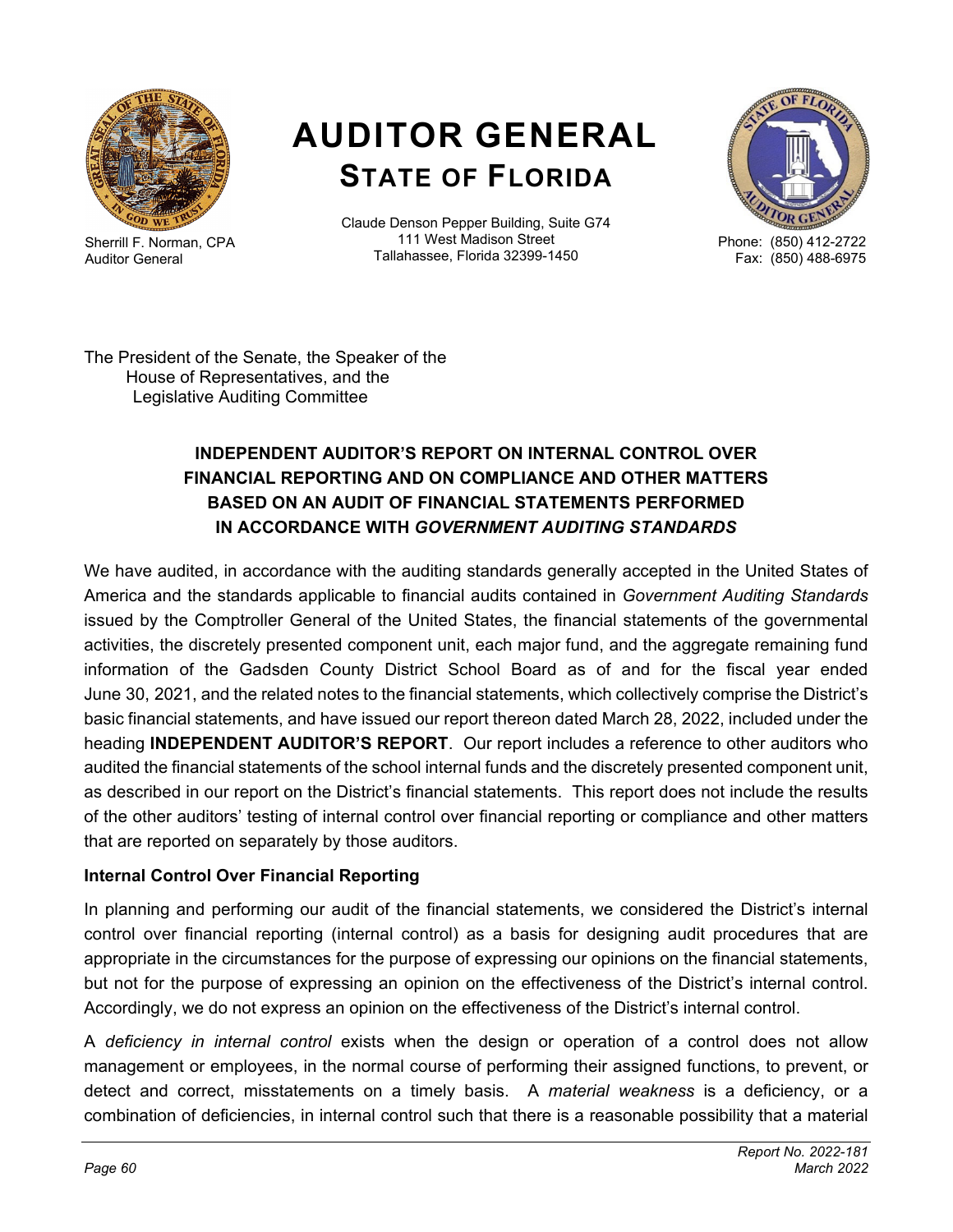misstatement of the District's financial statements will not be prevented, or detected and corrected on a timely basis. A *significant deficiency* is a deficiency, or a combination of deficiencies, in internal control that is less severe than a material weakness, yet important enough to merit attention by those charged with governance.

Our consideration of internal control was for the limited purpose described in the first paragraph of this section and was not designed to identify all deficiencies in internal control that might be material weaknesses or significant deficiencies. Given these limitations, during our audit we did not identify any deficiencies in internal control that we consider to be material weaknesses. However, material weaknesses may exist that have not been identified.

# **Compliance and Other Matters**

As part of obtaining reasonable assurance about whether the District's financial statements are free from material misstatement, we performed tests of its compliance with certain provisions of laws, rules, regulations, contracts, and grant agreements, noncompliance with which could have a direct and material effect on the financial statements. However, providing an opinion on compliance with those provisions was not an objective of our audit and, accordingly, we do not express such an opinion. The results of our tests disclosed no instances of noncompliance or other matters that are required to be reported under *Government Auditing Standards*.

We identified a certain additional matter finding which is described as Finding No. AM 2021-001 on page 66.

# **District's Responses to Finding**

The District's response to the additional matter finding identified in our audit is included as District Response on page 66 in Finding No. AM 2021-001. The District's response was not subjected to the auditing procedures applied in the audit of the financial statements and, accordingly, we express no opinion on it.

# **Purpose of this Report**

The purpose of this report is solely to describe the scope of our testing of internal control and compliance and the results of that testing, and not to provide an opinion on the effectiveness of the District's internal control or on compliance. This report is an integral part of an audit performed in accordance with *Government Auditing Standards* in considering the District's internal control and compliance. Accordingly, this communication is not suitable for any other purpose.

Respectfully submitted,

Sherrill F. Norman, CPA Tallahassee, Florida March 28, 2022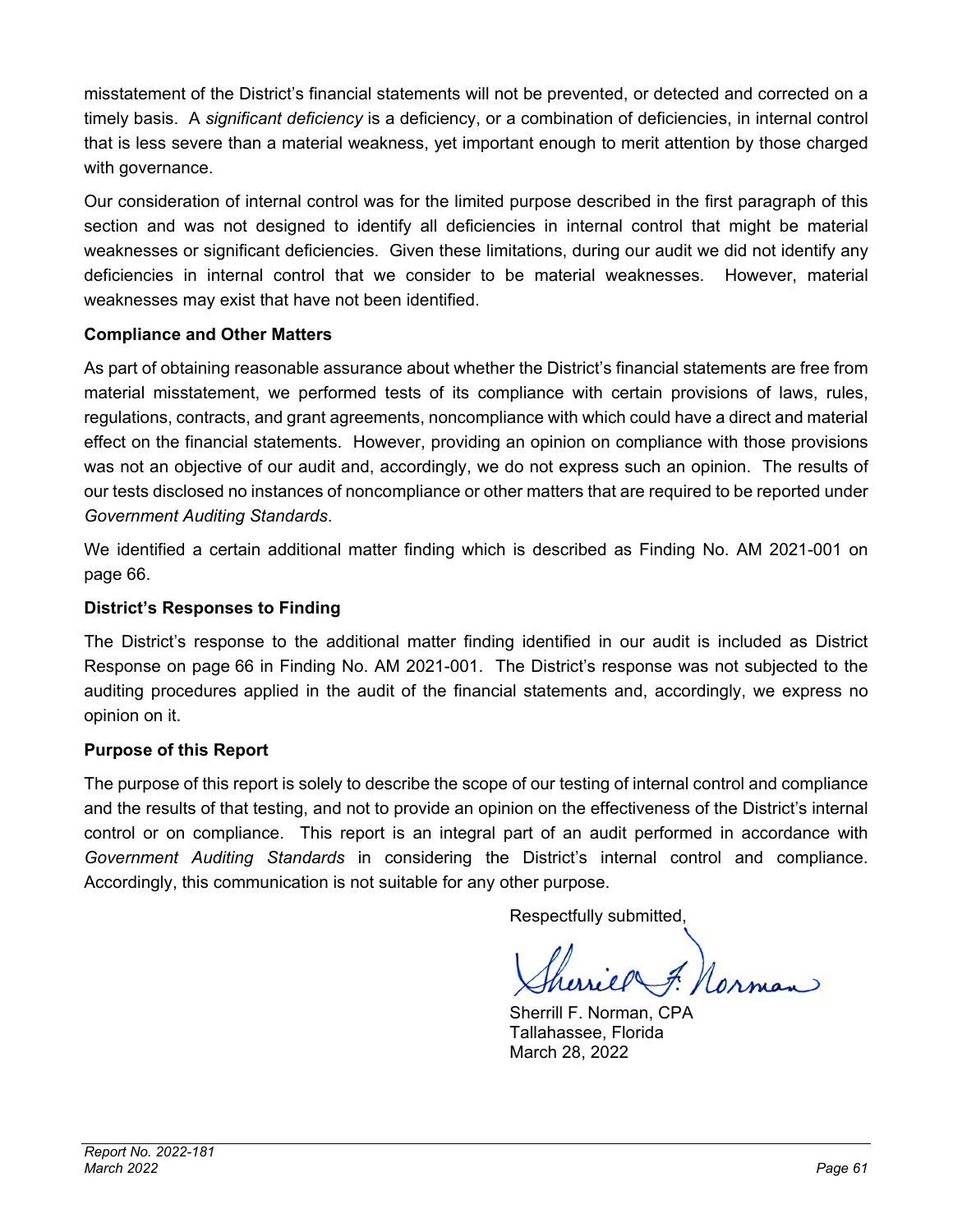

Sherrill F. Norman, CPA Auditor General

# **AUDITOR GENERAL STATE OF FLORIDA**

Claude Denson Pepper Building, Suite G74 111 West Madison Street Tallahassee, Florida 32399-1450



Phone: (850) 412-2722 Fax: (850) 488-6975

The President of the Senate, the Speaker of the House of Representatives, and the Legislative Auditing Committee

# **INDEPENDENT AUDITOR'S REPORT ON COMPLIANCE FOR EACH MAJOR FEDERAL PROGRAM AND REPORT ON INTERNAL CONTROL OVER COMPLIANCE REQUIRED BY THE UNIFORM GUIDANCE**

# **Report on Compliance for Each Major Federal Program**

We have audited the Gadsden County District School Board's compliance with the types of compliance requirements described in the *OMB Compliance Supplement* that could have a direct and material effect on each of the District's major Federal programs for the fiscal year ended June 30, 2021. The District's major Federal programs are identified in **SECTION I – SUMMARY OF AUDITOR'S RESULTS** of the accompanying **SCHEDULE OF FINDINGS AND QUESTIONED COSTS**.

# *Management's Responsibility*

Management is responsible for compliance with Federal statutes, regulations, and the terms and conditions of its Federal awards applicable to its Federal programs.

# *Auditor's Responsibility*

Our responsibility is to express an opinion on compliance for each of the District's major Federal programs based on our audit of the types of compliance requirements referred to above. We conducted our audit of compliance in accordance with auditing standards generally accepted in the United States of America; the standards applicable to financial audits contained in *Government Auditing Standards*, issued by the Comptroller General of the United States; and the audit requirements of Title 2 U.S. *Code of Federal Regulations* Part 200, *Uniform Administrative Requirements, Cost Principles, and Audit Requirements for Federal Awards* (Uniform Guidance). Those standards and the Uniform Guidance require that we plan and perform the audit to obtain reasonable assurance about whether noncompliance with the types of compliance requirements referred to above that could have a direct and material effect on a major Federal program occurred. An audit includes examining, on a test basis, evidence about the District's compliance with those requirements and performing such other procedures as we considered necessary in the circumstances.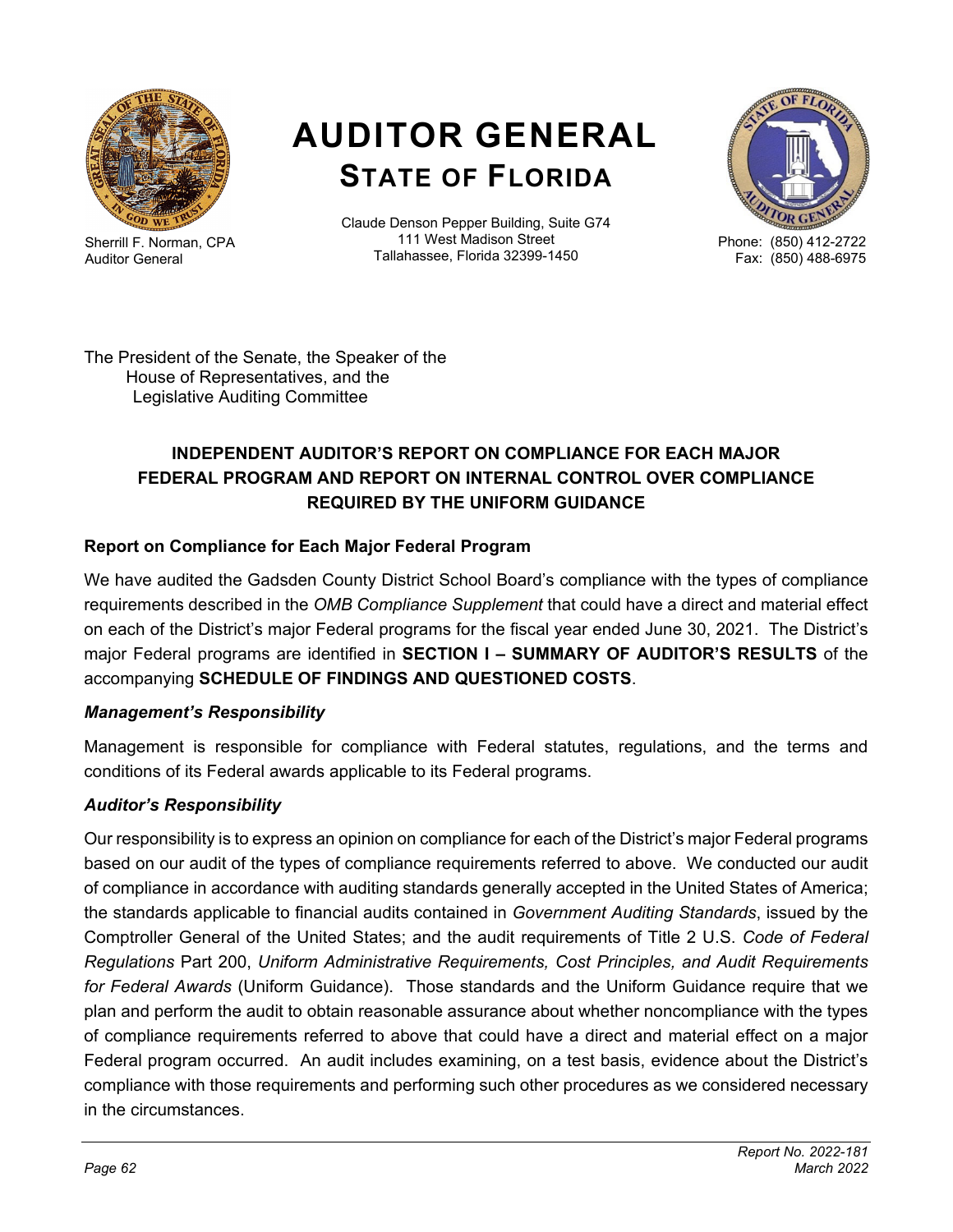We believe that our audit provides a reasonable basis for our opinion on compliance for each major Federal program. However, our audit does not provide a legal determination of the District's compliance.

# *Opinion on Each Major Federal Program*

In our opinion, the District complied, in all material respects, with the types of compliance requirements referred to above that could have a direct and material effect on each of its major Federal programs for the fiscal year ended June 30, 2021.

# **Report on Internal Control Over Compliance**

District management is responsible for establishing and maintaining effective internal control over compliance with the types of compliance requirements referred to above. In planning and performing our audit of compliance, we considered the District's internal control over compliance with the types of requirements that could have a direct and material effect on each major Federal program to determine the auditing procedures that are appropriate in the circumstances for the purpose of expressing an opinion on compliance for each major Federal program and to test and report on internal control over compliance in accordance with the Uniform Guidance, but not for the purpose of expressing an opinion on the effectiveness of internal control over compliance. Accordingly, we do not express an opinion on the effectiveness of the District's internal control over compliance.

A *deficiency in internal control over compliance* exists when the design or operation of a control over compliance does not allow management or employees, in the normal course of performing their assigned functions, to prevent, or detect and correct, noncompliance with a type of compliance requirement of a Federal program on a timely basis. A *material weakness in internal control over compliance* is a deficiency, or a combination of deficiencies, in internal control over compliance, such that there is a reasonable possibility that material noncompliance with a type of compliance requirement of a Federal program will not be prevented, or detected and corrected, on a timely basis. A *significant deficiency in internal control over compliance* is a deficiency, or a combination of deficiencies, in internal control over compliance with a type of compliance requirement of a Federal program that is less severe than a material weakness in internal control over compliance, yet important enough to merit attention by those charged with governance.

Our consideration of internal control over compliance was for the limited purpose described in the first paragraph of this section and was not designed to identify all deficiencies in internal control over compliance that might be material weaknesses or significant deficiencies. We did not identify any deficiencies in internal control over compliance that we consider to be material weaknesses. However, material weaknesses may exist that have not been identified.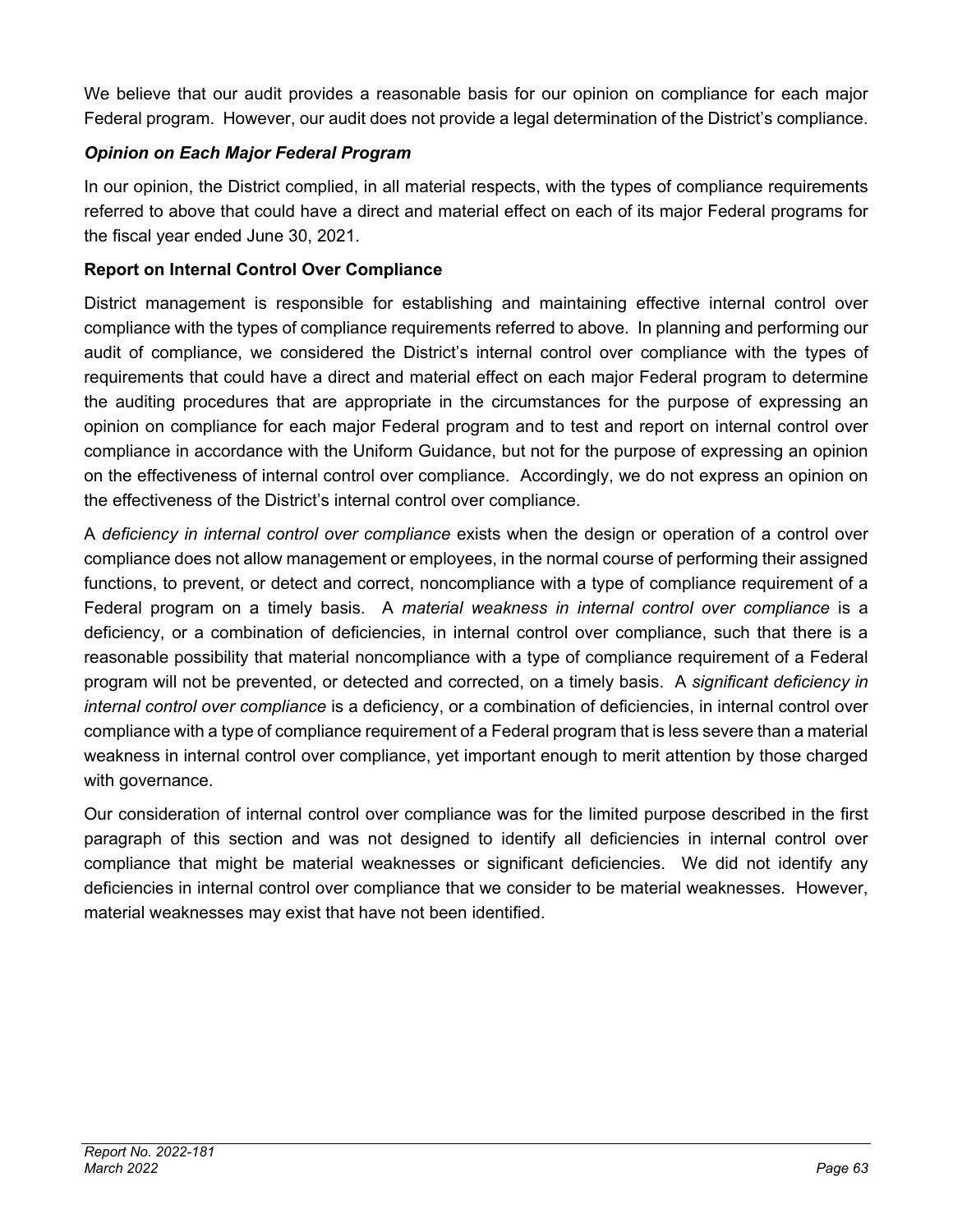The purpose of this report on internal control over compliance is solely to describe the scope of our testing of internal control over compliance and the results of that testing based on the requirements of the Uniform Guidance. Accordingly, this report is not suitable for any other purpose.

Respectfully submitted,

F. Norman

Sherrill F. Norman, CPA Tallahassee, Florida March 28, 2022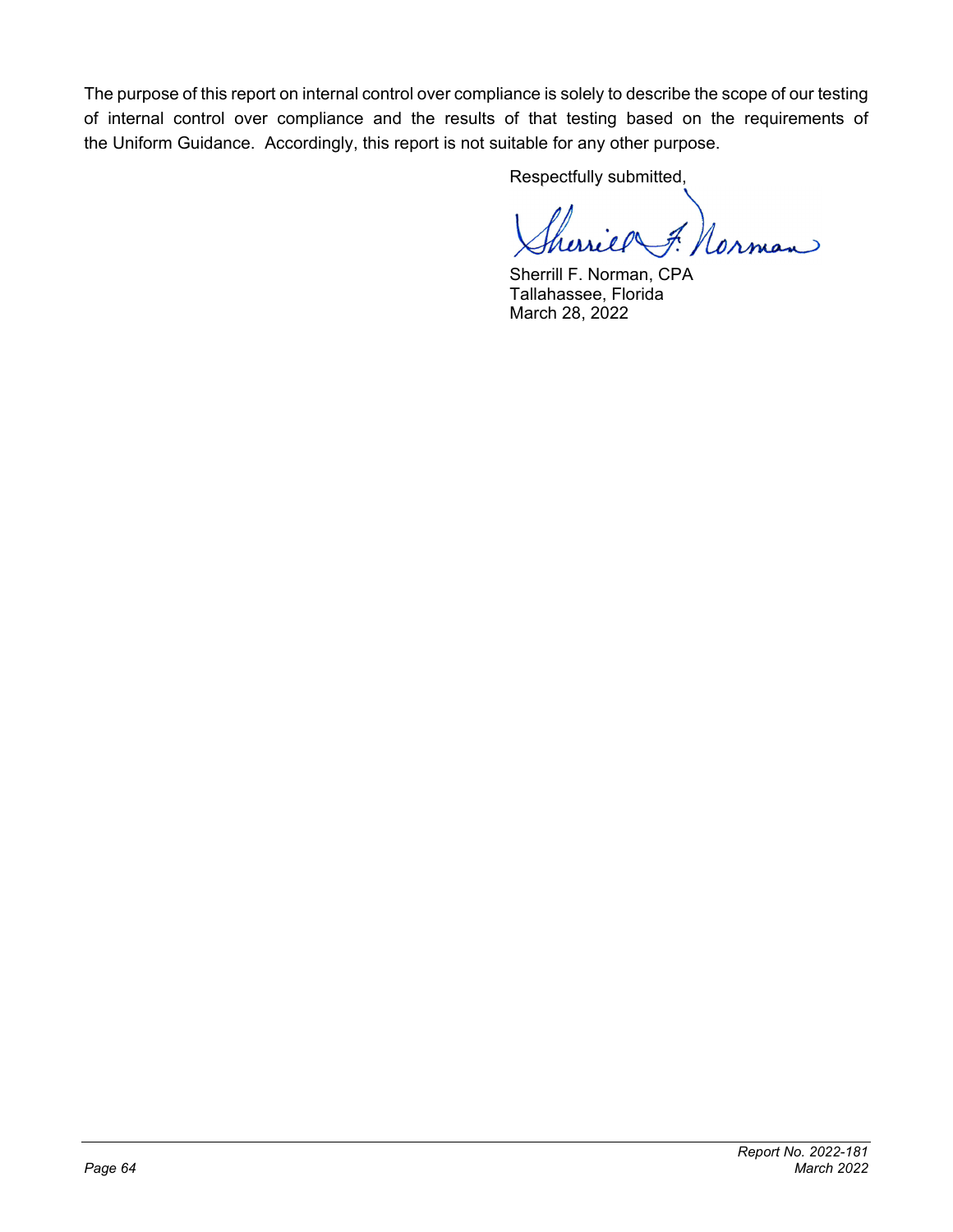# *SCHEDULE OF FINDINGS AND QUESTIONED COSTS*

# SECTION I – SUMMARY OF AUDITOR'S RESULTS

#### **Financial Statements**

| Type of auditor's report issued on whether the financial<br>statements audited were prepared in accordance with<br>GAAP: | Unmodified                          |
|--------------------------------------------------------------------------------------------------------------------------|-------------------------------------|
| Internal control over financial reporting:                                                                               |                                     |
| Material weakness(es) identified?                                                                                        | <b>No</b>                           |
| Significant deficiency(ies) identified?                                                                                  | None reported                       |
| Noncompliance material to financial statements noted?                                                                    | <b>No</b>                           |
| <b>Federal Awards</b>                                                                                                    |                                     |
| Internal control over major Federal programs:                                                                            |                                     |
| Material weakness(es) identified?                                                                                        | <b>No</b>                           |
| Significant deficiency(ies) identified?                                                                                  | None reported                       |
| Type of auditor's report issued on compliance for major<br>Federal programs:                                             | Unmodified                          |
| Any audit findings disclosed that are required to be<br>reported in accordance with 2 CFR 200.516(a)?                    | No                                  |
| Identification of major Federal programs:                                                                                |                                     |
| <b>Assistance Listing Numbers:</b>                                                                                       | Name of Federal Program or Cluster: |
| 10.553, 10.555, and 10.559                                                                                               | <b>Child Nutrition Cluster</b>      |
| 84,027 and 84,173                                                                                                        | <b>Special Education Cluster</b>    |
| 84.425                                                                                                                   | <b>Education Stabilization Fund</b> |
| Dollar threshold used to distinguish between<br>type A and type B programs:                                              | \$750,000                           |
| Auditee qualified as low risk auditee?                                                                                   | Yes                                 |

# SECTION II – FINANCIAL STATEMENT FINDINGS

No matters are reported.

# SECTION III – FEDERAL AWARD FINDINGS AND QUESTIONED COSTS

No matters are reported.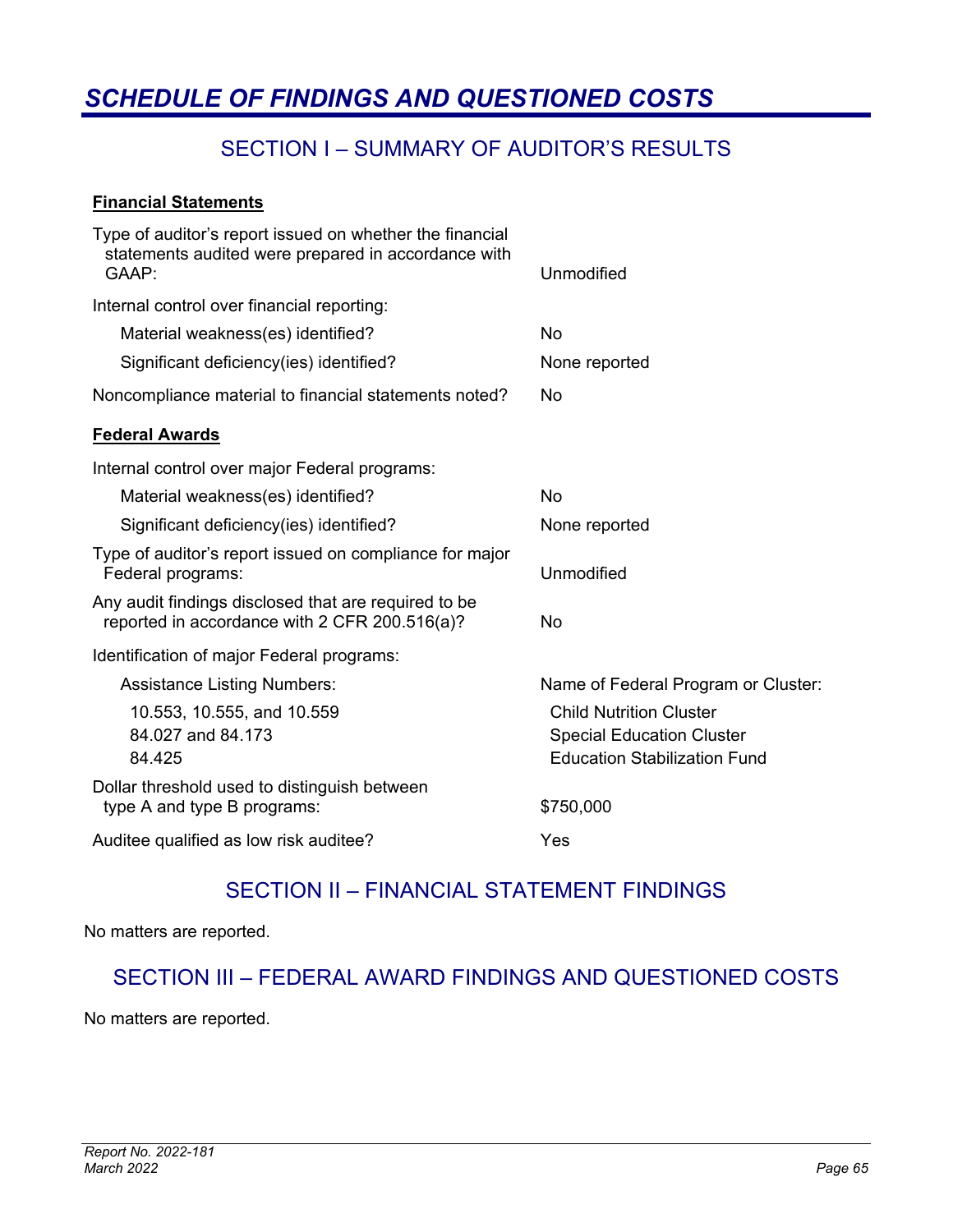# *ADDITIONAL MATTER*

| <b>Finding Number</b>                                | AM 2021-001                                                                                                                                                                                                                                                                                                                                                                                                                                                                                                                                                                                                                                                                                                                                       |
|------------------------------------------------------|---------------------------------------------------------------------------------------------------------------------------------------------------------------------------------------------------------------------------------------------------------------------------------------------------------------------------------------------------------------------------------------------------------------------------------------------------------------------------------------------------------------------------------------------------------------------------------------------------------------------------------------------------------------------------------------------------------------------------------------------------|
| <b>Opinion Unit</b>                                  | Major Fund: General Fund                                                                                                                                                                                                                                                                                                                                                                                                                                                                                                                                                                                                                                                                                                                          |
| <b>Financial Statements</b><br><b>Account Titles</b> | Not Applicable                                                                                                                                                                                                                                                                                                                                                                                                                                                                                                                                                                                                                                                                                                                                    |
| <b>Fund Name</b>                                     | <b>General Fund</b>                                                                                                                                                                                                                                                                                                                                                                                                                                                                                                                                                                                                                                                                                                                               |
| <b>Adjustment Amounts</b>                            | Not Applicable                                                                                                                                                                                                                                                                                                                                                                                                                                                                                                                                                                                                                                                                                                                                    |
| <b>Statistically Valid Sample</b>                    | Not Applicable                                                                                                                                                                                                                                                                                                                                                                                                                                                                                                                                                                                                                                                                                                                                    |
| <b>Prior Year Finding</b>                            | Not Applicable                                                                                                                                                                                                                                                                                                                                                                                                                                                                                                                                                                                                                                                                                                                                    |
| <b>Finding</b>                                       | District procedures did not always limit expenditures to budgeted amounts,<br>contrary to State law, State Board of Education (SBE) rules, and Board policies.                                                                                                                                                                                                                                                                                                                                                                                                                                                                                                                                                                                    |
| Criteria                                             | Section 1011.05, Florida Statutes, provides that the official budget shall not be<br>altered, amended, or exceeded except as authorized. In addition, SBE<br>Rule 6A-1.007(2), Florida Administrative Code, provides that no expenditure shall<br>be authorized or obligation incurred that is in excess of budgetary appropriation<br>and requires that the Board approve amendments to the budget whenever the<br>function amounts are changed from the original budget. Also, pursuant to<br>Section 1011.06(2), Florida Statutes, the Board adopted Policy 7.10, which<br>allows expenditures to exceed budgeted amounts, provided that the Board<br>approves the expenditure by amending the budget at the next scheduled public<br>meeting. |
|                                                      | The process for adopting and amending the budget provides the District a<br>mechanism to plan a level of expenditures to meet its obligations while remaining<br>within available financial resources.                                                                                                                                                                                                                                                                                                                                                                                                                                                                                                                                            |
| <b>Condition</b>                                     | District records show that expenditures were not always limited to budgeted<br>amounts. As of June 30, 2021, General Fund expenditures exceeded the<br>budgeted amounts in 10 functional categories by \$19,298 to \$2,116,809, or a total<br>of \$5,597,459 for the General Fund.                                                                                                                                                                                                                                                                                                                                                                                                                                                                |
| Cause                                                | District personnel indicated that, due to oversights, certain budget amounts were<br>not increased during preparation of the budget schedule for the 2020-21 fiscal<br>year annual financial report that was provided to the Board for approval. In<br>addition, separate budget amendments to cover the over-expended amounts<br>were not presented to the Board for approval.                                                                                                                                                                                                                                                                                                                                                                   |
| <b>Effect</b>                                        | The District unassigned fund balance for the General Fund totaled \$7,215,469.<br>Notwithstanding, without properly monitoring and amending the budget to meet<br>changing financial circumstances, the District's ability to meet current financial<br>obligations could be hindered.                                                                                                                                                                                                                                                                                                                                                                                                                                                            |
| Recommendation                                       | The District should enhance budgetary procedures to ensure that expenditures<br>are limited to budgeted amounts as required by State law, SBE rules, and Board<br>policies.                                                                                                                                                                                                                                                                                                                                                                                                                                                                                                                                                                       |
| <b>District Response</b>                             | The District shall enhance its budgetary procedures to ensure that expenditures<br>are limited to budgeted amounts pursuant to all applicable laws and rules.                                                                                                                                                                                                                                                                                                                                                                                                                                                                                                                                                                                     |

# **BUDGETARY CONTROLS**